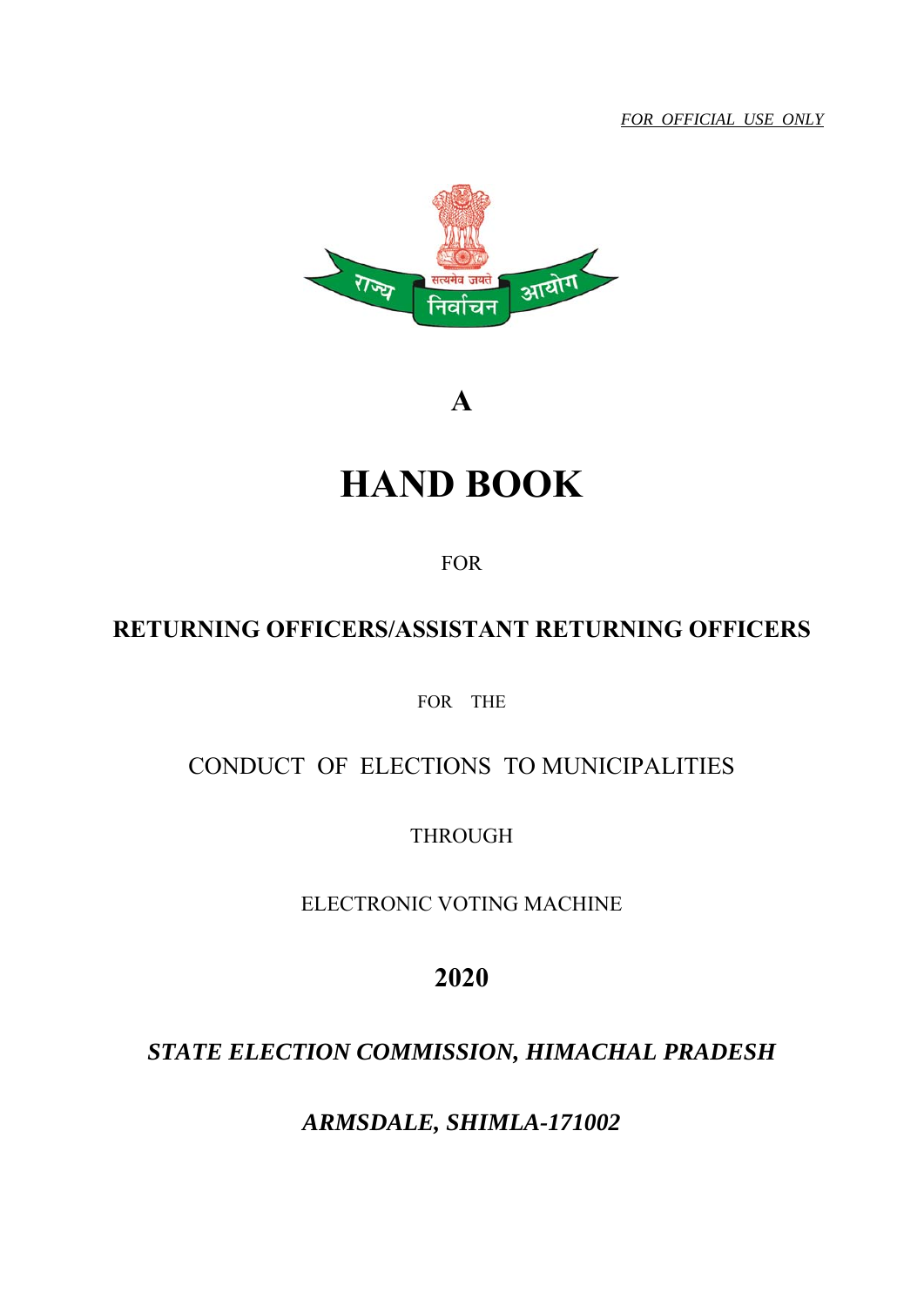*FOR OFFICIAL USE ONLY*



**A** 

# **HAND BOOK**

FOR

# **RETURNING OFFICERS/ASSISTANT RETURNING OFFICERS**

FOR THE

# CONDUCT OF ELECTIONS TO MUNICIPALITIES

THROUGH

ELECTRONIC VOTING MACHINE

**2020**

# *STATE ELECTION COMMISSION, HIMACHAL PRADESH*

*ARMSDALE, SHIMLA-171002*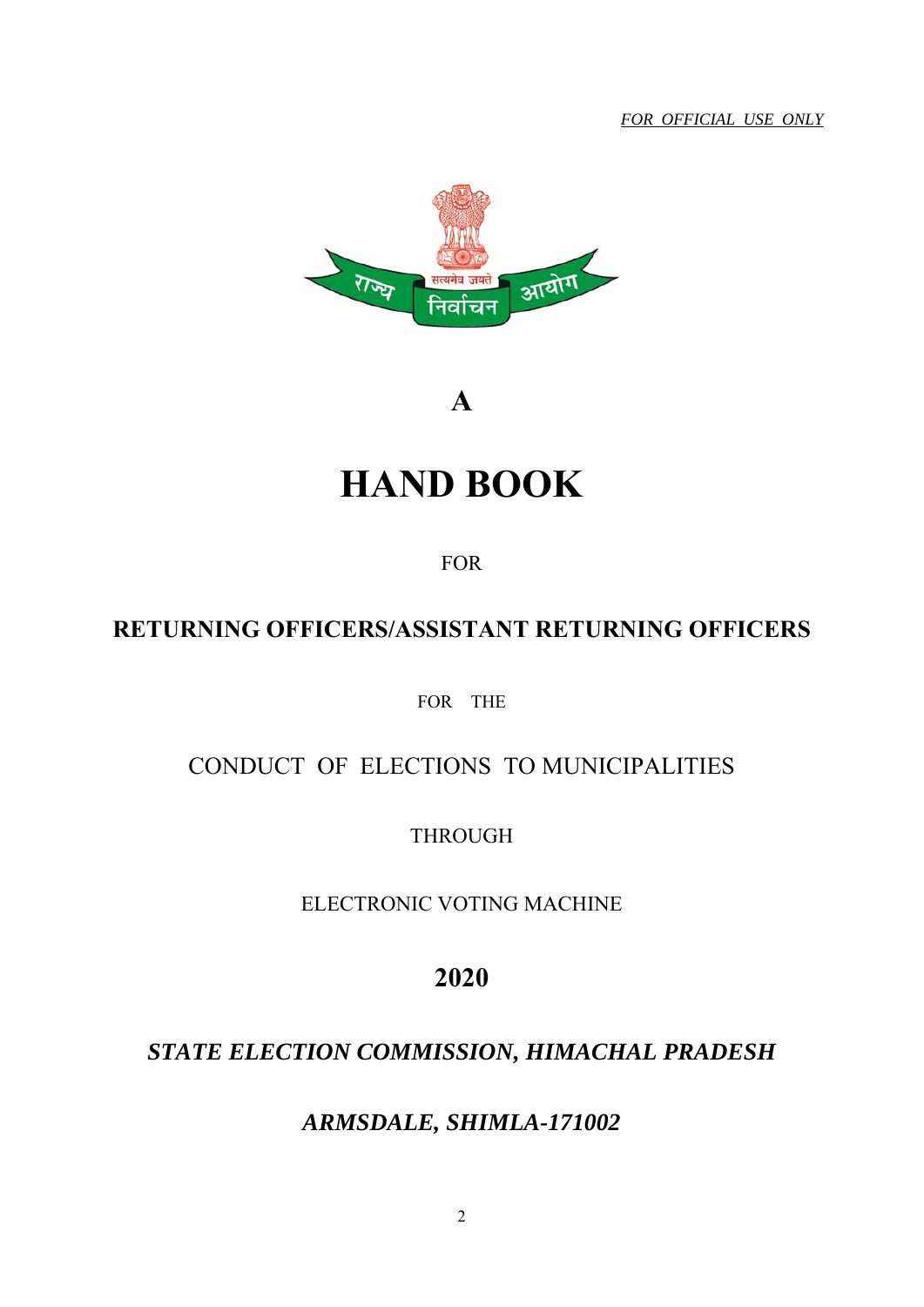#### **INTRODUCTION**

Returning Officer plays a pivotal role in the election management. A Returning Officer is called so because he holds the election in the constituency and returns the result. The election management should be transparent and there should not be any scope for complaint of partiality on the part of any official involved in the election management. The Commission takes very serious view about lack of neutrality on the part of any election official.

 The smooth conduct of the election right from the issue of public notice inviting nominations to the declaration of results and subsequent safe custody of election papers depends primarily on the Returning Officer. He is, therefore, required to be fully conversant with the laws and procedures relating to elections. Any erroneous or fallacious interpretation of law and its wrong application may vitiate an election. Further, the aggrieved party has no immediate remedy; he has to wait till the result is declared to file an election petition. Where an election is set aside, the whole process from nomination of candidates to poll and declaration of result has to be gone through again.

 Fortunately, you are acquainted with the basic guiding principles contained in the Representation of People Act, 1951 and the Rules made there-under. The provisions enshrined therein and those embodied in the H.P. Municipal Act, 1994 and the election rules made thereunder are by and large pari-materia, with some variations here and there. Therefore, you may not require major re-orientation for functioning as a Municipal Returning Officer. All the same, you must go through the provisions reproduced, summarised or made in this Handbook carefully and follow them meticulously.

Shimla **(P. Mittra),**

Dated : the December, 2020 Chief Election Commissioner.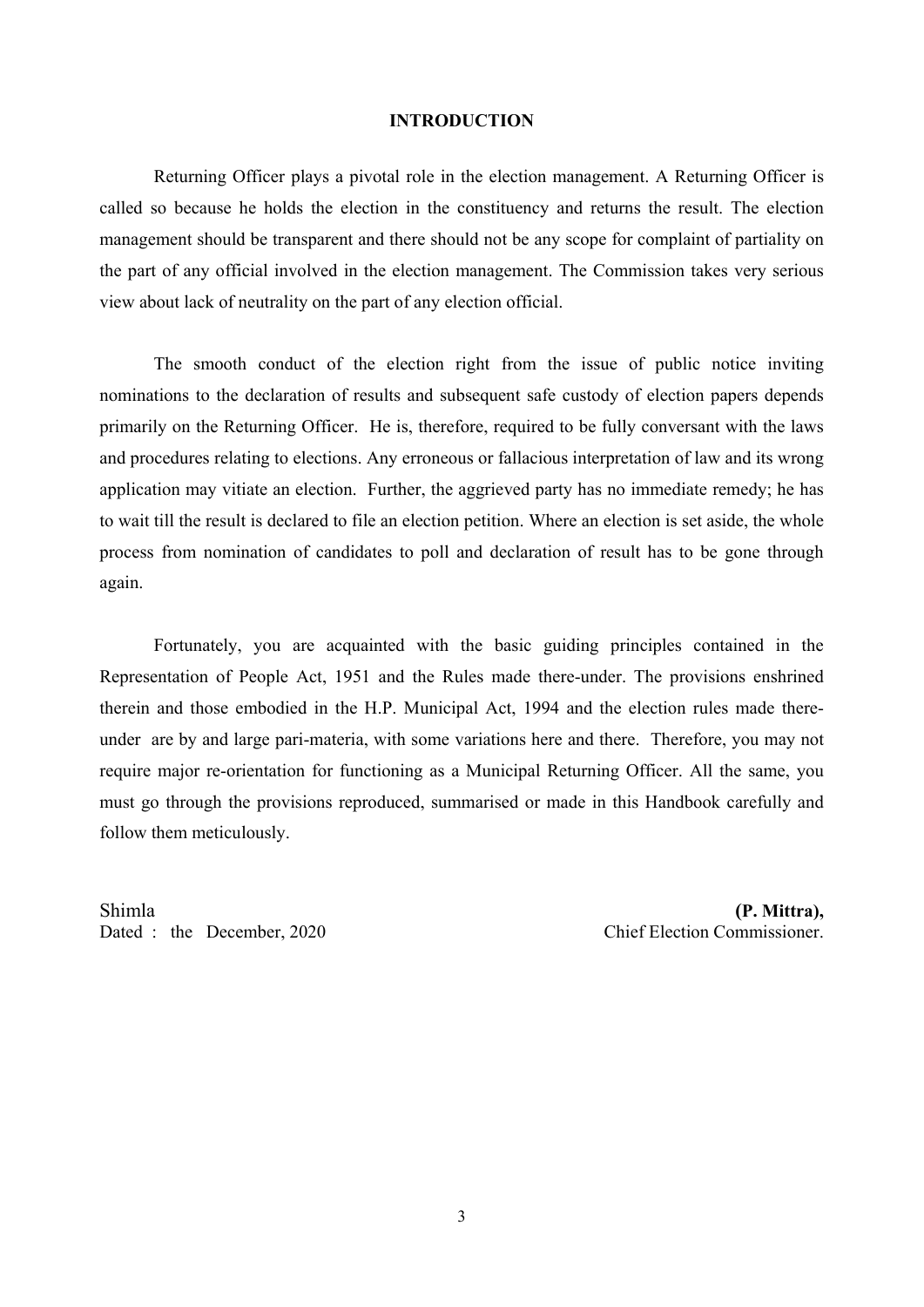# **INDEX**

|    |                                                           | Page     |
|----|-----------------------------------------------------------|----------|
| 1. | <b>Preliminary Preparations</b>                           | $1-6$    |
|    | PART-II                                                   |          |
| 2. | Filing on Nomination to withdrawal of Candidature         | $7 - 17$ |
|    | PART-III                                                  |          |
| 3. | General Procedure and preparation for Conduct of Election | 18-31    |
|    |                                                           |          |
|    | PART-IV                                                   |          |
| 4. | Arrangements for the Poll                                 | 32-34    |
|    | PART-V                                                    |          |
| 5. | Counting of Votes                                         | 35-79    |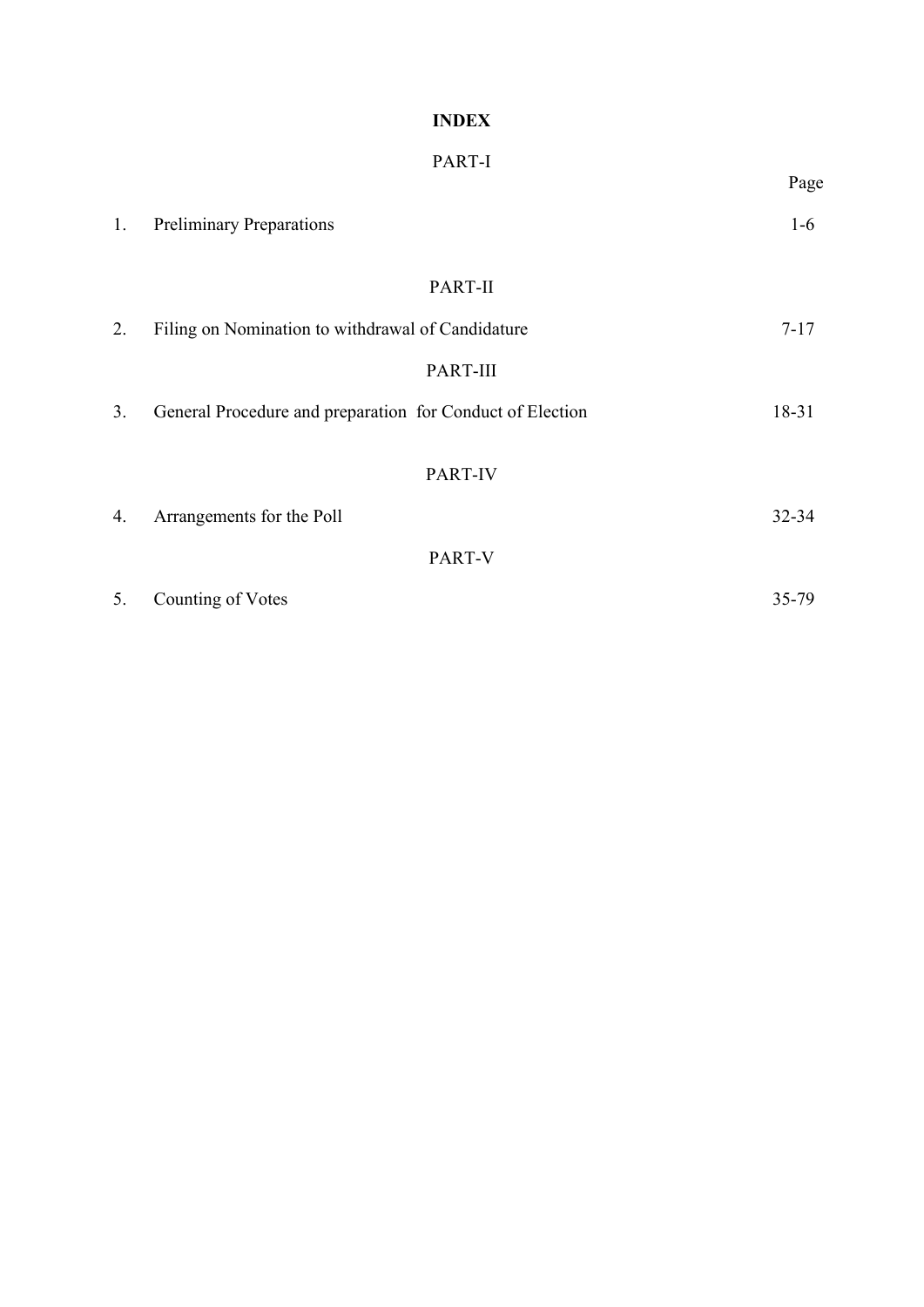#### $PART - I$

#### **PRELIMINARY PREPARATIONS**

You have been appointed as Returning Officer / Assistant Returning Officer under Rule 32 (2) of the Himachal Pradesh Municipal Election Rules, 2015. Prior to the conduct of poll you have to do a lot of preliminary exercises such as fixing of polling stations and Counting centers for a Municipality and identification of the number of sensitive polling stations. Keeping in view the sensitivity of polling stations you have to deal with the law and order situation. Thereafter you have to appoint polling personnel, counting staff and impart them training and provide them with necessary election material etc. The Duties of the Returning Officer has been prescribed under Rule 32 of the Rules *ibid*, which is appended below for your ready reference.

 Since the election to Municipalities shall be held through *Electronic Voting Machines* therefore the procedure for the conduct of elections to municipalities will be slightly different from the earlier elections.

 You should draw up well in advance a programme and plan of detailed arrangements for the poll. A good deal of forethought and advance planning are necessary if the election is to be carried through efficiently and to your credit. Many of you must have already been Returning Officer in the earlier elections; even then, you are required to go through this Handbook chapter by chapter carefully.

**32. Officers and their Duties.**—(1) The Commission shall appoint the Deputy Commissioner of the District or such other officer, as it may deem fit to be the District Election Officer (municipalities). (Please see Annexure-I, dated 30-9-2015).

 (2) The Commission shall appoint Returning Officer in respect of elections for the municipalities:

Provided that the Commission may appoint as many Assistant Returning Officers as may be necessary to perform all or any of the duties of the Returning Officer in respect of each municipality. (Please see Annexure-II, dated 21-10-2015 and Annexure-III, dated 16-11-2015).

 (3) It shall be the duty of the Returning Officer to do all such acts and things as may be necessary for effectively conducting the election in the manner provided by these rules or orders made there-under.

 (4) The Returning Officer shall fix such number of polling stations for every ward as he may deem necessary and shall publish on the date specified by the Commission under clause(v) of sub-rule(2) of rule 35 in this behalf, by affixing a list thereof at his office and at the office of the municipality showing therein clearly the polling area:

Provided that no polling station shall be located in a police station, hospital or a place having sectarian or religious significance:

Provided further that as far as possible the polling station shall be located in a Government, Semi-Government or Municipal buildings and in case no such building is available, the polling station shall be located in a temporary structure :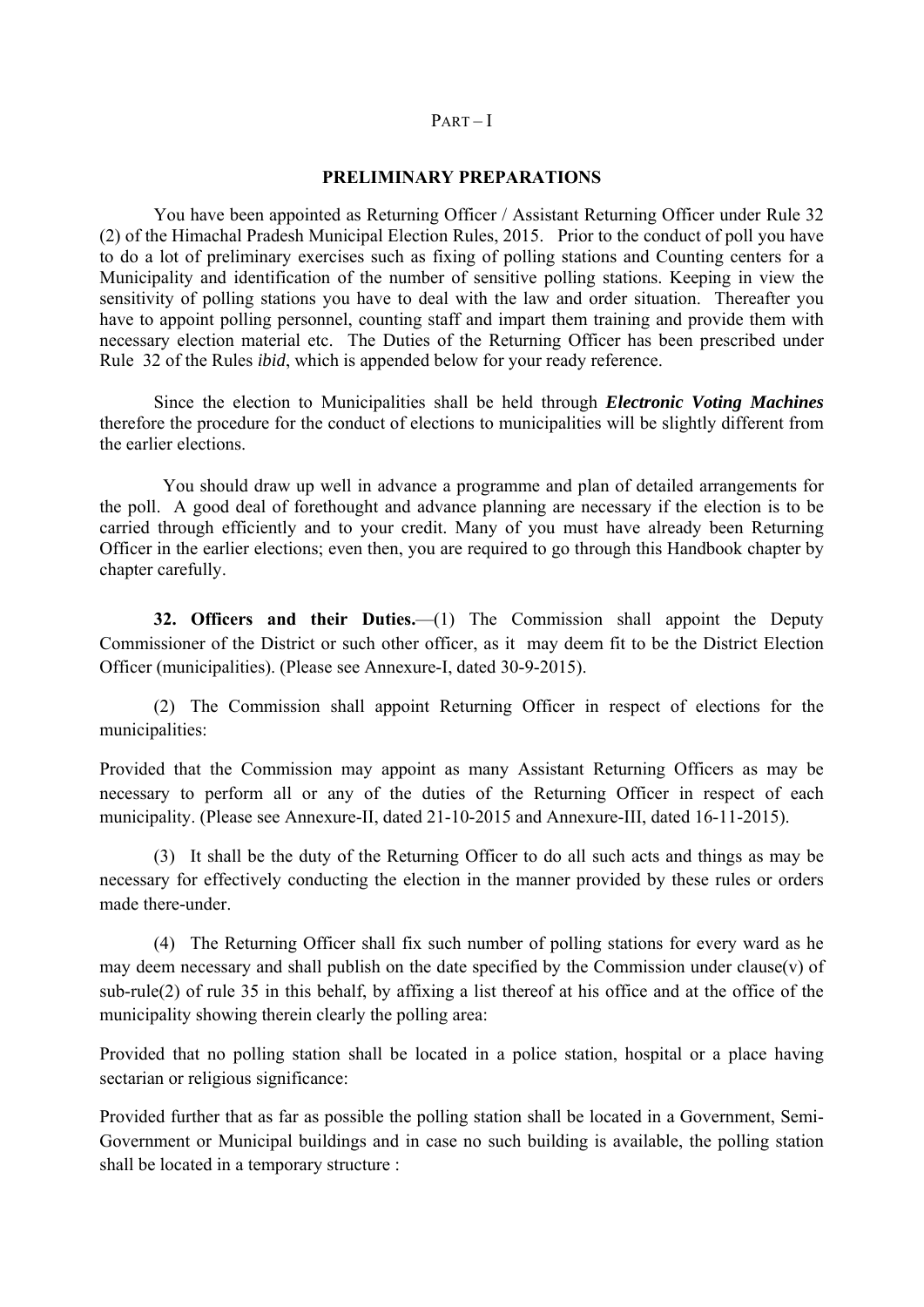# **1. POLLING STAFF**:

Rule 33 provides that the Presiding Officer and Polling Officers for each polling stations shall be appointed by you. While appointing the polling officer, one of the polling officers shall be authorised to work as Presiding Officer in case of an eventuality as required under rule 33. The polling officer so authorised may also be designated as Assistant Presiding Officer.

*The Polling party will consist of One Presiding Officer and five Polling Officers*.—ؙIn the interest of free and fair poll you should ensure proper mixing of polling personnel drawn from different offices and departments at the time of formation of a polling party. You should prepare lists of personnel to be appointed as Presiding Officers and Polling Officers well in advance according to number of polling stations in your area. Some reserve polling parties must be kept ready which may take over in case of any eventuality. The provisions of rule 33 are re-produced as under:—

**33. Appointment of polling personnel.**—(1) The Returning Officer shall appoint Presiding Officers and such number of Polling Officers, as he considers necessary, in respect of each polling station:

Provided that if the Polling Officer is absent from the polling station, the Presiding Officer may appoint any Government or Semi-Government or municipality servant, who is present at the polling station, as a polling officer during the absence of the former polling officer and inform the Returning Officer accordingly.

 (2) If the Presiding Officer, owing to illness or any other unavoidable cause is absent from the polling station, his functions shall be performed by such polling officer, as has been authorized by the Returning Officer to perform the functions during any such absence.

# **2. POLLING STATION**:

You are required to fix such number of polling stations for every ward as you may deem necessary and publish on the date specified in the Election Programme issued by the State Election Commission at the office of the Municipality showing therein clearly the polling area. You may make wide publicity in the ward so that the voter can know his polling station and the day of polling.

 Take care that no polling station shall be located in a police station, hospital or place having sectarian or religious significance, as has been provided under rule 32 (4). Polling station should be located in a Government, Semi-Government or Municipal building. In case no such building is available, the polling station shall be located in a temporary structure. All the arrangements at a polling station should be made in accordance with the rule 59, which is re-produced as under:—

**59. Arrangement at polling station.**—(1) Outside each polling station there shall be displayed prominently—

- *(a)* a notice specifying the polling area the voters of which are entitled to vote at the polling station or where polling station has more than one polling booths, at each one of such booths or the description of the voter allotted to any such booth; and
- *(b)* another notice in hindi in devnagri script containing the list of contesting candidates prepared under rule 43, alongwith the symbols allotted under rule 44.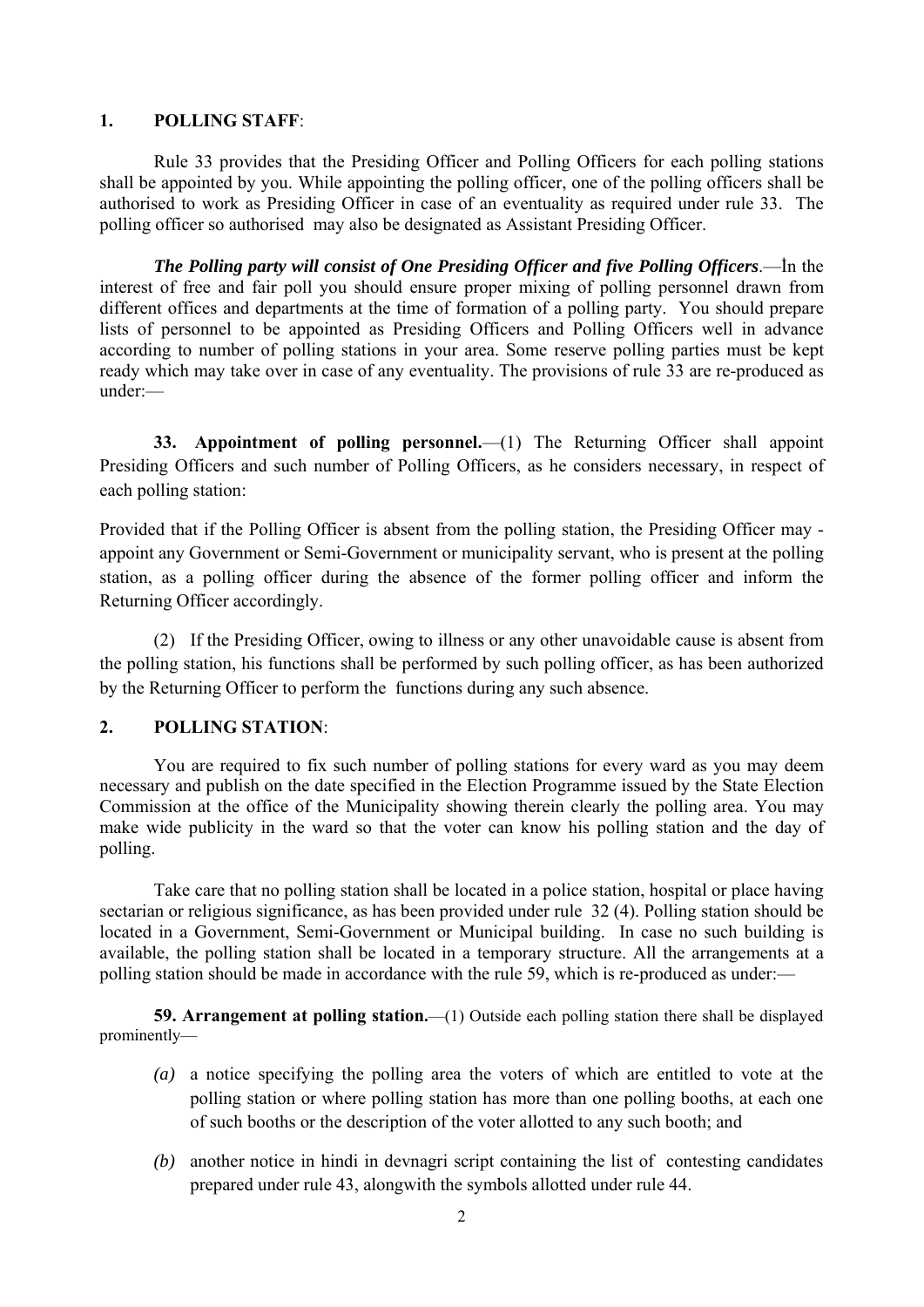(2) At each polling station there shall be setup one or more compartments in which voters can record their votes in secrecy.

 (3) The Returning Officer shall provide at each polling station required number of ballot boxes, copies of the relevant part of electoral roll, the ballot papers and other articles necessary for the conduct of poll.

 (Note.—Since elections to Municipalities are being conducted through Electronic Voting machines therefore there is no need to provide Ballot Boxes at each Polling Station).

# **3. TRAINING TO THE STAFF :**

 You should convey the programme for training and collection of election material to the Presiding Officers alongwith the appointment orders. You must give sufficient number of rehearsals to the polling personnel so that they could acquaint themselves with each other and also with the rules and procedure for the conduct of elections. The staff must have already been trained at earlier polling rehearsals. Brush up their knowledge and experience by more rehearsals, as may be considered necessary. Invite the candidates to such rehearsals and encourage them to secure the attendance of their prospective polling agents at these rehearsals. Explain at these rehearsals the vital points for the polling agents to remember at the poll.

 You should also conduct training for the counting staff. Although counting through Electronic Voting machines is easier and time saving. All the votes recorded in the machine are valid and there is hardly any scope for errors. However you must made the staff, deputed for counting, to appreciate that entire election may be quashed by wrong, irregular or careless counting.

# **4. ELECTION MATERIAL**:

 Each polling party has to be supplied with necessary election materials for conducting poll at a polling station. A list of such polling materials is given in **Annexure-IV**. You should assess your total requirements for the same and procure your stock of election materials well in time to avoid any difficulty in procuring any item at last moments.

# **i. ELECTRONIC VOTING MACHINES :**

 You must provide to each polling party one complete set of EVM, consisting of one Control Unit and Ballot Units depending upon the number of contesting condidates for the use at the polling station. Beside one EVM should be kept ready as spare for each ward irrespective of the number of polling stations in the ward. Therefore you would require two EVMs for a ward where only one polling station is fixed for a ward. But if in any ward two polling stations are fixed you should prepare three EVMs *i.e.* one extra, which can be used in case of failure of an EVM. As there is provision only for 16 candidates in one Ballot Unit, the number of Ballot Units to be provided in each polling station would depend on the number of contesting candidates at the election, if there are more than sixteen contesting candidates, one additional ballot unit would be supplied to the polling party. While providing EVMs to the polling parties care should be taken that firstly the EVMs of the State Election Commission are supplied and the EVMs procured from the ECI are kept as spare, so that the same could be returned to them after the election process is over.

 First level checking of each EVMs supplied by the State Election Commission has been done by the Engineers of Bharat Electronic Ltd. As for as EVMs procured from the Election Commission of India are concerned, the authorised Engineers by the ECI in Districts has been requested to check the same immediately.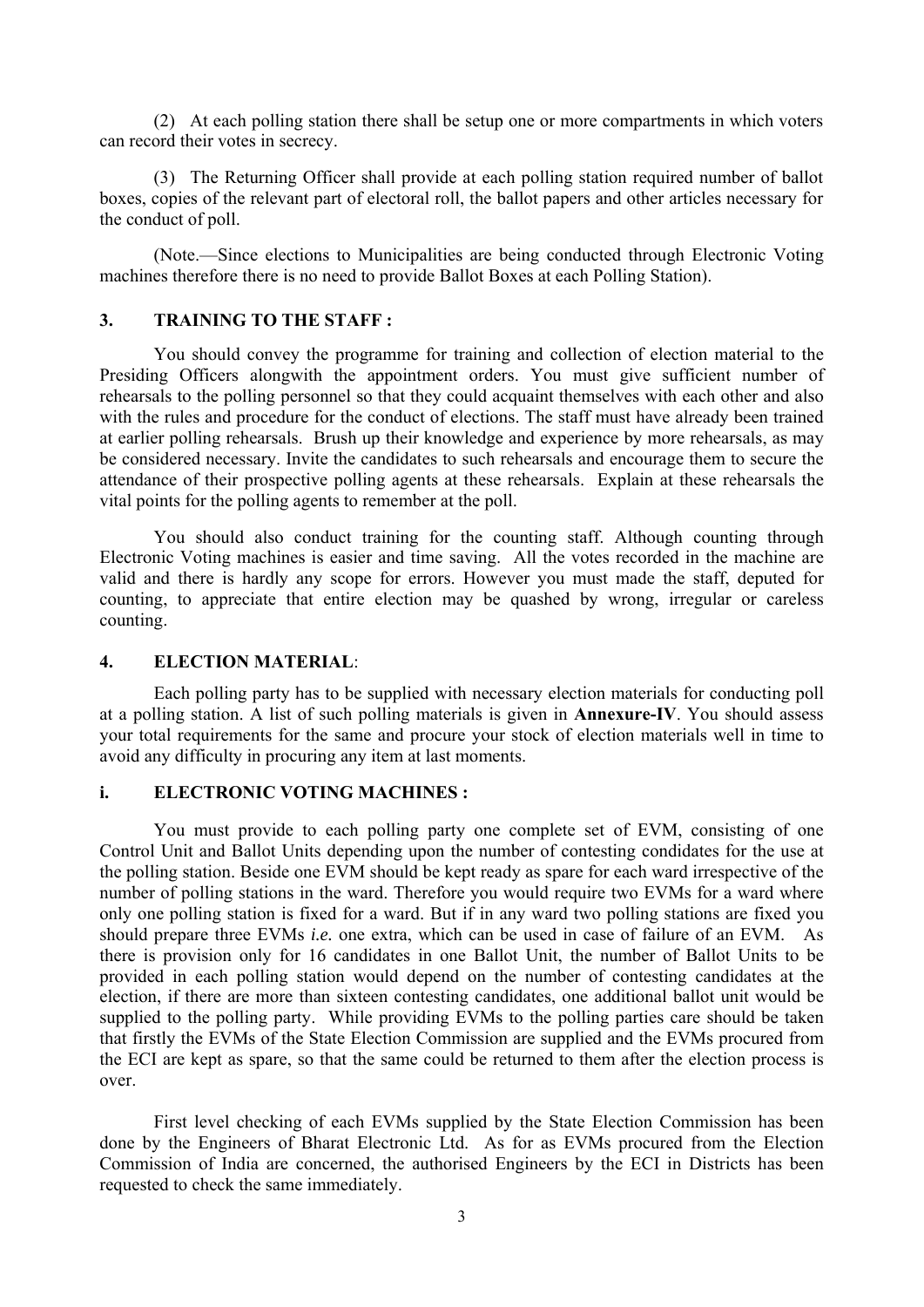## **ii. FORMS & OTHER STATIONERY ITEMS:**

All the forms and stationery items required for conduct of poll will be supplied by the Commission except the items for which the permission has been given to the District Election officer (Panchayat) by the Commission. You may write to him to supply such items in the required quantity. If, in any case, any form is received in less quantity you may use Xerox copies of the same.

 In addition to above, you may require brass seals, tags, arrow cross mark seals for tendered votes, stickers etc. in sufficient numbers. Ensure that these items have been received by you in full quantity. Sort out all the materials required for each polling station and put them at one place in sack etc. to arrange their delivery to each Presiding Officer in time.

 You should, however, ensure that the election material is supplied to polling party in full quantity according to the prescribed scale. Some of the items of election material are so important and in the absence of which election can not be completed successfully. Out of the material supplied to the polling parties some of the items are non-consumable. These items have been mentioned under Note-2 below Annexure-1. You will depute some responsible officials to receive back these items from the polling parties at the receiving centre after the conduct of poll.

Since the forms are prescribed in the Rules on the basis of traditional method of voting *i.e.* Ballot Box and Ballot Paper, therefore wherever Ballot Box appears in the Forms it may be construed as Electronic Voting Machine as far as practicable.

#### **DEPUTATION OF STAFF AND PUNISHMENT ON BREACH OF OFFICIAL DUTY:**

Section 281(4) of the H.P. Municipal Act, 1994 provides that the officers or staff employed in connection with the preparation, revision and correction of the electoral roll for, and the conduct of all elections shall be deemed to be on deputation with the State Election Commission for the period during which they are so employed. Rule 34 of the HP Municipal Election Rules 2015 also provided for duties of the Deputy Commissioner and other officers / staff. The provisions of Section 281of the HP Municipal Act, 1994 and the *ibid* Rules are appended below for your reference :

*281. State Election commission.—(1) The superintendence, direction and control of the preparation of electoral rolls, delimitation of wards, reservation and allotment of seats by rotation for, and the conduct of, all elections to the municipalities shall be vested in the State Election Commission constituted under articles 243-K and 243-ZA of the Constitution of India and section 160 of the Himachal Pradesh Panchayati Raj Act, 1994 in the manner, as may be prescribed by rules.* 

 *(2) The Commission shall frame its own rules and lay its own procedure.* 

 *(3) The Governor shall, when so requested by the State Election Commissioner, make available to him such staff as may be necessary for the discharge of the functions conferred on him under this Act.* 

 *(4) The officers or staff so employed in connection with the preparation, revision and correction of the electoral rolls for, and the conduct of election shall be deemed to be on deputation with the State Election Commission for the period during which they are so employed.*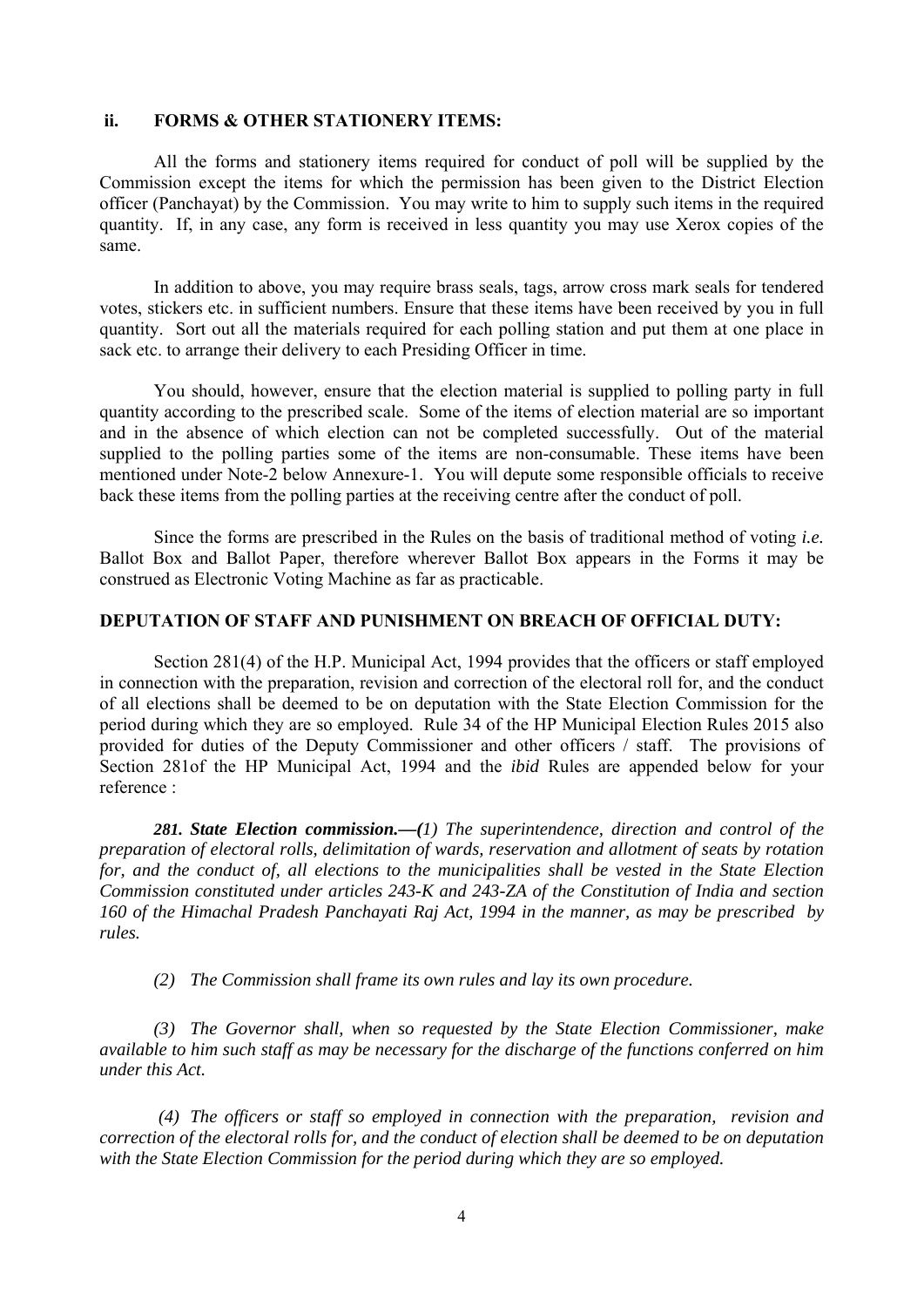The Commission has empowered the District Election Officers (Panchayat)/Deputy Commissioner in Himachal Pradesh to take disciplinary action and in appropriate case, pass orders of suspension from service against all officials/officers (other than Class-I officers) for negligence, dereliction of duty or other misconduct in the conduct of elections or counting, or other work connected with elections whether before, during or after the poll in their respective Districts. For details please refer to Annexure-V of this hand book.

 Section 304-F of Act *ibid* provides that Officers etc. at election duty shall not act for candidates or to influence voting. Further Section 304-L also provides for punishment to the official who is found guilty of any act or omission in breach of his official duty in connection with the election. Provisions of Section 304-F and 304-L are reproduced for ready reference:

**304.F. Officers etc. at elections not to act for candidates or to influence voting.—**(1) No person, who is district election officer or a returning officer, or an assistant returning officer, or a presiding or polling officer at an election, or an officer or clerk appointed by the returning officer or the presiding officer to perform any duty in connection with an election, shall in the conduct or the management of the election to any act (other than the giving of vote) for the furtherance of the prospects of the election of a candidate.

- (2) No such person as aforesaid, and no member of a police force, shall endeavour:—
- (a) to pursuaed any person to give his vote at an election; or
- (b) to dissuade any person from giving his vote in an election; or
- (c) to influence the voting of any person at an election in any manner.

 (3) Any person who contravenes the provisions of sub-section (1) or sub-section (2) shall be punishable with imprisonment which may extend to six months, or with fine, or with both.

(4) An offence punishable under sub-section (3) shall be cognizable.

 **304-L. Breaches of official duty in connection with election**.—(1) If any person to whom this section applies is without reasonable cause guilty of any act or omission in breach of his official duty he shall be punishable with fine which may extend to five hundred rupees.

(2) An offence punishable under sub-section (1) shall be cognizable.

 (3) No suit or other legal proceedings shall lie against any person for damages in respect of any such act or omission as aforesaid.

 (4) The persons to whom this section applies are the district election officers, returning officers, assistant returning officers, presiding officers, polling officers, and any other person appointed to perform any duty in connection with the receipt of nominations or withdrawal of candidature or the recording of counting of votes at an election; and the expression "official duty" shall for the purposes of this section be construed accordingly, but shall not include duties imposed otherwise than by or under this Act.

**34. Duties of the Deputy Commissioner and other officers/staff.—**(1) The Deputy Commissioner / District Magistrate and other officers/staff shall, subject to the supervision and control of the Commission, do all such acts and things as may be necessary for effectively conducting the elections in the manner provided by these rules or orders made there-under.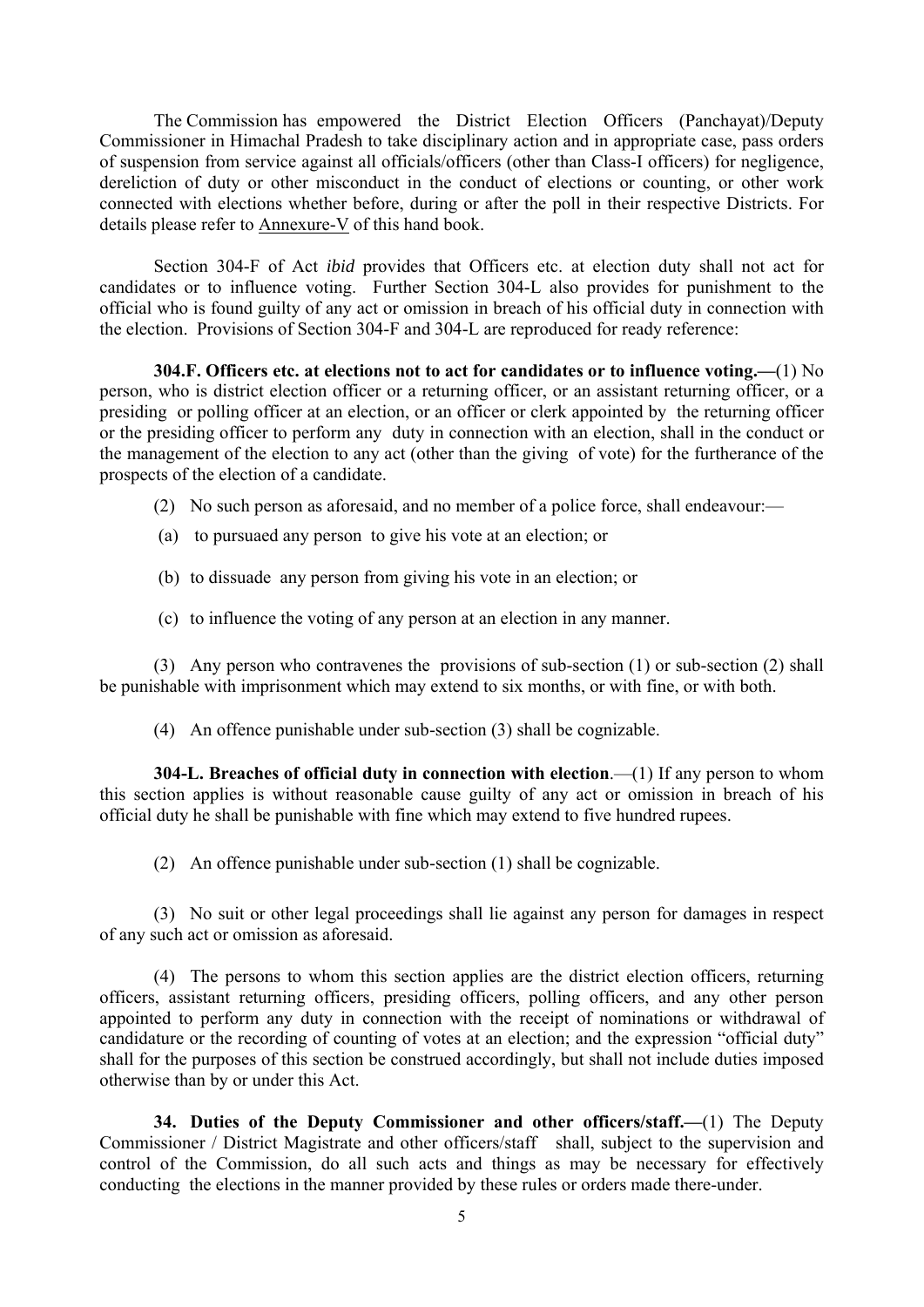(2) The District Election Officer (municipalities) Returning Officers and the officers or staff employed in connection with the preparation, revision and correction of the electoral rolls for and the conduct of elections shall be deemed to be on deputation with the Commission for the period during which they are so employed and such officers and staff shall, during that period, be subject to the control, superintendence and discipline of the Commission.

 (3) The Commission may nominate an observer who shall be an officer of Government to watch the conduct of election in a municipality or a group of municipalities and to perform such other functions as may be entrusted to him by the State Election Commission.

 (4) The observer nominated under sub-rule (3) shall have the power to direct the Returning Officer for municipality or a group of municipalities for which he has been nominated, to stop the counting of votes at any time before the declaration of the result or not to declare the result if in the opinion of the observer booth capturing has taken place at a large number of polling stations or at places fixed for the poll or counting of votes or any ballot papers used at a polling station or at a place fixed for the poll are unlawfully taken out of the custody of the returning officer or are accidentally or intentionally destroyed or lost or are damaged or tampered with to such an extent that the result of the poll at that polling station or place cannot be ascertained:

Provided that where an observer has directed the Returning Officer under this sub-rule to stop counting of votes or not to declare the result, the observer shall forthwith report the matter to the Commission and thereupon the Commission shall, after taking all material circumstances into account, issue appropriate direction.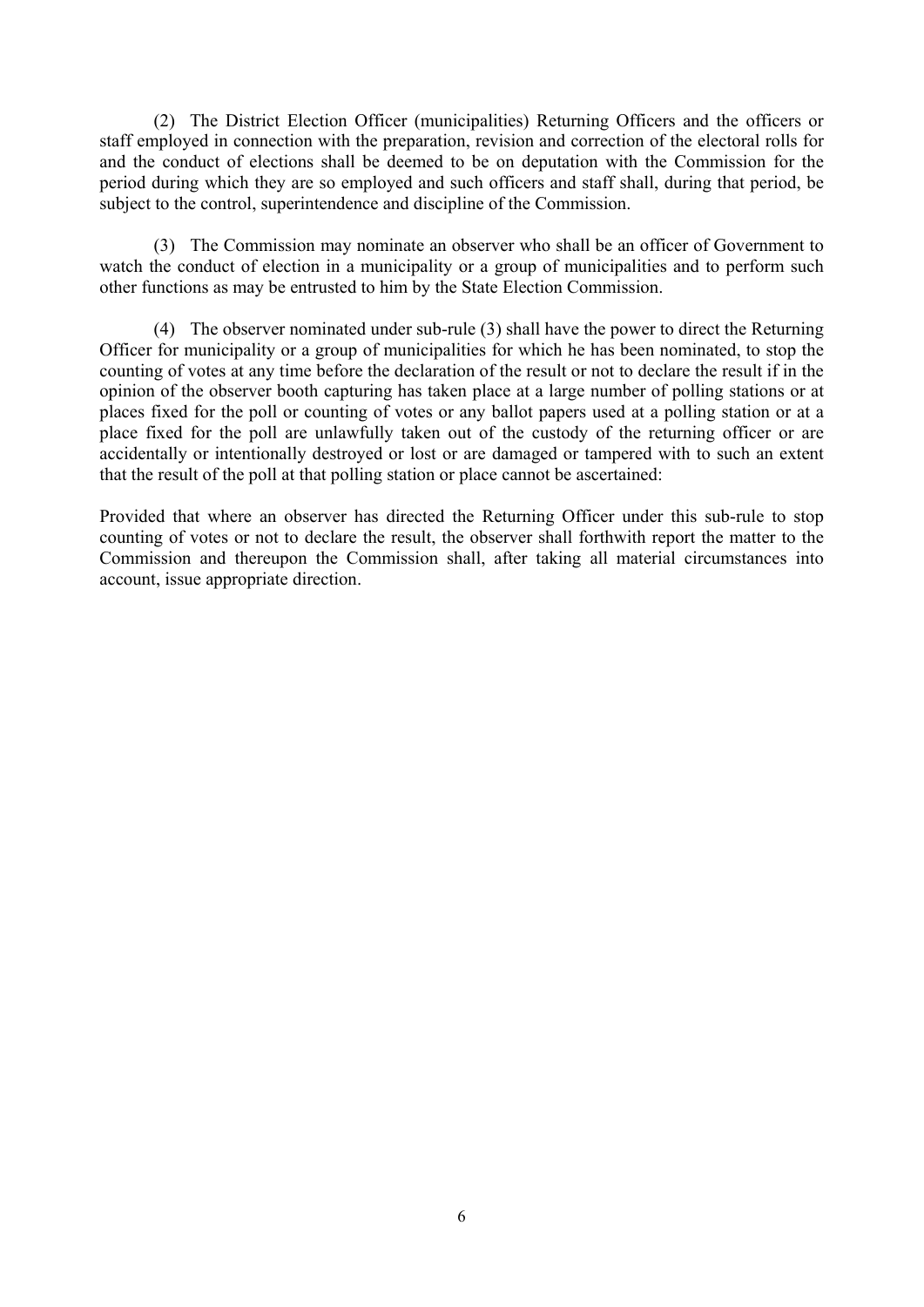#### PART-II

#### **FROM FILING OF NOMINATIONS TO WITHDRAWAL OF CANDIDATURE**

 You are the kingpin of the electoral machinery and, therefore, the importance of your duties cannot be over – emphasized. You have to perform a very difficult task. It is of utmost importance that you should have thorough knowledge of election law and procedure as pertaining to your duties. In the matter of scrutiny of nominations, you perform a quasi-judicial function. The powers, duties and functions of the Returning officers have been given in great detail in the Himachal Pradesh Municipal Act, 1994 and the Himachal Pradesh Municipal Election Rules, 2015. The provisions of Rule 32 and 34 are already mentioned above. You must go thorough them carefully.

As a Returning Officer/Assistant Returning Officer, your duty starts from the receipt of nominations papers. This is a very responsible task for which you have to fully acquaint yourself with the law and procedure laid down for the purpose. While performing your duty, you have to implement the provisions of the law and abide by the relevant procedure and instructions faithfully. Soon after the receipt of directions regarding movement programme to the place where the nomination papers etc. are to be received, you will proceed strictly in accordance with the movement programme to the place where you have to receive the nomination as per the election programme and the notice of election. Under no circumstances will the time, date and place notified for this purpose in the notice of election be changed.

 You may be appointed as Returning Officer/ Assistant Returning Officer for one or more wards of a Municipality. In order to avoid any confusion or mixing-up of papers at the time of scrutiny etc. prior arrangements for keeping ward-wise nomination papers should be made and proper maintenance of these papers may be ensured.

 Before the receipt of nomination papers at the appointed place, the following items must be available with you:—

- i. One complete set of the electoral roll of all the wards of the municipality, duly authenticated by the Electoral Registration Officer ;
- ii. One copy of relevant reservation orders issued for a Municipality;
- iii Sufficient number of forms of nomination papers and disclosure of specified information. (The forms of nomination papers shall be supplied free of cost to the public);
- iv Receipt book for issue of receipt of security deposits ;
- v Forms of notice of withdrawal ;
- vi Forms for preparing the list of contesting candidates ;
- vii Posters of symbol of all kinds for supply to the contesting candidates along with other election material;
- viii A copy of the notice of election issued by the Returning Officer in Form-19 under rule 36 of the H.P. Municipal Election Rules, 2015;
- ix Sufficient number of Form- 21 (Notice of Nomination) under rule 40.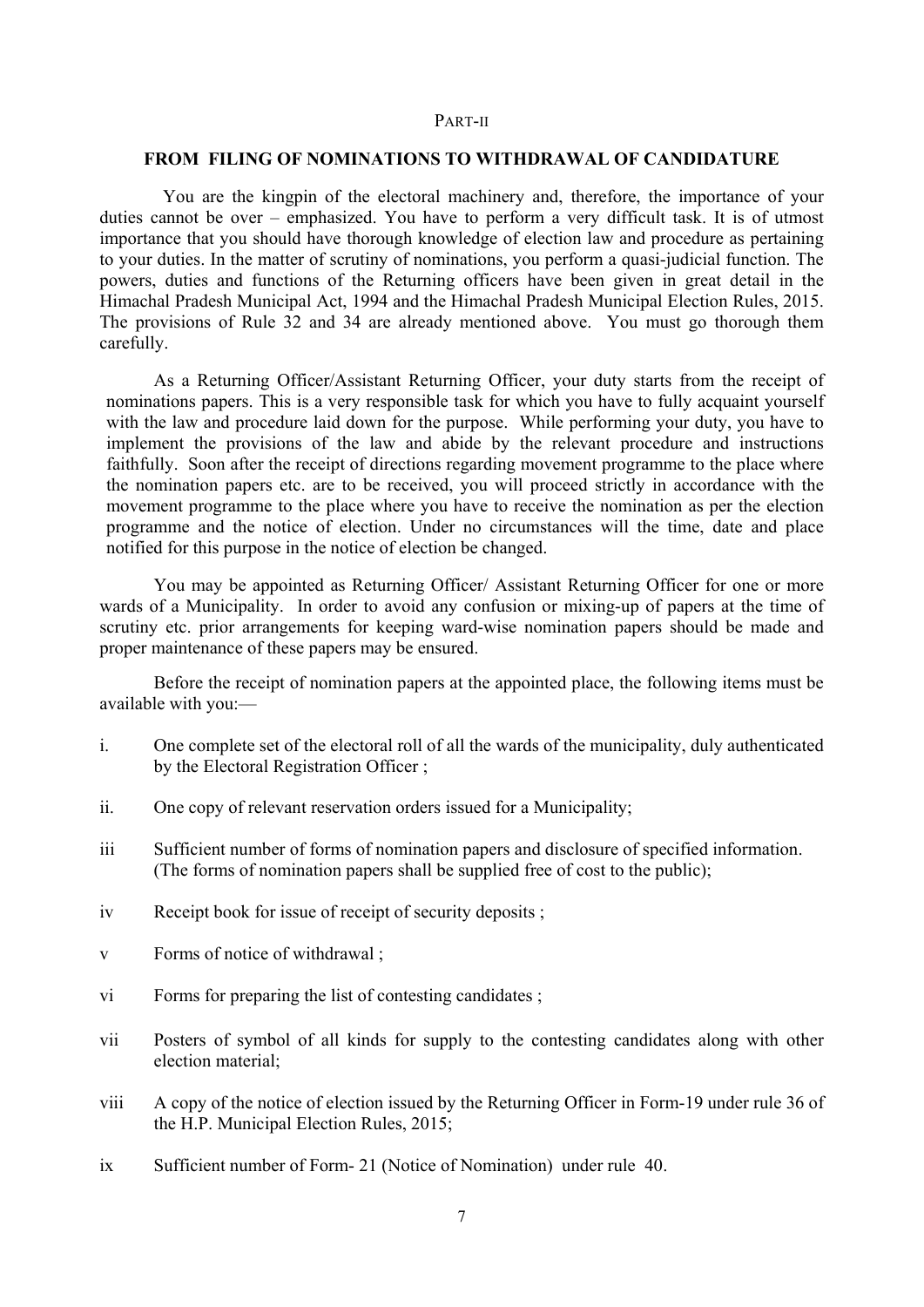## **1. PRESENTATION OF NOMINATION PAPERS:**

 The nomination papers are to be presented before you under rule 38 of the H.P. Municipal Election Rules, 2015. Each candidate during the time and at a place specified for the purpose shall, either in person or through his proposer, file nomination papers duly signed by the contesting candidate and the proposer, who is a voter of that municipality, in form-20, if he is not disqualified under section 16 of the Act to file the same.

 Any person who is subject to any disqualification as a voter under the Act shall not be eligible to sign any nomination paper as a proposer.

 A person who is unable to write his name shall be deemed to have signed an instrument or any other paper if he has placed his thumb impression on such instrument or paper in the presence of the Returning Officer. Such an officer, on being satisfied as to his identity, shall attest the thumb impression.

 For your guidance, the provisions of section 16 of the Act and Rule 38 are reproduced as under :

**Section 16. Disqualifications.—(1)** A person shall be disqualified for being chosen as and for being an office bearer of a Municipality:—

 (a) If he is so disqualified by or under any law for the time being in force for the purposes of elections to the State Legislature (Chapter-III of the Representation of People Act, 1951, annexed as **Annexure-VI** in this Hand Book:

 Provided that no person shall be disqualified on the ground that he is less than 25 years if he has attained the age of 21 years.

- (b) If he has been convicted of any offence involving moral turpitude, unless a period of six years has elapsed since his conviction; or
- (c) if he has encroached upon, or is a beneficiary of the encroachment upon, any land belonging to, or taken on lease or requisitioned by or on behalf of the State Government, a Municipality, a Panchayat or a Co-operative Society unless a period of six years has elapsed since the date on which he is ejected therefrom or he ceases to be the encroacher;

*Explanation.*—For the purposes of this clause, the expression "beneficiary" shall include the spouse and legal heirs of the encroacher; or

- (d) if he has been convicted of an electoral offence under Chapter-XVII-A of the Act (Annexed as Annexure-VII in this Hand Book) under any law for the time in force; or
- (dd) if he has incurred more expenditure than prescribed under Section 17-A or has failed to lodge account under Section 17-B within thirty days of the declaration of the result of the election; or
- (e) if he has been ordered to give security for good behaviour under section 110 of the Code of Criminal Procedure, 1973(2 of 1974); or
- (f) if he has been disqualified for appointment in public service, except on medical ground; or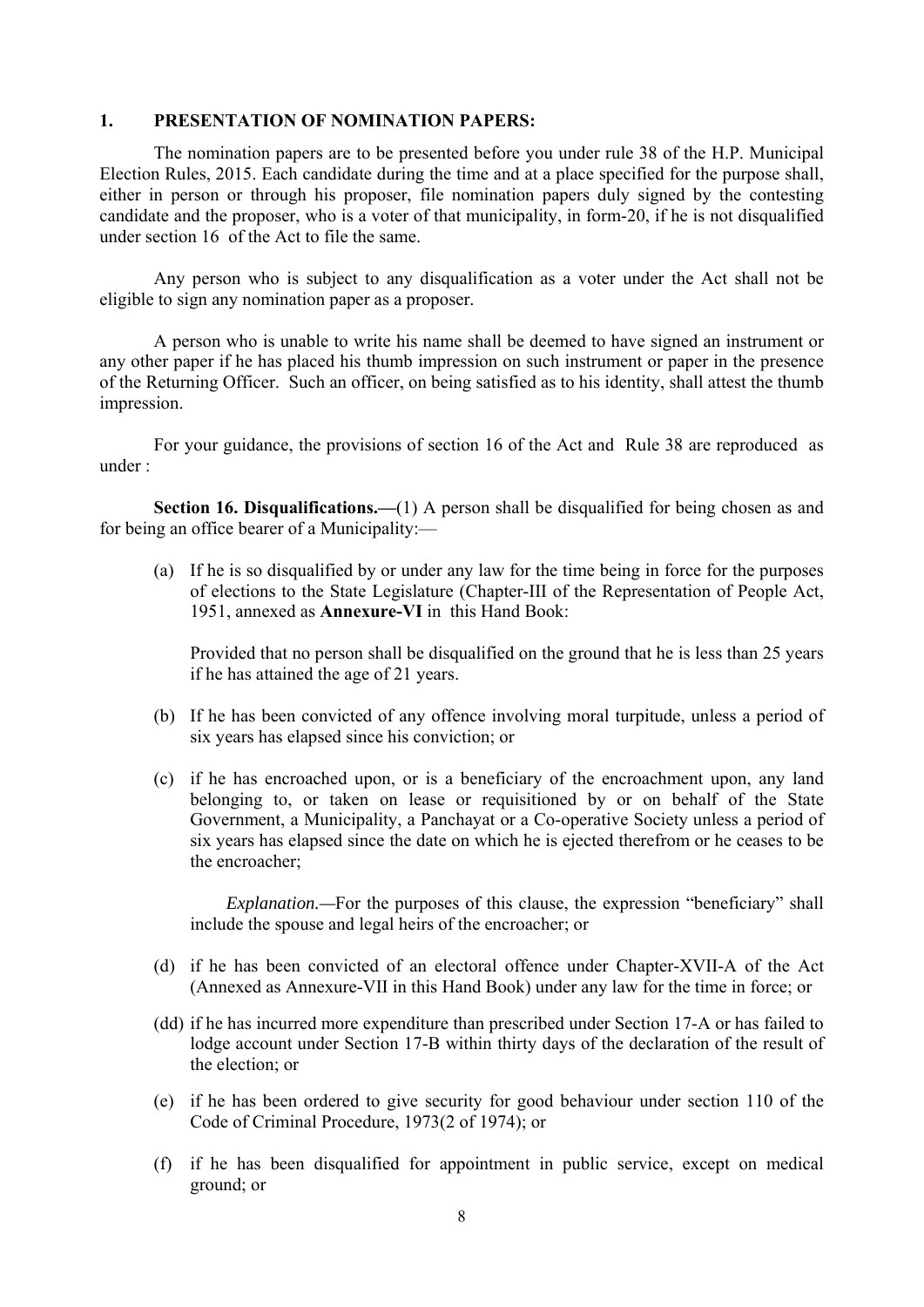(g) if he is in the employment or service under any municipality or of any other local authority or Co-operative Society or the State Government or Central Government or the Public Sector Undertaking under the control of the Central or the State Government.

 **Explanation.—**For the purposes of this clause, the expressions "service" or "employment" shall include persons appointed, engaged or employed on whole- time, part- time, casual, daily or contract basis; or

- (h) if he is registered as a habitual offender under the Himachal Pradesh Habitual Offenders Act, 1969(8 of 1970); or
- (i) if, save as hereinafter provided, he has directly or indirectly any share or interest in any work done by an order of a municipality, or in any contract or employment with, or under or by, or on behalf of the municipality; or
- (j) if he has not paid the arrears of any tax imposed by a municipality or had not paid the arrears of any kind due from him to the municipal fund; or has retained any amount which forms part of the municipal fund;
- (k) if, is a tenant or lessee holding a tenancy or lease under a municipality is in arrears of rent of lease or tenancy held under the municipality;
- (l) if he has been convicted of an offence punishable under the Protection of Civil Rights Act, 1955, unless a period of six years has elapsed since his conviction; and
- (m) if he is so disqualified by or under any other law made by State Legislature.
- (n) if he has made any false declaration as required under this Act or the rules made thereunder; and
- (o) **deleted** *vide* **Act No. 28 of 2005.**

 (2) The question whether a person is or has become subject to any of the disqualifications under sub-section(1), shall, after giving an opportunity to the person concerned of being heard, be decided;

- (i) if such question arises during the process of an election, by an officer who may be authorised in this behalf by the State Government, in consultation with the State Election Commission; and
- (ii) if such question arises after the election process is over, by the Director.

 It is clarified for your guidance that under rule 19 read with rule 38, power to decide a question that may arise during the scrutiny of nomination papers has been vested in a Returning Officer/ Assistant Returning Officer.

**38. Nomination of candidates for election.**—(1) Any person registered as a voter within the municipality, may be nominated as a candidate for the office of Member of a ward by another person, who is registered voter in the electoral roll of that ward of the municipality.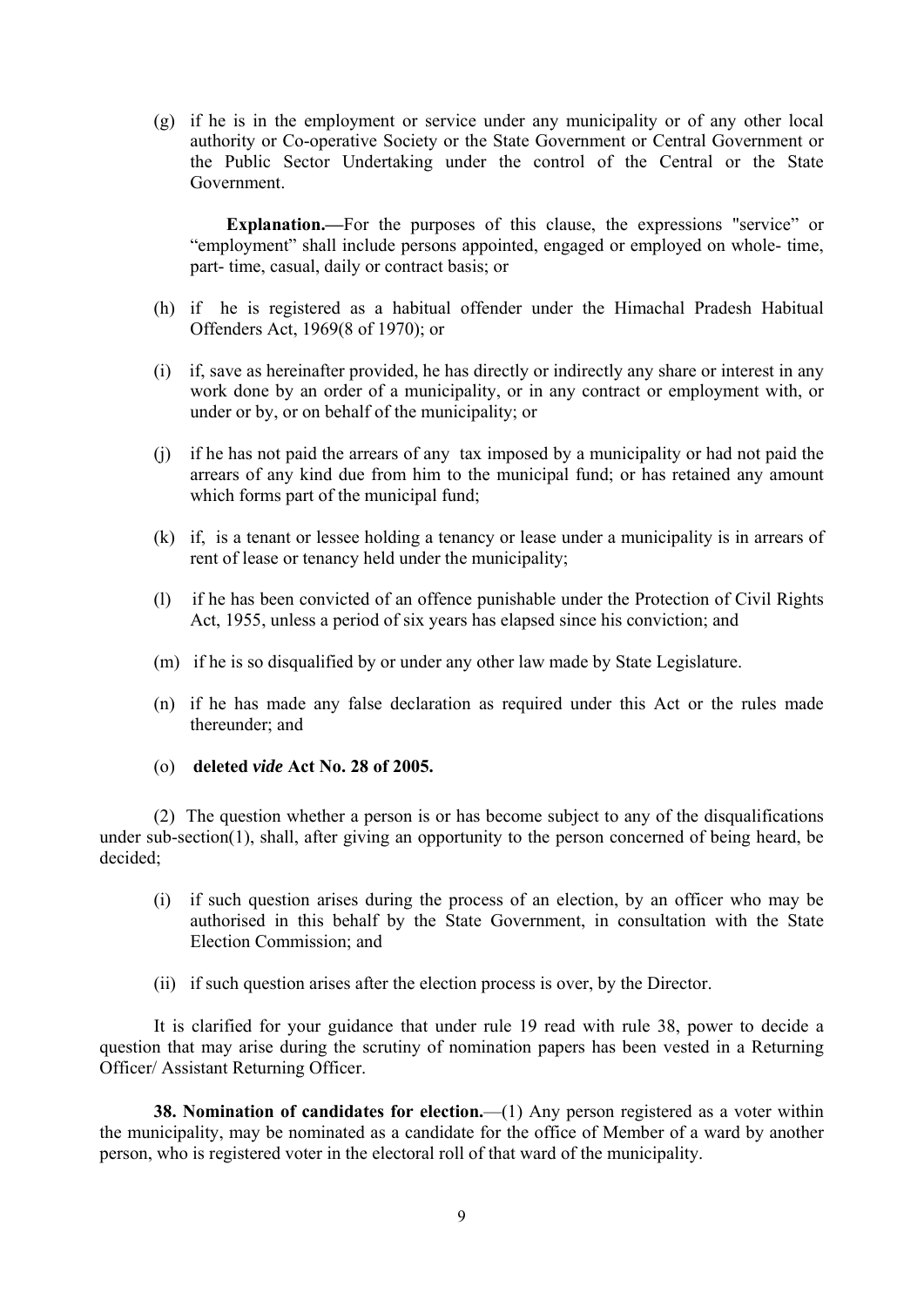(2) The nomination paper in form-20 duly filled in and signed by the proposer and candidate shall be delivered to the authority specified under clause (c) of sub-rule(1) of rule 36 by each candidate either in person or by his proposer between 11 A.M. and 3.00 P.M. on the date specified for the filing of nomination papers.

 (3) In any ward which is reserved for Scheduled Castes or Scheduled Tribes, the nomination paper shall not be treated as valid, unless it contains a declaration by the candidate specifying particular caste or tribe of which he is a member and the candidate submits a certificate issued by the competent authority authorized by the State Government, certifying that the candidate belongs to such Scheduled Caste or Scheduled Tribe, as the case may be.

 (4) On the presentation of nomination papers, the Returning Officer shall satisfy himself about the name and the serial number of the candidate and his proposer, as entered in the nomination paper are the same as those entered in the electoral roll :

Provided that not more than three nomination papers shall be presented by or on behalf of any candidate or accepted by the Returning Officer for election in the same ward:

Provided further that the Returning Officer shall permit any clerical or technical error in the nomination papers or to the said nomination papers in regard to the said names or numbers to be corrected in order to bring them in conformity with the corresponding entries in the electoral roll and where necessary may direct that any clerical or printing error in the said entries be ignored.

 Every candidate for election to the office of Municipality shall furnish or cause to furnish alongwith his nomination paper the Annexure-I specified by the State Election Commission *vide* its regulation, " HIMACHAL PRADESH PANCHAYATS AND MUNICIPALITIES ELECTIONS (Disclosure of specified information by the candidates) Regulations, 2004," framed and notified *vide* its notification No. SEC. 16-21/97-123, dated 17-2-04 pertaining to his conviction or acquittal or discharge in criminal cases etc., if any, in the past etc. see extract of regulation framed by the State Election Commission as stated at **Annexure-VIII.** 

## **2. DEPOSITS, RETURNS AND FORFEITURE OF SECURITY :**

 A candidate shall not be deemed to be nominated for election unless he has deposited or caused to be deposited as security money with the Returning Officer in cash against receipt.

 While receiving the nomination papers, the preliminary checking may be done to see that all the columns in the nomination papers are duly filled in and nomination papers have been signed by the proposer and the candidate himself. You will satisfy yourself that necessary security deposit has been made in accordance with the provisions of the Rule 39 and the receipt to this effect has been issued to the person making the deposit.

 In case it is found during the course of checking of the nomination papers that the form is incomplete in any respect, the same may be got completed before you by the person filing the same and every reasonable help in the matter may be extended to him.

 For facility of reference, the provision of rule 39 of the H.P. Municipal Election Rules, 2015 is quoted below:

**39. Security deposits.**—(1) A candidate shall not deemed to have been nominated as member for election to a ward unless he has deposited a sum of Rupees 2500/- (Rupees two thousand five hundred only) as security with the Returning Officer in cash against a proper receipt and in case of a candidate belonging to Scheduled Castes or Scheduled Tribes, the security shall be a sum of Rupees. 1250/-(Rupees one thousand two hundred and fifty only.) :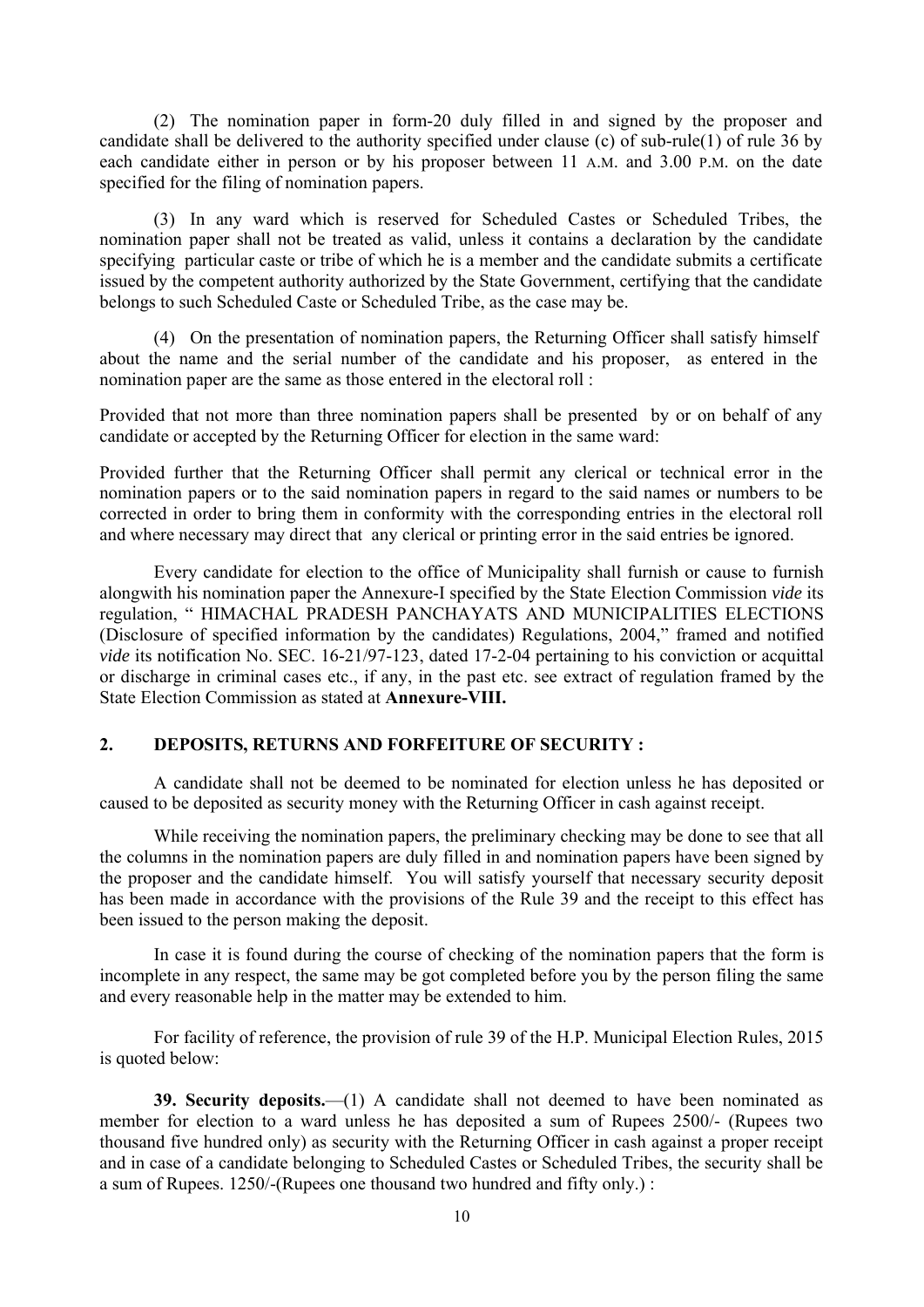Provided that where a candidate has been nominated by more than one nomination paper for election in the same ward, separate security amount shall not be deposited for every set of nomination.

 (2) If a candidate by whom or on whose behalf the security has been deposited, withdraws his candidature within the time specified in rule 35 and 36 or if the nomination of any candidate is rejected the security deposit shall be refunded to the person by whom it was made or if such person is dead, to his legal representatives, after the date of declaration of result of election.

 (3) If the contesting candidate is not elected and the number of valid votes polled in his favour are less than one sixth of the total number of valid votes polled, the security so deposited shall be forfeited to the State Government.

 (4) If the security so deposited is not forfeited under sub-rule (3), the same shall be refunded to the candidate by whom it was made or if he is dead, to his legal representatives, after the notification of the result of election is issued and published in the Official Gazette.

# **3. DEPOSIT OF AMOUNT RECEIVED ON ACCOUNT OF VARIOUS RECEIPTS DURING THE ELECTIONS IN GOVERNMENT TREASURY :**

 While discharging duty as Returning Officer/Assistant Returning Officer you will receive various amounts such as amount on account of sale of voter list, security deposit and on account of challenge of identity of a voter etc.

 The amount received on account of sale of voter list and challenge of identity of a voter list etc. shall be deposited in the following receipt head:

*0070- Other Administrative Services 02-Election 101-Sale proceeds of election form and documents 02-Sale proceed for election forms and documents by the State Election Commission* 

 The forfeited Security money shall be deposited in the Government treasury under following receipt head:—

*0070- Other Administrative Services 02-Election 104-Fees Fines Forfeitures 02-Fees Fines Forfeitures by the State Election Commission* 

 Any Miscellaneous amount received during the election shall be deposited in the following receipt head:

*0070- Other Administrative Services 02-Election 800-Other Receipt 03-Miscellaneous Receipt by the State Election Commission.* 

 The amounts so received shall be deposited by the Returning Officers in the Government treasury and not by the Assistant Returning Officers as Govt. treasuries may not be available at Nagar Panchayat level . The Assistant Returning Officer shall deposit all the money received by him with the Returning Officer alongwith receipt books. After depositing the money into Govt. Treasury the Returning Officer will give all the Challans in original alongwith used and unused receipt books issued to him to the District Election Officer (Municipalities)-*cum*-Deputy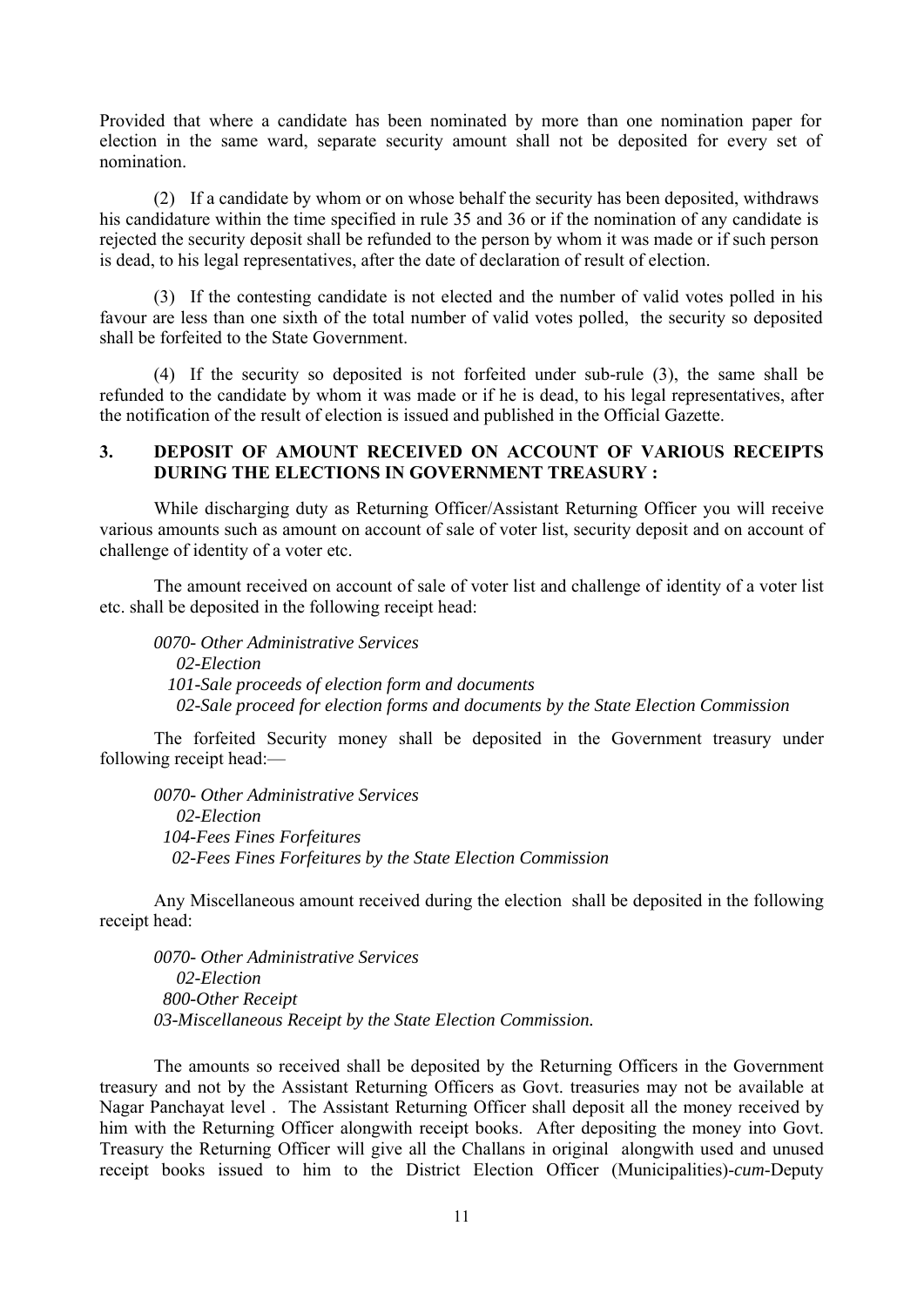Commissioner. The District Election Officer (Municipalities)-*cum*-Deputy Commissioner shall keep a separate account of receipt books pertaining to municipalities in a register. The Returning Officer will also send receipt book wise summery of amount received to the State Election Commission with a copy to the District Election Officer (Municipalities) and retain a copy of the same for his record. The proforma for sending summery is as under:—

| Sl.<br>No. | Sl. No. of<br>Receipt Book |    | Total receipts<br>issued from the | Amount | Total blank<br>receipts in a | Unused<br>Receipt books | Detail, if<br>any |
|------------|----------------------------|----|-----------------------------------|--------|------------------------------|-------------------------|-------------------|
|            |                            |    | book                              |        | book                         | (full copy)             |                   |
|            | From                       | To |                                   |        |                              |                         |                   |
|            |                            |    |                                   |        |                              |                         |                   |
|            |                            |    |                                   |        |                              |                         |                   |
|            |                            |    |                                   |        |                              |                         |                   |

# **4. NOTICE OF NOMINATION**:

 Rule 40 of the Election Rules provides that the Returning Officer will daily display the notice of nomination after the time for filing nominations is over in form No. 21 The provision of Rule 40 is as under:

**40. Notice of nominations.—**The Returning Officer shall, on receiving the nomination papers under sub-rule(2) of rule 38, enter on the nomination papers it's serial number and shall sign thereon a certificate stating the date on which and the hour at which, the nomination paper has been delivered to him. A notice of nominations in form-21 containing description similar to those contained in the nomination papers both of the candidate and his proposer shall be affixed in some conspicuous place in his office,

 It would be vital for the Returning Officer to enter the exact time and date of delivery of a nomination paper to him *e.g.* ..………..at 2.46 P.M. on …...... 12-2020.

# **5. RESTRICTION ON CONTEST OF ELECTION IN MORE THAN ONE MUNICIPALITY AND WARD:**

 No person shall be allowed to contest election for more than one ward within a municipality or for more than one municipality under rule 53 of the Election Rules, which is reproduced as under :

 53. Restriction on contesting of election for more than one municipality and ward.— No candidate shall contest election for more than one municipality and within the municipality from more than one ward at the same time.

## **6. SCRUTINY OF NOMINATION PAPERS**:

 The Returning Officer shall examine the nomination papers at the time appointed in this behalf, hear objections, if any, presented by the objectors in person to the eligibility of any candidate and decide those objections after such inquiry, as he may consider necessary. The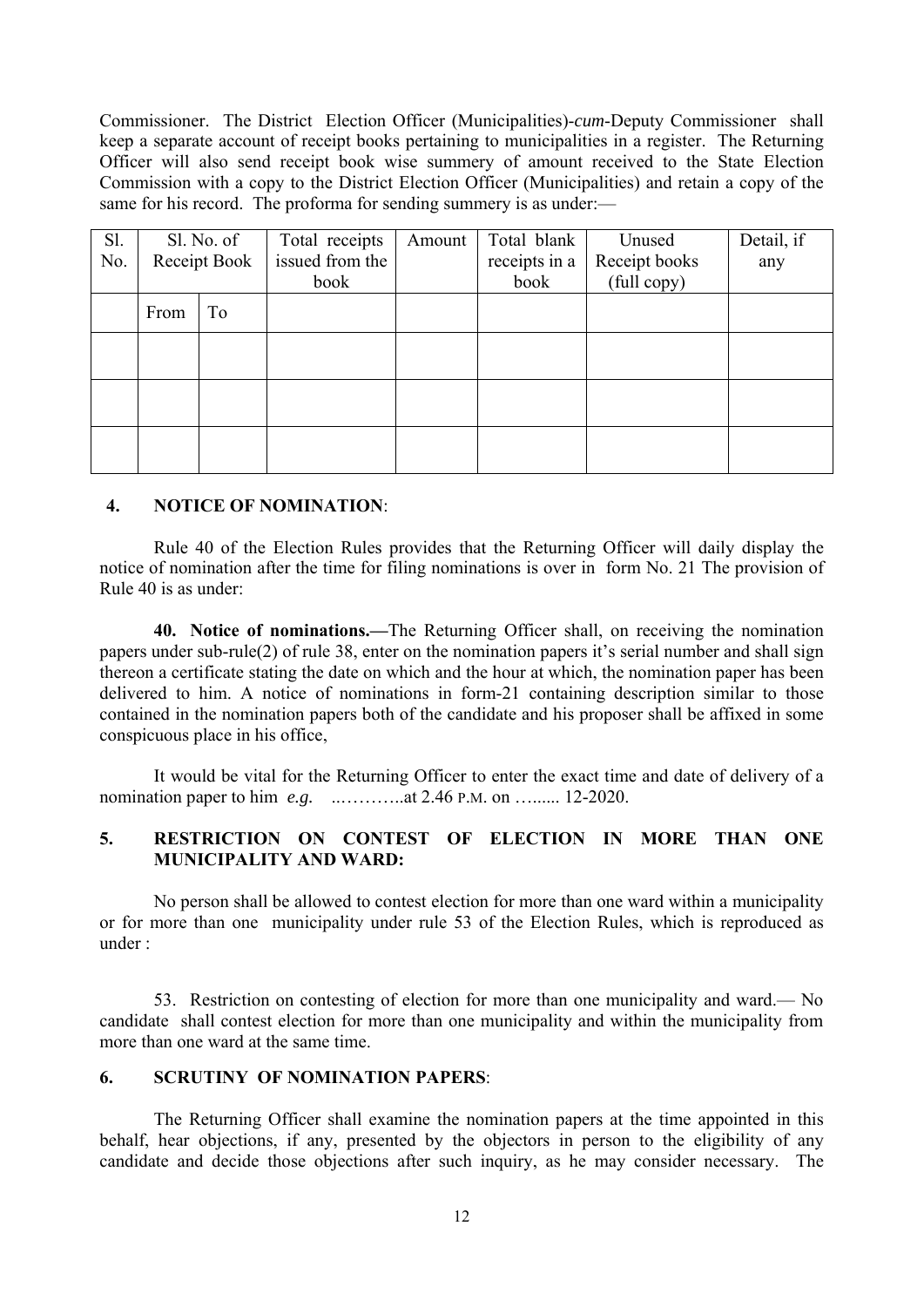decision rejecting or accepting a nomination paper and a brief statement of the reasons for rejection shall be endorsed on the nomination paper and signed by the Returning Officer.

 The Returning Officer may permit any clerical error in the nomination paper in regard to names or numbers to be corrected in order to bring them in conformity with the corresponding entries in the electoral roll. However, where necessary, he may direct that any clerical or printing error in the said entries shall be over looked.

 No person except the candidate and one person duly authorised in writing by the candidate, shall be permitted by the Returning Officer to attend the scrutiny of nomination papers on the date, place and time specified in the notice of election. **In case a nomination paper is rejected , the RO shall pass a reasoned order for rejection. Nomination paper shall not be rejected merely by writing "Rejected" as it will not suffice the purpose of scrutiny. The instructions issued by the Commission** *vide* **its letter dated 12th December, 2000 (Annexed at Annexure-VIII) may be adhered to strictly in this regard.** 

The provisions of Rule 41 are reproduced below for ready reference:

**41. Scrutiny of nomination papers.—**(1) On the date fixed for the scrutiny of nomination papers under rule 36 the candidate or his proposer, and one other person duly authorized in writing by each candidate, may attend process of scrutiny and the Returning Officer shall give them all reasonable facilities for examining the nomination papers of all the candidates which have been received by him within the time and in the manner laid down in rule 38.

 (2) The Returning Officer shall examine the nomination papers and decide all objections which may be made to any nomination and may, either on such objection or on his own motion after such summary inquiry, if any, as he thinks necessary, reject any nomination on any of the following grounds, namely :—

- *(a)* that on the date fixed for the scrutiny of nomination, the candidate either is not qualified or is disqualified for being chosen to fill the office under the provisions of these rules or the Act or any other law for the time being in force; or
- *(b)* that there has been a failure to comply with any of the provisions of rule 38 or rule 39; or
- *(c)* that the signatures of the candidate or the proposer on the nomination paper are not genuine.

 (3) Nothing contained in clause (b) or clause (c) of sub-rule (2) shall be deemed to authorize the rejection of other nomination of the same candidate where such rejection is not warranted.

 (4) The Returning Officer shall hold the scrutiny on the date and time appointed in this behalf under clause (d) of sub-rule (1) of rule 36. The process of scrutiny once started shall not be adjourned, except, when such proceedings are interrupted or obstructed by riots, open violence or by causes beyond the control of the Returning Officer :

Provided that in case an objection is raised by the Returning Officer or is made by the candidate or the person duly authorized in writing by the candidate, the candidate concerned may be allowed time to rebut it not later than the day next to the day of scrutiny and the Returning Officer shall record his decision on the date to which the proceedings have been adjourned.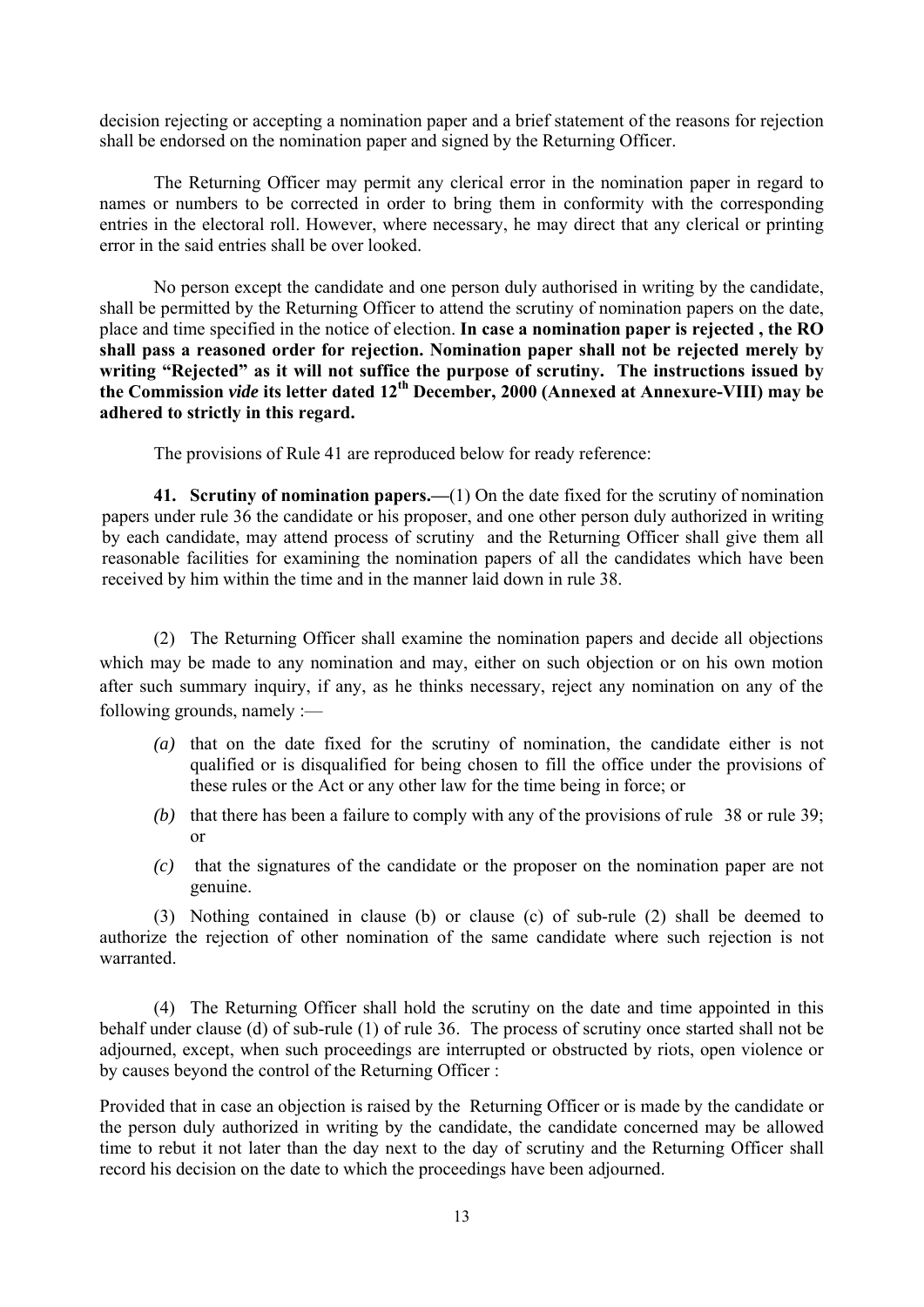(5) The Returning Officer shall record on each nomination paper his decision accepting or rejecting the same and, if the nomination paper is rejected, shall record in writing a brief statement of reasons for such rejection.

 (6) For the purpose of this rule, an entry in the electoral roll for the time being in force of a ward shall be conclusive evidence of the fact that the person referred to in that entry is a voter for that ward.

 (7) Immediately after all the nomination papers have been scrutinized and the decision accepting or rejecting the same have been recorded, the Returning Officer shall prepare in form -22 a list of validly nominated candidates that is to say, candidates whose nomination have been found valid and affix on the notice board at the office of the Returning Officer.

# **7. WITHDRAWAL OF CANDIDATURE**:

 Any validly nominated candidate may withdraw his candidature under rule 42 of the Election Rules. The notice of withdrawal of candidature must be delivered to you on the date, time and place specified for this purpose in the notice of election and receipt for such notice will be issued to the person presenting the notice in 23 appended at the bottom of the notice of withdrawal. A notice to this effect shall be affixed in Form 24 for information of the general public. However for your convenience, the provisions of rule 42 of the Election Rules are reproduced below:

**42. Withdrawal of candidature.**—(1) Any candidate may withdraw his candidature by notice in writing in form-23 subscribed by him and delivered to the Returning Officer or the authority specified in this behalf under clause (e) of sub-rule (1) of rule 36, before 3 P.M. on the date specified in the said rule, and no person who has thus withdrawn his candidature shall be allowed to cancel the notice of such withdrawal.

 (2) Upon receiving a notice of withdrawal of candidature, the Returning Officer or the specified authority shall cause a notice in form-24 to this effect to be affixed in some conspicuous place in his office.

# **8. LIST OF CONTESTING CANDIDATES:**

 Immediately after the expiry of the hours fixed for the withdrawal of candidatures, a list of contesting candidates shall be prepared by you in Hindi in Devanagari script in alphabetical order. The provision of Rule 43 are reproduced below :—

**43. List of contesting candidates.**—(1) On completion of the scrutiny of the nomination papers and after the expiry of the period within which candidature may be withdrawn under rule 42, the Returning Officer shall forthwith prepare a list of contesting candidates in hindi in form-25 and cause it to be affixed on the notice board of his office and shall also supply a copy thereof, to each of the contesting candidates and on demand to his election agent.

 (2) The said list shall contain in hindi in devnagari script the names in alphabetical order and the addresses of the contesting candidates as given in the nomination papers.

# **9. ALLOTMENT OF SYMBOLS:**

 After the list of contesting candidates has been prepared and if the number of contesting candidates are more than one, the Returning Officer shall allot a symbol to each contesting candidate out of the symbols specified by the State Election Commission *vide* Notification No.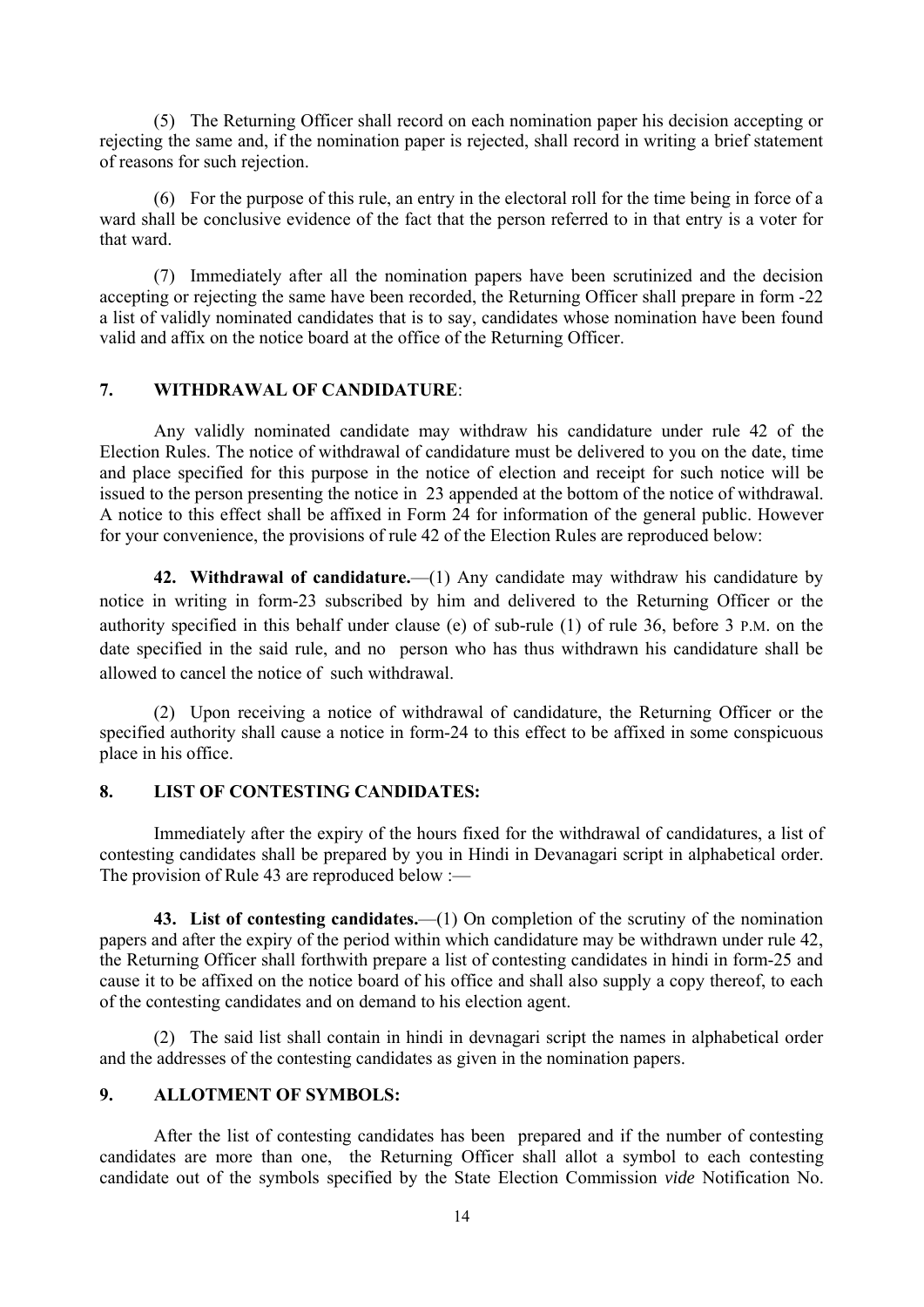SEC-13-89/2009-I-3238-3267, dated 10-9-2015 under rule 44 of the Election Rules. Copy of this Notification is annexed at **Annexure-IX**. After the publication of the list of contesting candidates containing the symbols, one copy of the same should be sent to the Deputy Commissioner immediately. *The candidate shall have no choice of symbols.* For allotment of symbols, the names of the candidates shall be picked as appearing in the list of contesting candidates in alphabetical order and the symbol shall be picked up in the order given in the above referred notification.

 A specimen poster of the symbol allotted should be supplied immediately to each candidate. The symbols shall be allotted according to the provisions of Rule 44, which is reproduced for your convenience:

**44. Allotment of symbols to candidates.—**(1) After the list of contesting candidates is prepared and if the number of candidates is more than one, the Returning Officer shall allot symbol to each contesting candidate according to the serial number in the list of contesting candidates and of the approved symbols in accordance with the serial number of the symbols specified in the notification under rule 37 :

Provided that there shall not be any choice of symbol for a candidate.

 (2) In every case where an election symbol has been assigned to a candidate under subrule (1) such candidate shall forthwith be informed of the symbol so assigned and be supplied with a specimen thereof by the Returning Officer. In that event the list of contesting candidates shall also contain symbol allotted to each candidate.

# **10. APPOINTMENT OF POLLING AGENT:**

It is not necessary for a candidate to appoint a polling agent. Such appointment may, if the candidate so desires, be made at any time he likes or not at all. In other words, the appointment of a polling agent is optional. Every such appointment has to be made in Form-27. A polling agent shall not be allowed to enter a polling station unless he delivers a copy of his appointment for that polling station after duly completing and signing the declaration contained therein before the Presiding Officer.

Rule-47 provides that non-attendance of any such agent or agents at the time and place appointed for the purpose shall not, if the act or thing is otherwise duly done, invalidate the act or thing done. The provision of Rule 46 and 47 are reproduced as under:—

 **46. Appointment of polling agent**.—(1) The number of polling agents, that may be appointed by a candidate shall be one for each polling station.

 (2) Every such appointment shall be made in form-27 and the same shall be made over to the polling agent for production at the polling station.

 (3) No polling agent shall be admitted into the polling station unless he has delivered to the Presiding Officer the documents of his appointment under sub-rule (2) after duly completing and signing the declaration contained therein before the Presiding Officer.

**47. Non-attendance of agent.—**Where any act or thing is required or authorized by these rules to be done in the presence of agents, the non-attendance of any such agent or agents at the time and place appointed for the purpose shall not, invalidate the act or thing done.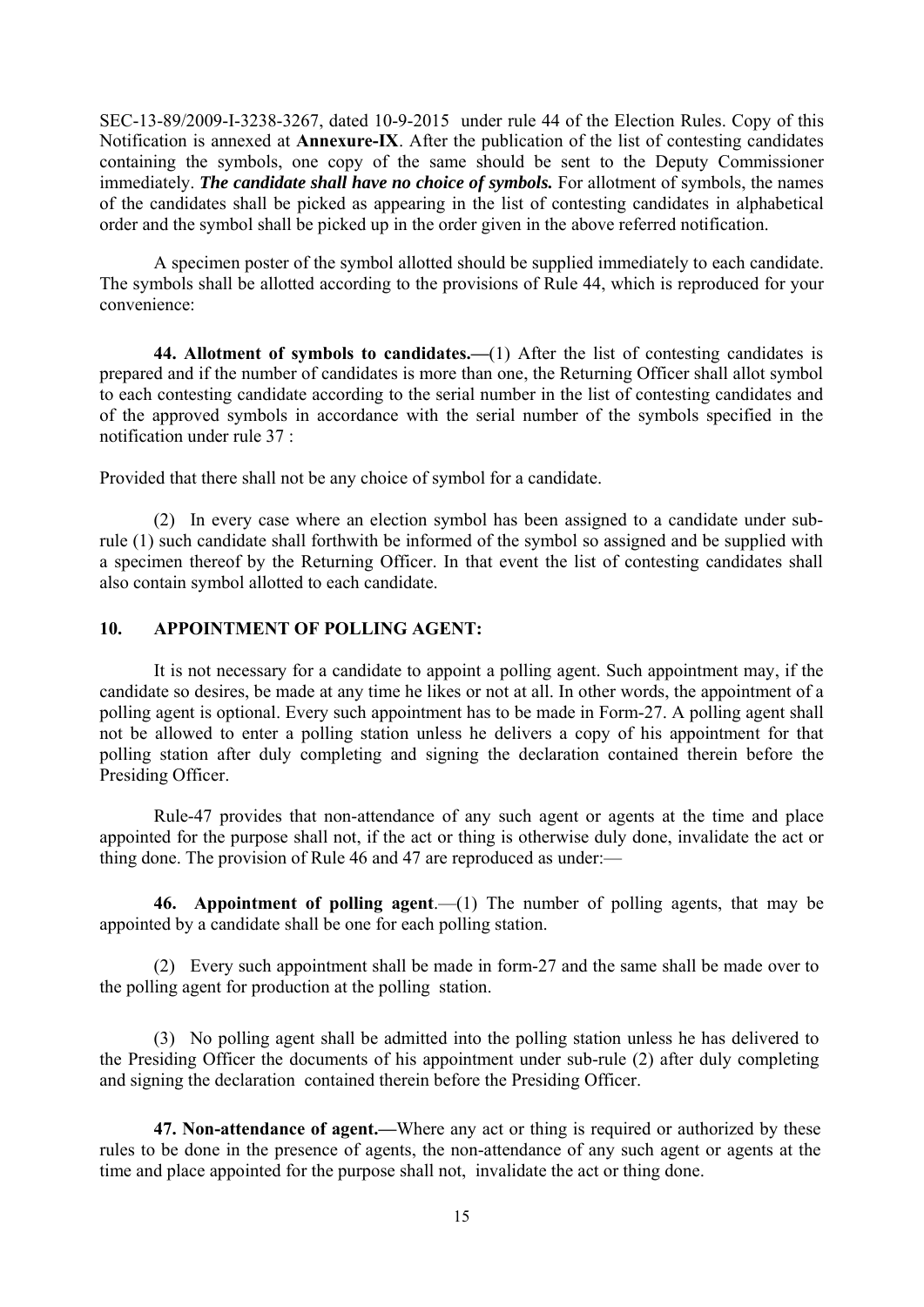# **11. ELECTION EXPENSES :**

 Every contesting candidate shall either himself or by his election agent or by any other person with his authority, consent or knowledge keep an account of election expenditure incurred from the date he has been nominated and the date of declaration of result under section 17-A of the Himachal Pradesh Municipal Act, 1994. The candidate shall have to lodge a true copy of the account of expenditure kept by him or his election agent or any other person with his authority consent or knowledge in a register to be called the register of election expenditure. The form of the register shall be the same as has been prescribed in form-28. This form will be supplied to the candidate by the Returning Officer. The provisions of section 17-A, 17-B and Rule 48 are as follows :—

#### *Section 17-A. Account of election expenses and maximum thereof:—*

(1) Every candidate at an election shall, either by himself or his election agent or by any other person with his authority consent or knowledge, keep a separate and correct account of all expenditure in connection with the election incurred or authorised by him or by his election agent or by any other person with his authority, consent or knowledge between the date on which he has been nominated and the date of declaration of result thereof, both dates inclusive.

 (2) The account shall contain such particulars, as may be prescribed by the State Government in consultation with State Election Commission.

 (3) The total of the said expenditure shall not exceed such amount as may be prescribed by the State Government in consultation with the State Election Commission.

# *Section 17-B. "Lodging of Account" :—*

Every contesting candidate at an election shall, with in thirty days from the date of election of the returned candidate or, if there are more than one returned candidates at the election and the date of their election are different, the later of those two dates, lodge with the officer as may be appointed by the State Election Commission, account of his election expenses which shall be a true copy the account kept by him or his election agent or by any other person with his authority, consent or knowledge.

**48. Maximum election expenses and account thereof.—**(1) The maximum limit of election expenditure to be incurred by a contesting candidate or/and through his authorized agents shall not exceed.—

| (a) for member of Municipal Council: |  | Rs. $75,000/$ -; and |
|--------------------------------------|--|----------------------|
|--------------------------------------|--|----------------------|

(b) for member of Nagar Panchayat : Rs. 50,000/-

Provided that the State Government may notify enhanced limit of maximum election expenditure to be incurred by a contesting candidate or and his authorized agents in consultation with the Commission.

 (2) Every candidate contesting election from a ward shall keep an account of election expenditure in a register to be called the register of election expenditure in form-28.

(3) The account under sub-rule (2) shall be maintained as per provision of section17-A of the Act.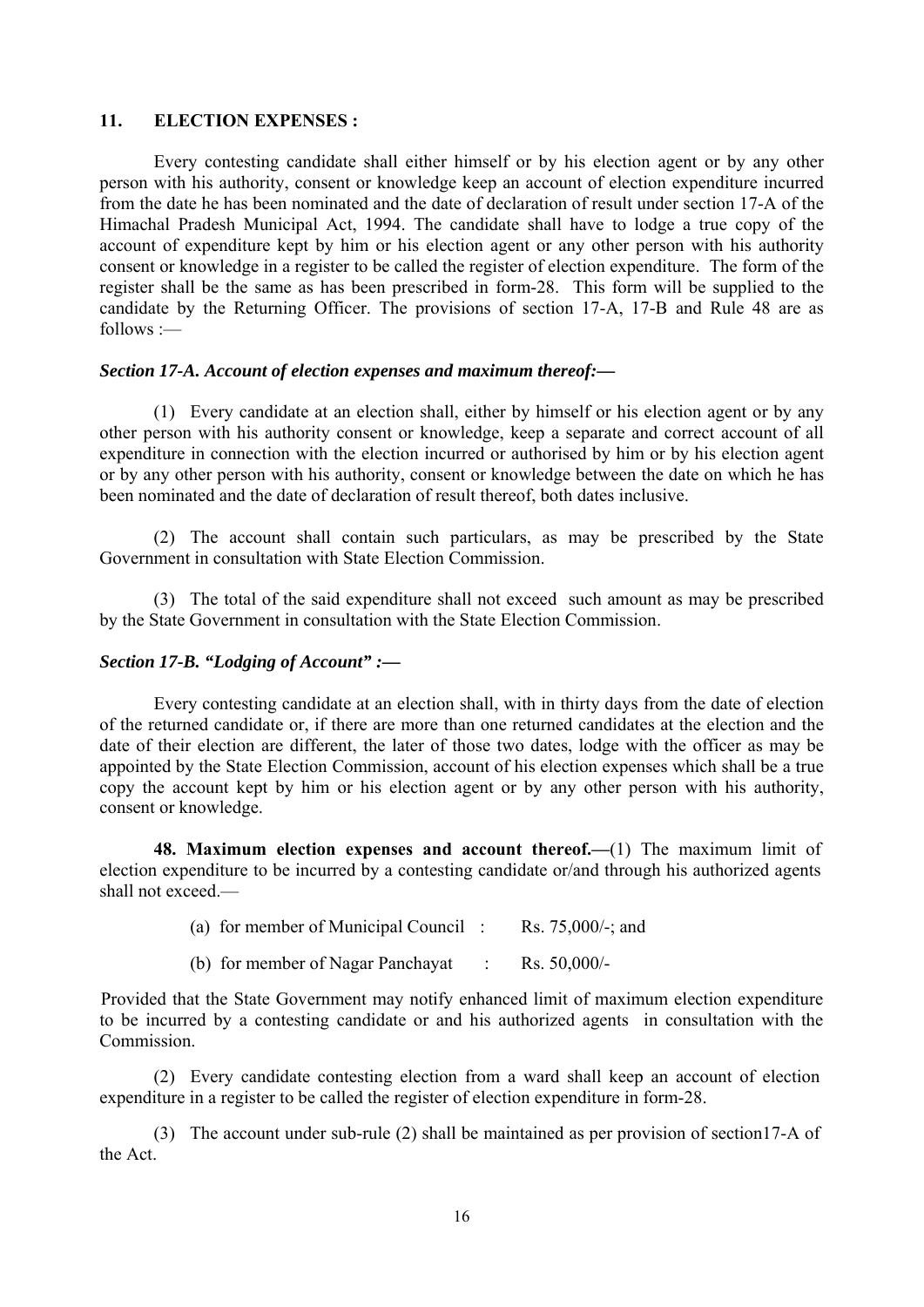(4) The account shall be correctly and truly maintained in respect of each item of expenditure on day-to-day basis from the date of filing of nomination papers up-to the date a day after the declaration of result.

 (5) All expenditure by the candidate or his authorized election agent on all the items of expenditure maintained in form-29 shall be included in the account as kept under sub- rule (2) of election expenditure.

 (6) All documents such as vouchers, receipts, acknowledgements etc. in support of expenditure incurred and recorded in the register shall be maintained correctly.

 (7) The day-to-day account maintained shall be made available for inspection at any time during the process of election to the Returning Officer or any other officer authorized by him or the Commission.

 (8) Failure to submit the account of election expenses within the time and in the manner required by the Act and these rules or, to produce a true copy of the accounts of election expenditure on demand by an officer authorized to do so, shall be deemed to be a corrupt practice under section 301 of the Act.

 (9) A statement of account of the total election expenditure maintained shall be submitted as directed by the Commission under section 17-B of the Act to the Returning Officer or any other officer authorised by the Commission or both within thirty days of declaration of the result.

 (10) The statement of account shall be submitted in forms 29 and 30 alongwith an affidavit of the candidate in form- 31.

 (11) On receipt of the statement of accounts, the Returning Officer shall issue an acknowledgement in form- 32.

(Please See Notification No.)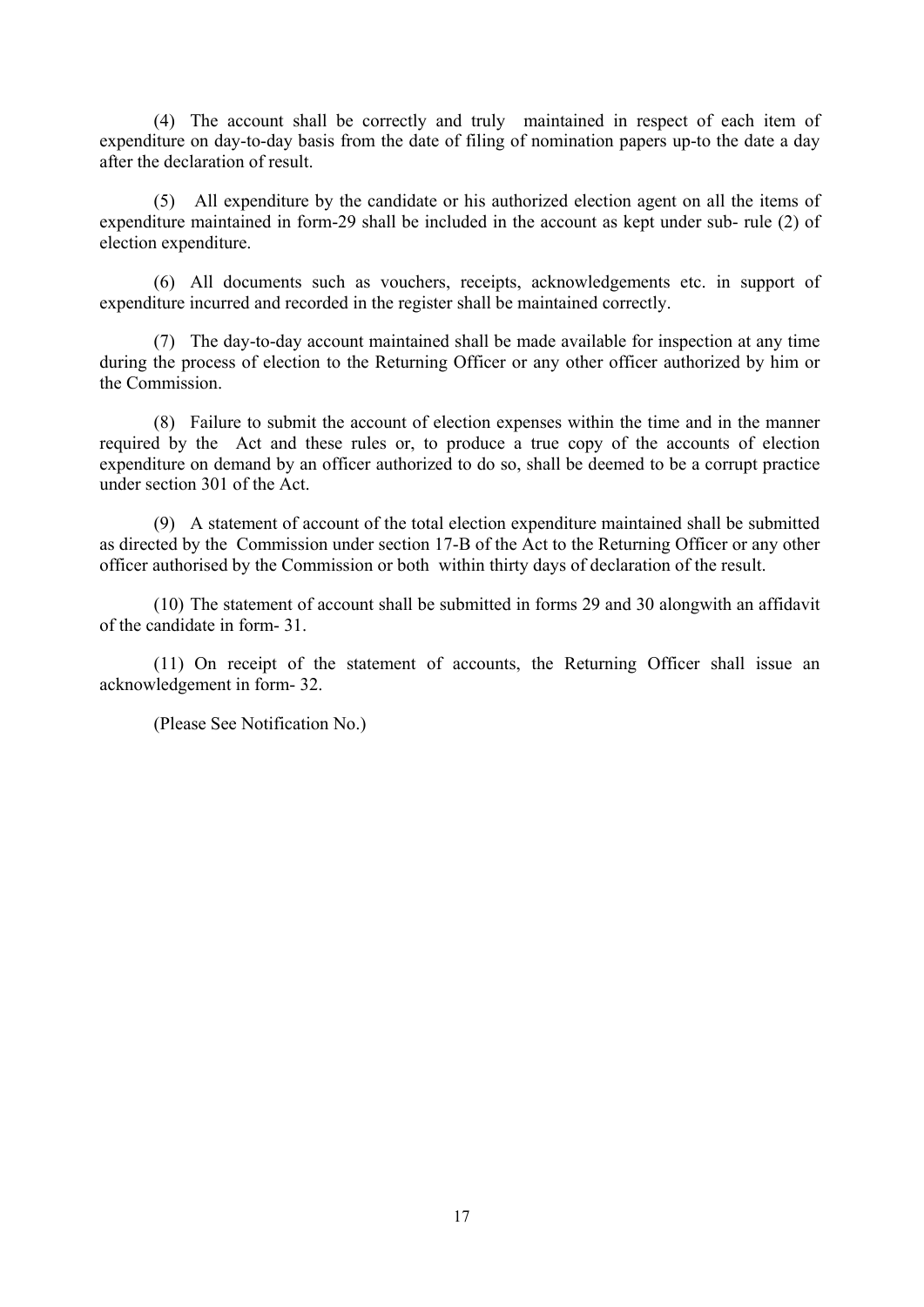#### PART-III

# **GENERAL PROCEDURE AND PREPARATION FOR CONDUCT OF ELECTION**

 With the withdrawal of candidatures and the allotment of symbols to the candidates, the first stage of the election process comes to an end. Then begins the second stage of preparation for the conduct of poll . This stage is very crucial. You will find the work challenging. Great care and planning for adherence to the time schedule is essential.

# **1. UNCONTESTED ELECTION :**

 If for any seat, there is only one candidate whose nomination papers have been found to be valid after the date and time fixed for withdrawal of the nominations, the candidate shall be declared elected to fill the seat on form-33 and information thereof shall be sent to the State Election Commission through the Deputy Commissioner immediately.

 In case no nomination paper has been filed for any seat or if no candidate has been duly nominated for any seat, a report to this effect should also be sent to the State Election Commission through the Deputy Commissioner concerned for further action. The provisions of Rule 50 are given below:—

**50. Contested and un-contested elections.—**(1) Subject to the provisions of rule 49, if there is only one contesting candidate in the field, the Returning Officer shall forthwith declare such candidate duly elected to fill the office and issue a declaration in form-33. If there is no contesting candidate in the field, the Returning Officer shall report the matter to the Commission with a view to take further action accordingly.

 (2) If the number of contesting candidate in the field is more than one, a poll shall be taken on the date specified under rule 35.

#### **2. PREPARATION OF BALLOT PAPER:**

 Since Elections to 443 office bearers of Municipalities are being held through Electronic Voting machines, therefore number of ballot papers to be supplied to you will not much but printing of 443 type of ballot papers within a week is challenging. Although the interval between the last date for withdrawal of candidature and the day of poll is ten days but It will be seen that hardly a week at the most will be available for printing as rest of the time will be required for transportation and distribution of ballot papers. Therefore, it is imperative that you should furnish to the Deputy Commissioner the names of the contesting candidates as arranged in form-25 in Hindi in Devanagari script containing the allotted symbols through special messenger immediately after the preparation of the list of contesting candidates.

 The Deputy Commissioner will immediately *depute a responsible official to deliver the original lists to the representatives of the Commission in the H.P. Government Printing Press.* The official so deputed will read the proof of the ballot paper and go back only after receiving the delivery of ballot paper. The Deputy Commissioner will also make special arrangements for transporting the ballot papers. The arrangement for transporting the ballot papers from the press to District Headquarters may be made under proper security. The District Election Officer (Municipalities)-*cum*-Deputy Commissioners should keep all ballot papers under lock and key in the treasury. Provisions of rule 58 are as under:—

**58. Form of ballot papers.—(1)** Every ballot paper alongwith its counterfoil shall be in form-35 and the particulars therein shall be in Hindi in Devnagri script.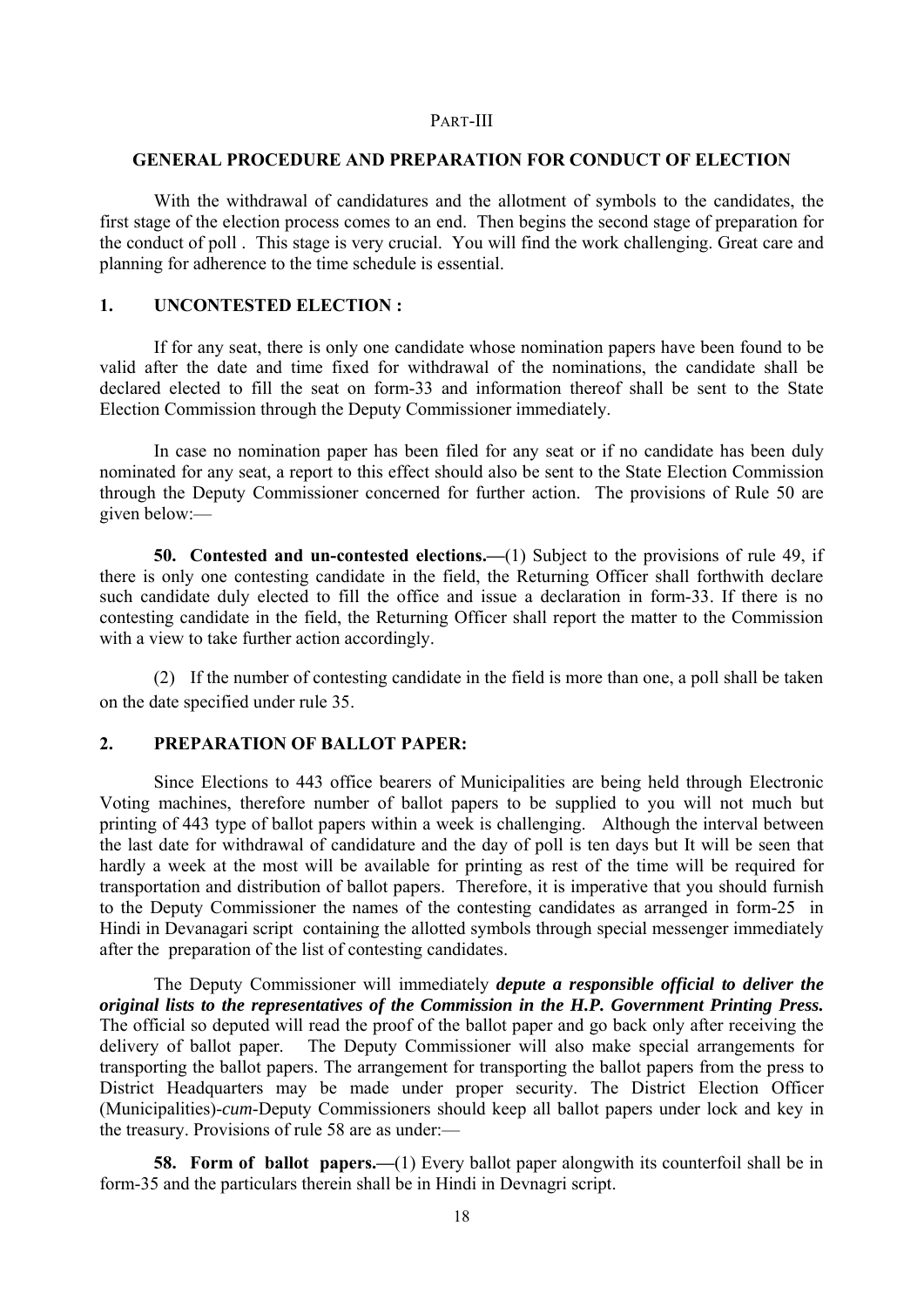(2) The names of the candidates shall be arranged on the ballot paper in the same order in which they appear in the list of contesting candidates prepared under rule 43. The-ballot papers shall be printed in the design and colour as specified by the Commission:

Provided that after the name and symbol of last candidate, there shall be a column with the words "None of the above" written therein. The size of the column shall be same as used for other candidates.

(Please see Notification No. SEC-16-1/2011-I-5042-5176 dt. 10-11-15)

Annexure as Annexure-XI of this Hand Book.

## **3. VERIFICATION AND ISSUE OF BALLOT PAPERS TO PRESIDING OFFICERS:**

 Although only a few amount of ballot papers will be supplied to you mainly for the use of fixing it at the ballot unit of EVM and for Tendered Vote or in order to issue a ballot papers to the electors on Poll Duty. On receipt of the ballot papers, you should check all of them to ensure that:—

- (i) The names of all the contesting candidates and the symbol allotted to each of them have been printed properly and correctly;
- (ii) The serial number on the ballot paper corresponds with that on the counterfoil.
- (iii) The Returning Officers should give clear instructions that ballot papers with duplicate numbers and the numbers of ballot papers with missing numbers are clearly noted in a register.
- (iv) The Returning Officers should distribute the ballot papers to the Presiding Officers of the Polling Station well before their movement to the destination.
- (v) The defective ballot papers, if any, in the stitched bundle of ballot papers should be first removed from the bundle by the Returning Officer or by some other responsible officer nominated by the Returning Officer and then that bundle has to be re-stitched immediately. If, in spite of compliance with this procedure, any ballot paper is found defective at the polling station, it will be cancelled by the Presiding Officer.

**Polling Process.—The voters when enters the polling station will proceed to the first** Polling Officer. He will check the electors name and other particulars with the relevant entry in the electoral roll and then call out the serial number name and other particulars of the electors. He will identify the electors and make necessary entries in the marked copy of the electoral roll. The voter will then move to second Polling Officer. The **second Polling Officer** will first apply the indelible ink mark on his left hand forefinger and ask him to sign or put thumb impression in the voters register. *The second Polling Officer will issue him a slip and direct him to go to the third Polling Officer.* 

 Immediately on being permitted to vote the elector shall proceed to the polling officer incharge of the control unit of the voting machine and give him the slip issued by polling officer No. 2, who shall put his signature on the slip and keep the slips handed over to him in safe custody. Thereafter he will press the appropriate button on the control unit, activate the ballot unit for recording of elector's vote for member of the municipality.

 The elector shall thereafter forthwith proceed to the voting compartment record his vote by pressing the button on the balloting unit against the name and symbol of the candidate for whom he intends to vote and come out of the voting compartment.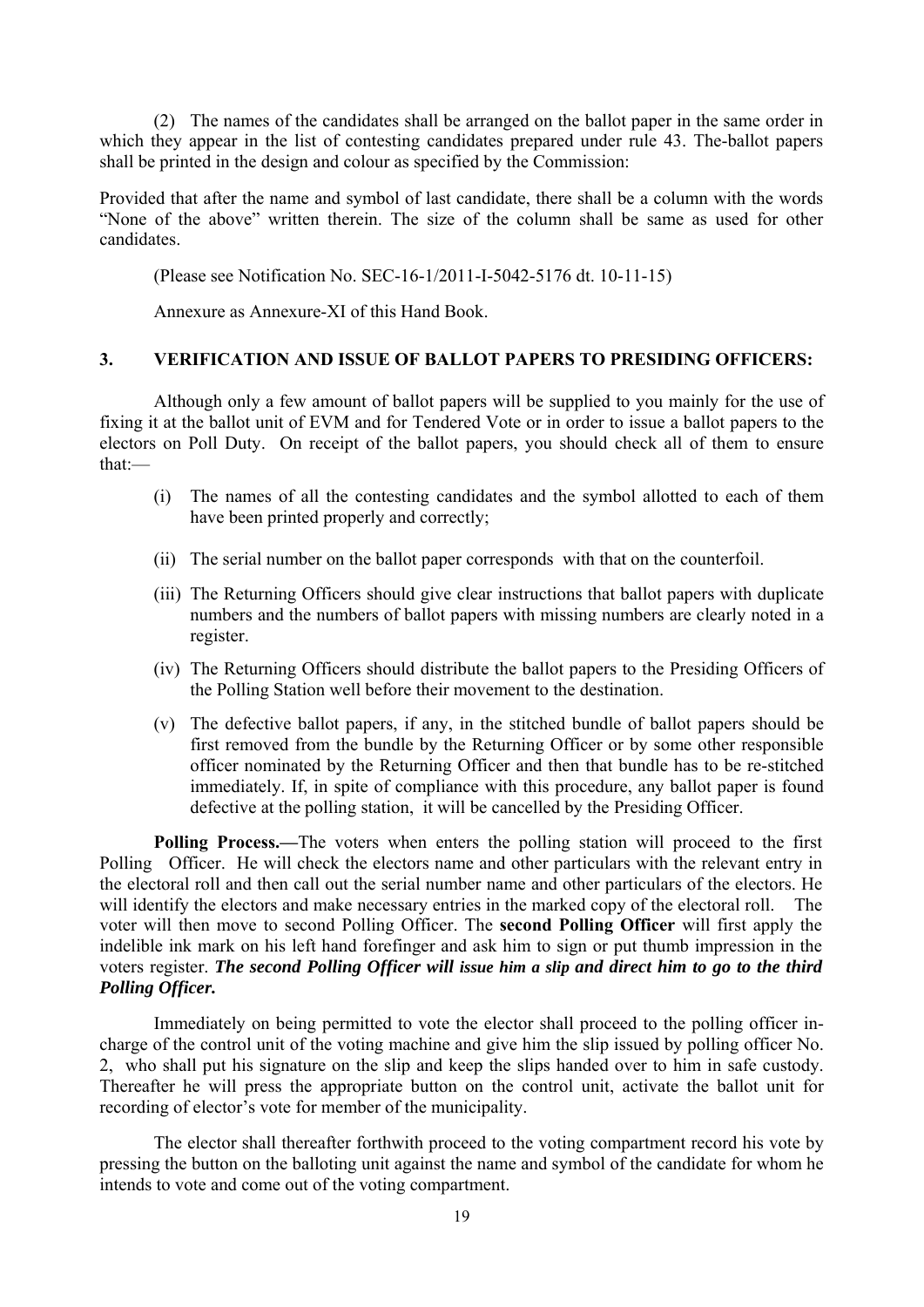### **5. ELECTRONIC VOTING MACHINE :**

**5.1 REQUIREMENT OF EVMs***: Each Polling Party will be provided with one EVMs. Howevder you will prepare one EVM spare in respect of every ward, for example if there are two polling stations in a ward, you will prepare three EVMs. The spare EVM should be kept ready in order to meet any emergency*. The names of the candidates shall be arranged on the balloting unit in Hindi in Devnagri Script in the same order in which they appear in the list of the contesting candidates. If two or more candidates bear the same name, they shall be distinguished by the addition of their occupation or residence or in some other manner. The Returning Officer shall fix the label containing the names, symbol of the contesting candidates, in the balloting unit and secure that unit with his seal and the seals of such of the contesting candidates or their Election Agents present as are desirous of affixing the same. You will prepare the machines in accordance with the procedure specified in the foregoing paragraphs. But before preparing the Machine you must go though the manual supplied with the Machines so that you may acquaint yourself about various operations of the machine.

# **5.2** PROVISION FOR THE OPTION OF NOTA"**mijker eal sdibzugha**

The State Election Commission vide its Notification No. has decided to provide the option of NOTA "**mijker eals diez ugha**to the electors in pursuance to the orders passed by the Hon'ble Supreme Court so that the voters, who decide not to vote for any of the candidates in the election, are able to exercise their right not to vote while maintaining their right of secrecy;

The option "None of the Above" (NOTA) "**mijl0r eal sdloz ugha** "shall be given in the ballot papers/EVMs, in the last column/box after the names of all contesting candidates for the elections to Municipalities. However, the effect of "None of the Above (NOTA)" "**mijler eals dloz ugha** shall be same as not voting in favour of any candidate. Therefore, even if, "None of **the Above (NOTA)" "mijker eal school ugha** gets maximum number of votes, the contesting candidate securing/ highest number of votes next to "None of the Above (NOTA)" "**mijker esistical dlbzugh**<sup>\*</sup> shall be declared elected.

The Notification of NOTA is annexed as Annexure-X of this Hand book.

#### **5.3 BALLOT PAPERS OF BALLOT UNITS OF VOTING MACHINES :**

- (i) On every ballot unit, a ballot paper shall be displayed in the space meant thereof.
- (ii) The Commission has specified that the said ballot papers shall be in the following form and language $(s)$  :—
	- (a) The total length of the ballot paper for the EVMs manufactured by Bharat Electronics Limited (BEL), will be 461.5 mm and the width will be 140 mm.
	- (b) At the top of the ballot paper, there shall be a space provided for indicating the particulars of the election and the name of the constituency, of the size 7.5 mm x 140 mm in the case of BEL – manufactured machines.
- (iii) In the space so provided, on the top left hand corner, the serial number of the ballot paper shall be printed. On the top right hand corner, the sheet number shall be printed if the ballot paper is printed on more than one sheet, where the number of contesting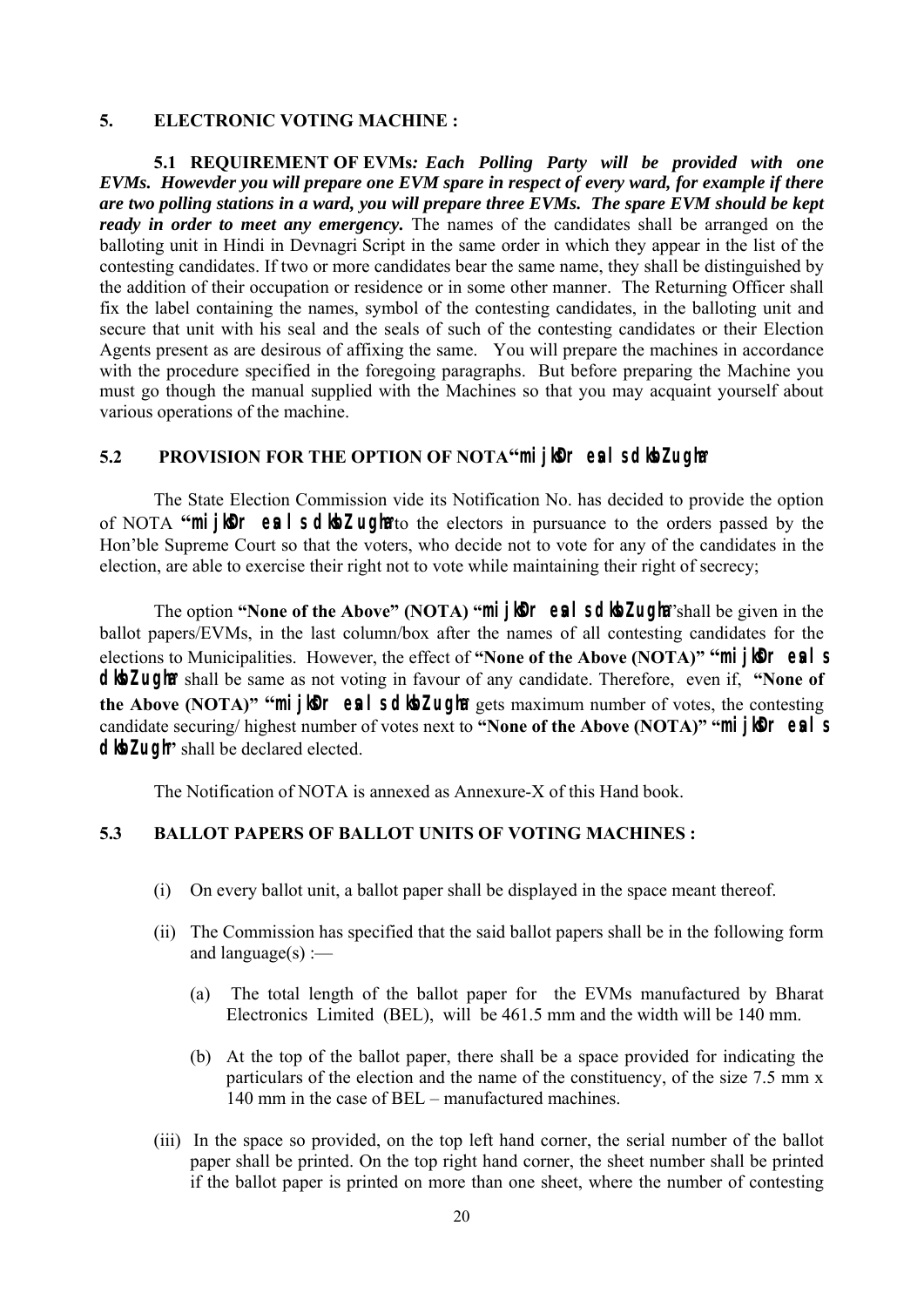candidates exceeds sixteen. The particulars of the election shall also be printed in the said space. These particulars will contain the name of Municipal Council / Nagar Panchayat as the case may be, office for which the ballot paper shall be used *i.e.* Member, number and name of the ward, the year of election, these particulars shall be printed in Hindi in Devnagri script alone.

The following illustration in case of Municipal Council will make the position clear:—

(a) for Election of Ward No. 1 of Kotwali Bazar we will print:

"1-Kotwali Bazar- Dharamsala-2015":

Provided that where the number of contesting candidates is less than sixteen, the above particulars may be printed either at the top or at the bottom most portion (space meant for the candidate at serial number sixteen), as may be considered convenient from the printing point of view:

Provided further that where the number of contesting candidates is sixteen or more, the above particulars may be printed in a vertical column, on the left hand side of the ballot paper, with a thick line dividing the said column and the panels containing the serial numbers and names of the contesting candidates.

- (iv) Below the space provided at the top for printing the particulars of the election, there shall be a thick black line of 1.00 mm.
- (v) Below this line, there shall be printed the serial number of each contesting candidate, his name and the symbol allotted to him, in a separate panel for each candidate.
- (vi) The size of the panel for each contesting candidate shall be 27.5 mm (length) x140 mm (width).
- (vii) The panels of the candidates shall be separated from each other by a thick black line of 1.00 mm.
- (viii) The names of the contesting candidates shall be arranged on the ballot paper in the same order in which their names appear in the list of contesting candidates.
- (ix) The names of not more than sixteen candidates shall be arranged on one sheet of a ballot paper. If the number of contesting candidate is less than sixteen, the space below the panel for last contesting candidate shall bekept blank, except where the particulars of election, etc., are printed at the bottom.
- (x) If the number of contesting candidates exceeds sixteen, the ballot paper shall be printed on two sheets of the above mentioned size and dimensions if the number of candidates is between seventeen and thirty two, on three sheets if the number of contesting candidates is between thirty three and forty eight, on four sheets if their number is between forty nine and sixty four.
- (xi) In such cases where the ballot paper is printed on more than one sheet, the names of contesting candidates from S.No.17 to 32 shall be printed on the second sheet, from S.No.33 to 48 on the third sheet and from 49 onwards on the fourth sheet. If the number of candidates is less than thirty two the space below the panel for the last contesting candidate in the second sheet shall be kept blank. Similarly, for the third and fourth sheets of the ballot papers.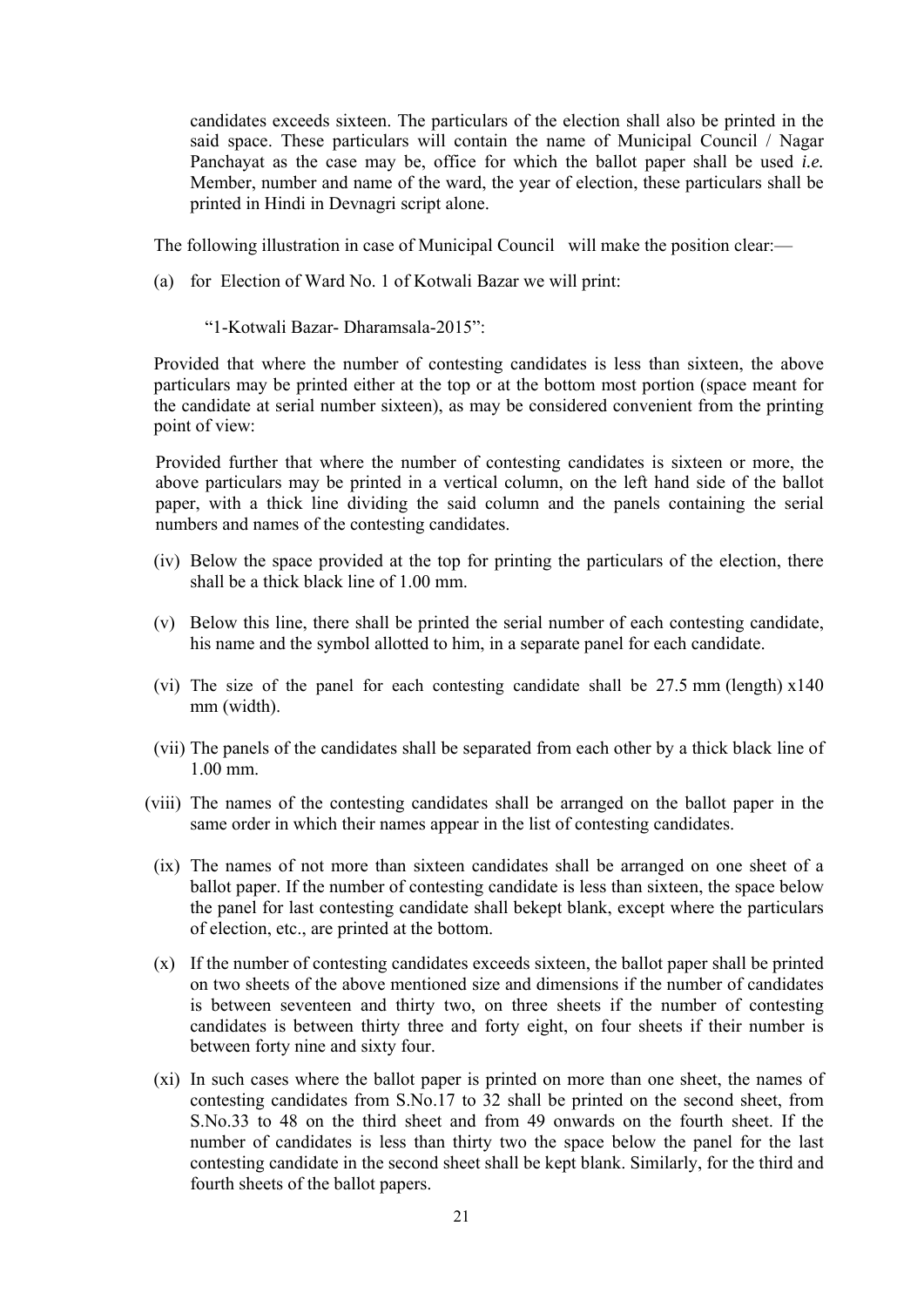(xii) On each such sheet, in the space provided for indicating the particulars of the election, its number shall be indicated in bold words and letters, *e.g*.,

'Sheet No.1', 'Sheet No.2', etc.

- (xiii)The names of the contesting candidates shall be printed in the same language or languages in which the list of contesting candidates has been prepared. The serial number of the candidate shall be indicated in the international form of Indian numerals.
- (xiv) Serial number and the name of the candidate shall be printed on the left hand side and his symbol on the right hand side in the panel meant for him.
- (xv) In the last column of the every ballot paper the option of NOTA **"mijker eal sdibZ ugh** should be printed.

# **5.4 COMMISSIONING OF MACHINES :**

- (i) Each  $\&$  every machine has to be thoroughly tested for its 100% error free functioning at the time of Poll. You may got these machines checked from the identified engineers by the Election Commission of India for which you can take help from the District Election officer-*cum*-Deputy Commissioner.
- (ii) Before a voting machine is supplied to a Presiding Officer for use at a polling station, some preparations, as detailed below, are to be made at your level. These preparations have to be made in the presence of the candidates and/or their agents.
- (iii) You should decide well in advance as to when the voting machines shall be prepared. This will depend on the number of machines to be prepared, the time required for the movement of polling parties with the voting machines to the polling stations, the time likely to be taken for the receipt of ballot papers from the State Election Commission. In any case, all required EVMs must be duly prepared three-four days before the date of poll in the Constituencies.

# **5.5 NOTICE TO THE CANDIDATES ABOUT DATE AND TIME OF PREPARATION OF VOTING MACHINES :**

- (i) You should, atleast one week before the date on which the preparation of the voting machines is to be taken up, give notice of the same in writing to each candidate or his election agent intimating him the place or places where the machines will be prepared and the date and time at which such preparation will commence. Proper acknowledgement /receipt should be obtained and kept in record. You should intimate the candidate/his election agent the number of representatives that every candidate will be permitted to bring with him at the aforesaid place or places.
- (ii) If for any reason, none of the candidates or their agents is present on the date and time given in the notice sent to them, you should not postpone the operation of preparing the voting machines. You should go ahead even if no candidate or agent is present. However, announcements should be made from the public address system fitted in the building before starting the preparation. If any candidate or his election agent or persons authorized by him in writing come late, they will be allowed to witness the process thereafter only.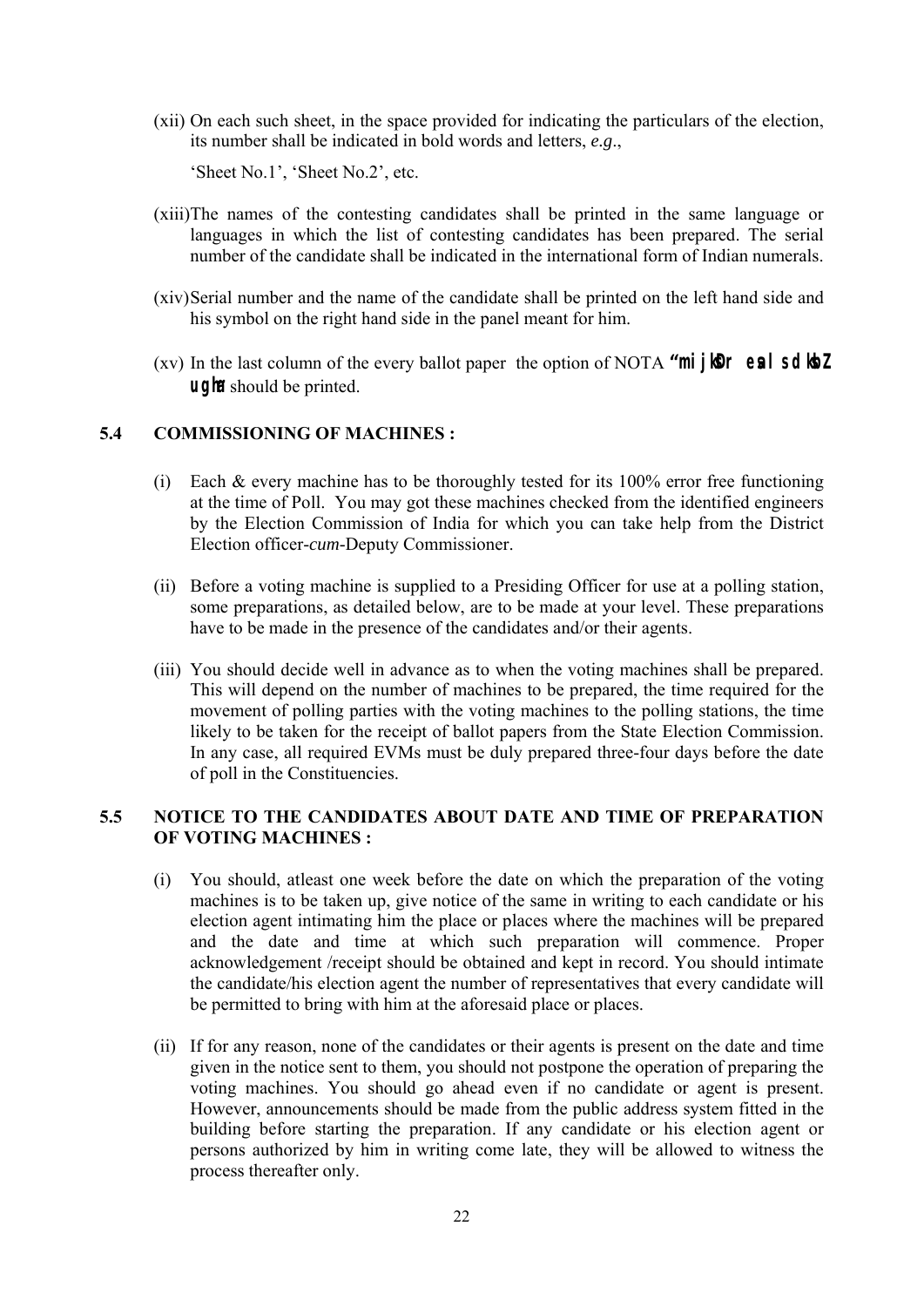(iii) When the candidates and their agents are present, you should explain to them the procedure to be followed by you for preparing the voting machines. You should allow them to inspect the control units and ballot units during the process of their preparation.

# **5.6. PREPARATION OF THE BALLOT UNIT :**

Each ballot unit has to be prepared at the Returning Officer's level by:—

- (A) Inserting and fixing ballot paper in the space meant for the purpose;
- (B) Masking the candidates, buttons which are not required to be used, depending on the number of contesting candidates including the option of NOTA **"mijler eal sdle! ugha" A**
- (C) Setting the slide switch at the appropriate position, *i.e*. , 1, 2, 3 or 4, as the case may be, according to the number of such units which are to be used depending upon the number of contesting candidates and the sequence in which each unit is to be used, and
- (D) Sealing the unit as explained in foregoing paragraph 5.10 of this hand book.

 The technical details about the operations mentioned at (A), (B) and (C) above are *given in Chapter III of the Electronic Voting Machine Manual published by the manufacturing company.* You should carefully read the instructions given in that chapter and also the instructions given in the following paragraphs and each instruction should be meticulously followed at the time of carrying out the above operations.

#### **5.7 FIXING THE BALLOT PAPER :**

- (i) There is provision for fixation of ballot paper on the ballot unit under a transparent acrylic sheet (ballot paper screen). Every ballot paper before it is fixed on a ballot unit shall be either signed on its back by the Returning Officer.
- (ii) For fixing the ballot paper under that screen, you have to first open the top cover of the ballot unit. This can be done by pressing simultaneously, towards right, the latches at the top and bottom on the right edge of the unit and swinging the cover up. The top cover and the lower portion of the ballot unit will then open like a book. Thereafter, you should open the ballot paper screen, which is hinged to the top cover on the extreme left side. The release latches of the screen are inside the top cover. By pressing the latches simultaneously, first slightly towards right and then pushing them downwards, the ballot paper screen will become free for opening on the upper side of the top cover. While opening the screen, every care should be taken to ensure that it does not get damaged in the process. After so opening the ballot paper screen, the ballot paper should be placed in the space provided for the purpose on the upper side of the top cover of the ballot unit. The ballot paper should be properly aligned so that each candidate's name and his symbol are in line with the corresponding lamp and button and the thick lines dividing the panels of candidates on the ballot paper are exactly in line with the corresponding grooves on the ballot unit. It should be noted that alignment of the ballot paper is a very important step. There should not be any misalignment as this will create confusion in the minds of the voters and might lead to serious complications. After ensuring such alignment, you should close and press-fit the ballot paper screen to secure the ballot paper firmly underneath that screen.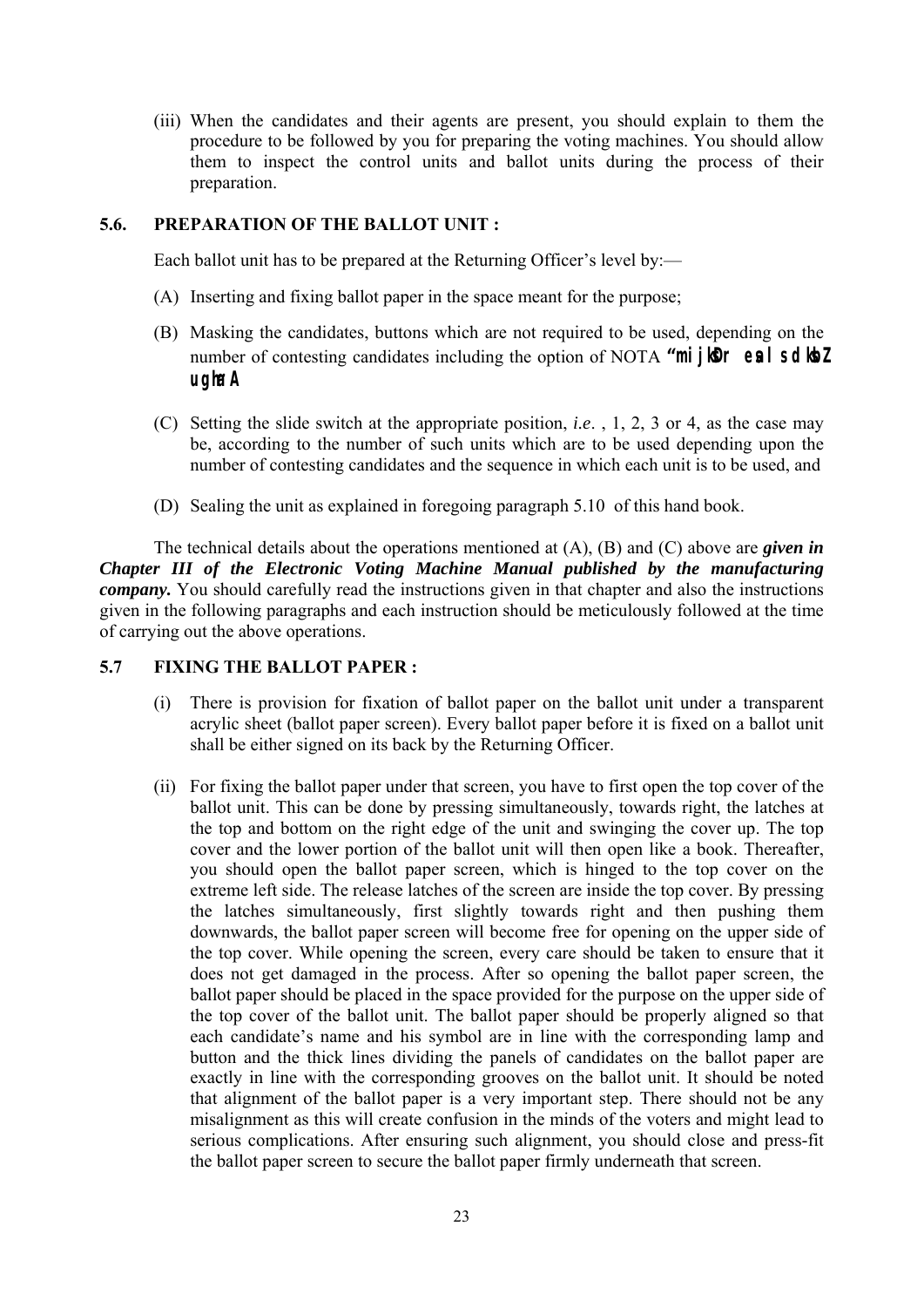(iii) After ballot paper has been firmly fixed and the ballot paper screen has been pressedfit on the upper side of the top cover, the screen should be sealed on the inner side of the top cover. This should be done by passing a thread through the two holes on the screen specially provided for the purpose on the inner side. The thread should be tightened and given a firm knot. The two ends of the thread should be placed on an address tag and you should put your seal on the thread and the address tag supplied by the Commission.

### **5.8 MASKING OF CANDIDATE'S BUTTONS WHICH ARE NOT TO BE USED :**

- (i) On the ballot unit, only those candidate's buttons should be visible which are to be used by voters. In other words, the number of candidate's buttons, which should be visible, will be equal to the number of contesting candidates plus one extra for the option of NOTA "**miller eal sdibZugha** For example, if the number of candidates is nine, the first ten nine from the top (*i.e*., 1 to 10) candidates' buttons should be visible and the remaining six buttons (*i.e*., 11 to 16) should be masked.
- (ii) The masking of the unwanted buttons can be done by moving the white masking tabs on to the candidate's buttons, when the ballot unit is open like a book as explained in Para above.

## **5.9 SETTING OF SLIDE SWITCH :**

- (i) Inside the ballot unit, on the top right side, there is a slide switch, which has four positions 1, 2, 3, and 4. The positioning of this slide switch determines the serial order in which a particular ballot unit is to be linked with the control unit and kept inside the voting compartment for use at a polling station.
- (ii) Where the number of contesting candidates is upto sixteen, only one ballot unit will be used. In such case, the slide switch shall be set to the position marked 1. If there are sixteen contesting candidates then the option of NOTA **"mijler eals diez ugh** will be provided on 17<sup>th</sup> position by adding another ballot unit and so on.
- (iii) Where the number of contesting candidates is more than sixteen and upto thirty two, two ballot units will be used. In the first ballot unit in which the ballot paper containing the names of candidates at serial nos. 1 to 16 is fixed, the slide switch shall be set to the position marked '1' and the second ballot unit where the ballot paper containing the names of candidates from 17 onwards is fixed, shall be set to the position '2'. Likewise, if three ballot units are to be used in a constituency where the number of contesting candidates exceeds thirty two and is upto fourty eight, the slide switch will be set to the position marked '1' in the first ballot unit in which the names of candidates at serial nos. 1 to 16 appear, to the position marked '2' in the second ballot unit in which the names of contesting candidates at serial nos. 17 to 32 appear and to the position marked '3' in the third ballot unit. Similarly, if the fourth ballot unit is also to be used in case the number of contesting candidates exceeds forty eight, then the slide switch will be set to the position marked '4' in the last ballot unit.

**Note.—**It is absolutely essential to ensure that the slide switch is set in the appropriate position in each ballot unit as any wrong linking of the ballot units will render the machine nonfunctional and on pressing any buttons on the control unit the letters 'LE' indicating linking error will appear on the display panel of the control unit. The linking error should be set right by interlinking the ballot units in the proper sequential order.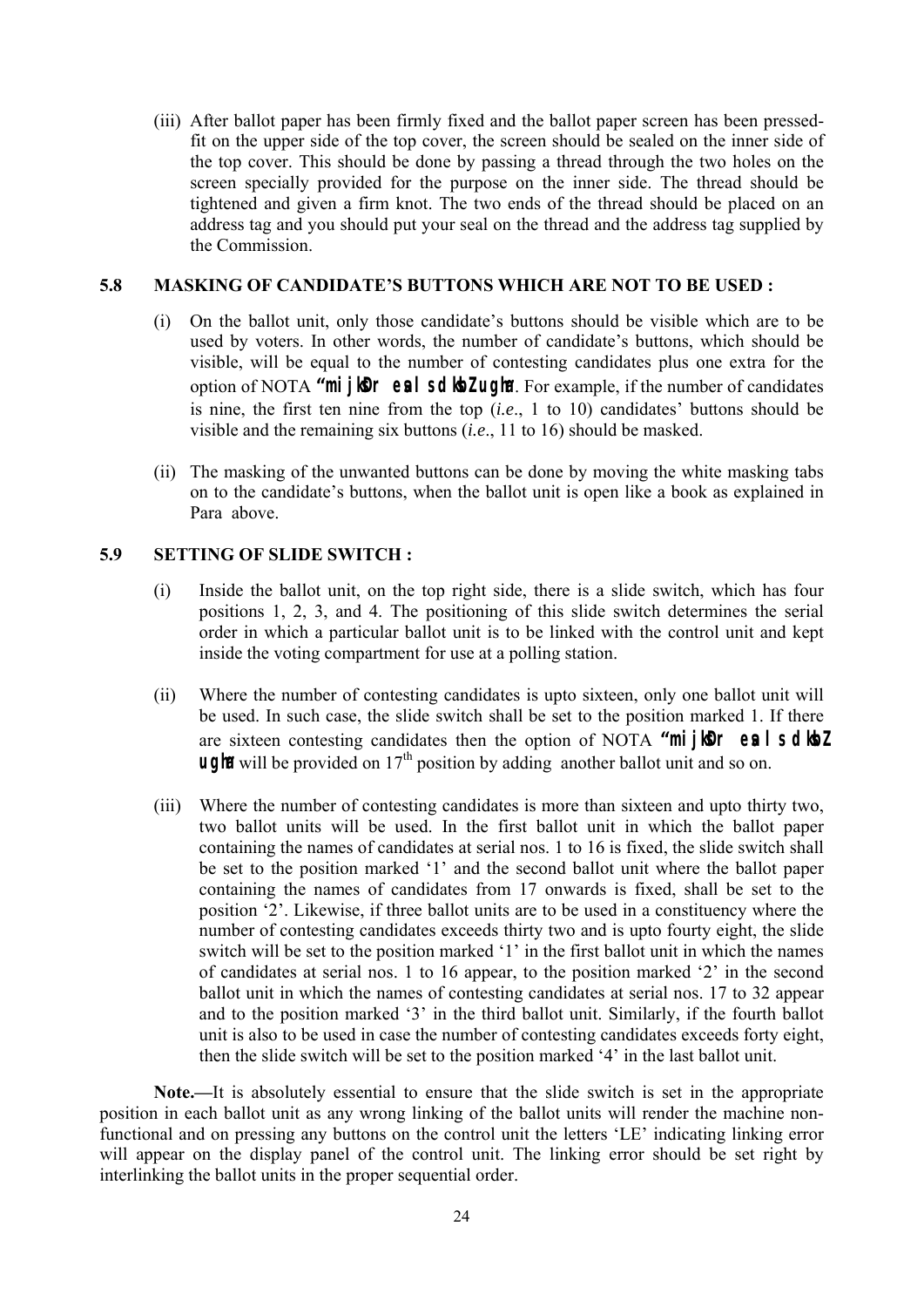# **5.10 SEALING OF THE BALLOT UNIT :**

- (i) After that, the ballot unit should be closed by bringing the top cover back to its original position. The ballot unit should then be sealed. For this purpose, pass two threads one through the three holes at the top and the other through the three holes at the bottom specifically provided for the purpose, give a firm knot to each thread and seal each thread with the Returning Officer's seal by placing its two ends on one more address tag after duly filling up the particulars.
- (ii) The candidates or their agents will be permitted to affix their seals also, if they so desire, in addition to the seal of the Returning Officer.
- (iii) After the ballot unit has been so prepared and sealed, it should be kept back in its carrying case. Another address tag should be attached to the handle of the carrying case.

# **5.11. INTER-LINKING OF BALLOT UNITS AND CONTROL UNIT :**

- (i) Where the number of contesting candidates exceeds sixteen, more than one ballot unit, depending upon the actual number of contesting candidates, are to be used. All such ballot units to be used at a polling station are to be inter-linked and the first ballot unit will alone be linked with the control unit.
- (ii) The ballot units shall be so inter-linked that the second ballot unit, i.e. the ballot unit in which the slide switch is set at position 2, is linked with the first ballot unit in which the slide switch is set at position 1. Where three ballot units are to be used, the third ballot unit will be linked with the second ballot unit and the second with the first, and where all the four ballot units are to be used, the fourth unit will be linked with the third unit, the third with the second and so on.
- (iii) For linking one ballot unit with another, there is a socket provided in a compartment at the bottom portion of the ballot unit. The connector of the interconnecting cable of the second ballot unit will be plugged into the above mentioned socket of the first ballot unit. Likewise, the connector of the third ballot unit's interconnecting cable will be plugged into the second unit and that of the fourth unit into the third unit.
- (iv) As mentioned above, the first ballot unit alone will be plugged into the control unit. The socket for plugging the interconnecting cable of the ballot unit into the control unit is provided in the rear compartment of the control unit.
- (v) That rear compartment in the control unit also contains the 'Power' switch and this switch when put to 'ON' position makes the battery of the voting machine operational and supplies the power both to the control unit as well as to all the ballot units when linked to the control unit in the manner described above.

# **NOTE:**

- A. Where more than one ballot unit are used, utmost care should be taken to ensure that they are interlinked in the proper sequential order as explained in paragraph 11 above.
- B. The connector of the interconnecting cable—one end of which is fused with the ballot unit— is a multi-pin connector. The connector goes into the socket of the other ballot unit or of the control unit only one way, which can be found out easily by looking at the orientation of the pins and the word 'Top' written or inscribed on the hood of the connector.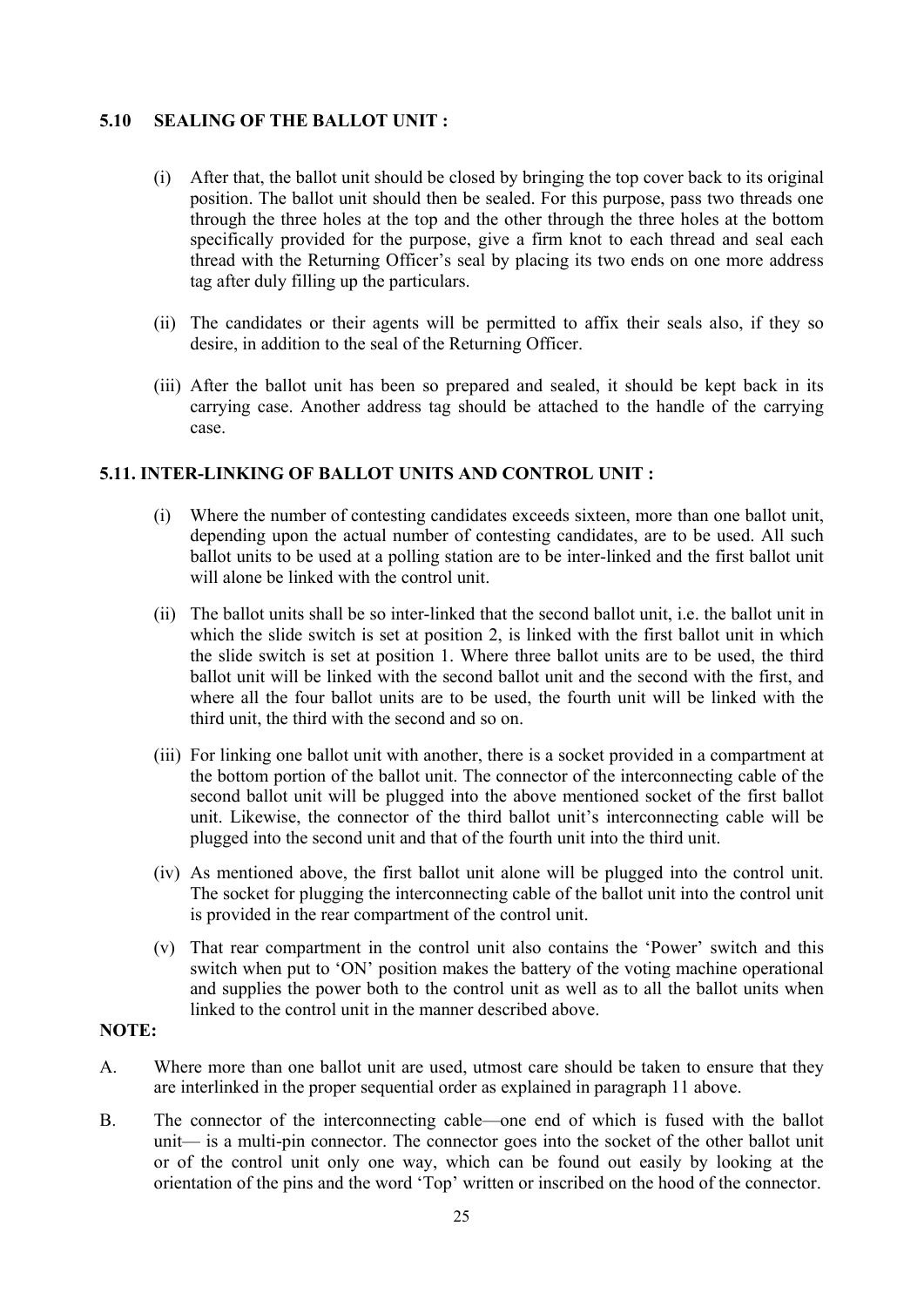- C. The connector of the interconnecting cable can be disconnected from the control unit or from the other ballot unit only by releasing the spring type clips on both sides of the connector hood. These spring type clips will be released when pressed inward simultaneously and the connector should then be pulled out while keeping the spring type clips so pressed.
- D. The pins of the connector are quite delicate and the connector should not be forced in the socket in such a way as may damage or bend the pins. The machine will work only when the connection is made properly.
- E. Connecting the ballot units and the control unit or disconnecting them properly requires some practice so as to avoid any damage to the machine. This aspect should be clearly impressed and stressed upon during training to all election officers, including Presiding Officers and Polling Officers, who handle and operate the voting machines.

# **5.12 PREPARATION OF CONTROL UNIT :**

- (i) Like the ballot unit, some preparations are to be made also in the control unit of the voting machine at the Returning Officer's level. These preparations are:—
	- (a) Installation of the battery,
	- (b) Setting the number of contesting candidates, and
	- (c) Sealing that section of the control unit, which is called 'Candidate Set Section' as explained in foregoing paragraph 5.16 of this hand book.
- (ii) The details of these operations are given in Chapter 3 of the Electronic Voting Machine Manual published by the manufacturing company. The instructions given in that manual should be meticulously followed in the above operations. These operations are explained below.

# **5.13 BATTERY INSTALLATION :**

 (i) As mentioned above, the Electronic Voting Machine operates on a special battery, which is supplied by the manufacturing company. A new battery only, should be used whenever a machine is used at any election. There is provision for installation of the battery on the top side of the control unit in the 'Candidate Set' Section. For installing the battery in the compartment specifically provided for the purpose in the 'Candidate Set' Section, the cover of that section may first be opened by pressing slightly inwards the latch provided on the left side. The battery has a socket and that socket mates with a plug in the battery compartment in the 'Candidate Set Section'. The socket of the battery is covered with a small strip of adhesive tape. Remove this tape and install the battery by mating its socket to the plug and ensure that the battery is pressed tight.

# **5.14 SETTING THE NUMBER OF CONTESTING CANDIDATES :**

- (i) A control unit of the voting machine can cater upto sixty four candidates. Therefore, at every election where the voting machine is used, the control unit has to be set according to the number of contesting candidates at that election.
- (ii) While setting the number of contesting candidates please ensure that one additional candidate is set in the Control Unit in order to provide option of NOTA "**mijler es**  $\blacksquare$  sd**k**bZ ugha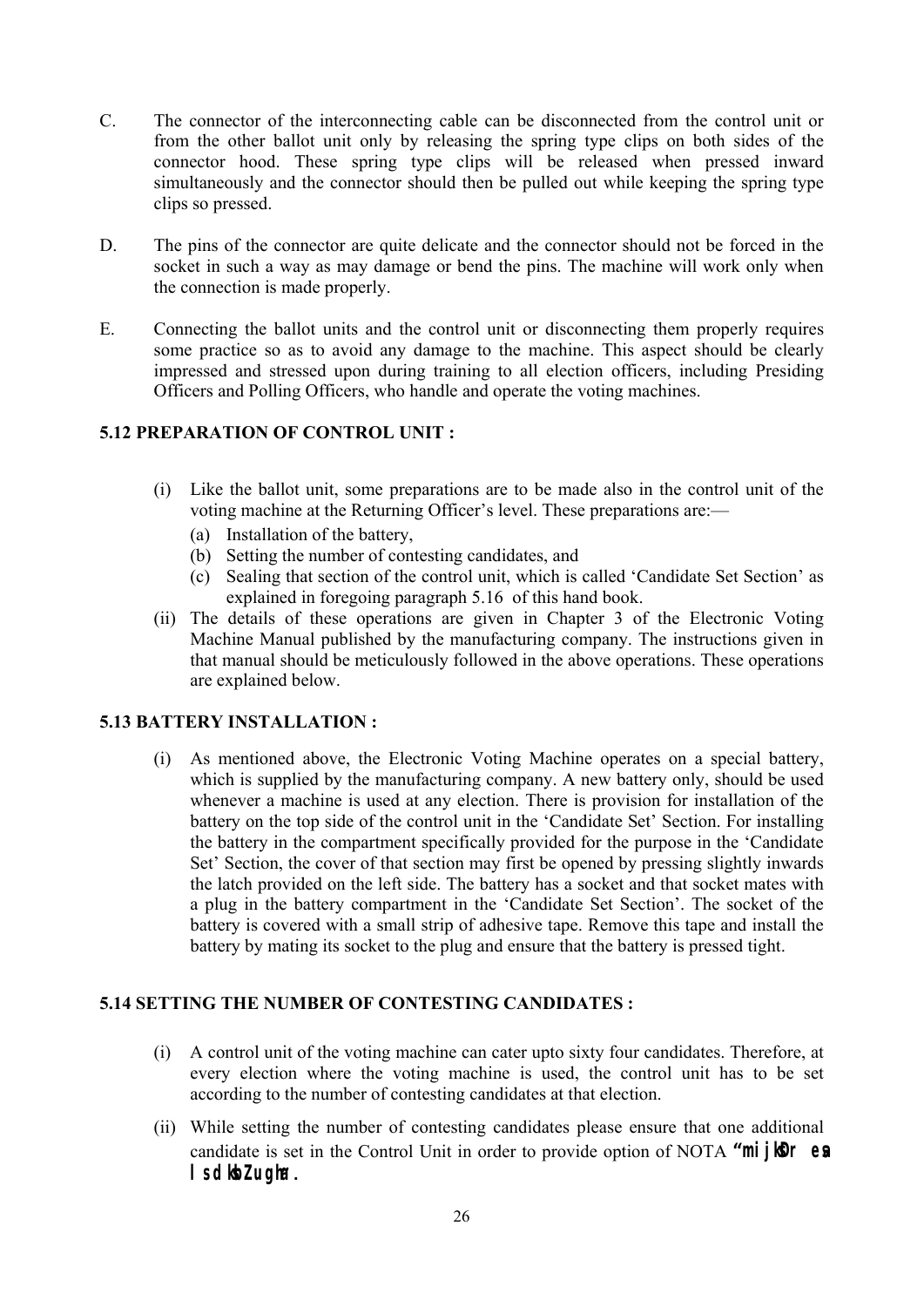- (iii) For setting the number of contesting candidates, the following operations shall be performed:
	- a. The number of contesting candidates can be set in the control unit only by linking this unit with the ballot unit or with all the ballot units where more than one ballot units are to be used. The process of linking the ballot units with the control unit has already been explained above.
	- b. After the control unit and the ballot unit(s) have been linked, push the 'Power' switch to 'ON' position so that both the units get the necessary power to make them operational.
	- c. Press the button market 'Cand Set' in the 'Candidate Set Section' of the control unit. Thereupon, the two-digit Display Panel on the left side of the Display Section of the control unit will flash the letters 'Cd' blinking and the four-digit Display Panel on the right side will flash.
	- d. When the letters 'Cd' start flashing on the Display Panels on the control unit, the candidate's button against the last contesting candidate in the ballot unit should be pressed. For example, if there are nine contesting candidates and the machines is to be set for nine candidates, candidate's button of the ninth candidate on the ballot unit should be pressed. If the number of contesting candidates (including NOTA **"mijker eal sdibz ugha** is more than 16, say, 23, the candidate's button against the name of the contesting candidate at serial no. 23 in the second ballot unit should be pressed. On that button being pressed, the Display Panels will stop flashing the letters 'Cd' and instead the full panel will display the number of candidates for which the machine has been so set, like 'Cd 9' or, as the case may be 'Cd 23'.
	- e. If by mistake, a wrong button on the ballot unit has been pressed e.g. instead on 9, either 8 or 10 was pressed, such wrong setting can be corrected by pressing the 'Cand Set' button again. The machine will again flash the letters 'Cd' and the correct button on the ballot unit should be pressed so as to set the correct number of contesting candidates.

# **NOTE :**

- A. The number of contesting candidates can be set in any number of control units by using only one ballot unit or one set of ballot units (where more than one ballot units are to be used depending upon the number of contesting candidates). To ensure that no wrong button is pressed, mask all the candidate's buttons except the button of the last contesting candidate on such ballot unit or set of ballot units. In the above example, mask the button 1 to 8 and 10 to 16 and leave only the button of candidate number 9 unmasked, if the number of contesting candidates is nine; or mask all the sixteen buttons on the first ballot unit and all the buttons, except the button of candidate no. 23, on the second ballot unit where the number of contesting candidates is 23.
- B. Where the work of setting the number of contesting candidates in different control units is distributed amongst different officers, each such officer may use a separate ballot unit, or as the case may be, a separate set of ballot units (where more than one units one used) for setting the number of contesting candidates in all the control units allotted to him.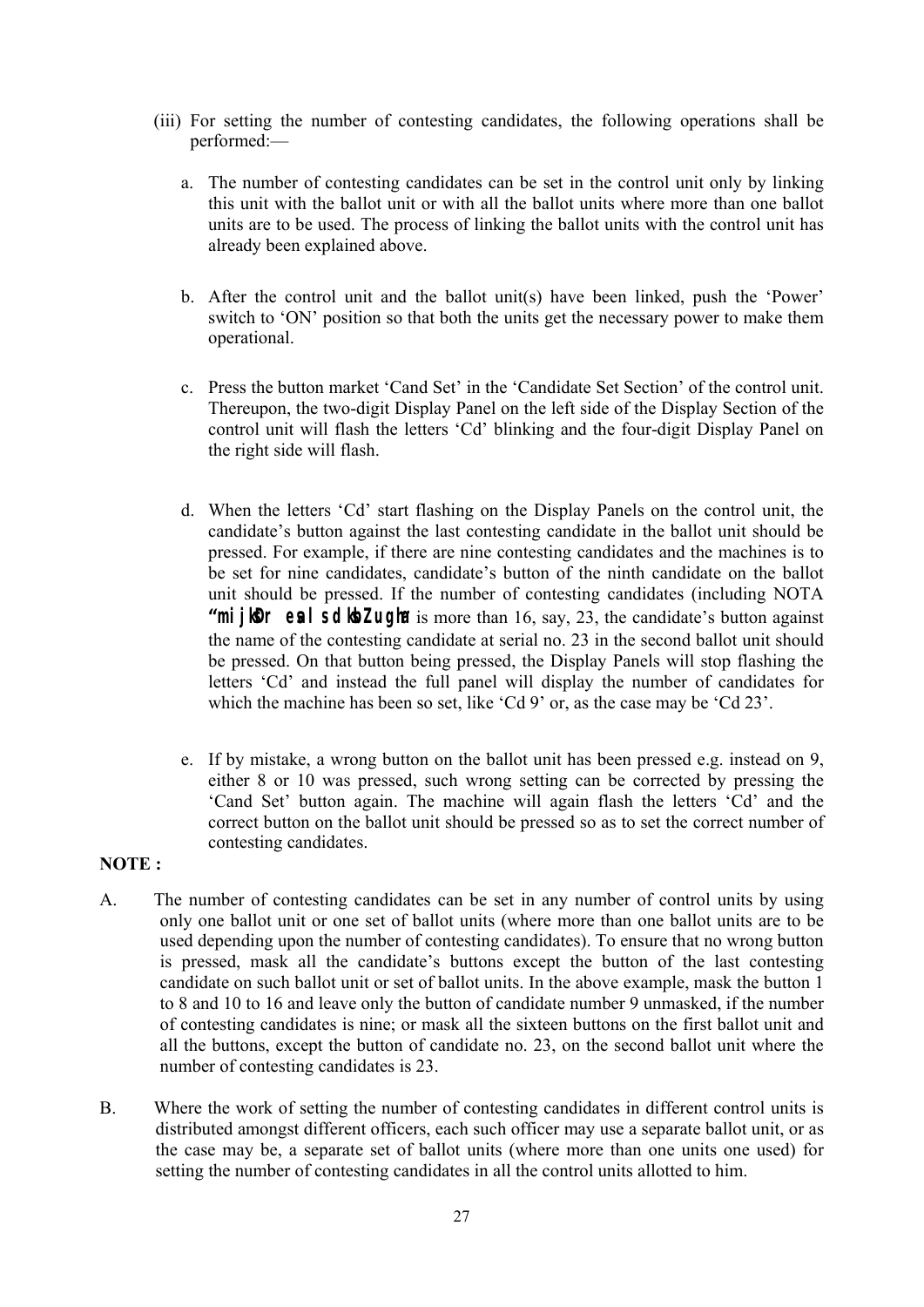# **5.15 CLEARING THE MACHINE :**

- (i) After the number of contesting candidates has been set in the control unit in the manner described above, all the data recorded in the machine relating to a previous election, if any, should be cleared. For this purpose, the button marked 'Clear' in the Result Section of the control unit should be pressed. On the 'Clear' button being pressed, all the counts in the machine shall be automatically set to ZERO and the display panels on the control unit will start displaying that the number of votes recorded in the machine for each contesting candidate is '0' (ZERO).
- (ii) After the control unit has been set according to the number of contesting candidates at the election, the power should be switched off and the control unit and the ballot unit(s) should be delinked by removing the interconnecting cable from the control unit.

# **5.16 SEALING THE 'CANDIDATE SET SECTION':**

- (i) After the battery has been installed in the 'Candidate Set Section' and the control unit has been set according to the number of contesting candidates, the 'Candidate Set Section' should be closed and sealed so that no body can have access to the battery and the 'Cand Set' button in the 'Candidate Set Section', thereafter.
- (ii) The 'Candidate Set Section' shall be closed by replacing the cover and pressing it tight. It should be sealed by passing a thread through the two holes provided for the purposes on the left side, giving a tight knot to the thread and placing the two ends of the thread on an address tag for Control Unit, which should be sealed with the Returning Officer's seal.
- (iii) The candidates and their agents shall be allowed to put their seals, if they so desire, on the address tag along with the seal of the Returning Officer. The control unit should then be put in its carrying case, which will now be ready for transportation to the polling station. On the handle of the control unit also, an address tag should be attached containing the above particulars.

# **6. CONTACT WITH CANDIDATES:**

Meet the contesting candidates as often as you can and keep them informed of the arrangements made. The contesting candidates, if they are tactfully approached, will be of great help to you in preserving law and order before, during and after the poll. If you can secure their cooperation, many of your difficulties would be easily solved.

# **7. PREPARATION OF WORKING COPIES OF ELECTORAL ROLLS:**

 Four working copies of the electoral roll for each polling station shall be supplied to you by the District Election Officer (Municipalities)-cum-Deputy Commissioner for further distribution to the respective Presiding Officers for use at the polling station as per instructions contained in the Handbook for Presiding Officers.

#### **8. MODEL CODE OF CONDUCT AND ITS OBSERVANCE:**

 It hardly needs to be emphasized that for the smooth conduct of an election a peaceful atmosphere should prevail during the election process. The most patent cause which tends to mar the conduct of elections and disturb the atmosphere of friendly rivalry that should prevail is the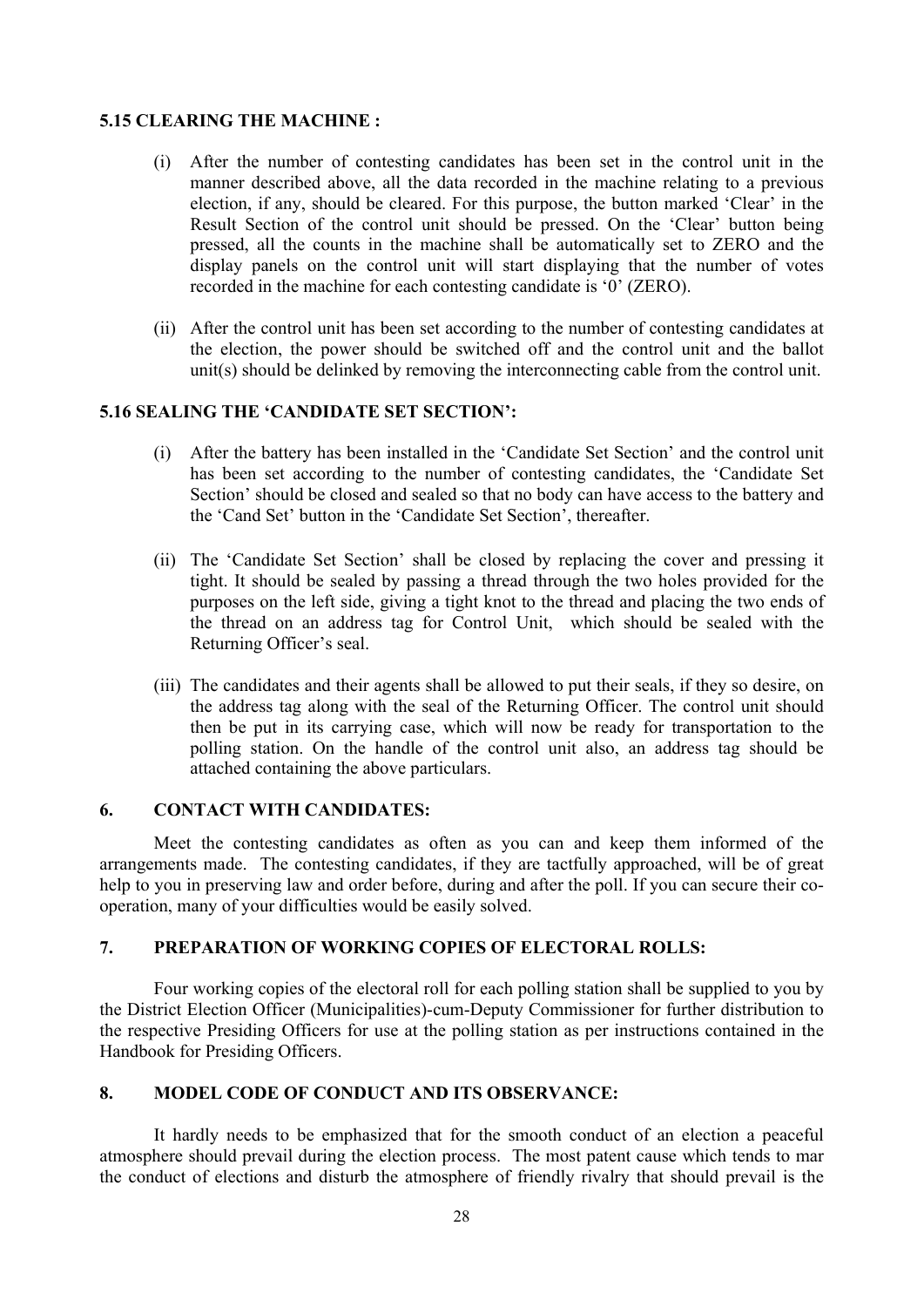violation of statutory provisions of election law relating to corrupt practices and electoral offences by some or other party or candidates or their workers or supporters. This, vitiates the general atmosphere in the ward and tends to create problems for the authorities responsible for the maintenance of law and order as well. With a view to maintaining a healthy and peaceful atmosphere during the election period, which would be conducive for ensuring a free and fair election, the Commission has formulated a Model Code of Conduct for the guidance of parties and candidates, their workers/supporters and others.

 It should be impressed upon the contesting candidates that any violation of the Code committed by any party or candidate cannot but create a feeling of bitterness and resentment in the minds of the other parties and candidates and their supporters. Moreover, to the extent any such violation is made, the election falls in its standard of probity, integrity and orderliness. The State Election Commission has already requested the Government of Himachal Pradesh to take all necessary steps during the election period for preventing and checking promptly and strictly any instance of the commission of election offences. The Commission should be kept informed about the violation of the Model Code of Conduct.

#### **9. DEATH OF CONTESTING CANDIDATE BEFORE POLL:**

 If a candidate, whose nomination has been found valid on scrutiny and who has not withdrawn his candidature, dies and report of his death is received before the commencement of the poll and the number of remaining contesting candidates is more than one, the election shall not be countermanded, but in case only one candidate remains in the field, the election process shall begin de-novo, as per the directions of the State Election Commission, provided that no fresh nomination shall be necessary for a candidate who was a contesting candidate at the time of countermanding of the election. This fact should be reported to the Deputy Commissioner immediately for further necessary action by him. For your convenience, the provisions of Rule 49 are reproduced below:—

**49. Death of candidate before poll.—**If a candidate whose nomination has been found valid on scrutiny and who has not withdrawn his candidature, dies and a report of his death is received before the commencement of the poll and the number of remaining contesting candidates is more than one, the election shall not be countermanded but in case there remains only one candidate in the field, the election shall take place de-novo as per the directions of the Commission:

Provided that no fresh nomination shall be necessary for candidate who was a contesting candidate at the time of countermanding of the election.

# **10. ADJOURNMENT OF POLL IN EMERGENCIES**:—

 If the proceedings at any polling station are interrupted or obstructed by riot or open violence, or if it is not possible to take the poll at any polling station on account of any natural calamity or any other sufficient cause, the presiding officer for such polling station under Rule -51 of the above mentioned Rules shall announce an adjournment of the poll to a date to be notified later and inform the Returning Officer. Rule 51 is reproduced as under:—

**51. Adjournment of poll in emergencies.**—(1) If at an election the proceedings at any polling station are interrupted or obstructed, by riot or open violence, or if it is not possible to take the poll at that polling station on account of any natural calamity or any other sufficient cause, the Presiding Officer of such polling station, shall announce an adjournment of the poll for a date to be notified later and the Commission shall forthwith inform the Returning Officer.

 (2) Where a poll is adjourned under sub-rule (1), the Returning Officer shall immediately report the circumstances to the Commission and to the State Government and shall, as soon as may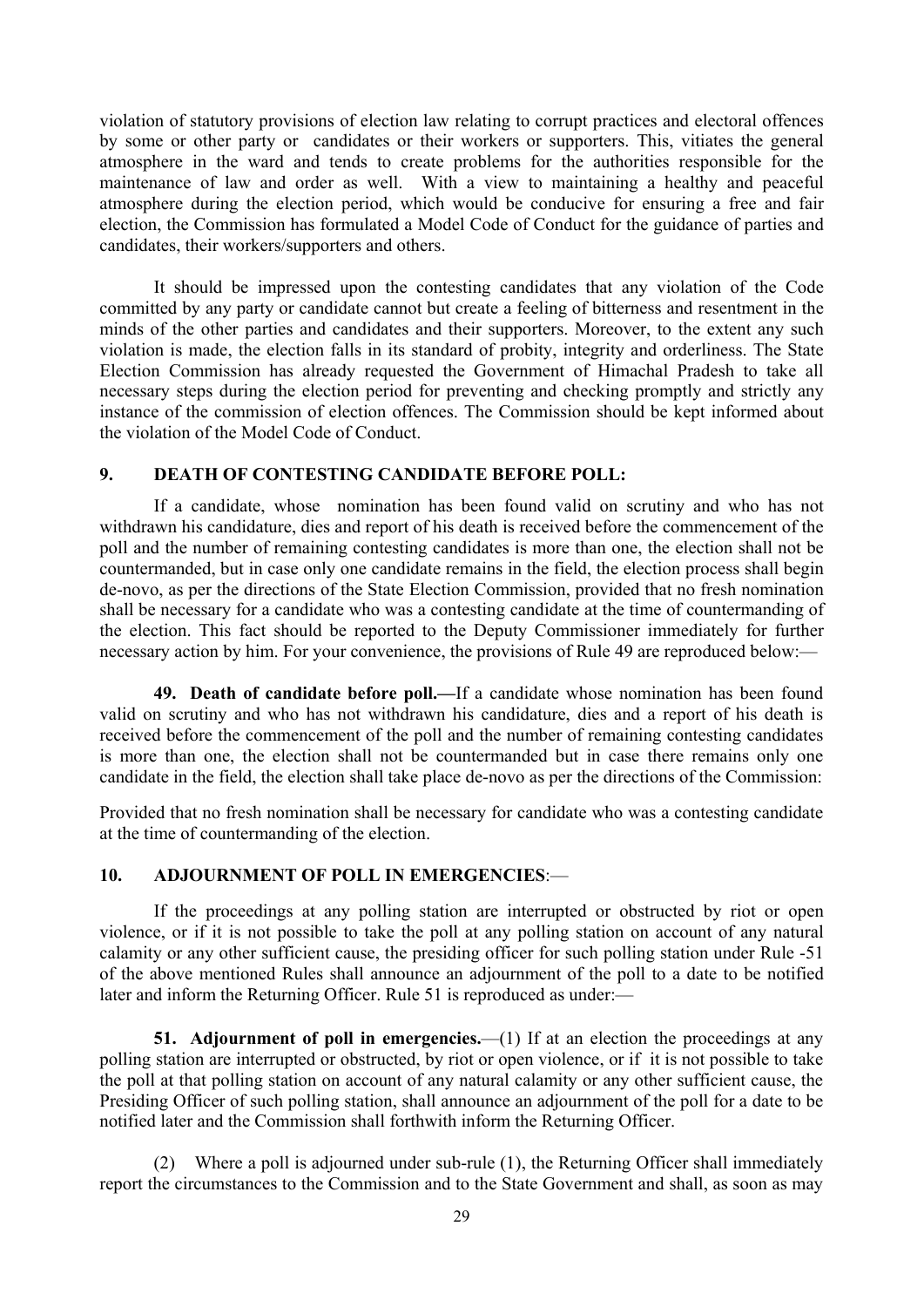be , appoint the day on which the poll shall recommence and fix the polling station at which and the hours during which, the polling shall take place. The votes cast at such election shall not be counted until such adjourned poll is completed and the ballot box used at such polling station shall be sealed and kept in safe custody till the commencement of the counting.

 (3) In all the cases under this rule, the Returning Officer shall affix a notice specifying the date, place and hours of polling fixed under sub-rule (2) at his office and in the office of the municipality and the Tehsil concerned.

# **11. PROCEDURE FOR RECOMMENCEMENT OF ADJOURNED POLL:**

 Where the poll has been adjourned at a polling station, the adjourned poll will recommence according to the provisions of rule 55, from the stage at which it was left immediately before the adjournment. Where the poll could not be commenced due to some un-avoidable circumstances, the provisions of rule 55 (which is reproduced below) will apply to every such adjourned poll as they apply to original poll.

**55. Procedure on adjournment of poll.**—(1) If the poll at any polling station is adjourned under rule 49 the provisions of these rules with regard to poll shall apply to every such fresh poll as they apply to the original poll.

 (2) When an adjourned poll is once recommenced under sub-rule (2) of rule 51, the voter who has already voted at the poll so adjourned shall not be allowed to vote again.

 (3) The Returning Officer shall provide the Presiding Officer of the polling station at which such adjourned poll is to be held with the sealed packets containing the marked copy of the electoral roll and required number of ballot papers and a new ballot box electronic voting machine.

 (4) The Presiding Officer shall open the sealed packet in the presence of such candidates or their agents as may be present and use the same for the conduct of adjourned poll.

# **12. FRESH POLL IN THE CASE OF DESTRUCTION OF BALLOT BOX :**

 If during the election, any ballot box is damaged or destroyed or forcibly taken out of the custody of the Presiding Officer and is tampered with, the Presiding Officer will immediately inform you. If you are satisfied that due to such things, the result of that polling station cannot be ascertained, you will declare the poll void under rule 52, which is re-produced as under:—

**52. Fresh poll in the case of destruction etc. of the ballot box.**—(1) If at any election any ballot box is unlawfully taken out of the custody of the Presiding Officer or is in any way tampered with, or is either accidentally or intentionally destroyed, lost or damaged, the polling at the polling station to which such ballot box relates shall be liable to be declared as void.

*Explanation.—*Damage to a ballot box also includes damage or destruction of ballot papers done at the time of counting of votes but before the completion of counting and declaration of result.

 (2) Whenever the polling at any polling station becomes liable to be declared as void under sub-rule (1), the Presiding Officer shall, as soon as practicable after the act or event causing such damage or destruction, report the matter to the Returning Officer who will report the matter immediately to the Commission and the Commission in the event of being satisfied that in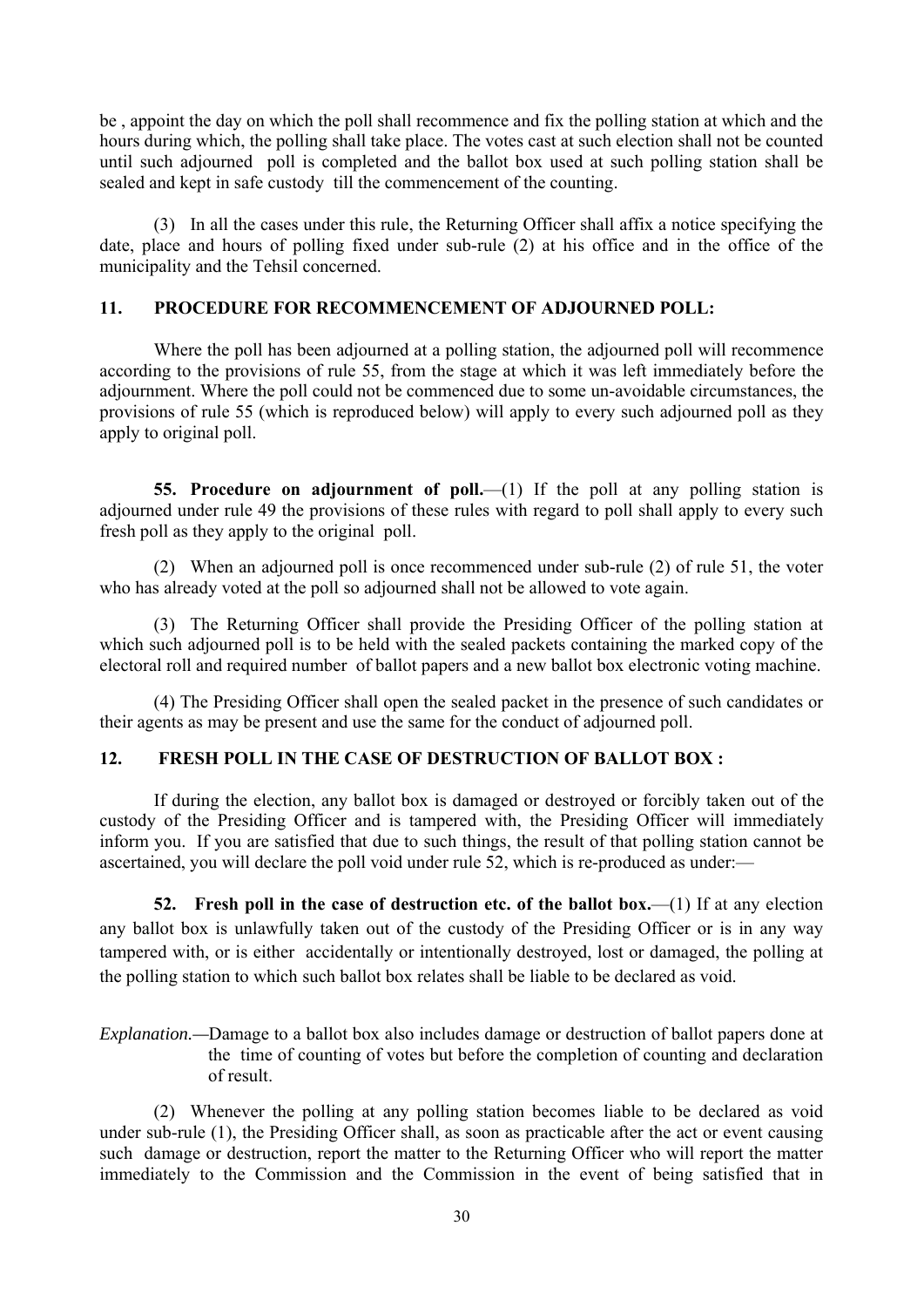consequence thereof the result of the poll of that polling station can not be ascertained, declare the polling void and shall appoint a day taking the poll afresh at such polling station, and fix the hours during which the poll shall be taken and shall not count the votes cast at other polling stations of the ward until such fresh poll has been completed.

# **13. METHOD OF VOTING** :

 The voting shall be held through Electronic Voting Machines. Every person will cast his vote in person and no vote shall be received by proxy as laid down in rule 54, which is reproduced as under: —

**54. Method of voting**.—(1) At every election where a poll is to be taken, votes shall be cast in person and given by ballot or electronic voting machine at the polling station fixed under rule 32 and no votes shall be cast by proxy :

Provided that the giving and receiving of votes by electronic voting machine, in such manner as may be specified under the rules or the directions issued in this behalf, by the Commission, may be adopted in a ward or wards of a municipality as the Commission may specify.

 (2) No voter shall vote in the election of the municipality more than once notwithstanding that his name may have been registered in the electoral roll for that municipality more than once.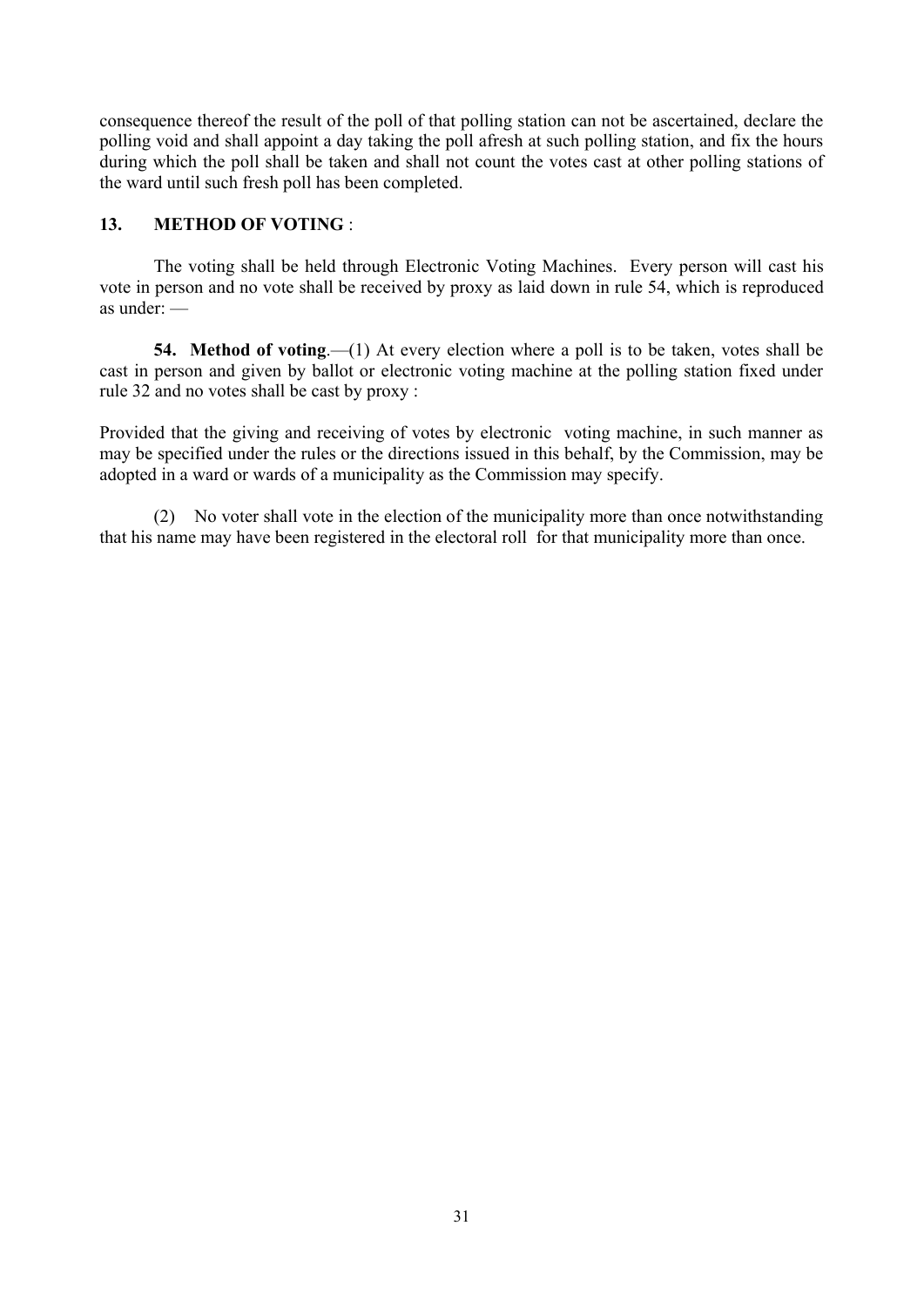#### PART-IV

## **ARRANGEMENTS FOR THE POLL**

 The period between the withdrawal of candidatures and the poll will be the busiest time for you. Maintain a forward diary of the many things that you have to do from time to time including the vehicles required for the poll and keep it up-to-date by adding remarks to show the progress made in respect of each item. Here is a sample list (not exhaustive) of your tasks during the period.

#### **1. MOVEMENT PROGRAMME**:

 Make transport and other arrangements, if any, for the polling personnel. Please ensure that each polling party reaches its destination at around 4.00 o'clock in the evening one day before the poll. You will also ensure safe transport of polling parties with EVMs after the poll from the polling stations to the counting centre .

# **2. POLICE ARRANGEMENTS**:

 Check up the police arrangements and movements to synchronies with the movements of the polling parties. Ensure that police personnel and the polling party remain in contact with each other and move toward their destination together.

#### **3. REVIEW YOUR REQUIREMENTS**:

 Review your requirements of ballot boxes, canvas bags for the ballot boxes, ballot papers with counterfoils, paper seals, various forms, stationery articles etc. in the light of the actual number of contesting candidates and the total number of polling stations.

# **4. LIAISON WITH CANDIDATES** :

 Meet the contesting candidates for removing their misapprehensions, if any, and seeking their co-operation for smooth, free and fair conduct of elections. Supply the contesting candidates with the lists of polling station and the forms for appointment of polling/counting agents.

# **5. COMMENCEMENT OF THE POLL :**

 Rule 45 provides that polling should commence at the stroke of the hour fixed for the purpose. If for any unforeseen or compelling reasons polling is not started at the appointed hours, it should not be extended and the poll must close at the appointed closing time, but the voters who are present at the polling station at the closing time shall be allowed to vote even if polling continues for some time after the closing hour. During the polling, secrecy of voting should be maintained in accordance with Section 292. The provisions of rule 45 and Section 292 are as under :--

**60. Commencement of poll.—**The Presiding Officer shall start the poll exact at the time mentioned in notice of election and before commencement of the poll, he shall bring to the notice of all, who are present, the provisions of Section 292 of the Act which reads as under:-—

**"292. Secrecy of voting.**—(1) No witness or other person shall be required to state for whom he has voted at an election.

 (2) Every officer, clerk, agent or other person who performs any duties in connection with the recording or counting of votes at an election shall maintain and aid in maintaining the secrecy of the voting and shall not (except for some purpose authorised by or under any law) communicate to any person any information calculated to violate such secrecy.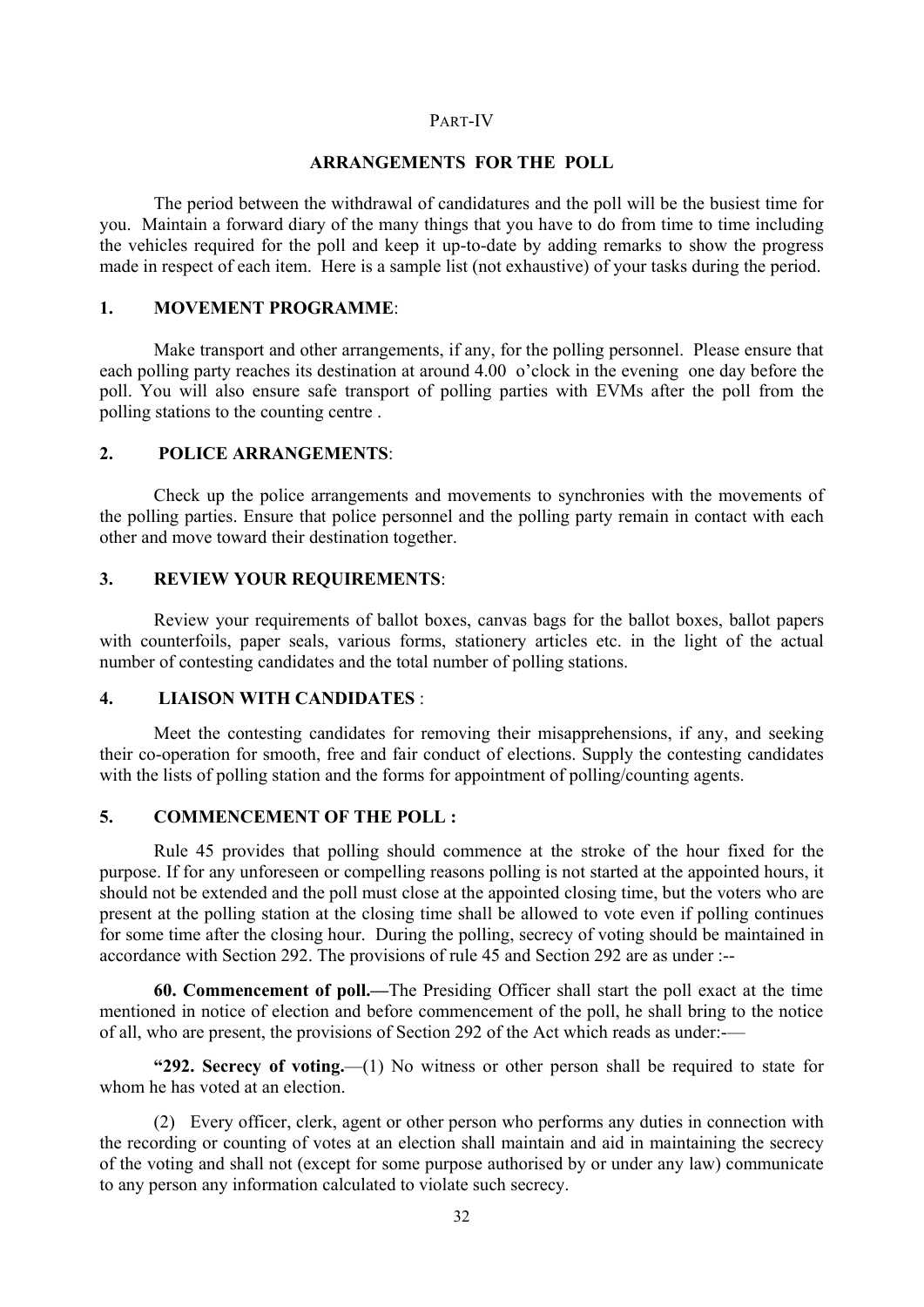(3) Any person who wilfully acts in contravention of the provisions of this section shall be punished with imprisonment of either description for a term not exceeding three months, or with fine, or with both."

# **6. FACILITIES TO WOMEN ELECTORS**:

 Where in a ward the number of women electors exceeds 600, a separate voting compartment may be established. If the number of women electors is less than 600 but it is still considered high, the presiding officer may be directed during the training that a separate queue for women electors may be formed. In order to provide facilities to women electors the provisions of rule 57 may also be followed ,which are reproduced below:-

**57. Facilities for women voters in the elections.**—(1) Where a polling station is for both men and women voters, the Presiding Officer may direct that they shall be admitted in the polling station alternatively.

 (2) The Presiding Officer may appoint a woman to serve as an attendant at any polling station to assist women voters and the Presiding Officer in taking the poll and in particular to help in searching the name of any woman voter in case it becomes necessary.

# **7. CASH ADVANCE:**

 Arrange a reasonable cash advance for the Presiding Officers for meeting cooliage and any other contingent charges which may have to be defrayed during the poll. The expenditure norms fixed by the Commission vide letter dt. 31-10-2015 are appended in this hand book and Annexed as Annexure-XI.

# **8. RETURN OF POLLING PARTIES**:

 Arrange in advance for the return of the polling parties after the poll and the receipt of the EVMs and other materials and other papers which they bring back. Make arrangements in advance for the safe custody of the EVMs pending counting and for the receipt of non-consumable items from the polling parties.

# **9. LAW AND ORDER FOR FREE, FAIR AND SMOOTH ELECTIONS:**

You must ensure, in consultation with the authorities concerned, that law and order is maintained in and around the polling stations so that free and fair poll takes place. Adequate measures should be taken to provide full security to the polling personnel, the EVMs and the ballot papers and other election materials till the polling parties reach the collection/counting centers after the close of poll.

 You must have ensured that all standing instructions and directions of the Commission aimed at maintaining a peaceful atmosphere in the ward on the date of poll have been strictly followed and duly complied with by the authorities concerned. These cover issues like identification of sensitive areas/polling stations and taking special preventive and security measures to avoid any untoward incident in those areas/polling stations, restrictions on the plying of vehicles on the day of poll, prohibition of sale of liquor during specified period including the days of poll and counting, deposit of fire arms by those possessing fire arms , unearthing of the unlicensed arms and weapons and declaration of day of poll as a holiday in the ward. Strict vigil should be kept over the movement of undesirable elements and vehicles.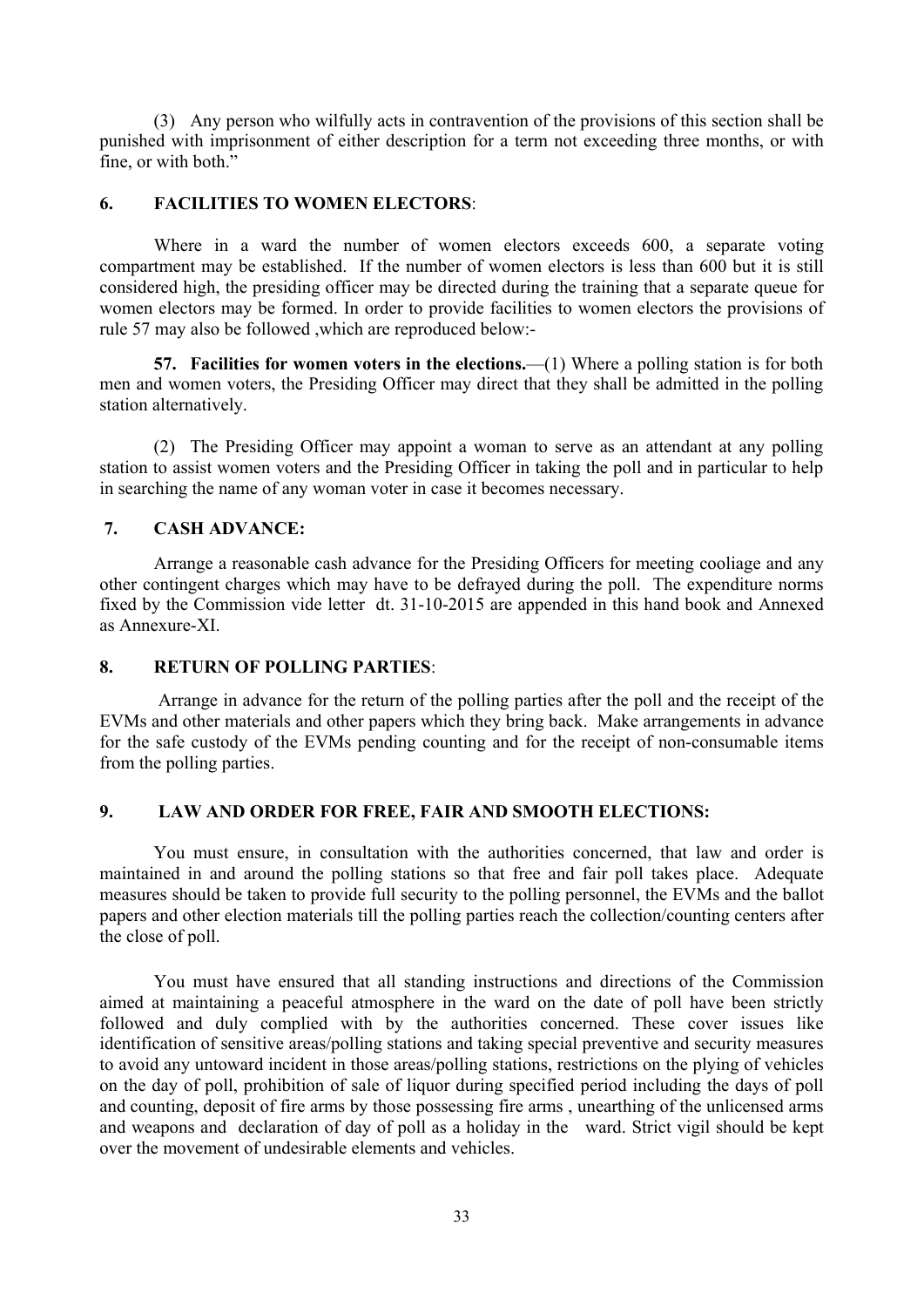# **10. TRANSMISSION OF EVMs, ELECTION PAPERS, ETC. TO THE RETURNING OFFICER:**

- (i) The Presiding Officer shall then deliver or cause to be delivered to the Returning Officer at such place as the Returning Officer may direct.—
	- (a) the voting machines
	- (b) the account of votes recorded in Form-43
	- (c) the sealed packets referred to in direction No. 21 ; and
	- (d) all other papers used at the poll
- (ii) The Returning Officer shall make adequate arrangements for the safe transport of the voting machines, packet and other papers for their safe custody until the commencement of the counting of votes.

### **11. REPORTS TO THE COMMISSION ABOUT POLLING:**

 The Commission desires that it should be kept informed of the progress of the poll on the polling day. The Commission has accordingly decided that each Returning Officer should send three comprehensive reports giving details of every event such as percentage of polling, law and order, any other event worth mentioning. The first report should reach the Commission by 12.00 noon on the day of the poll, and the second by 4.00 P.M. after the close of poll. The third and final report should reach the Commission by 11.00 A.M. next morning. In the final report, municipalitywise percentage of polling and comments on events like counting of votes, declaration of results and law and order etc. may be sent to the Commission.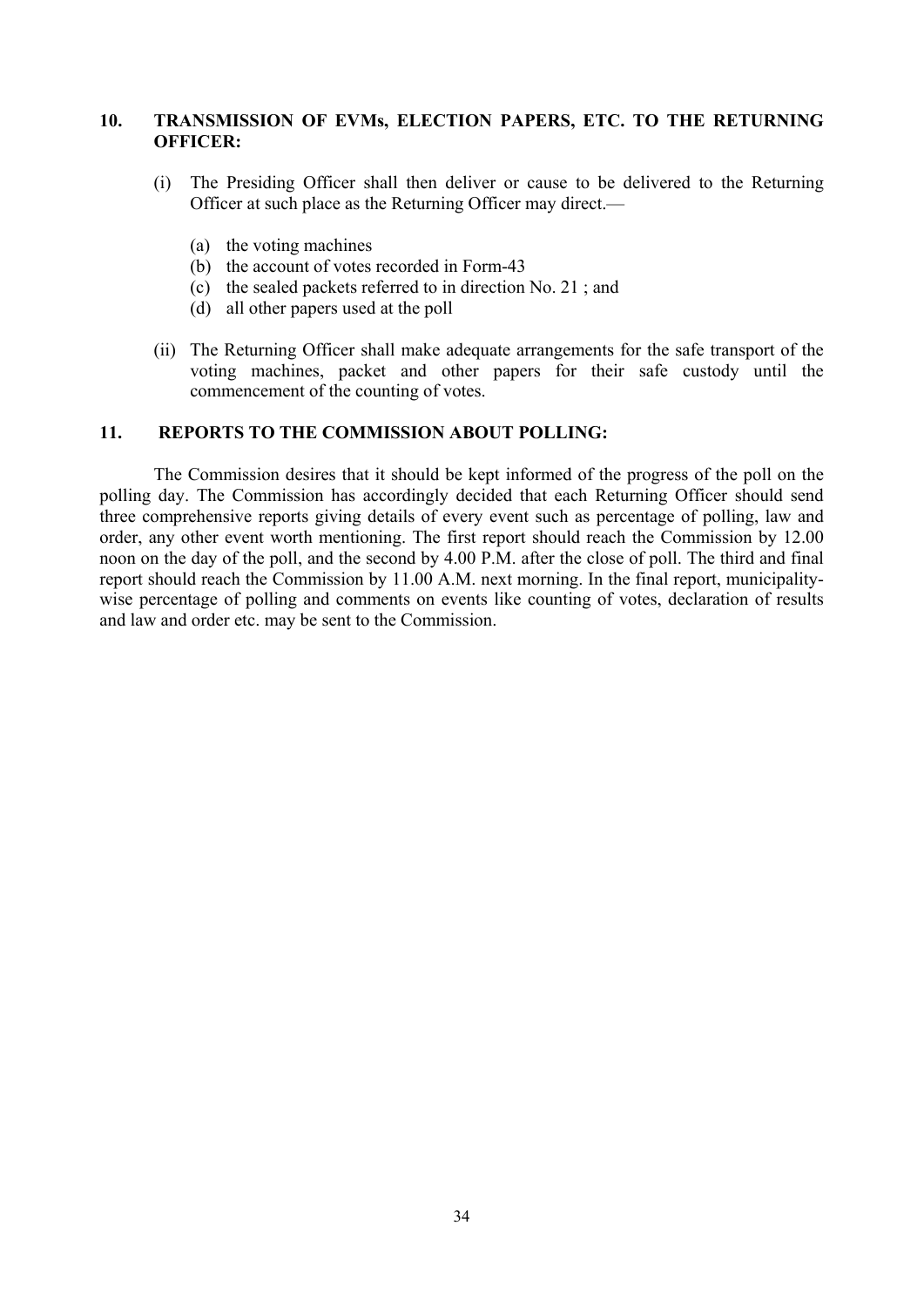# PART-V

#### **COUNTING OF VOTES**

 **1. STRICT SUPERVISION DURING COUNTING.—**The most important and responsible work of counting of votes is to be undertaken by you as per election programme issued by the State Election Commission and the notice of election issued by the Returning Officer. Therefore, you are required to familiarize yourself with the procedure of counting carefully. The Returning Officer shall on the date, time and place fixed under Rule 35 start counting of votes in the manner hereinafter provided

 Before the commencement of counting the Returning Officer shall read out the provision of Section 292 of the HP Municipal Act, 1994 to such person as may be present. Counting shall be undertaken according to serial numbers of the wards

**292. Secrecy of Voting**.—(1) no witness or other person shall be required to state for whom he has voted at an election.

 (2) Every Officer, clerk, agent or other person who performs any duties in connection with the recording or counting of votes at an election shall maintain and aid in maintaining the secrecy of the voting and shall not (except for some purpose authorised by or under any law) communicate to any person any information calculated to violate such secrecy.

 (3) Any person who willfully act in contravention of the provisions of this section shall be punished with imprisonment of either description for a term not exceeding three months, or with fine, or with both.

 The provisions of Rule 77 of the H.P. Municipal Election Rules, 2015 shall apply for counting of votes through Electronic Voting Machines. Rule 77 provides as under:—

 **77. Admission to the place of counting.**—(l) The Returning Officer shall exclude from the place fixed for the counting of votes under rule 35 a person, except—

- *(a)* such Government servants as he may appoint to assist him in the counting;
- *(b)* every candidate and his counting agents;
- *(c)* public servants on duty; and
- *(d)* the State Election Commissioner or any other person authorized by the Commission.

 (2) Any person, who during the counting of votes mis-conducts or fails to obey the lawful directions of the Returning Officer may be removed from that place where the votes are being counted.

 (3) The number of counting agents of candidates shall not exceed the number of counting tables, fixed for the counting of votes of the ward plus one more for the table of the Returning Officer.

 (4) Every appointment of counting agent(s) shall be made in Form-45 in duplicate, one copy of which shall be forwarded to the Returning Officer while the other copy shall be made over to the counting agent for production before the Returning Officer at the time of counting.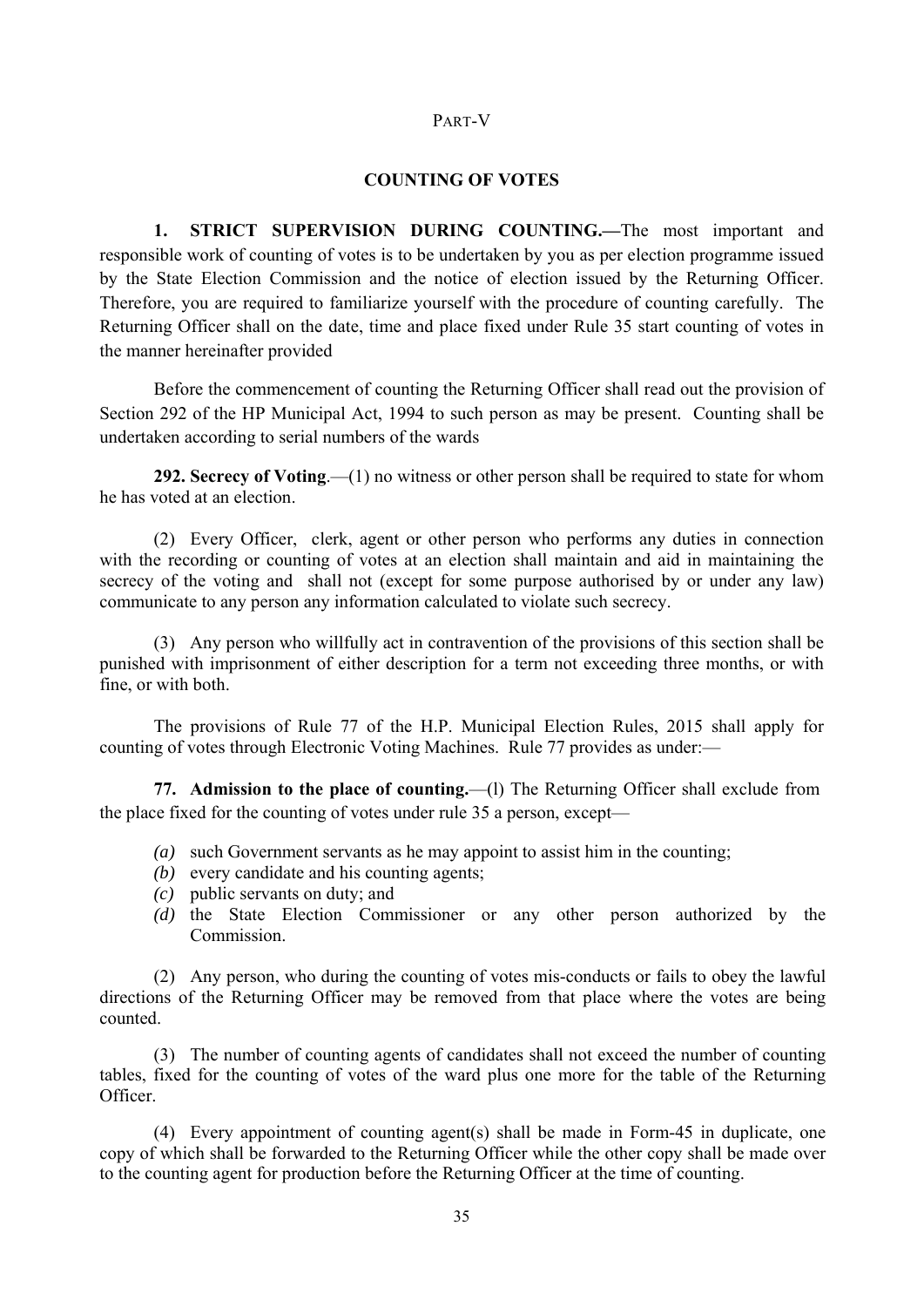It is clarified that the election observer appointed by the Commission for a particular Municipality or the area in which a particular Municipality falls is authorised under Rule 77(1)(d) to enter the counting center for that particular Municipality.

 **2. COMMENCEMENT OF COUNTING.—**While counting of votes is in progress, strict supervision over the staff deployed shall be exercised particularly when the margin of votes between two candidates is very narrow. You should appreciate that proper and careful counting minimises chances of requests for recount, The provisions of the relevant rules are reproduced for your convenience .

 Unless otherwise directed, you are not required to obtain any specific permission for commencement of counting of votes. Commence the counting at the hour fixed for the purpose. Everyone present in the Counting Hall should be instructed to maintain secrecy of votes.

 **3. COUNTING OF POLL DUTY BALLOT.—**(i) The poll duty ballot are to be counted first. therefore you must ensure that all Poll Duty Ballot Papers received in time are delivered at the counting center well in time and no Poll Duty Ballot Paper is left undelivered, if otherwise received in time. Any Poll Duty Ballot received after the commencement of counting will not be entertained.

Counting of poll duty ballot papers shall be done at your Table. All poll duty ballot papers should be brought before you. First of all the Poll Duty Ballots received in respect of the ward for which counting is to be undertaken shall be counted

 (ii) Covers containing poll duty ballots received after the hour fixed for the commencement of the counting of votes should not be opened. They should be rejected and kept in a separate packet and sealed, noting thereon the appropriate particular of the ward.

 (iii) As each cover is opened, you should take out the declaration made by the elector and scrutinize it, If the declaration is not found………………………….

(iv)

(v)

(vi)

 (vii) The valid poll duty ballots received shall be counted and the total number of votes received by each candidate and enters in the result sheet at Form-47 of these directions at appropriate place and announced for the information of the candidate.

# **2. SCRUTINY AND INSPECTION OF VOTING MACHINE :**

 (i) The Returning Officer shall take out the Electronic Voting Machines according to serial number of the wards. Before the votes recorded in any control unit of a voting machine are counted, the candidate or his Election Agent or his Counting gent present at the counting table shall be allowed to inspect the paper seal and such other vital seals as might have been affixed on the unit and to satisfy themselves that the seals are intact.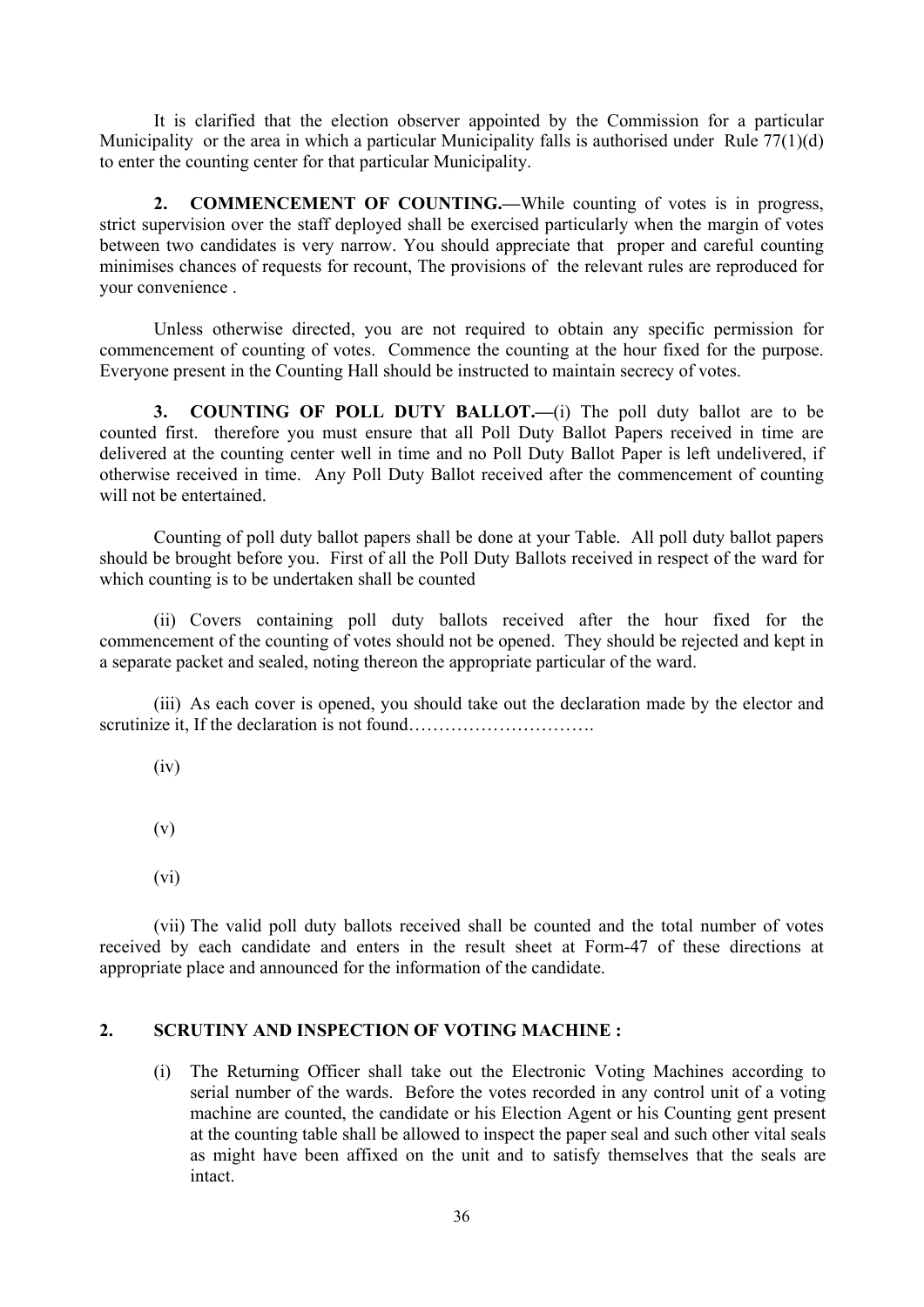- (ii) The Returning Officer shall satisfy himself that none of the voting machines have in fact been tampered with.
- (iii) If the Returning Officer is satisfied that any voting machine has infact been tampered with he shall not count the votes recorded in that machine and shall refer the matter to the State Election Commission for further orders.

 **3. COUNTING OF VOTES.—**Before counting of votes you must go through the provision of Rule 80 and proceed in accordance with the procedure provided therein (Although in Rule the word "ballot paper" is used whereas the elections are being conducted through EVMs). The Provision of Rule 80 are reproduced below:

**80. Counting of votes and declaration of results**.—(1) Every ballot paper, which is not rejected under Rule 79 shall be deemed to be valid and shall be counted after being sorted out candidate-wise:

Provided that no packet containing tendered ballot paper shall be opened out and no such paper shall be counted.

 (2) The Returning Officer shall as far as practicable, proceed continuously with the counting and shall, during any interval when the counting has to be suspended, keep the ballot papers, packets and all other papers relating to the election sealed with his own seal and the seals of such candidates or election agents or the counting agents who may be desire to affix their seals and shall take sufficient precautions for their safe custody during such intervals.

 (3) The ballot papers taken out of each box shall be mixed-up with other ballot papers taken out of other ballot boxes concerning the same office and after that it shall be sorted out separately for each office. The ballot papers for the member of Municipal Council/Nagar Panchayat shall be retained on the same table. The result of member of Municipal Council/Nagar Panchayat shall be declared on Form-46 after preparing the result sheet on Form-47 :

Provided that before declaring the result on Forms-46 and after the counting of all valid votes of polling station has been completed, the Returning Officer who have made the entries on a result sheet in Forms-47 and announce the particulars. After such announcement has been made, a candidate or, in his absence, his election agent or any of his counting agents may apply in writing to the Returning Officer to recount the votes either wholly or in part stating the grounds on which he demands such recount. On such an application being made the Returning Officer shall decide the matter and may allow the application; in whole or in part or may reject it if it appears to him to be frivolous or unreasonable. Every decision of the Retuning Officer on such application shall be in writing and contain the reasons therefor.

 (4) Immediately after declaration of result the Returning Officer shall affix a copy of Return of election in a conspicuous place at his office and send the same to the Commission and the Secretary (Urban Development) to the Government of Himachal Pradesh, as the case may be, for publication in the Official Gazette of the State Government as required under Section 27 of the Act.

 (5) All valid ballot papers shall thereafter be bundled candidate-wise together and kept alongwith the bundle of rejected ballot papers in a separate packet, which shall be sealed and on which shall be recorded the following particulars, namely :-

- *(a)* the name of the ward/ Municipal Council/Nagar Panchayat;
- *(b)* the particulars of the polling station where the ballot papers have been used ; and
- *(c)* the date of counting.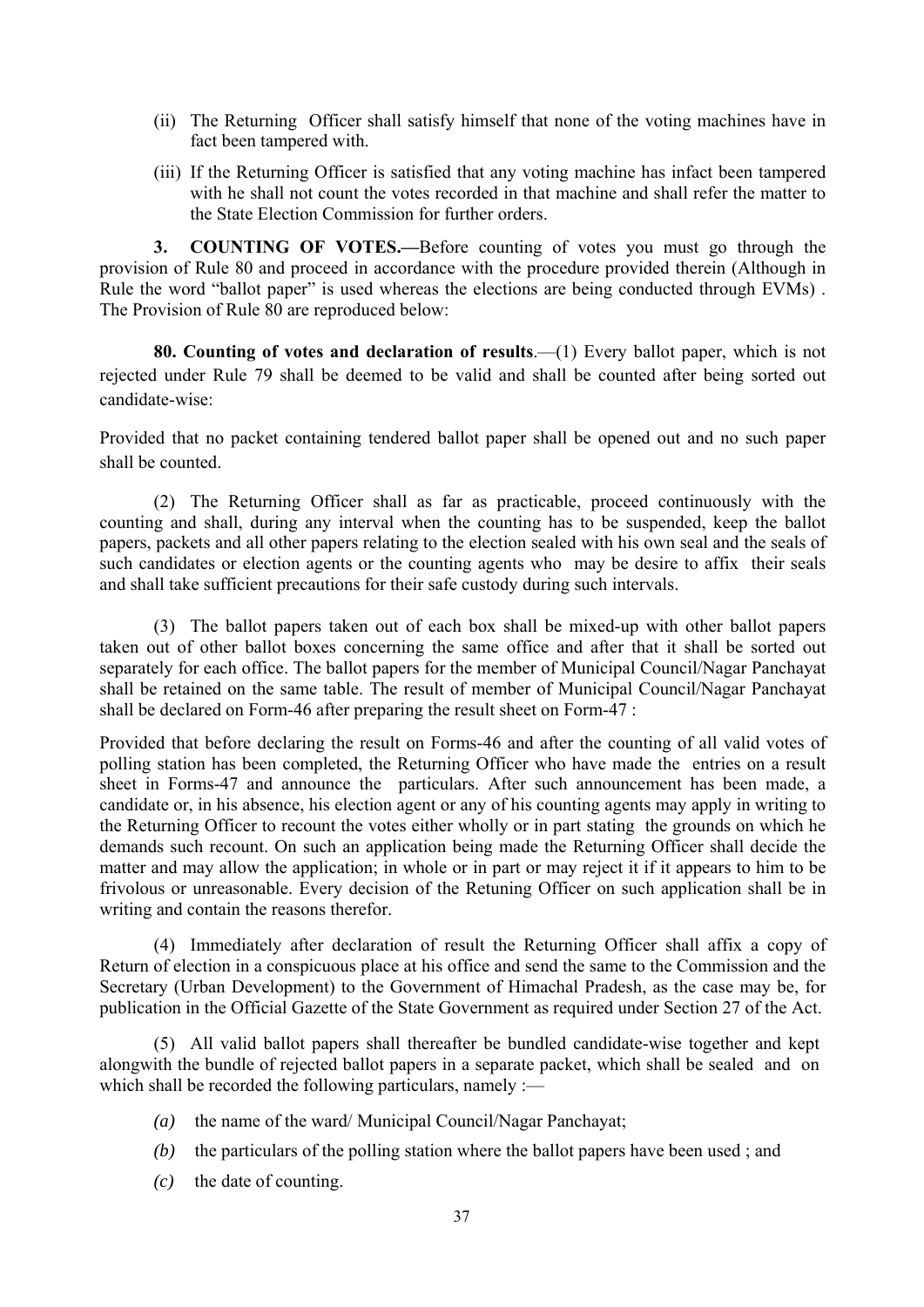(6) When counting of votes have been completed and the result has been declared the Returning Officer shall prepare a return in Form-43 Part-II and forthwith affix a copy of the same in a conspicuous place in his office. The Returning Officer, after the date of election shall notify the names of elected candidates together with the name of candidate, if any, deemed to have been elected under the provisions or rule 50 and send a copy of the same to the Commission for publication in the Official Gazette of the State Government and one copy of the return prepared in Form-44 shall be sent to the Commission, immediately, after declaration of the result.

# **4. PROCEUDRE IN CASE OF COUNTING THROUGH EVMs:**

- (i) After the Returning Officer is satisfied that a voting machine has in fact not been tampered with he shall have the votes recorded therein counted by pressing the appropriate button marked "Result 1" provided in the control unit whereby the total votes polled and votes polled in favour of each candidate shall be displayed on the display panel of the control unit.While doing so, the Returning Officer shall seek attention of the candidates / his or her counting agents, if present, to observe this process and the displays appearing on the control unit and its entry in the statutory forms.
- (ii) As the votes polled by each candidate are displayed on the control unit, the Returning Officer shall have:—
	- (a) The number of such votes recorded separately in respect of each candidate in Part-II of Form-43
	- (b) Part-II of Form 43 completed in other respects and signed by the counting supervisor and also by the candidates or their election agent or their counting agent present; and
	- (c) The votes polled in favour of candidates shall be entered in Form-46 alongwith votes polled in favour of NOTA
	- (d) Corresponding entries made in a result sheet in Form-47 and on the basis of such particulars so entered in the result sheet proceed to announce the result of poll.
- (iii) When the counting of vote has been completed for all the polling stations in a ward, the Returning Officer shall forthwith declare the result in Form-46 in the following manner:—
	- (a) the candidate who is found to have obtained the largest number of valid votes shall be declared to have been elected.
	- (b) if after the counting of votes tie is found to exist between any two candidates, and the addition of one vote entitles any of those candidates to be declared elected that shall forthwith be decided between those candidates by lot, and the candidate on whom the lot falls shall be considered to have received an additional vote and shall be declared to be duly elected. The procedure to be followed in case of tie is provided under Rule 82, which is mentioned below.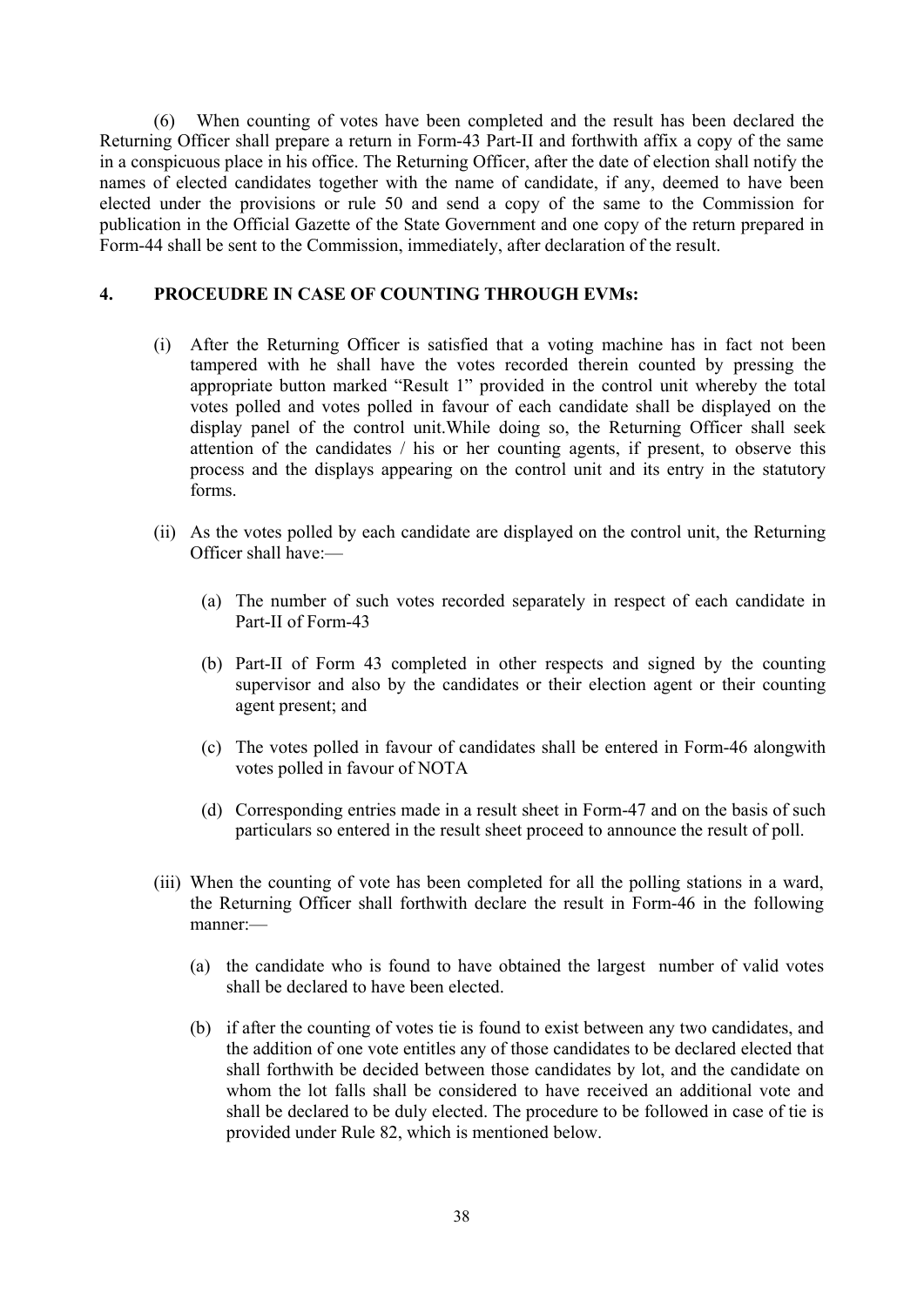### **5. PROCEDURE IN CASE OF TIE :**

 When, after the counting, it is found that any two candidates have got equal votes, the result will be decided by lot under rule 82 and the candidate on whom the lot falls shall be declared elected. Provision of rule 82 is re-produced for your guidance :—

**82. Procedure in case of tie.—**If after the counting of votes, tie is found to exist between any two candidates, and the addition of one vote entitles any of those candidates to be declared elected that shall forthwith be decided between those candidates by lot, and the candidate on whom the lot falls shall be considered to have received an additional vote and shall be declared to be duly elected.

#### **6. COUNTING AFTER RE-POLL :**

 If any re-poll has been held at a polling station, you should follow the same procedure as detailed above for such further counting. Provision of rule 63 regarding commencement of counting after fresh poll are reproduced below : -

**81. Commencement of counting after fresh poll.—**(1) If a fresh poll is held under Rule 52, the Returning Officer shall, after completion of that poll, recommence the counting of votes on the date and time and place which has been fixed by the Commission in that behalf and of which notice, has previously been given to the candidates and their agents.

(2) The provisions of Rules 78, 79 and 80 shall apply to such further counting.

# **8. CUSTODY, PRODUCTION, INSPECTION AND DISPOSAL OF ELECTION PAPERS:**

 You are well aware that election papers are very important and these are to be kept in safe custody because these can be summoned by a court of law . So take every care for their safe custody as required under Rule-83. While in your custody some papers are open for inspection to general public while some others are not. These are mentioned in Rule 84. These papers are to be disposed of after the period mentioned in the Rule 85.The provisions of Rule 83,84 and 85 are reproduced for your guidance:—

**83. Custody of papers relating to elections.—**The Returning Officer shall retain the packets of the counter foils of used ballot papers, the packets of unused ballot papers, the packets of used ballot papers valid, tendered or rejected and all other papers relating to the elections in safe custody either in his own office or at such other place as he may specify in writing until the expiry of 90 days from the date of publication of the result of election.

# **84. Production and inspection of election papers** :— (1) While the—

- (a) packets of counterfoils of used ballot papers;
- (b) packets of unused ballot papers;
- (c) packets of used ballot papers; and
- (d) packets of marked copies of the electoral roll, are in the custody of Returning Officer,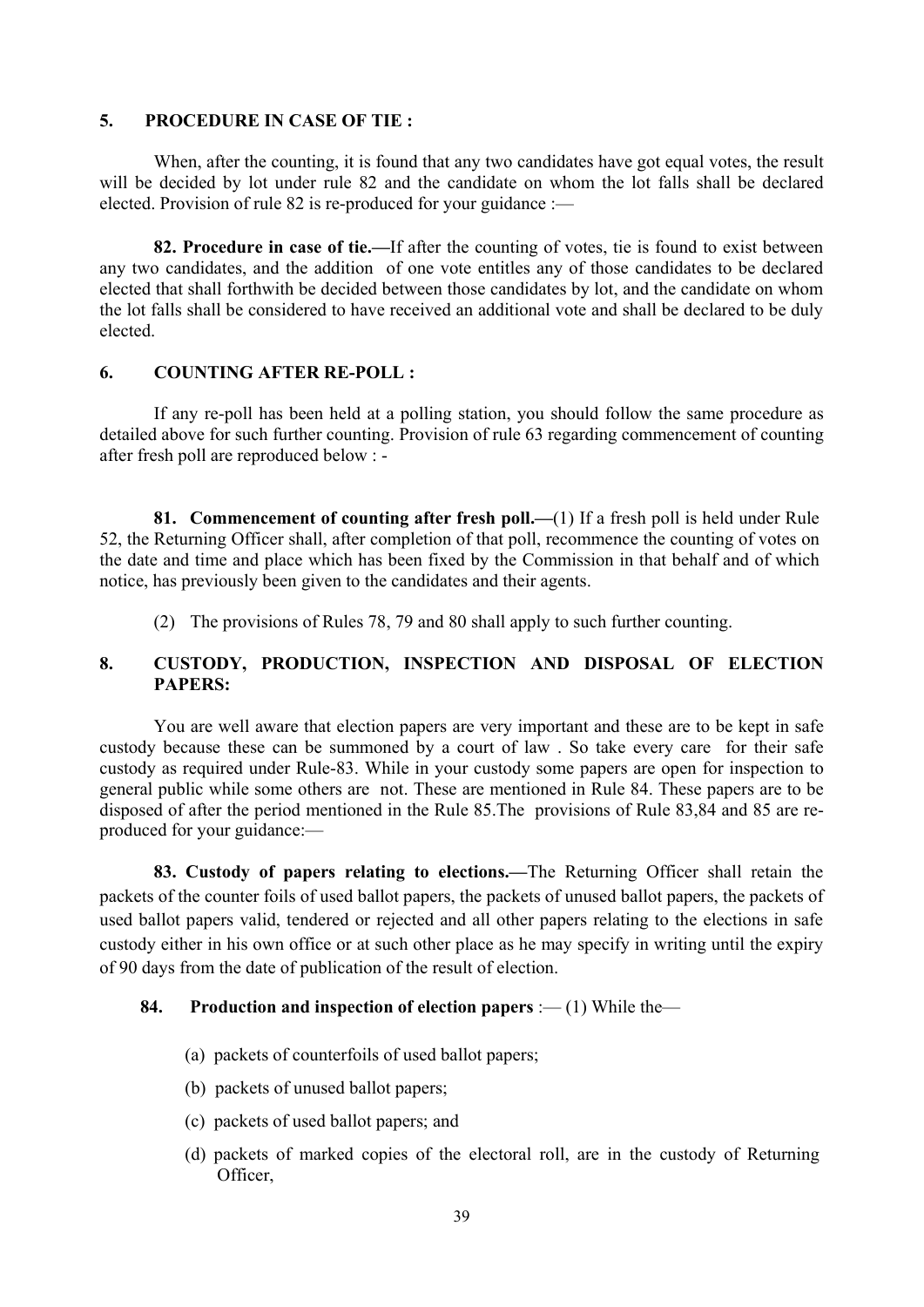shall not be opened and their contents shall not be inspected by, or produced before, any person or authority except under the orders of the competent court or of the officer authorized under Section 282 of the Act.

 (2) All other papers relating to the election shall be open to public inspection and any person may apply for such an inspection or supply of certified copies thereof on payment of a fee at the same rate as is charged in Himachal Pradesh for the inspection of documents forming part of a record dealt with by a Revenue Officer, or for supply of a copy of an order by Revenue Officer, as the case be, and such copies shall be supplied in accordance with the procedure to be followed for a similar application in respect of case dealt with by a Revenue Officer.

**85. Disposal of election papers.—**Subject to any direction to the contrary given by the State Government or by the Commission or by a competent court or by an authorized officer under Section 282 of the Act, the packets and other papers referred to in Rules 83 and 84 shall be retained for a period of 90 days from the date of publication of results in the Official Gazette and shall thereafter be destroyed :

Provided that if an election petition is pending, the packets and other papers referred to in this rule shall not be disposed of unless the petition is finally decided.

# **4. SEALING OF VOTING MACHINES:**

 (i) After the result of voting recorded in a control unit has been ascertained candidate wise and entered in Part-II of Form-43 and Form-47 under these directions, the Returning Officer shall re-seal the unit and his seal and the seals of such of the dandidates or their election agents present who may desire to affix their seals thereon so that the result of voting recorded in the unit is not obliterated and the unit retains the memory of such result.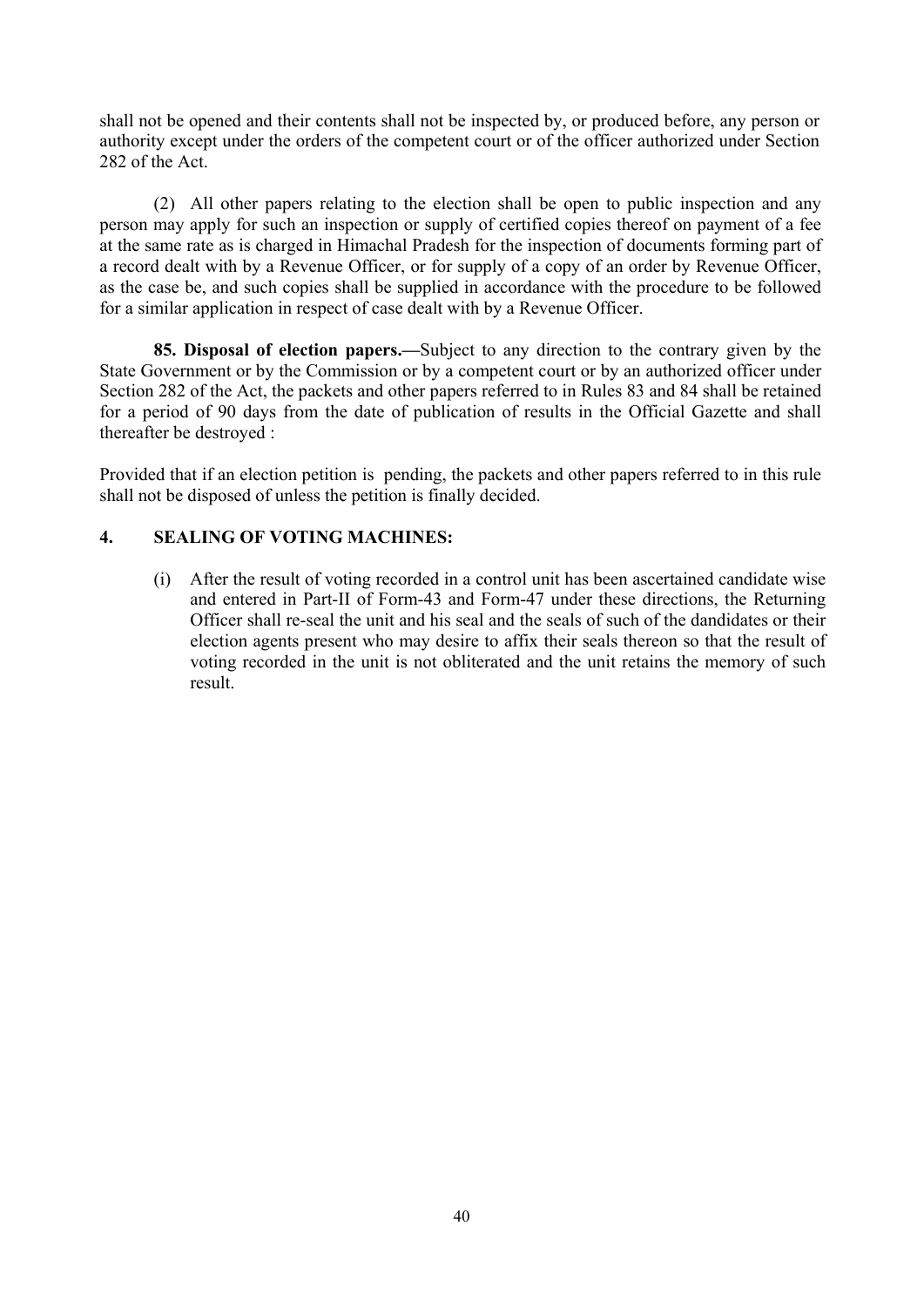**Annexure-I** 



jkT; fuokpu vk;kx fgekpy insk

 **STATE ELECTION COMMISSION HIMACHAL PRADESH**

Armsdale Building Shimla-171002 Tel. 0177-2620152, 2620159, 2620154, Fax. 2620152 Email:secysec-hp@nic.in secysechp@gmail.com

No. SEC (13) -90/2015- 2836-2980 Dated the 30<sup>th</sup> Sept., 2015

**NOTIFICATION** 

In exercise of the powers vested under Section 281 of the Himachal Pradesh Municipal Act 1994, read with Rule 32(1) of the Himachal Pradesh Municipal Election Rules, 2015, the State Election Commission Himachal Pradesh do hereby appoint the Deputy Commissioners of the Districts as District Election Officers (Municipalities) in respect of their concerned Districts.

 Above officers shall exercise all the powers vested under the provisions of the Himachal Pradesh Municipal Act, 1994 and the Himachal Pradesh Municipal (Elections) Rules, 2015 and all other powers enabling in this behalf for the conduct of elections of the Municipalities in their concerned Districts of Himachal Pradesh.

> By order, Sd/- State Election Commissioner Himachal Pradesh.

Endst. No. SEC (13)  $90/2015 - 2836 - 2956$  Shimla-2, Dated the  $30<sup>th</sup>$  Sept., 2015.

Copy for information and compliance is forwarded to :—

- 1. All the Deputy Commissioners except tribal areas.
- 2. All the Sub-Divisional Officers (Civil) H.P except tribal areas.
- 3. All the Executive Officers/Secretaries/Administrators Municipal Councils and Nagar Panchayats in Himachal Pradesh.

Sd/-

Secretary State Election Commission, Himachal Pradesh.

Endst. No. SEC (13)  $90/2015-2957-2980$  Shimla-2, Dated the  $30<sup>th</sup>$  Sept., 2015. Copy for information forwarded to :—

- 1. The Secretary to H/E the Governor of Himachal Pradesh
- 2. The Chief Secretary Government of Himachal Pradesh
- 3. Additional Chief Secretary (Urban Development) Govt. of H.P.
- 4. Additional Chief Secretary-*cum*-F.C. (Revenue) Govt. of H.P.
- 5. All the Divisional Commissioners Himachal Pradesh
- 6. The Director (Urban Development) H. P. Shimla-2
- 7. E-Gazette
- 8. Guard file

 Sd/- Secretary, State Election Commission Himachal Pradesh.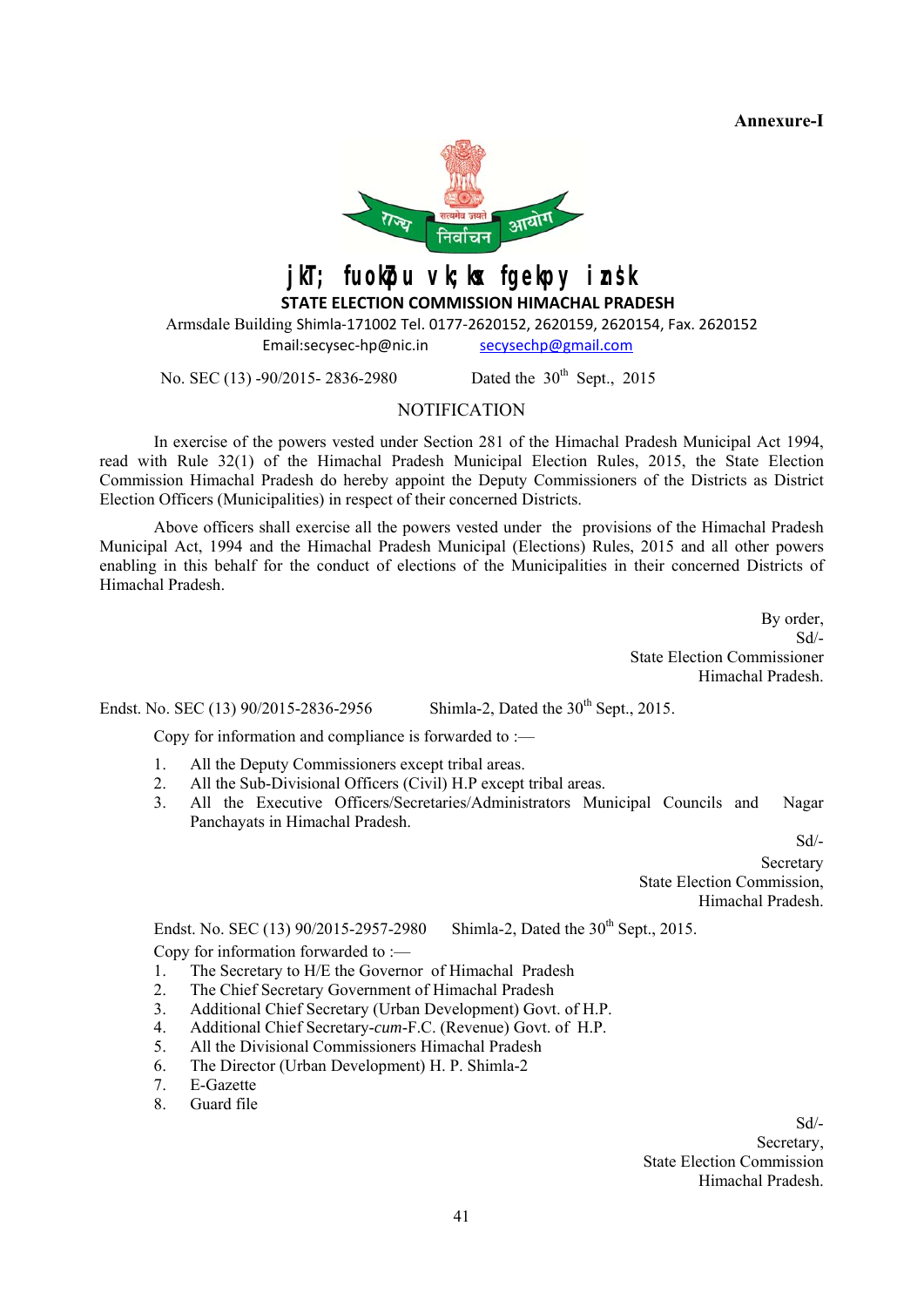**Annexure-II**



# jkT; fuokpu vk; kx fgekpy insk

# **STATE ELECTION COMMISSION HIMACHAL PRADESH**

Armsdale Building Shimla-171002 Tel. 0177-2620152, 2620159, 2620154, Fax. 2620152 Email:secysec-hp@nic.in secysechp@gmail.com No. SEC (13) -90/2015-3776-3883 Dated the 21<sup>st</sup> Oct., 2015

# **NOTIFICATION**

In exercise of the powers vested under Section 281 of the Himachal Pradesh Municipal Act 1994, read with Rule 32(2) of the Himachal Pradesh Municipal Election Rules, 2015, the State Election Commission, Himachal Pradesh do hereby appoint the following officers as Returning Officers/Assistant Returning Officers in respect of the Municipalities/ Nagar Panchayats as shown against the Municipalities / Nagar Panchayats in the Districts:—

| Sl.No. | Name of    | Name of the                            | <b>Returning Officer</b> | <b>Assistant Returning Officer</b>                                        |  |
|--------|------------|----------------------------------------|--------------------------|---------------------------------------------------------------------------|--|
|        | the Distt. | <b>Municipality/Nagar</b><br>Panchayat |                          |                                                                           |  |
| 1.     | Shimla     | M.C. Rampur                            | S.D.O. (C) Rampur        | <b>Tehsildar Rampur</b>                                                   |  |
|        |            | M.C. Theog                             | S.D.O. (C) Theog         | <b>Tehsildar Theog</b>                                                    |  |
|        |            | M.C. Rohru                             | S.D.O. (C) Rohru         | Tehsildar Rohru                                                           |  |
|        |            | N.P. Sunni                             | Tehsildar Sunni          | Naib Tehsildar Sunni                                                      |  |
|        |            | N.P. Jubbal                            | <b>Tehsildar Jubbal</b>  | Naib Tehsildar Jubbal<br>Naib Tehsildar Chopal                            |  |
|        |            | N.P. Chopal                            | <b>Tehsildar Chopal</b>  |                                                                           |  |
|        |            | N.P. Kotkhai                           | Tehsildar Kotkhai        | Naib Tehsildar Kotkhai                                                    |  |
|        |            | N.P. Narkanda                          | Tehsildar Kumarsain      | Naib Tehsildar Kumarsain                                                  |  |
| 2.     | Solan      | M.C. Solan                             | S.D.O. (C) Solan         | <b>Tehsildar Solan</b>                                                    |  |
|        |            | M.C. Nalagarh                          | S.D.O. (C) Nalagarh      | <b>Tehsildar Nalagarh</b>                                                 |  |
|        |            | M.C. Parwanoo                          | Tehsildar Kasauli        | Naib Tehsildar Kasauli                                                    |  |
|        |            | M.C. Baddi                             | Tehsildar Baddi          | Tehsildar<br>Baddi<br>Brotiwala,<br>Nalagrah<br>Development<br>Authority. |  |
|        |            | N.P. Arki                              | S. D. O. (C) Arki        | <b>Tehsildar Arki</b>                                                     |  |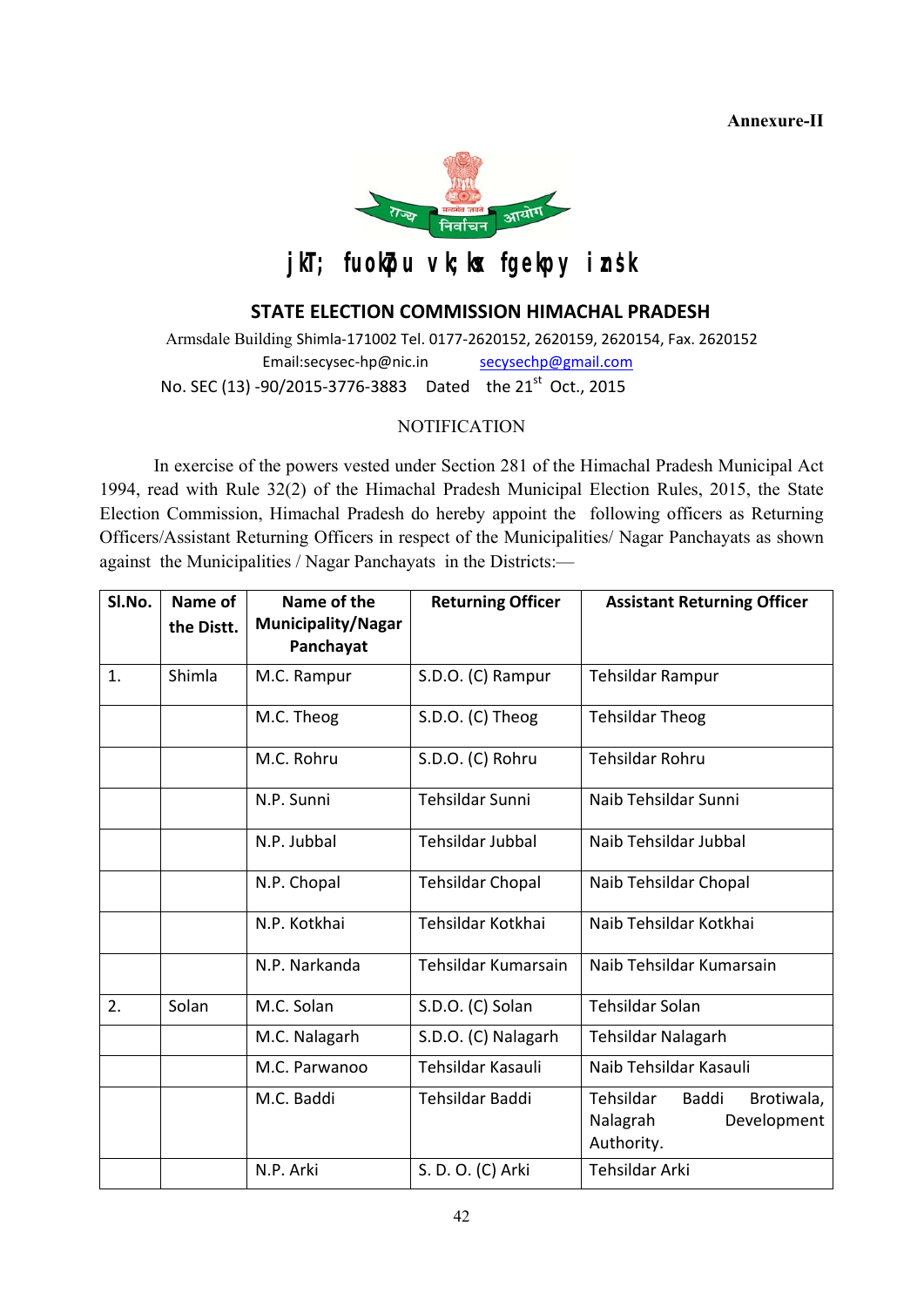| 3. | Sirmaour | M.C. Nahan                    | S.D.O. (C) Nahan                        | Tehsildar Nahan                      |
|----|----------|-------------------------------|-----------------------------------------|--------------------------------------|
|    |          | M.C. Paonta                   | S.D.O. (C) Paonta                       | Tehsidar Paonta                      |
|    |          | N.P. Rajgrah                  | S.D.O. (C) Rajgrah                      | Tehsildar Rajgrah                    |
| 4. | Bilaspur | M.C Bilaspur                  | S.D.O. (C) Bilaspur                     | Tehsildar Bilaspur                   |
|    |          | Shri<br>Naina<br>M.C.<br>Devi | Tehsildar Naina Devi<br>Ji at Swarghat. | Naib-Tehsildar Railway,<br>Bilaspur. |
|    |          | M.C. Ghumarwin                | S.D.O.(C)<br>Ghumarwin                  | Tehsildar Ghumarwin                  |
|    |          | N.P. Talai                    | Tehsildar Jhanduta                      | Naib Tehsildar Jhanduta              |
| 5. | Mandi    | M.C. Mandi                    | S.D.O.<br>(C)<br>Mandi<br>Sadar.        | Tehsildar Mandi Sadar                |
|    |          | M.C. Sundernagar              | S.D.O. (C)<br>Sundernagar.              | Tehsildar Sundernagar                |
|    |          | M.C. Nerchowk                 | <b>Tehsildar Balh</b>                   | Naib-Tehsildar Sundernagar           |
|    |          | N.P. Sarkaghat                | S.D.O. (C). Sarkaghat                   | Tehsildar Sarkaghat                  |
|    |          | N.P. Joginder Nagar           | S.D.O. (C) Joginder<br>Nagar            | Tehsildar Joginder Nagar             |
|    |          | N.P. Rewalsar                 | Tehsildar Kotli                         | Naib-Tehsildar Kotli                 |
|    |          | N.P. Karsog                   | S.D.O. (C) Karsog                       | <b>Tehsildar Karsog</b>              |
| 6. | Kullu    | M.C. Kullu                    | S.D.O. (C) Kullu                        | Tehsildar Kullu                      |
|    |          | M.C. Manali                   | S.D.O. (C) Manali                       | Tehsildar Manali                     |
|    |          | N.P.Bhuntar                   | A. C. Kullu                             | Tehsildar Bhuntar                    |
|    |          | N.P.Banjar                    | S.D.O. (C) Banjar                       | Tehsildar Banjar                     |
| 7. | Una      | M.C. Una                      | S.D.O. (C) Una                          | Tehsildar Una                        |
|    |          | M.C.Santokhgarh               | Tehsidlar Haroli                        | Naib-Tehsildar Haroli                |
|    |          | N.P.Daulatpur                 | Tehsildar Amb                           | Naib-Tehsildar Bangana               |
|    |          | N.P.Gagret                    | S.D.O. (C) Amb                          | Naib-Tehsildar Amb                   |
|    |          | N.P. Mehatpur                 | S. D. O. (C) Bangana                    | Tehsildar Bangana                    |
|    |          | N.P. Tahaliwal                | S. D. O. (C) Haroli                     | Naib-Tehsildar Una                   |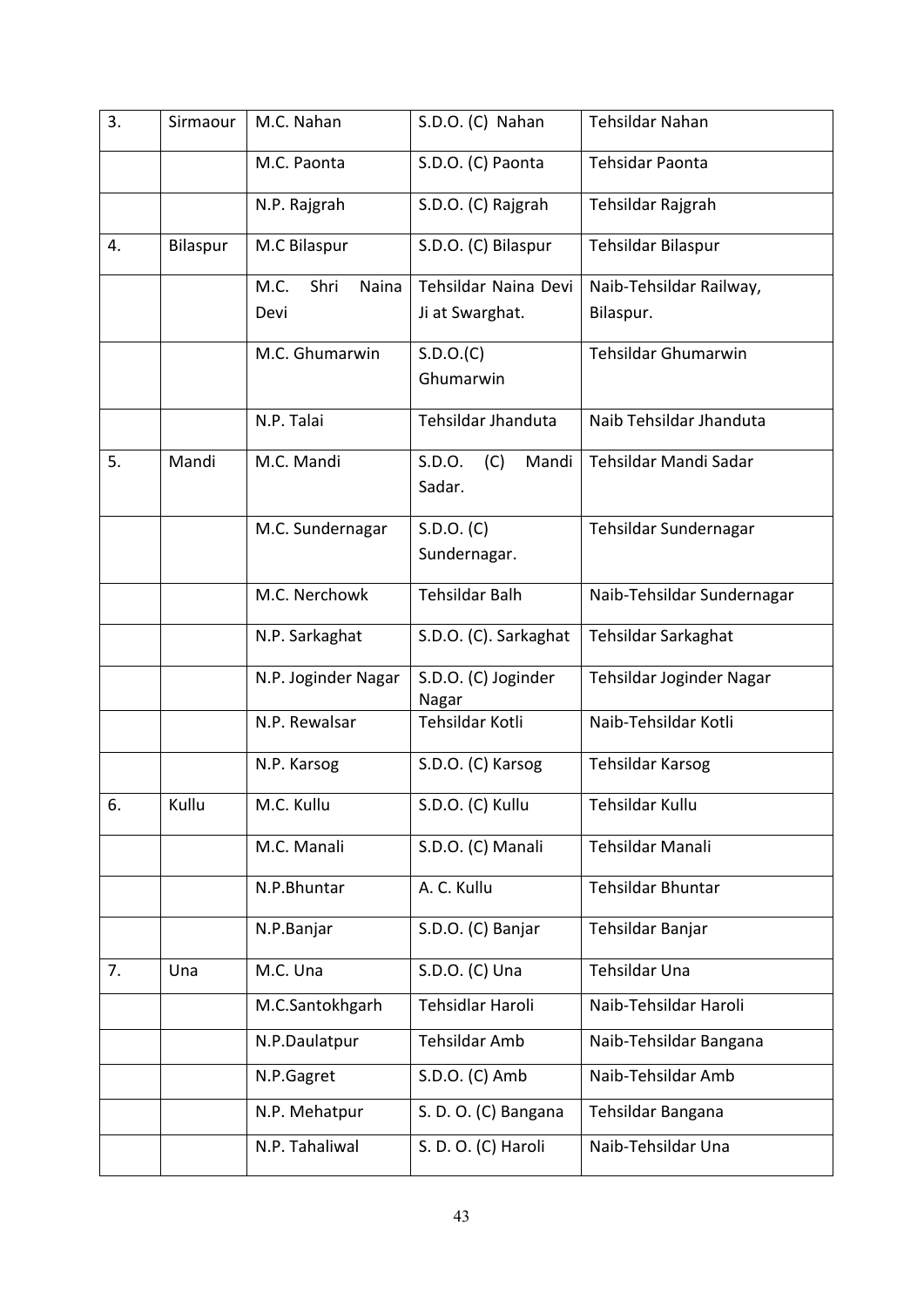| 8.  | Hamirpur | M.C. Hamirpur                | S.D.O. (C) Hamirpur               | Tehsildar Hamirpur            |
|-----|----------|------------------------------|-----------------------------------|-------------------------------|
|     |          | M.C. Sujanpur                | S.D.O. (C) Sujanpur               | Tehsildar Sujanpur            |
|     |          | N.P. Nadaun                  | S.D.O.(C) Nadaun                  | <b>Tehsildar Nadaun</b>       |
|     |          | N.P. Bhota                   | S D.O. (C) Bhoranj                | Tehsildar Bhoranj             |
| 9.  | Kangra   | M.C. Kangra                  | S.D.O. (C) Kangra                 | Temple officer Kangra         |
|     |          | M.C. Palampur                | S.D.O. (C) Palampur               | Tesildar Palampur             |
|     |          | M.C. Nurpur                  | S.D.O.(C) Nurpur                  | <b>Tehsildar Nurpur</b>       |
|     |          | M.C. Nagrota                 | Tehsildar Kangra                  | Naib Tehsildar Kangra         |
|     |          | M.C. Dehra                   | S.D.O. (C) Dehra                  | Tehsildar Dehra               |
|     |          | M.C. Jawalamukhi             | S.D.O. (C)<br>Jawalamukhi.        | Tehsildar Jwalamukhi          |
|     |          | N.P.<br>Baijnath<br>Paprola. | S.D.O. (C) Baijnath               | Tehsildar Baijnath            |
|     |          | N.P. Jawali                  | S.D.O. (C) Jawali                 | Tehsildar Jawali              |
| 10. | Chamba   | M.C. Chamba                  | S.D.O. (C) Chamba                 | Tehsildar Chamba              |
|     |          | M.C, Dalhousie               | S.D.O. (C) Dalhousie              | <b>Tehsildar Dalhousie</b>    |
|     |          | N.P. Chowari                 | S.D.O.(C) Bhatiyat at<br>Chowari. | Tehsildar Bhatiyat at Chowari |

 Above officers shall exercise all the powers vested under the provisions of the Himachal Pradesh Municipal Act, 1994 and Municipal (Elections) Rules, 2015 and all other powers enabling in this behalf for the conduct of elections of the Municipalities in the concerned Districts of Himachal Pradesh.

 This is issued in supersession of all previous orders issued by the State Election Commission in this behalf.

> By order, Sd/- State Election Commissioner, Himachal Pradesh.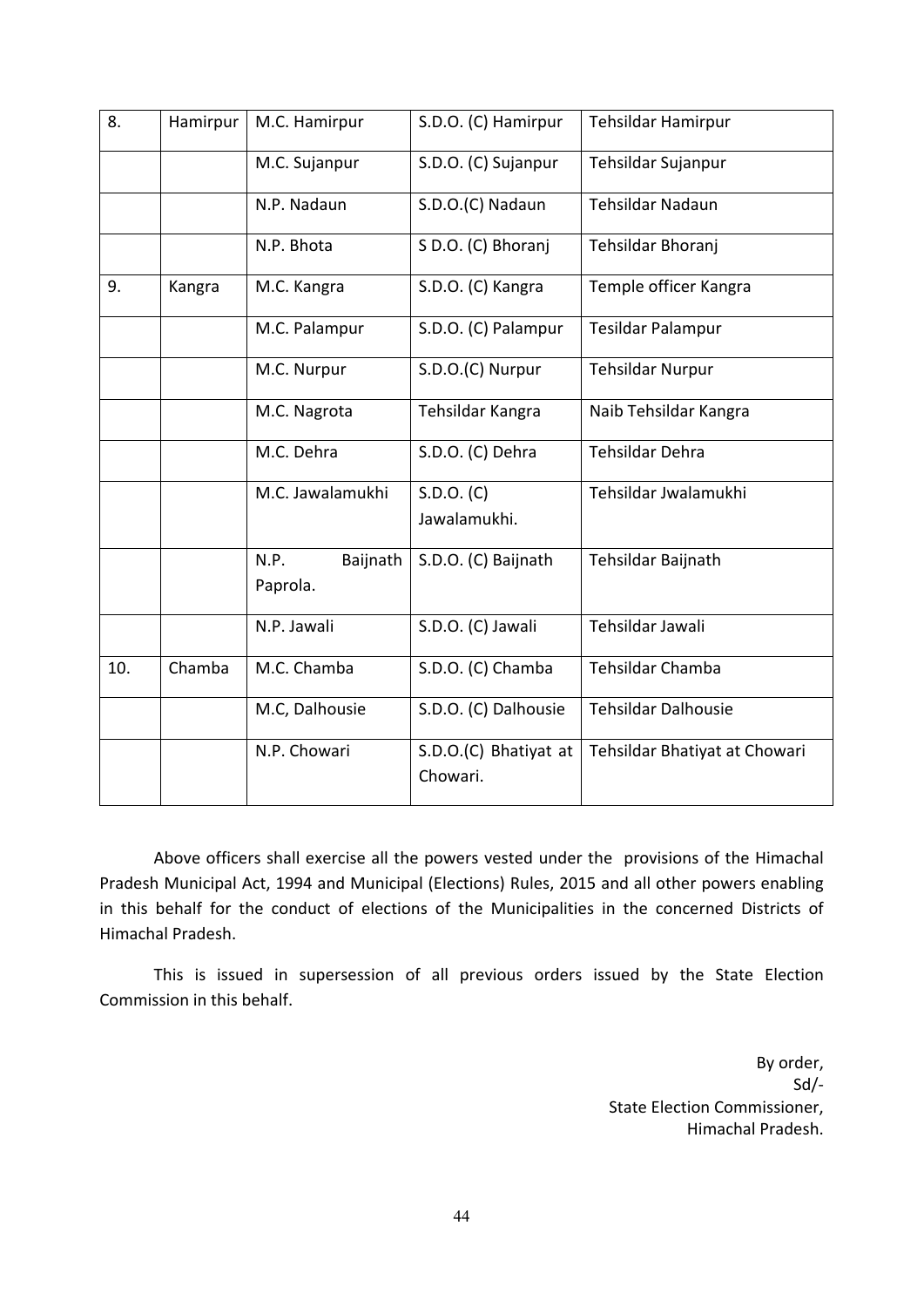**Annexure-III**



# jkT; fuokpu vk;kx fgekpy insk

# **STATE ELECTION COMMISSION HIMACHAL PRADESH**

Armsdale Building, Shimla-171002 Tel. 0177-2620152, 2620159, 2620154, Fax. 2620152 Email:secysec-hp@nic.in secysechp@gmail.com

No. SEC (13) -90/2015-5305-09 Dated the  $16^{th}$  Nov., 2015

# **NOTIFICATION**

 In partial modification to Notification of even No. dated 21-10-2015, the State Election Commission, Himachal Pradesh do hereby appoint the Sub-Divisional Officers (Civil) Barsar as Returning Officer and Tehsildar Barsar as Assistant Returning Officers in respect of Nagar Panchayat Bhota.

> By order, State Election Commissioner, Himachal Pradesh.

Endst. No. SEC (13) -90/2015-5305-09 Dated the  $16^{th}$  Nov, 2015

Copy for information and compliance is forwarded to :—

- 1. Deputy Commissioner Hamirpur.
- 2. The Sub-Divisional Officers (Civil) Bhoranj and Barsar H.P.
- 3. The Executive Officer/Secretary/ Nagar Panchayat Bhota Distt. Hamirpur, H.P.
- 4. The Tehsildar Bhoranj and Barsar.

Sd/- Secretary, State Election Commission, Himachal Pradesh.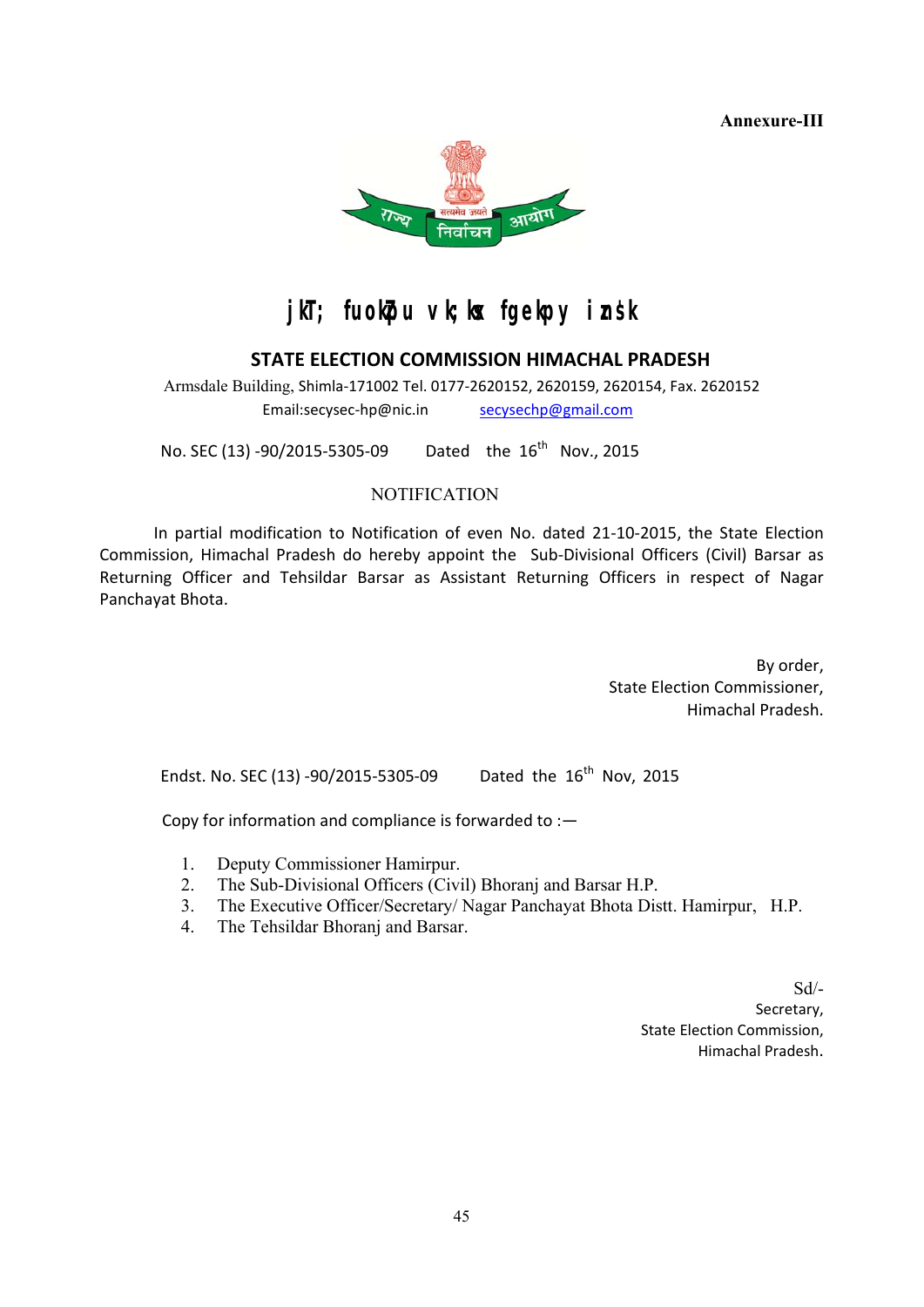# **Annexure-IV**

# PART-VI

# (CHAPTER III, Para I)

#### **List of polling materials for a polling station where Electronic Voting Machine is used**

| 1.  | Control Unit                                      | $\mathbf{1}$                             |  |
|-----|---------------------------------------------------|------------------------------------------|--|
| 2.  | <b>Balloting Unit(s)</b>                          | Depending upon the No.<br>of candidates. |  |
| 3.  | Register of voters (Form 26A)                     | 3 Books                                  |  |
| 4.  | Voter's Slip                                      | 1000                                     |  |
| 5.  | Working Copies of Electoral Rolls                 | 3                                        |  |
| 6.  | Ballot Papers (for tendered votes/postal ballots) | 25                                       |  |
| 7.  | Indelible Ink                                     | 2 Phial of 5 C.C. each                   |  |
| 8.  | Address Tag for Control Unit                      | 7                                        |  |
| 9.  | Address Tag for Balloting Unit                    | 7                                        |  |
| 10. | Special Tag                                       | $\overline{2}$                           |  |
| 11. | Blue Paper Seals for EVM                          | $\overline{4}$                           |  |
| 12. | Strip Seal                                        | 3                                        |  |
| 13. | Rubber Stamp Arrow Cross Mark                     | $\mathbf{1}$                             |  |
| 14. | Stamp Pad (Purple)                                | $\mathbf{1}$                             |  |
| 15. | Metal Seal for Presiding Officer                  | $\mathbf{1}$                             |  |
| 16. | Match Box<br>$\mathbf{1}$                         |                                          |  |
| 17. | Presiding Officer's Diary<br>1                    |                                          |  |
| 18. | Distinguishing Mark Rubber Stamp                  | $\mathbf{1}$                             |  |
| 19. | <b>FORMS</b>                                      |                                          |  |
|     | List of Contesting Candidates (Form-23)<br>1.     | 3                                        |  |
|     | List of Challenged Votes (Form-30)<br>2.          | 6                                        |  |
|     | 3.<br>List of Blind and Infirm Voters (Form-28)   | 6                                        |  |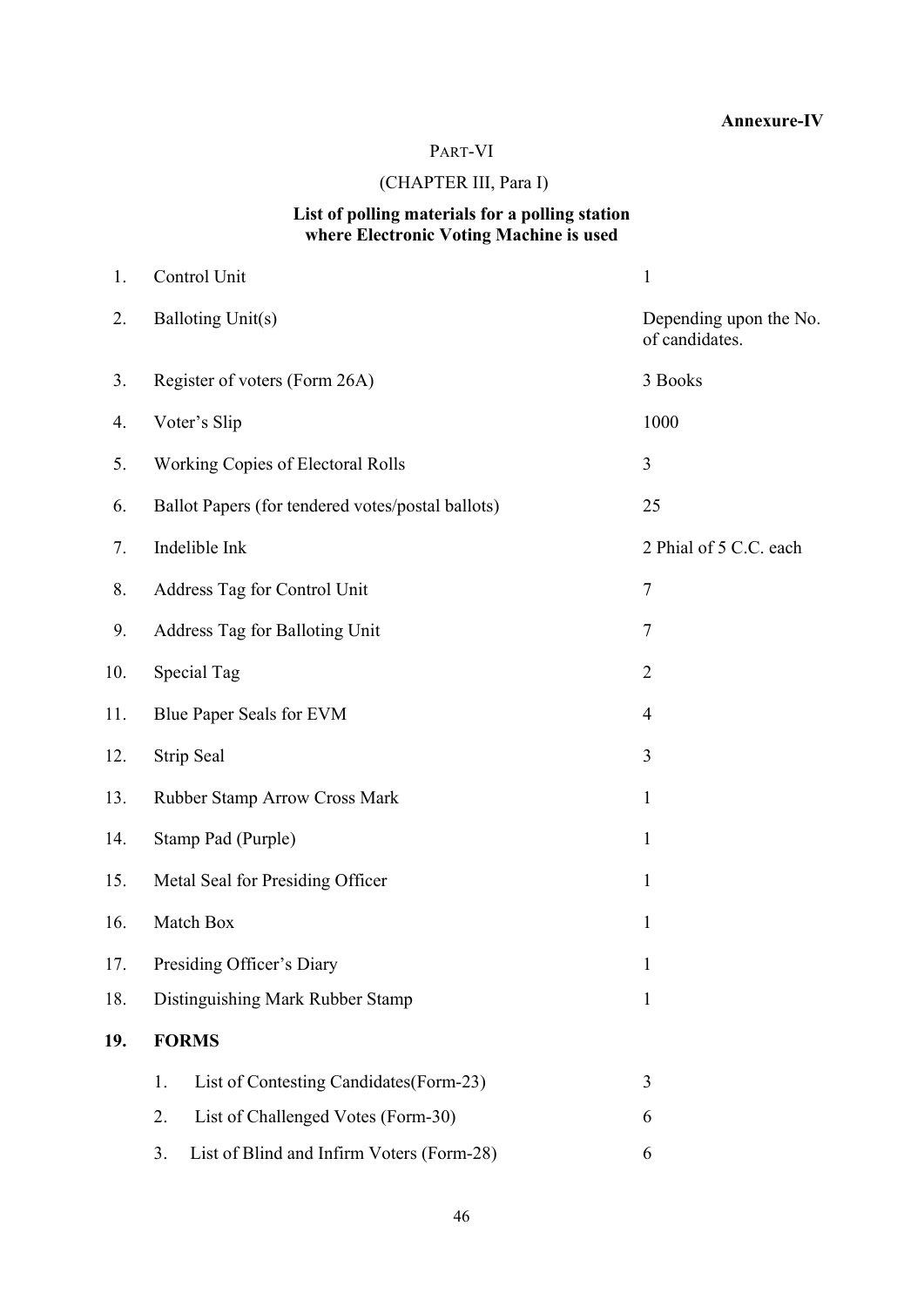| 4.  | List of Tendered Votes (Form-29A)                                                                                    | 6                                                                                                                                                                                                                    |
|-----|----------------------------------------------------------------------------------------------------------------------|----------------------------------------------------------------------------------------------------------------------------------------------------------------------------------------------------------------------|
| 5.  | Accounts of votes Recorded (Form-31A)                                                                                | 30                                                                                                                                                                                                                   |
| 6.  | Receipt Book for deposit of challenged votes fee                                                                     | 1 Book                                                                                                                                                                                                               |
| 7.  | Letter to S.H.O.                                                                                                     | 5                                                                                                                                                                                                                    |
| 8.  | Declaration by the Presiding Officer before the<br>Commencement of Poll and at the end of poll<br>(Part I to IV).    | 10                                                                                                                                                                                                                   |
| 9.  | Declaration by Elector about his age                                                                                 | 10                                                                                                                                                                                                                   |
| 10. | List of Electors who voted after giving<br>declaration/refused to give declaration.                                  | 10                                                                                                                                                                                                                   |
| 11. | Declaration by the companion of blind and<br>inform voter.                                                           | 30                                                                                                                                                                                                                   |
| 12. | Passes for Polling Agents                                                                                            | 20                                                                                                                                                                                                                   |
|     |                                                                                                                      |                                                                                                                                                                                                                      |
| 1.  | For smaller envelopes (Statutory Covers)(SE-8)                                                                       | $\mathbf{1}$                                                                                                                                                                                                         |
| 2.  | For marked copy of electoral rolls (SE-8)                                                                            | $\mathbf{1}$                                                                                                                                                                                                         |
| 3.  | For other copies of electoral rolls (SE-8)                                                                           | $\mathbf{1}$                                                                                                                                                                                                         |
| 4.  | For Tendered Ballot Paper and Tendered Voters<br>List.                                                               | $\mathbf{1}$                                                                                                                                                                                                         |
| 5.  | For declaration by the Presiding Officer before<br>commencement of the poll and at the end of the<br>poll $(SE-7)$ . | $\mathbf{1}$                                                                                                                                                                                                         |
|     |                                                                                                                      | 1                                                                                                                                                                                                                    |
|     |                                                                                                                      | 1                                                                                                                                                                                                                    |
| 8.  |                                                                                                                      | 1                                                                                                                                                                                                                    |
|     |                                                                                                                      | 1                                                                                                                                                                                                                    |
| 10. | For list of blind and infirm voters (SE-5)                                                                           | 1                                                                                                                                                                                                                    |
| 11. | For Presiding Officer's Diary's report (SE-6)                                                                        | 1                                                                                                                                                                                                                    |
| 12. | For Poll Duty (SE-5)                                                                                                 | 1                                                                                                                                                                                                                    |
| 13. | For Receipt Book and Cash forfeited (SE-6)                                                                           | 1                                                                                                                                                                                                                    |
|     |                                                                                                                      | <b>ENVELOPES</b><br>6. For account of votes recorded (Form-31A) (SE-5)<br>7. For list of challenged votes (SE-5)<br>For unused and spoiled paper seals (SE-5)<br>9. For appointment letters of Polling Agents (SE-6) |

**20.**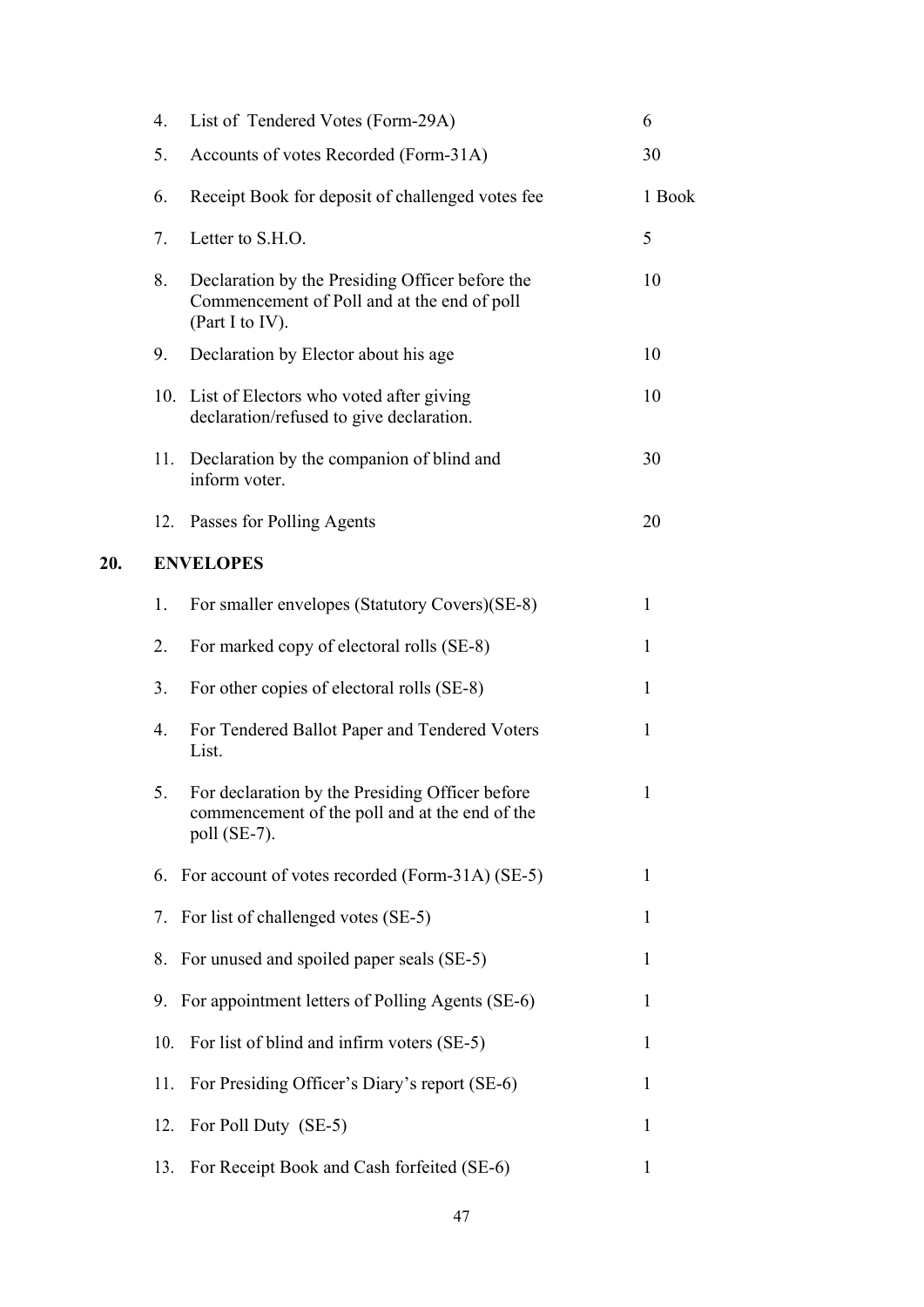|     | 14. For declaration of comparisons (SE-5)                                            | 1 |
|-----|--------------------------------------------------------------------------------------|---|
|     | 15. For smaller envelopes (others) (SE-7)                                            | 1 |
| 16. | For Register of Voters containing signatures of<br>voters (Form-26A) (SE-8).         |   |
|     | 17. For other relevant papers (SE-5)                                                 | 1 |
|     | 18. For smaller envelopes (SE-8)                                                     | 1 |
|     | 19. Cover for Presiding Officer's brief record under rule/<br>direction $14$ (SE-6). | 1 |
| 20. | Envelopes $(SE-7)-2(SE-8)-3$                                                         | 5 |
|     | 21. For unused ballot papers (SE-7)<br>keep in the sealed cover.                     | 5 |
|     | 23. Cover for unused and damaged special tag (SE-7)                                  | 1 |
|     | 24. Cover for unused and damaged strip seal (SE-7)                                   |   |

(Wherever the envelopes are smaller in size the packing paper may be used and as the printed envelope is not available plain envelope can be used and purpose may be indicated with red ink).

# **21. SIGN BOARDS**

- (a) Presiding Officer
- (b) Polling Officer
- (c) Entry
- (d) Exit
- (e) Polling Agent
- (f) Miscellaneous Notice specifying area etc. as required by Rule 30(1)(a)

#### **22. STATIONERY**

- 1. Ordinary pencil
- 2. Ball Pen
- 3. Full scape Paper 3 sheets 4. Pins 25 pieces
- 5. Sealing Wax Sticks Sticks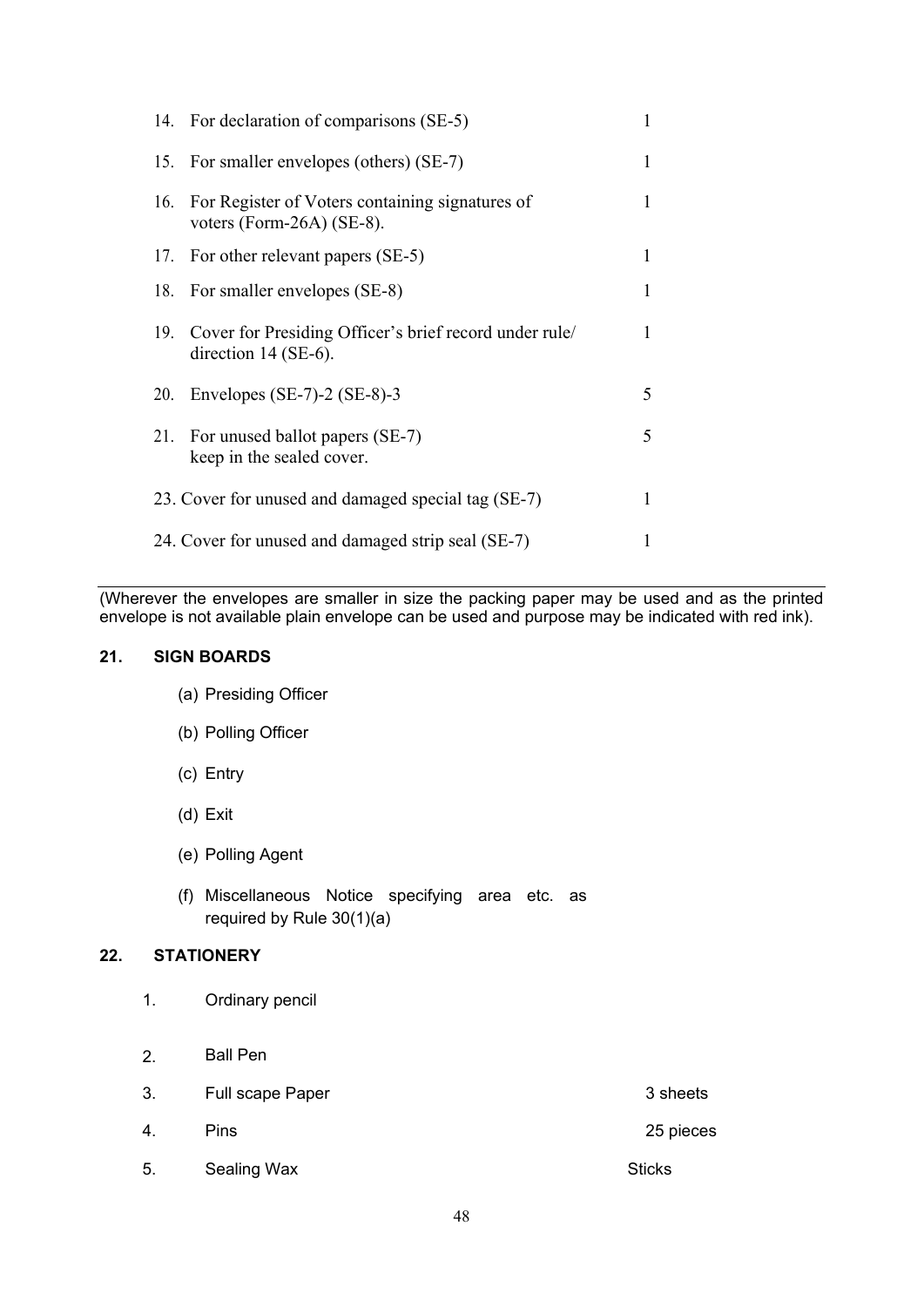| 6.  | <b>Readymade Voting Compartment</b>                        |          |
|-----|------------------------------------------------------------|----------|
| 7.  | Gum paste                                                  | 1 bottle |
| 8.  | <b>Blade</b>                                               |          |
| 9.  | Candles                                                    | 3 sticks |
| 10. | Thin Twine Thread                                          | 20 mtrs. |
| 11. | Metal rule                                                 | 1        |
| 12. | Carbon Paper                                               | 3        |
| 13. | Cloth or Rag for removing oil etc.                         | 3        |
| 14. | Packing paper                                              | 2 sheets |
| 15. | Cup/Empty Tin/Plastic Box for holding indelible ink Bottle | 1        |
| 16. | Cello Tape(small)                                          | 1        |

# **Lists of material to be returned by the Presiding Officer to the Returning Officer** :—

- 1. Arrow Cross Mark Rubber Stamp
- 2. Metal Seal of Presiding Officer
- 3. Distinguishing Mark Seal
- 4. Readymade Voting Compartment
- 5. Gunny bag containing Stationery
	- (i) Self inking pad
	- (ii) Readymade voting compartment
	- (iii) Metal Rule
	- (iv) Needle (Sua)
	- (v) Plastic box for holding indelible ink
	- (vi) All other unused items.
	- (vii) Hand books

*NOTE.— (1)* **Any essential articles not supplied initially or required later in any emergency may be purchased locally by the presiding officer out of advance given.**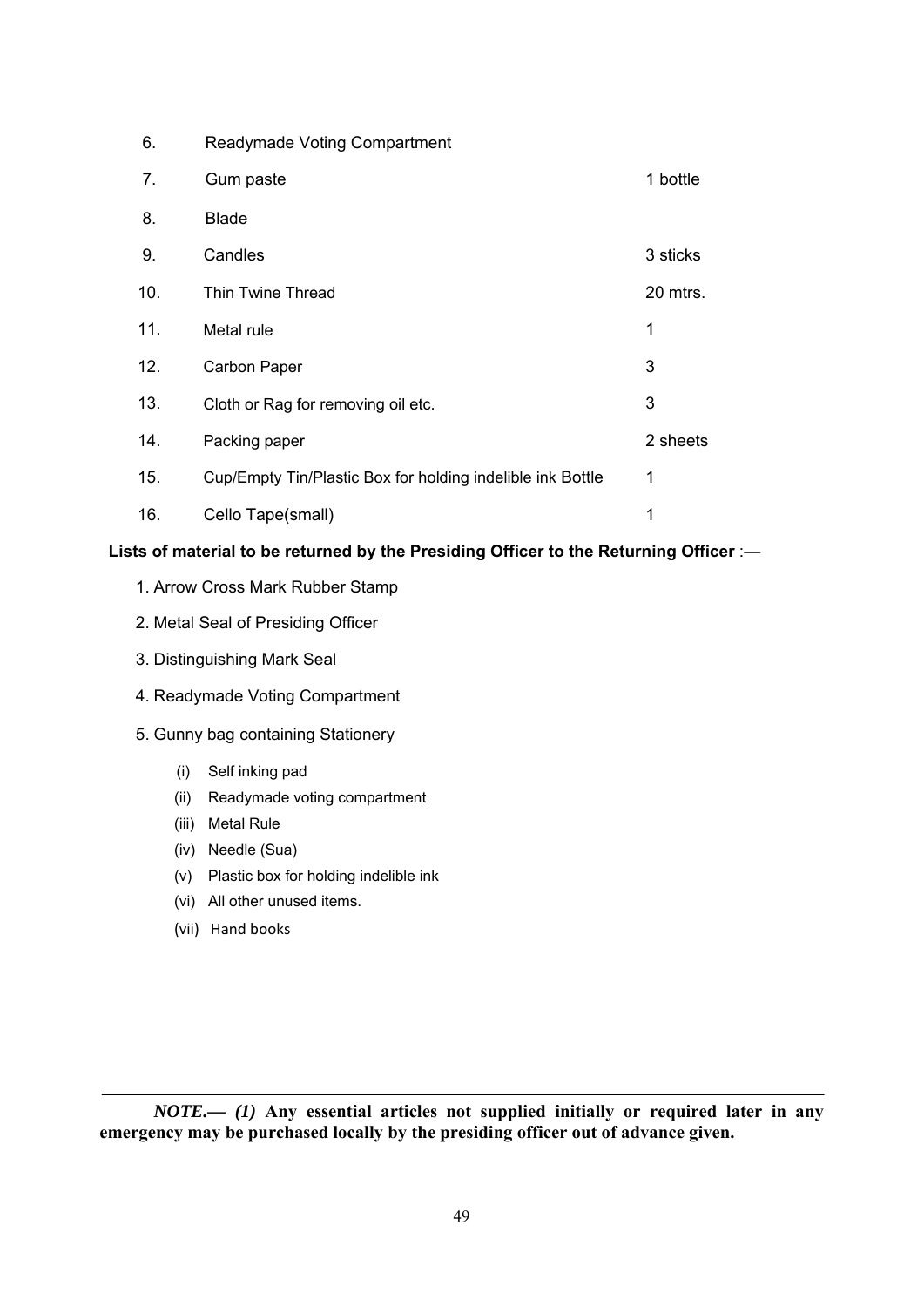**Annexure-V** 

 No. Per (AP-B)E(3)-6/2000 Government of Himachal Pradesh Department of Personnel (AP-II)

Dated, Shimla-171002, the 9-4-2001.

#### *OFFICE MEMORANDUM*

Subject .— Disciplinary jurisdiction of Election Commission of India over Government servants deputed for election duties.

 The undersigned is directed to forward herewith a copy of O.M. No. 11012/7/98-Estt(A), dated 7-11-2000 from Government of India, Ministry of Personnel, Public Grievances and Pensions (Department of Personnel and Training) New Delhi and to say that the Governor, Himachal Pradesh is pleased to order that the terms of settlement contained therein shall also be applicable to the employees of Government of Himachal Pradesh. The terms of settlement as contained therein may be brought to the notice of all concerned for information and compliance.

> Sd/- *Commissioner-*cum*-Secretary (Pers.) to the Government of Himachal Pradesh.*

To

- 1. All the Secretaries to the Govt. of H.P.
- 2. All the Heads of Departments in H.P.
- 3. All the Deputy Commissioners in H.P.

Endst. No. Per. (AP-B)E(3)-6/2000, dated, Shimla-171002, the 9-4-2001.

 Copy forwarded to the Chief Election Officer, Himachal Pradesh for information with reference to his letter No. 3-17/97-EN dated 5-12-2000.

> Sd/- *Under Secretary (Pers.) to the Government of Himachal Pradesh.*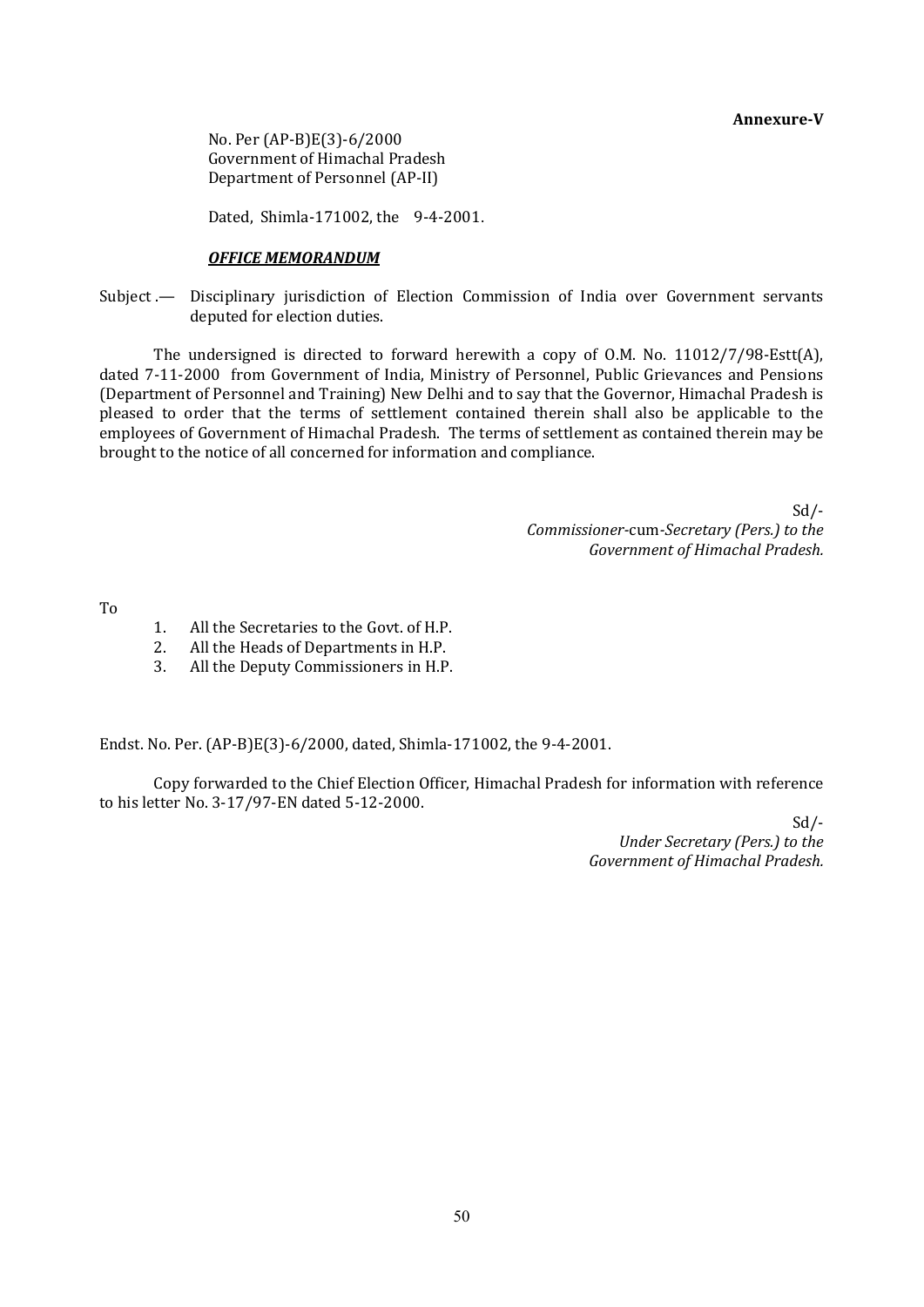# COPY OF OFFICE MEMORANDUM NO. 11012/7/98-ESTT.(A) DATED 7-11-2000 FROM THE DIRECTOR GOVERNMENT OF INDIA MINISTRY OF PERSONNEL, PUBLIC GRIEVANCES AND PENSIONS (DEPARTMENT OF PERSONNEL AND TRAINING) ADDRESSED TO ALL MINISTERIES/DEPARTMENT OF THE GOVERNMENT OF INDIA AND OTHERS

Subject.—Disciplinary jurisdiction of Election Commission of India over Government servants deputed for election duties.

 The undersigned is directed to say that one of the issues in Writ Petition © No. 606/1993 in the matter of Election Commission of India Vs. Union of India & others was regarding jurisdiction of Election Commission of India over the Government servants deputed for election duties under section 28-A of Representation of the People Act, 1951 and Section 13CC of the Representation of the People Act, 1950. The Supreme Court by its order dated 21-9-2000 disposed of the said petition in terms of the settlement between the Union of India and Election Commission of India. The said terms of settlement are as under:—

 The disciplinary functions of the Election Commission over officers, staff and police deputed to perform election duties shall extend to:

- (a) Suspending any officer/official/police personnel for insubordination or dereliction of duty;
- (b) Substituting any officer/official/police personnel by another such person, and returning the substituted individual to the cadre to which he belongs, with appropriate report on his conduct;
- (c) Making recommendation to the competent authority, for taking disciplinary action, for any act of insubordination or dereliction of duty, while on election duty. Such recommendation shall be promptly acted upon by the disciplinary authority, and action taken will be communicated to the Election Commission; within a period of 6 months from the date of the Election Commission.
- (d) The Government of India will advise the State Government that they too should follow the above Principles and decisions, since a large number of election officials are under their administrative control".

 2. The implication of the disposal of the Writ Petition by the Supreme Court in terms of the above settlement is that the Election Commission can suspend any officer/official/police personnel working under the Central Government or Public Sector Undertaking or an Autonomous body fully or substantially financed by the Government for insubordination or dereliction of duty and the Election Commission can also direct, substituting any officer/official/Police Personnel by another person besides making recommendations to the Competent Authority for taking disciplinary action for insubordination or dereliction of duty while engaged in the preparation of electoral rolls or election duty. It is also clarified that it is not necessary to amend the service rules for exercise of powers of suspension by the Election Commission in this case since these powers are deprived from the provisions of Section 13CC of the Representation of the People Act, 1950 and section 28-A of the Representation of the People Act, 1951 since provisions of these Acts would have overriding effect over the disciplinary rules. However, in case there are any conflicting provisions in an Act governing the disciplinary action, the same are required to the amended suitably in accordance with the terms of settlement.

 3. All Ministries/Departments are requested to bring the above terms of settlement to the notice of all concerned for information and compliance.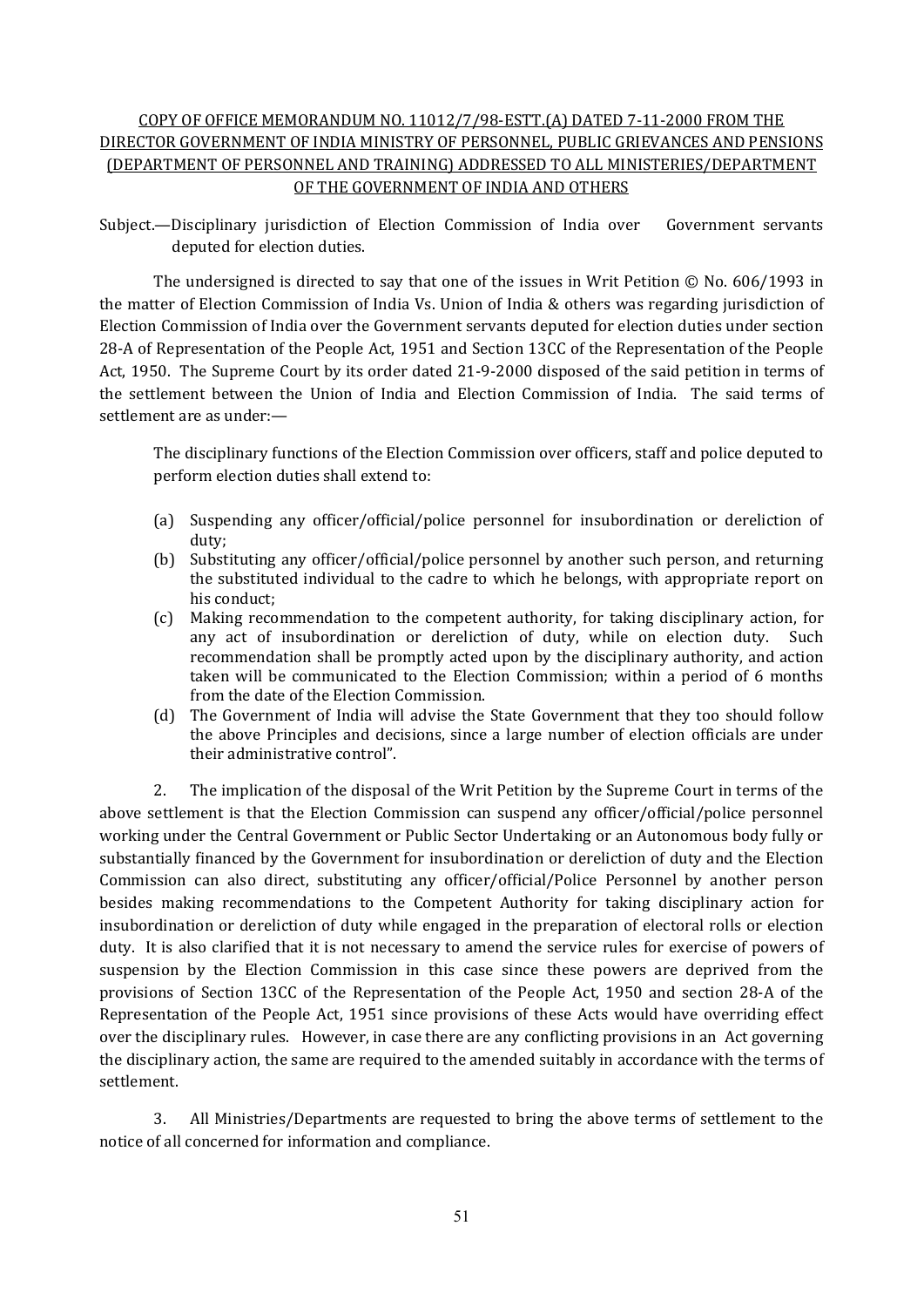#### **NO. SEC-16-18/96-IV-1067 STATE ELECTION COMMISSION HIMACHAL PRADESH**

#### **MEMORANDUM**

# Shimla-2, dated the  $13<sup>th</sup>$  July, 2001

#### **Subject .— Disciplinary action against Govt. servants for breaches of official; duty while on deputation with the State Election Commission.**

The matter regarding action for breaches of official duty by Govt. servants on deputation for the conduct of elections with the State Election Commission has been under consideration of the Commission. Now the Commission in pursuance of section 160-E of H. P. Panchayati Raj Act, 1994 and Section 281 (4) of H. P. Municipal Act, 1994 and Rule 21 (2) of the H. P. Municipal Corporation (Election) Rules, 1996 direct as under:—

- 1. That the case of delinquency /dereliction of official duty supported by documentary proof, if any, will be sent to the Commission.
- 2. If a *prima facie* case is made out the Commission will convey its approval to Distt. Election Officer (P)/Deputy Commissioner concerned to frame charges thereon.
- 3. The Distt. Election Officer (P)/Deputy Commissioner will frame charge under the relevant provision of the CCS/CCA Rules and the same will be sent to the parent Deptt. concerned with a copy to the State Election Commission.
- 4. The parent Department concerned will charge sheet the delinquent official under intimation to the State Election Commission and Distt. Election Officer (P) Deputy Commissioner also.
- 5. After receiving the reply from the delinquent official the Department will examine the reply and take appropriate action accordingly.
- 6. The penalty, if any, will be imposed by the concerned department after prior consultation with the State Election Commission.
- 7. The copy of final order will be sent to the State Election Commission, the Distt.Election Officer (P) and the Deputy Commissioner concerned for information.
- 8. The above proceedings should be finalized not later than six months from the date of framing of charges by the Distt. Election Officer (P) Deputy Commissioner.
- 9. The procedure outlined from clause 1 to 8 above to apply to cases of disciplinary action to be initiated after the election process of over but the period to and ending with the completion of the election process will be taken by or under direction already notified vide the notification No.SEC.16-18/96-IV-3841 to 4040 dated  $13<sup>th</sup>$  December, 2000 or as amended from time to time.

 By order, Sd/- (P. Mittra), State Election Commissioner, Himachal Pradesh.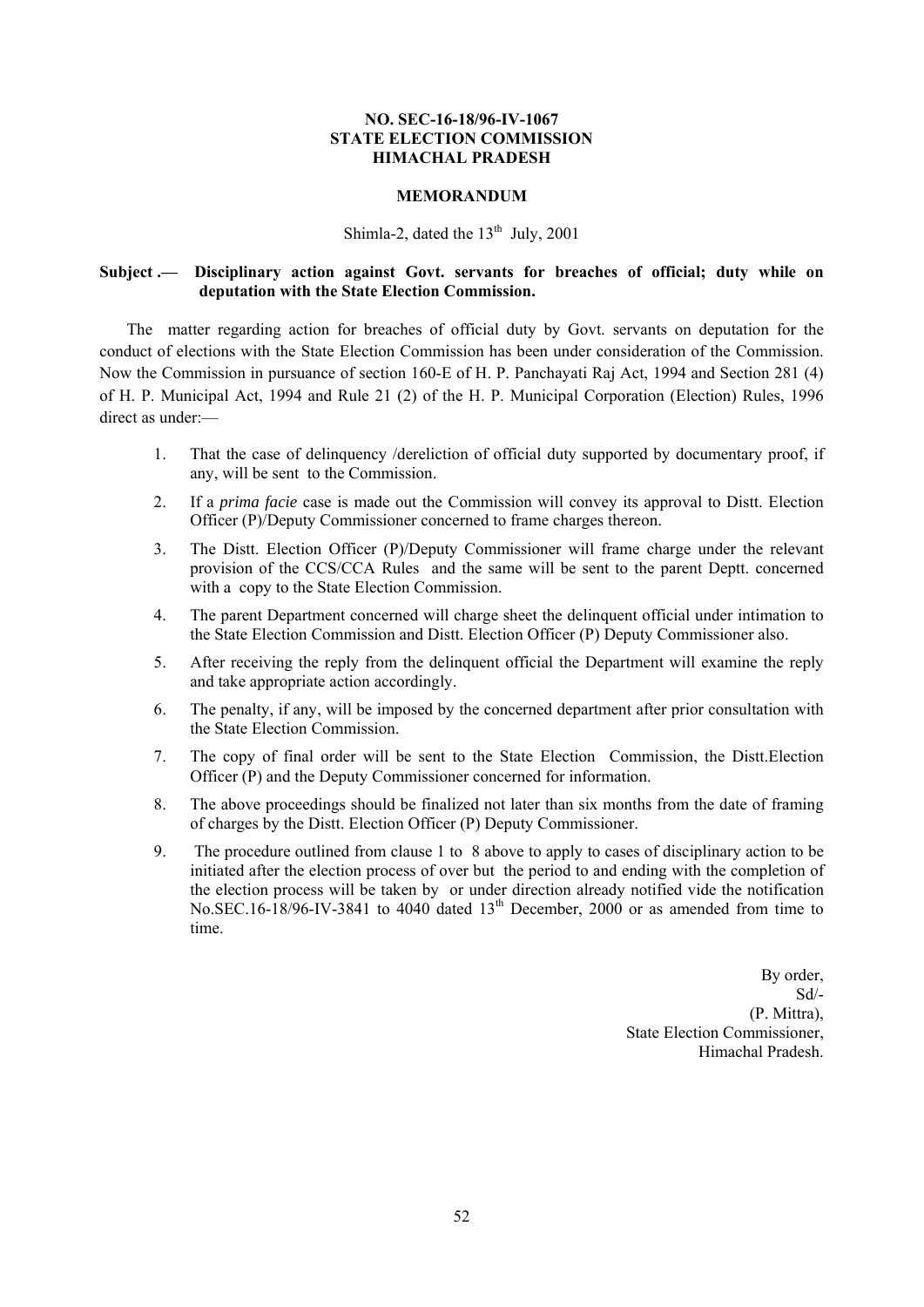#### **STATE ELECTION COMMISSION HIMACHAL PRADESH**

Shimla-2, dated 13<sup>th</sup> December, 2000

#### **NOTIFICATION**

 **No. SEC. 16.-18/96-IV-3841 to 4040.—**In exercise of the powers vested in it under Sections 160 and 160 E(1) of the H.P. Panchayati Raj Act, 1994 and Article 243 K of the Constitution of India, the State Election Comission of H.P. hereby empowers the District Election Officers (Panchayat)/ Deputy Commissioner in Himachal Pradesh to take disciplinary action and, in appropriate case, pass orders of suspension from service against all official /officers (other than Class-I Officers) for negligence, dereliction of duty or other misconduct in the conduct of elections or counting or other work connected with elections whether before, during or after the polling in their respective districts.

**Explanation.—**This would also cover employees temporarily deputed for election duty in any capacity

 Lapses under this Section shall be brought to the notice of the District Election Officer (Panchayat) (Deputy Commissioner) by the District Panchayat Officers on reports obtained through Block Development Officer in case of Class–IV employees, and by the S.D.O.(C) in case of Class-II employees.

> By order, Sd/- (P. Mittra) State Election Commissioner, Himachal Pradesh.

> > **Annexure-VI**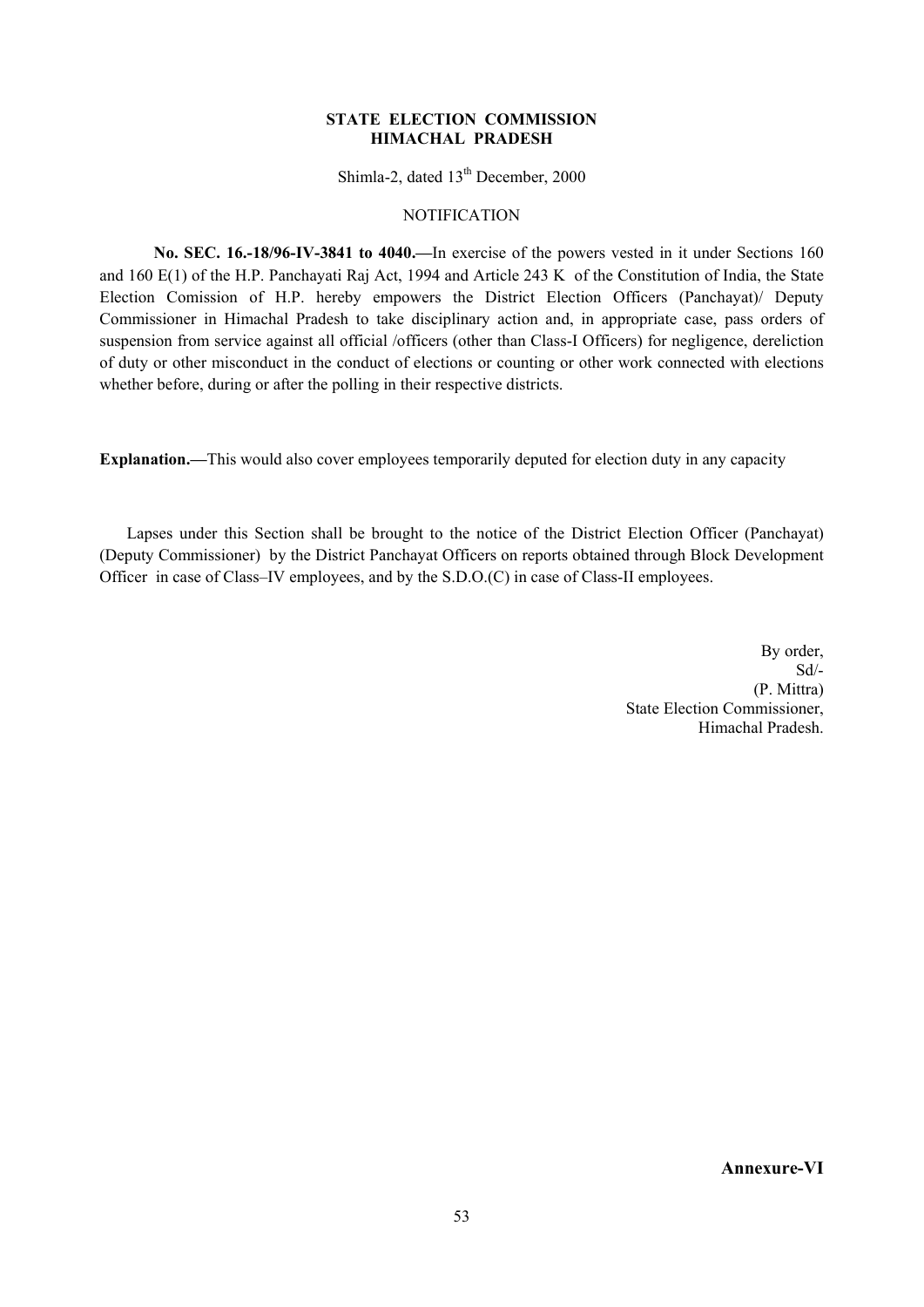# **EXTRACT OF REPRESENTATION OF PEOPLE ACT, 1951**

# *CHAPTER III-Disqualifications for Members of Parliament and State Legislatures:*

- **7. Definitions**.—In this Chapter,—
	- (a) "appropriate Government" means in relation to any disqualification for being chosen as or for being a member of either House of Parliament, the Central Government, and in relation to any disqualification for being chosen as or for being a member of the Legislative Assembly or Legislative Council of a State, the State Government;
	- (b) "disqualified" means disqualified for being chosen as, and for being, a member of either House of Parliament or of the Legislative Assembly or Legislative Council of a State.

**8. Disqualification on conviction for certain offences.—**(1) A person convicted of an offence punishable under—

- (a) section 153 A ( offence of promoting enmity between different groups on ground of religion, race, place of birth, residence language, etc. and doing acts prejudicial to maintenance of harmony) or section 171 E (offence of bribery) or section 171 F(offence of undue influence or personation at an election) or sub-section(1) or subsection (2) of section 376 or section 376 A or section 376 B or section 376 C or section 376 D (offence relating to rape or section 498 A (offence of cruelty towards a woman by husband or relative of a husband) or sub-section(2) or sub-section (3) of section 505 (offence of making statement creating or promoting enmity, hatred or illwill between classes or offence relating to such statement in any place of worship or in any assembly engaged in the performance of religious worship or religious ceremonies) of the Indian Penal Code (45 of 1860); or
- (b) the Protection of Civil Rights Act, 1955 (22 of 1955) which provides for punishment for the preaching and practice of "un-touchability", and for the enforcement or any disability arising therefrom; or
- (c) section 11 ( offence of importing or exporting prohibited goods) of the Customs Act, 1962 (52 of 1962); or
- (d) section 10 to 12 offence of being a member of an association declared unlawful, offence relating to dealing with funds of an unlawful association or offence relating to contravention of an order made in respect of a notified place) of the Unlawful Activities (prevention) Act, 1967 (37 of 1967); or
- (e) the Foreign Exchange (Regulation) Act, 1973 (46 of 1973); or
- (f) the Narcotics drugs and Psychotropic Substances Act, 1985( 61 of 1985); or
- (g) section 3 (offence of committing terrorist acts or section 4 (offence of committing disruptive activities) of the Terrorist and Disruptive Activities (Prevention) Act, 1987 (28 of 1987); or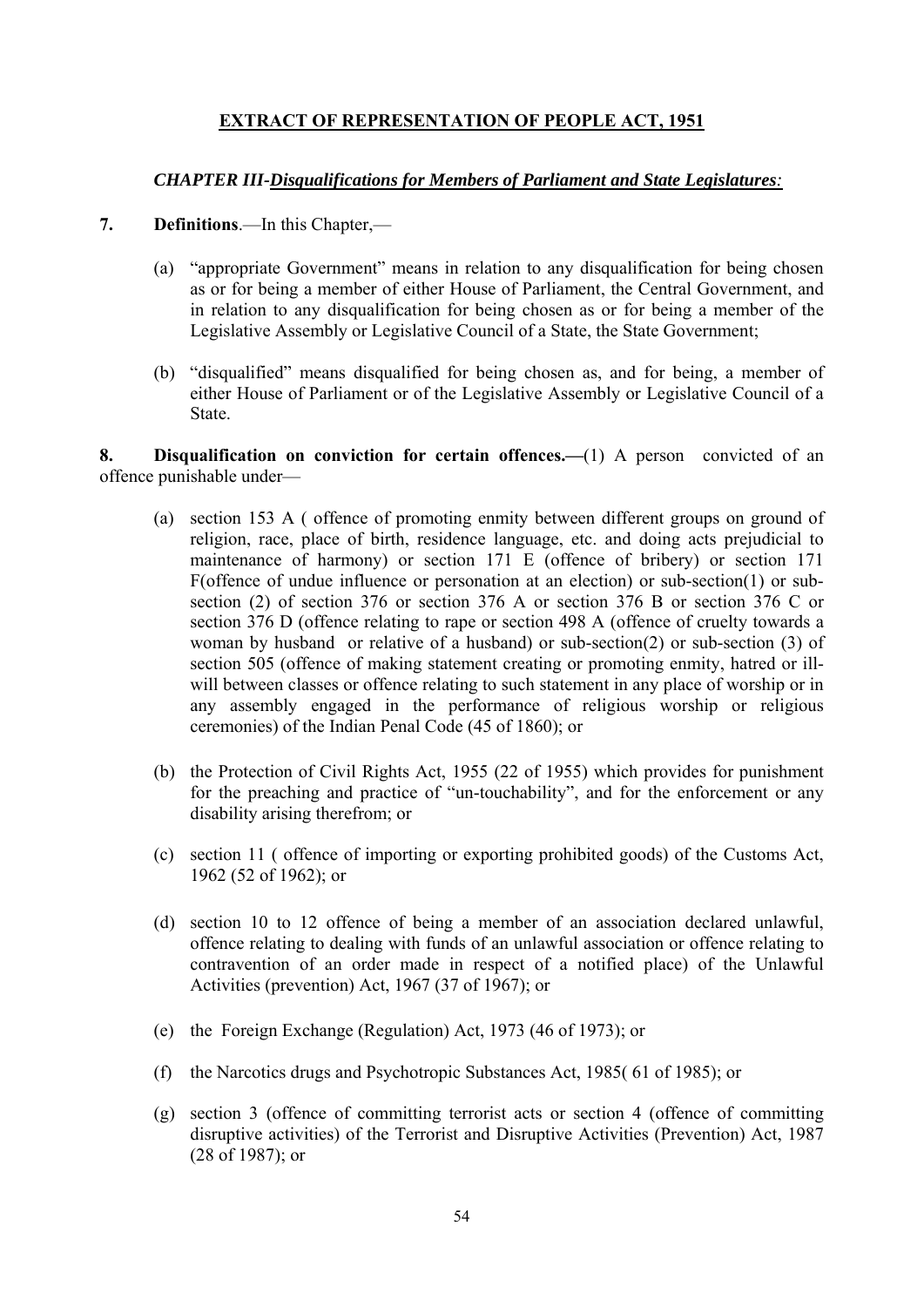- (h) section 7 (offence of contravention of the provisions of sections 3 to 6) of the Religious Institutions ( Prevention of Misuse) Act, 1988 (41 of 1988); or
- (i) section 125 (offence of promoting enmity between classes in connection with the election) or section 135 (offence of removal of ballot papers from polling stations) or section 135 A (offence of booth capturing) or clause (a) of sub-section (2) of section 136 (offence of fraudulently defacing or fraudulently destroying any nomination paper) of this Act; or
- (j) section 6 (offence of conversion of a Place of worship) of the Places of Worship (Special Provisions) Act, 1991; or
- (k) section 2 (offence of insulting the Indian National Flag or the Constitution of India) or section 3 (offence of preventing singing of National Anthem) of the Prevention of Insults to National Honour Act, 1971;

shall be disqualified for a period of six years from the date of such conviction.

- (2) A person convicted for the contravention of—
- (a) any law providing for the prevention of hoarding or profiteering or
- (b) any law relating to the adulteration of food or drugs; or
- (c) any provisions of the Dowry Prohibition Act, 1961 (28 of 1961); or
- (d) any provisions of the Commission of Sati (Prevention) Act, 1987 (3 of 1988)

and sentenced to imprisonment for not less than six months, shall be disqualified from the date of such conviction and shall continue to be disqualified for a further period of six years since his release.

 (3) A person convicted of any offence and sentenced to imprisonment for not less than two years( other than any offence referred to in sub-section (1) or sub-section (2) shall be disqualified from the date of such conviction and shall continue to be disqualified for a further period of six years since his release.

 (4) Notwithstanding anything in sub-section (1), sub-section (2) or sub-section (3) a disqualification under either sub-section shall not, in the case of a person who on the date of the conviction is a member of Parliament or the Legislature of a State, take effect until three months have elapsed from that date or, if within that period an appeal or application for revision is brought in respect of the conviction or the sentence, until that appeal or application is disposed of by the court

Explanation.—In this section.—

- (a) "law providing for the prevention of hoarding or profiteering" means any law, or any order, rule or notification having the force of law, providing for.—
	- (i) the regulation of production or manufacture of any essential commodity;
	- (ii) the control of price at which any essential commodity may be bought or sold;
	- (iii) the regulation of acquisition, possession, storage, transport, distribution, disposal, use or consumption of any essential commodity;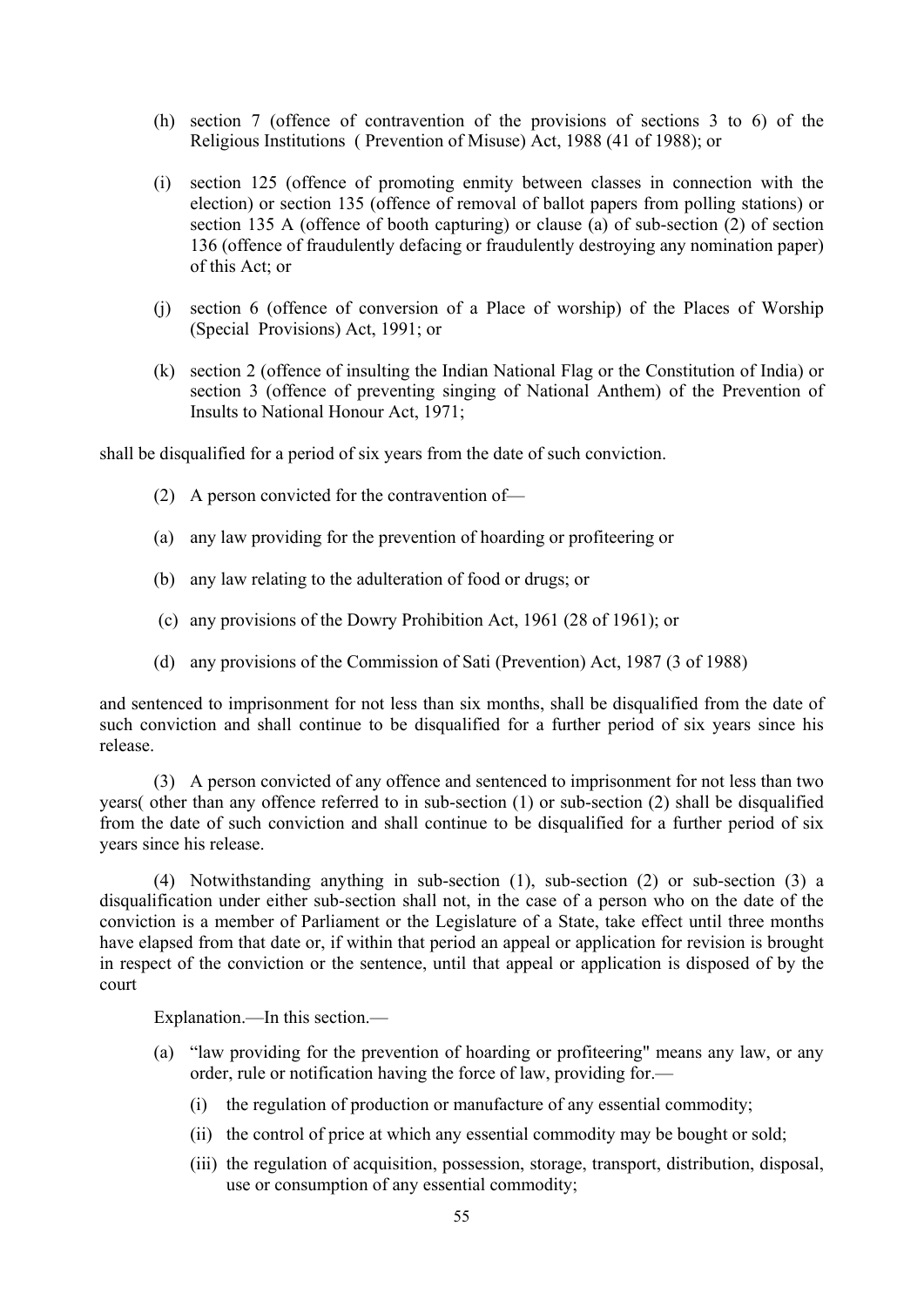- (iv) the prohibition of the with-holding from sale of any essential commodity ordinarily kept for sale.
- (b) "drug" has the meaning assigned to it in the Drugs and Cosmetics Act, 1940 (23 of 1940).
- (c) "essential commodity" has the meaning assigned to it in the Essential Commodities Act, 1955 (10 of 1955);
- (d) "food" has the meaning assigned to it in the Prevention of Food Adulteration Act, 1954 (37 of 1954).

 **8 A. Disqualification on ground of corrupt practices.—**(1) The case of every person found guilty of a corrupt practice by an order under section 99 shall be submitted as soon as may be, after such order takes effect, by such authority as the Central Government may specify in this behalf, to the President for determination of the question as to whether such person shall be disqualified and if so, for what period:

 Provided that the period for which any person may be disqualified under this sub-section shall in no case exceed six years from the date or which the order make in relation to him under section 99 takes effect.

 (2) Any person who stands disqualified under section 8 A of this Act as it stood immediately before the commencement of the Election Laws (Amendment) Act, 1975 (40 of 1975), may if the period of such disqualification has not expired submit a petition to the President for the removal of such disqualification for the un-expired portion of the period.

 (3) Before giving his decision on any question mentioned in sub-section (1) or on any petition submitted under sub-section (2) the President shall obtain the opinion of the Election Commission on such question or petition and shall act according to such opinion.

 **9. Disqualification for dismissal for corruption or disloyalty.—**(1) A person who having held an offence under the Government of India or under the Government of any State has been dismissed for corruption or for disloyalty to the State shall be disqualified for a period of five years from the date of such dismissal.

 (2) For the purposes of sub-section (1) a certificate issued by the Election Commission to the effect that a person having held office under the Government of India or under the Government of a State, has or has not been dismissed for corruption or for disloyalty to the State shall be conclusive proof of that fact:

 Provided that no certificate to the effect that a person has been dismissed for corruption or for disloyalty to the State shall be issued unless an opportunity of being heard has been given to the said person.

 **9A. Disqualification for Government contracts, etc.—**A person shall be disqualified if, and for so long as, there subsists a contract entered into by him in the course of his trade or business with the appropriate Government for the supply of goods to, or for the execution of any works under taken by, that Government.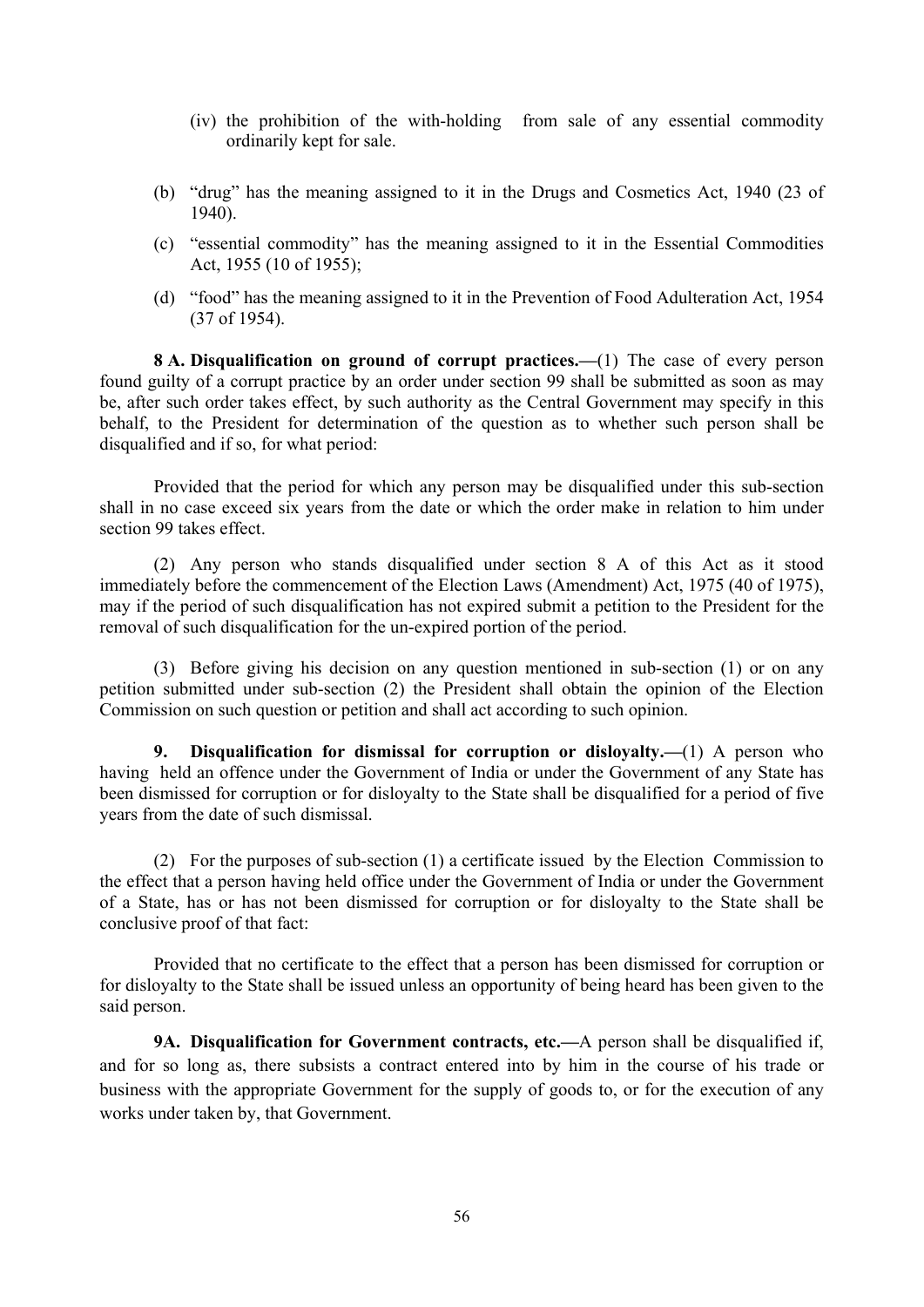*Explanation.—*For the purposes of this section, where a contract has been fully performed by the person by whom it has been entered into with the appropriate Government the contract will be deemed not to subsist by reason only of the fact that the Government has not performed its part of the contract either wholly or in part.

 **10. Disqualification for office under Government company.—**A person shall be disqualified if, and for so long as, he is a managing agent, manager or secretary of any company or corporation (other than a Co-operative Society) in the capital of which the appropriate Government has not less than twenty-five per cent share.

 **10A.Disqualification for failure to lodge account of election expenses**.—If the Election Commission is satisfied that a person—

- (a) has failed to lodge an account of election expenses within the time and in the manner required by or under this Act, and
- (b) has no good reason or justification for the failure,

the Election Commission shall, by order published in the Official Gazette, declare him to be disqualified and any such person shall be disqualified for a period of three years from the date of the order.

 **11. Removal or reduction of period of disqualification**.—The Election Commission may, for reasons to be recorded, remove any disqualification under this Chapter (except under section 8A) or reduce the period of any such disqualification.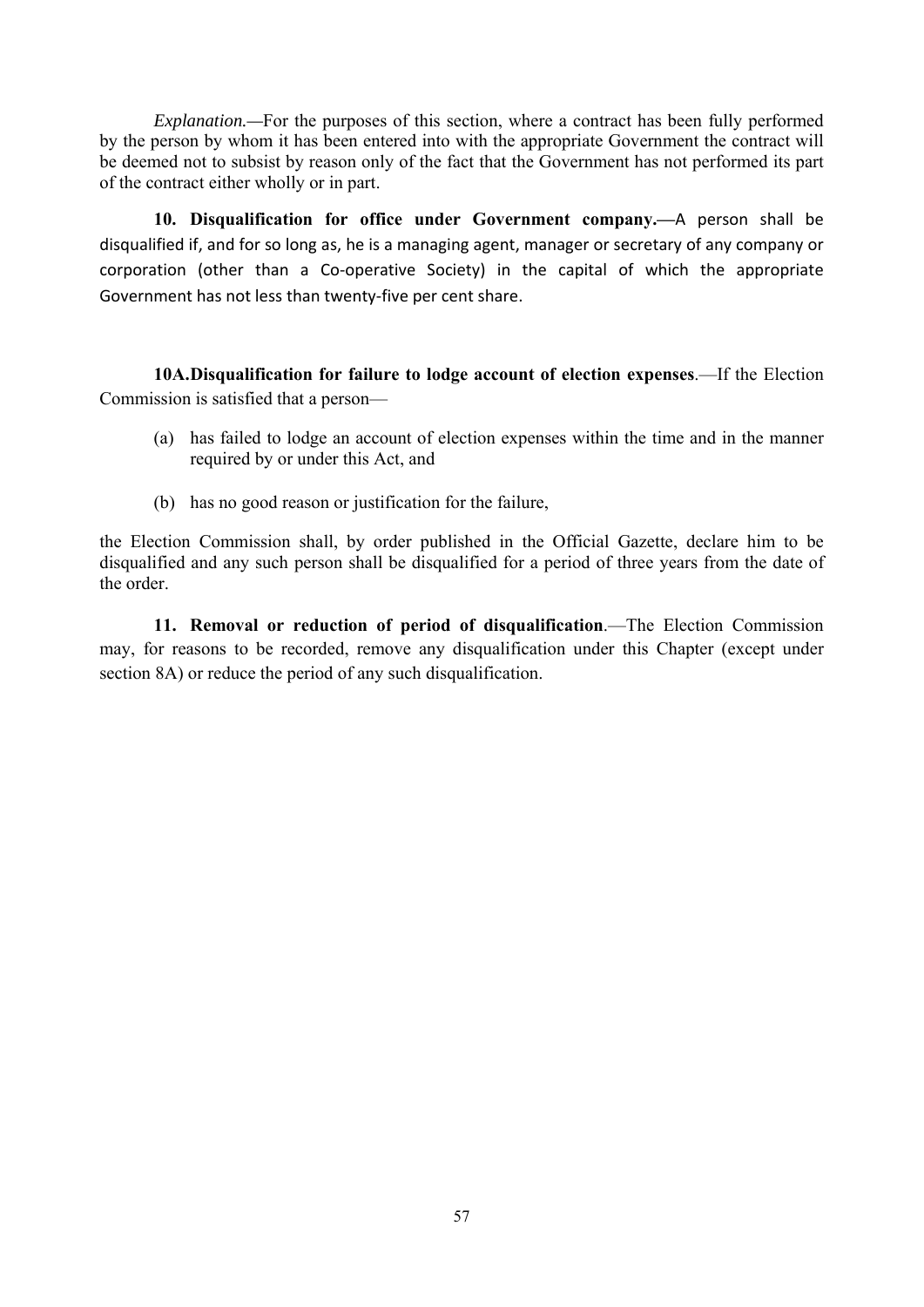# **ELECTORAL OFFENCES**

 **304-A. Promoting enmity between classes in connection with the election.—**Any person who is connection with an election under this Act promotes or attempts to promote on grounds of religion, race, caste, community or language, feelings of enmity or hatred, between different classes of the citizens of India shall be punishable with imprisonment for a term which may extend to three years, or with fine, or with both.

#### **304-B. Prohibition of public meetings during period of forty-eight hours ending with hour fixed for conclusion of poll.—(1)** No person shall:—

- (*a*) convene, hold, attend, join or address any public meeting or procession in connection with an election; or
- (*b*) display to the public any election matter by means of cinematography, television or other similar apparatus; or
- (*c*) propagate any election matter to the public by holding, or by arranging the holding of, any musical concert or any theatrical performance or any other entertainment or amusement with a view to attracting the members of the public thereto; in any polling area during the period of forty-eight hours ending with the hour fixed for the conclusion of poll for any election in that polling area.

 (2) Any person who contravenes the provision of sub-section (1) shall be punishable with imprisonment for a term which may extend to two years, or with fine, or with both.

*Explanation.—*In this section, the expression "election matter" means any matter intended or calculated to influence or affect the result of an election.

**304-C. Disturbances at election meetings.—**(1) Any person who at a public meeting to which this section applies acts or incites others to act, in a disorderly manner for the purpose of preventing the transaction of the business for which the meeting was called together, shall be punishable with imprisonment for a term which may extend to six months, or with fine which may extend to two thousand rupees, or with both.

(2) An offence punishable under sub-section (1) shall be cognizable.

 (3) This section applies to any public meeting of a political character held in any constituency between the date of the issue of a notification under this Act calling upon constituency to elect a member or members and the date on which election in held.

 (4) If any police officer reasonably suspects any person of committing an offence under sub-section (1), he may, if requested so to do by the Chairman of the meeting require that person to declare to him immediately his name and address and, if that person refuse or fails to declare his name and address, or if the police officer reasonably suspects him of giving a false name or address, the police officer may arrest him without warrant.

 **304-D. Restrictions on the printing of pamphlets, posters etc.—**(1) No person shall print or publish, or cause to be printed or published, any election pamphlet or poster which does not bear on its face the names and addresses of the printer and the publisher thereof.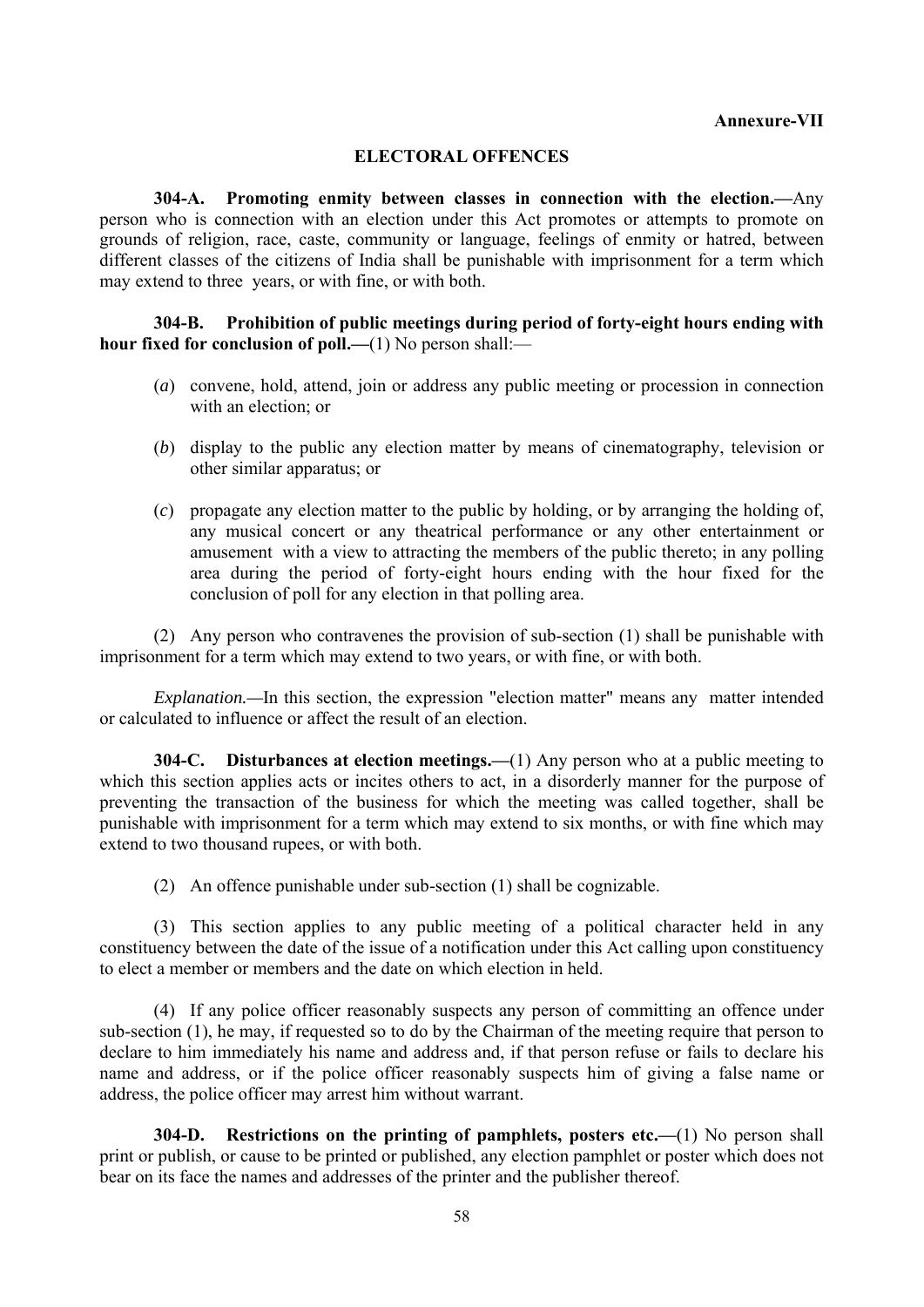- (2) No person shall print or cause to be printed any election pamphlet or poster :—
	- (*a*) unless a declaration as to the identity of the publisher thereof, signed by him and attested by two persons to whom he is personally known, is delivered by him to the printer in duplicate; and
	- (*b*) unless within reasonable time after the printing of the document, one copy of the declaration is sent by the printer, together with one copy of the document:—
		- (*i*) where it is printed in the Capital of the State, to the State Election Commissioner; and
		- (*ii*) in any other case, to the District Magistrate of the district it is printed.
	- (3) For the purposes of this section :—
	- (*a*) any process for multiplying copies of a document, other than copying it by hand, shall be deemed to be printed and the expression "printer" shall be construed accordingly; and
	- (*b*) "election pamphlet or poster" means any printed pamphlet, hand-bill or other document distributed for the purpose of promoting or prejudicing the election of a candidate or group of candidates or any placed or poster having reference to an election, but does not include any hand-bill, placed or poster having reference to an election, but does not include any hand bill, placard or porter merely announcing the date, time, place and other particulars of an election meeting or routine instructions to election agents or workers.

 (4) Any person who contravenes any of the provisions of sub-section (1) or sub-section (2) shall be punishable with imprisonment for a term which may extend to six months, or with fine which may extend to two thousand rupees, or with both.

**304-E. Maintenance of secrecy of voting.—**(1) Every Officer, Clerk, Agent or other person who performs, any duty in connection with the recording or counting of votes at an election shall maintain, and aid in maintaining, the secrecy of the voting and shall not (except for some purpose authorised by or under any law) communicate to any person any information calculated to violate such secrecy.

 (2) Any person who contravenes the provisions of sub-section (1) shall be punishable with imprisonment for a term which may extend to three months, or with fine or with both.

**304.F. Officers etc. at elections not to act for candidates or to influence voting.—**(1) No person, who is district election officer or a returning officer, or an assistant returning officer, or a presiding or polling officer at an election, or an officer or clerk appointed by the returning officer or the presiding officer to perform any duty in connection with an election, shall in the conduct or the management of the election to any act (other than the giving of vote) for the furtherance of the prospects of the election of a candidate.

- (2) No such person as aforesaid, and no member of a police force, shall endeavour:—
- (*a*) to persuade any person to give his vote at an election; or
- (*b*) to dissuade any person from giving his vote in an election; or
- (*c*) to influence the voting of any person at an election in any manner.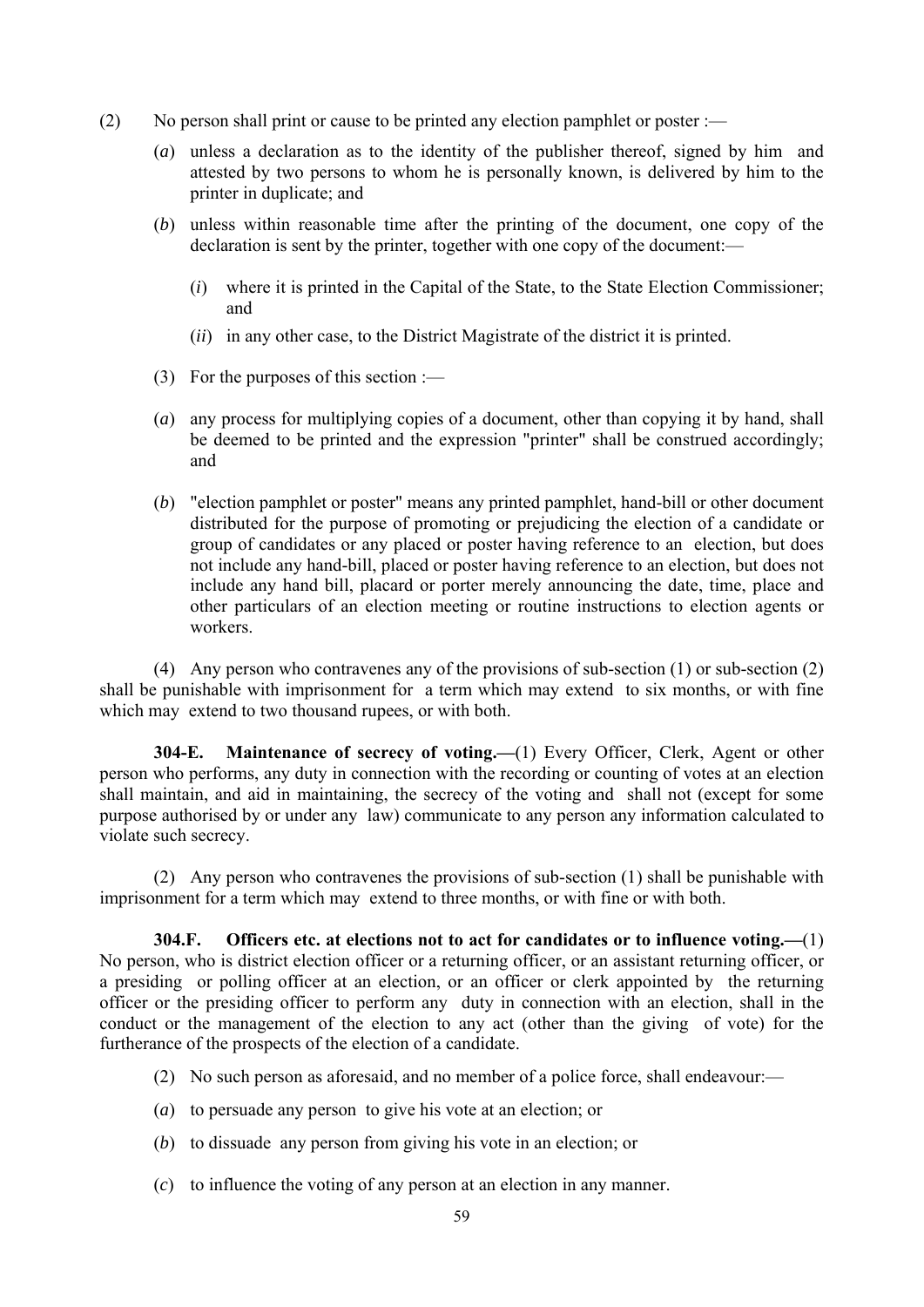(3) Any person who contravenes the provisions of sub-section (1) or sub-section (2) shall be punishable with imprisonment which may extend to six months, or with fine, or with both.

(4) An offence punishable under sub-section (3) shall be cognizable.

**304-G. Prohibition of canvassing in or near polling stations.—**(1) No person shall, on the date or dates on which a poll is taken at any polling station, commit any of the following acts within the polling station or in any public or private place within a distance of one hundred meters of the polling station, namely:—

- (*a*) canvassing for votes; or
- (*b*) soliciting the vote of any elector; or
- (*c*) persuading any elector not to vote for any particular candidate; or
- (*d*) persuading any elector not to vote at the election; or
- (*e*) exhibiting any notice or sign (other than an official notice) relating to the election.

 (2) Any person who contravenes the provision of sub-section (1) shall be punishable with fine which may extend to two hundred and fifty rupees.

(3) An offence punishable under this section shall be cognizable.

**304-H. Penalty for disorderly conduct in or near polling stations.—**(1) No person shall, on the date or dates on which a poll is taken at any polling station:—

- (*a*) use or operate within or at the entrance of the polling station, or in any public or private place in the neighbourhood thereof, any apparatus for amplifying or reproducing the human voice, such as a megaphone or a loud speaker, or
- (*b*) shout or otherwise act in a disorderly manner, within or at the entrance of the polling station or in any public or private place in the neighbourhood thereof, so as to cause annoyance to any person visiting the polling station for the poll, or so as to interfere with the work of the officers and other persons on duty at the polling station.

 (2) Any person who contravenes, or willfully aid or abets the contravention of the provisions of sub-section (1) shall be punishable with imprisonment which may extend to three months, or with fine, or with both.

 (3) If the presiding officer of a polling station has reason to believe that any person is committing or has committed an offence punishable under this section, he may direct any police officer to arrest such person, and thereupon the police shall arrest him.

 (4) Any police officer may take such steps, and use such force, as may be reasonably necessary for preventing any contravention of the provisions of sub-section (1), and may seize any apparatus used for such contravention.

**304-I. Penalty for misconduct at the polling station.—**(1) Any person who during the hours fixed for the poll at any polling station misconduct, himself or fails to obey the lawful directions of the presiding officer may be removed from the polling station by the presiding officer or by any police officer on duty or by any person authorised in this behalf by such presiding officer.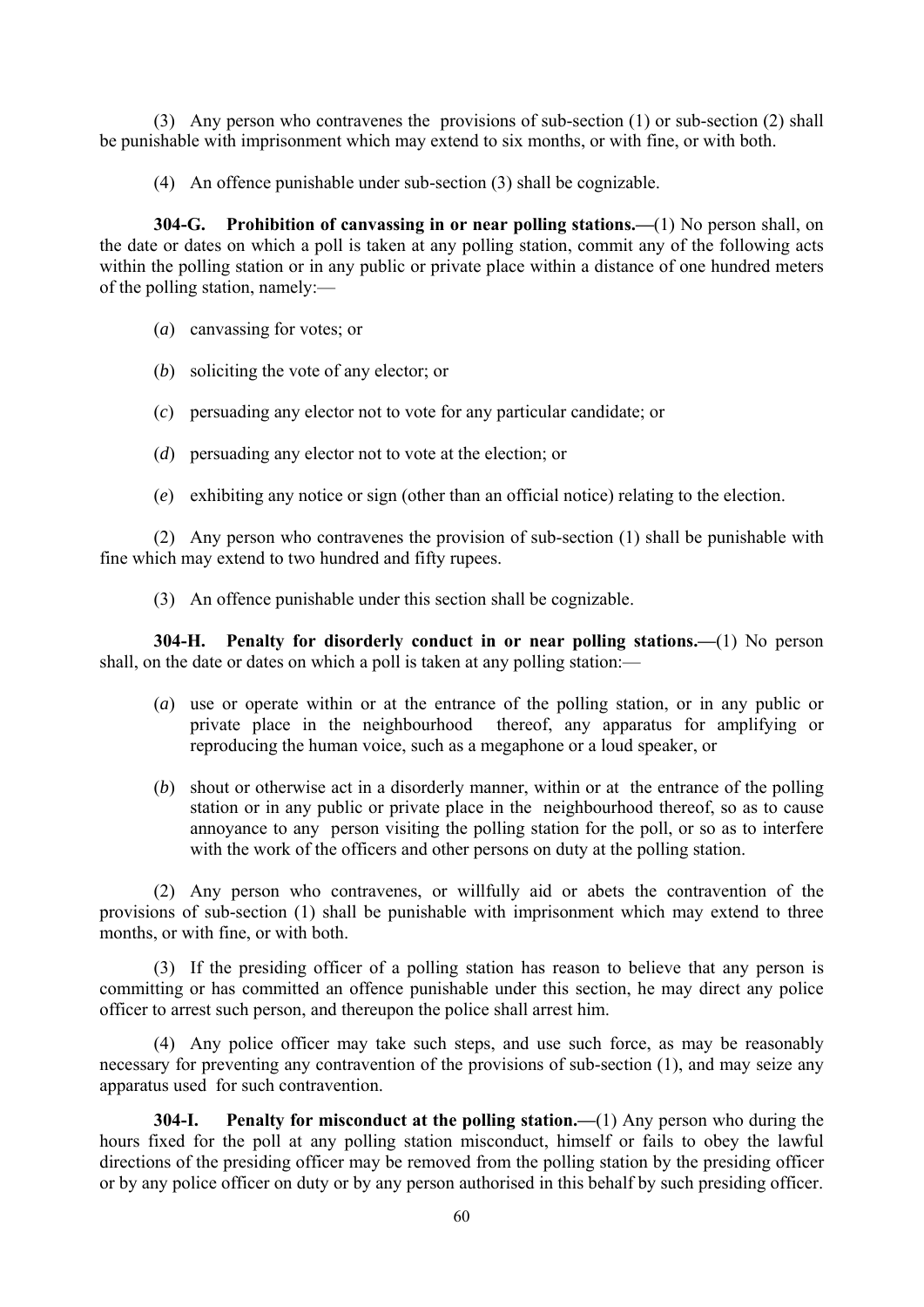(2) The powers conferred by sub-section (1) shall not be exercised so as to prevent any elector who is otherwise entitled to vote at a polling station from having an opportunity of voting at that station.

 (3) If any person who has been so removed from a polling station re-enters the polling station without the permission of the Presiding Officer, he shall be punishable with imprisonment for a term which may extend to three months, or with fine, or with both.

(4) An offence punishable under sub-section (3) shall be cognizable.

**304-J. Penalty for failure to observe procedure for voting.—** If any elector to whom a ballot paper has been issued, refuses to observe the procedure prescribed for voting, the ballot papers issued to him shall be liable for cancellation.

**304-K. Penalty for illegal hiring or procuring of conveyance at elections.—**If any person is guilty of any such corrupt practices as specified in sub-section (6) of section 301 of this Act, at or in connection with an election, he shall be punishable with imprisonment which may extend to three months, or with fine.

**304-L. Breaches of official duty in connection with election.—**(1) If any person to whom this section applies is without reasonable cause guilty of any act or omission in breach of his official duty he shall be punishable with fine which may extend to five hundred rupees.

(2) An offence punishable under sub-section (1) shall be cognizable.

 (3) No suit or other legal proceedings shall lie against any such person for damages in respect of any such act or omission as aforesaid.

 (4) The persons to whom this section applies are the district election officers, returning officers, assistant returning officers, presiding officers, polling officers, and any other person appointed to perform any duty in connection with the receipt of nominations or withdrawal of candidature or the recording of counting of votes at an election; and the expression "official duty" shall for the purposes of this section be construed accordingly, but shall not include duties imposed otherwise than by or under this Act.

 **304-M. Penalty for Government servants for acting as election agent, polling agent or counting agent.—**If any person in the service of the Government acts as an election agent or a polling agent or a counting agent of a candidate at an election, he shall be punishable with imprisonment for a term which may extend to three months, or with fine, or with both.

**304-N. Prohibition of going armed to or near a polling station.—**(1) No person, other than the returning officer, the presiding officer, any police officer and any other person appointed to maintain peace and order at a polling station who is on duty at the polling station, shall, on a polling day, go armed with arms, as defined in the Arms Act, 1959, of any kind within the neighbourhood of polling station.

 (2) If any person contravenes the provisions of sub-section (1), he shall be punishable with imprisonment for a term which may extend to two years, or with fine, or with both.

 (3) Notwithstanding anything contained in the Arms Act, 1959, where a person is convicted of an offence under this section, the arms as defined in the said Act found in his possession shall be liable to confiscation and the license granted in relation to such arms shall be deemed to have been revoked under section 17 of that Act.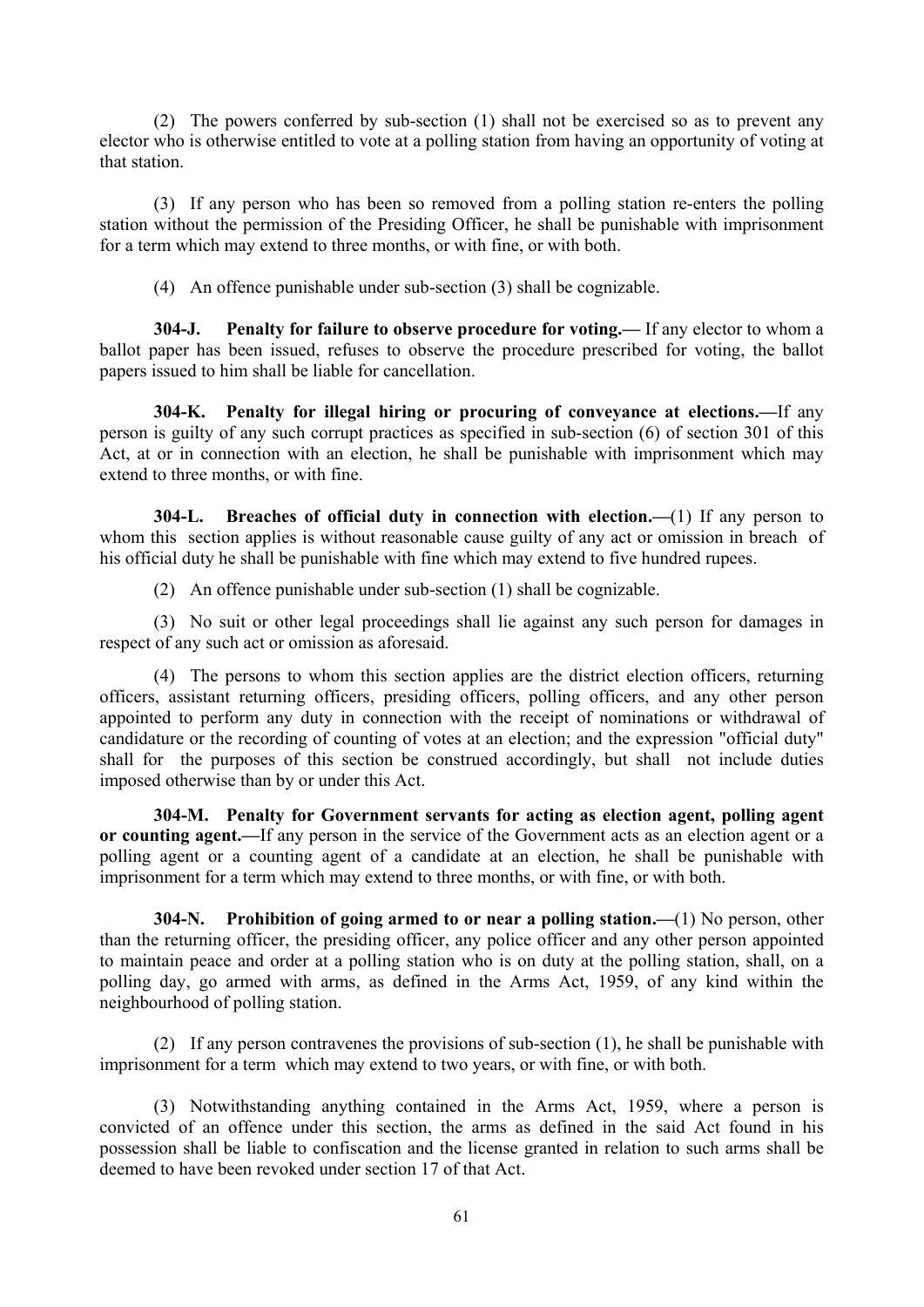(4) An offence punishable under sub-section (2) shall be cognizable.

**304-O. Removal of ballot papers from polling station to be an offence.—**(1) Any person who at any election un-authorisedly takes, or attempts to take, ballot paper out of a polling station, or willfully aids or abets the doing of any such act, shall be punishable with imprisonment for a term which may extend to one year, or with fine which may extend to five hundred rupees, or with both.

 (2) If the presiding officer of a polling station has reason to believe that any person is committing or has committed an offence punishable under sub-section (1), such officer may, before such person leaves the polling station arrest or direct a police officer to arrest such person and may search such person or cause him to be searched by the police officer :

Provided that when it is necessary to cause woman to be searched, the search shall be made by another woman with strict regard to decency.

 (3) Any ballot paper found upon the person arrested on search shall be handed over for safe custody to a police officer by the presiding officer, or when the search is made by a police officer, shall be kept by such officer in safe custody.

(4) An offence punishable under sub-section (1) shall be cognizable.

**304-P. Offence of booth capturing.—**Whoever commits an offence of booth capturing shall be punishable with imprisonment for a term which shall not be less than one year but which may extend to three years, and with fine, and where such offence is committed by a person in the service of the Government, he shall by punishable with imprisonment for a term of which shall not be less than three years but which may extend to five years, and with fine.

**Explanation.***—* For the purposes of this section "booth capturing" includes among other things, all or any of the following activities, namely:—

- (*a*) seizure of a polling station or a place fixed for the poll by a person or persons making polling authorities surrender the ballot papers or voting machines and doing of any other act which affects the orderly conduct of election;
- (*b*) taking possession of a polling station or a place fixed for the poll by any person or persons and allowing only his or their own supporters to exercise their right to vote and prevent others from free exercise of their right to vote;
- (*c*) coercing or intimidating or threatening directly or indirectly any elector and preventing him from going to the polling station or a place fixed for the poll to cast his vote;
- (*d*) seizure of a place for counting of votes by any person or persons, making the counting authorities surrender the ballot papers or voting machines and the doing of anything which affects the orderly counting of votes; and
- (*e*) doing by any person in the service of Government of all or any of the aforesaid activities or aiding or conniving at any such activity in the furtherance of the prospects of the election of a candidate.

**304-Q. Grant of paid holiday to employees on the day of poll.—**(1) Every person employed in any business, trade, industrial undertaking of any other establishment and entitled to vote at election to the Municipalities shall, on the day of poll, be granted a holiday.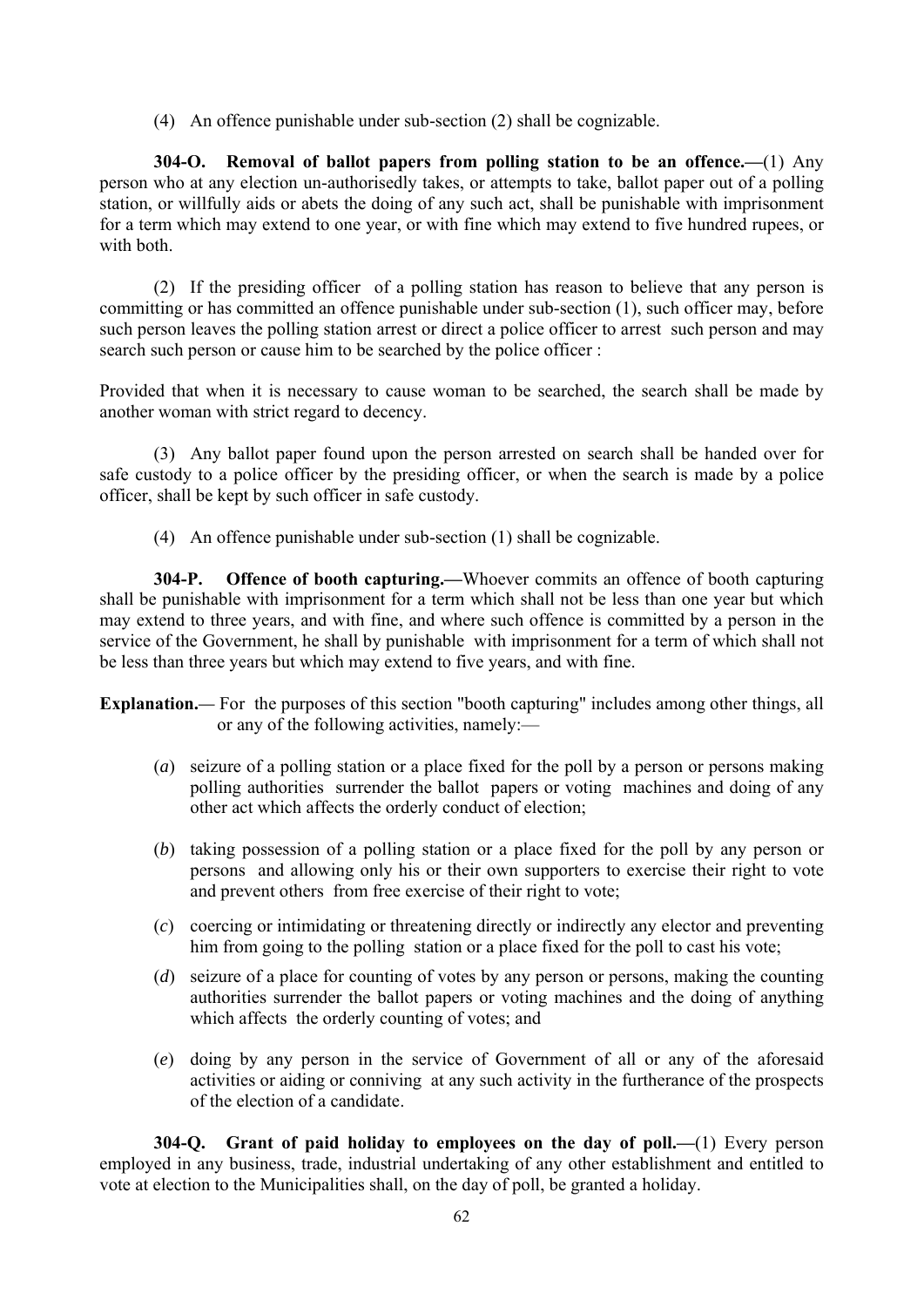(2) No deduction or abatement of the wages of any such person shall be made on account of a holiday having been granted in accordance with sub-section (1) and if such person is employed on the basis that he would not ordinarily receive wages for such a day, he shall nonetheless be paid for such day the wages he would have drawn had not a holiday been granted to him on that day.

 (3) If any employer contravenes the provisions of sub-section (1) or sub-section (2), then such employer shall be punishable with fine which may extend to five hundred rupees.

 (4) This section shall not apply to any elector whose absence may cause danger or substantial loss in respect of the employment in which he is engaged.

**304-R. Liquor not to be sold, given or distributed on Polling day.—**(1) No spirituous, fermented or intoxicating liquors or other substances of a like nature shall be sold, given or distributed at a hotel, catering house, tavern, shop or any other place, public or private, within a polling area during the period of forty-eight hours ending with the hour fixed for the conclusion of the poll for any election in that polling area.

 (2) Any person who contravenes the provisions of sub-section (1), shall be punishable with imprisonment for a term which may extend to six months, or with fine which may extend to two thousand rupees, or with both.

 (3) Where a person is convicted of an offence under this section, the spirituous, fermented or intoxicating liquors or other substances of a like nature found in his possession shall be liable to confiscation and the same shall be disposed off in such manner as may be prescribed.

**304-S. Other offences and penalties therefore.—**(1) A person shall be guilty of an electoral offence if at any election he:—

- (*a*) fraudulently deface or fraudulently destroys any nomination paper; or
- (*b*) fraudulently defaces or fraudulently destroys or removes any list, notice or other document affixed by or under the authority of returning officer; or
- (*c*) fraudulently defaces or fraudulently destroys any ballot paper or the official mark on any ballot paper of any declaration of identity or official envelope used in connection with voting by postal ballot; or
- (*d*) without due authority supplies any ballot paper to any person or receives any ballot paper from any person or is in possession of any ballot papers; or
- (*e*) fraudulently puts into any ballot box anything other than the ballot paper which he is authorised by law to put in; or
- (*f*) without due authority destroys, takes, opens or otherwise interferes with any ballot box or ballot papers then in use for purposes of the election; or
- (*g*) fraudulently or without due authority, as the case may be, attempts to do any of the foregoing acts or willfully aids or abets the doing of any such acts.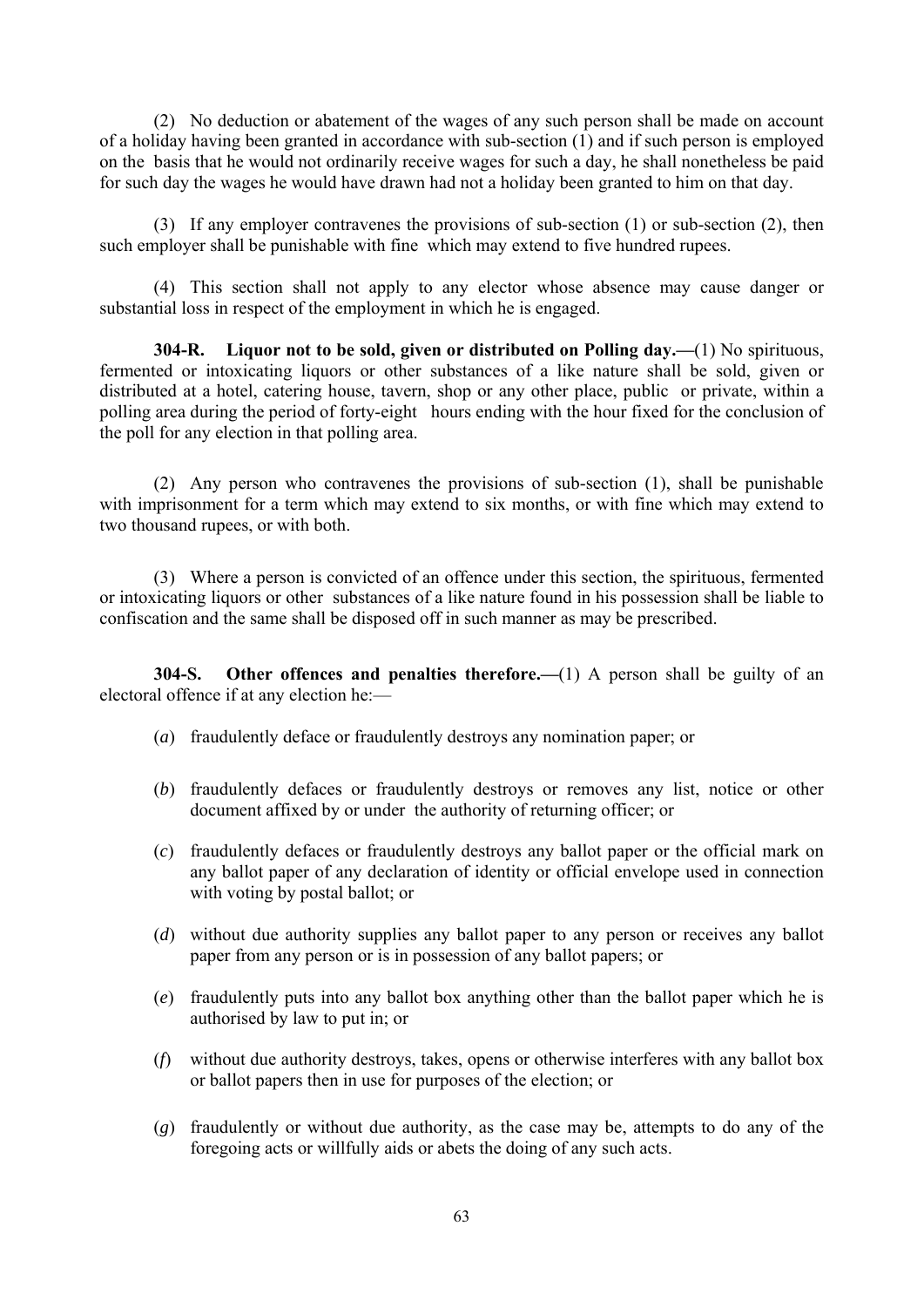- (2) Any person guilty of an electoral offence under this section shall:—
- (*a*) if he is a returning officer of an assistant returning officer or a presiding officer at a polling station or any other officer or clerk employed on official duty in connection with the election, be punishable with imprisonment for a term which may extend to two years, or with fine, or with both; and
- (*b*) if there is any other person, be punishable with imprisonment for a term which may extend to six months, or with fine, or with both; and

 (3) For the purposes of this section, a person shall be deemed to be on official duty if his duty is to take part in the conduct of an election or part of an election including the counting of votes or to be responsible after an election for the used ballot papers and other documents in connection with such election, but the expression "official duty" shall not include any duty imposed otherwise than by or under this Act.

(4) An offence punishable under sub-section (2) shall be cognizable.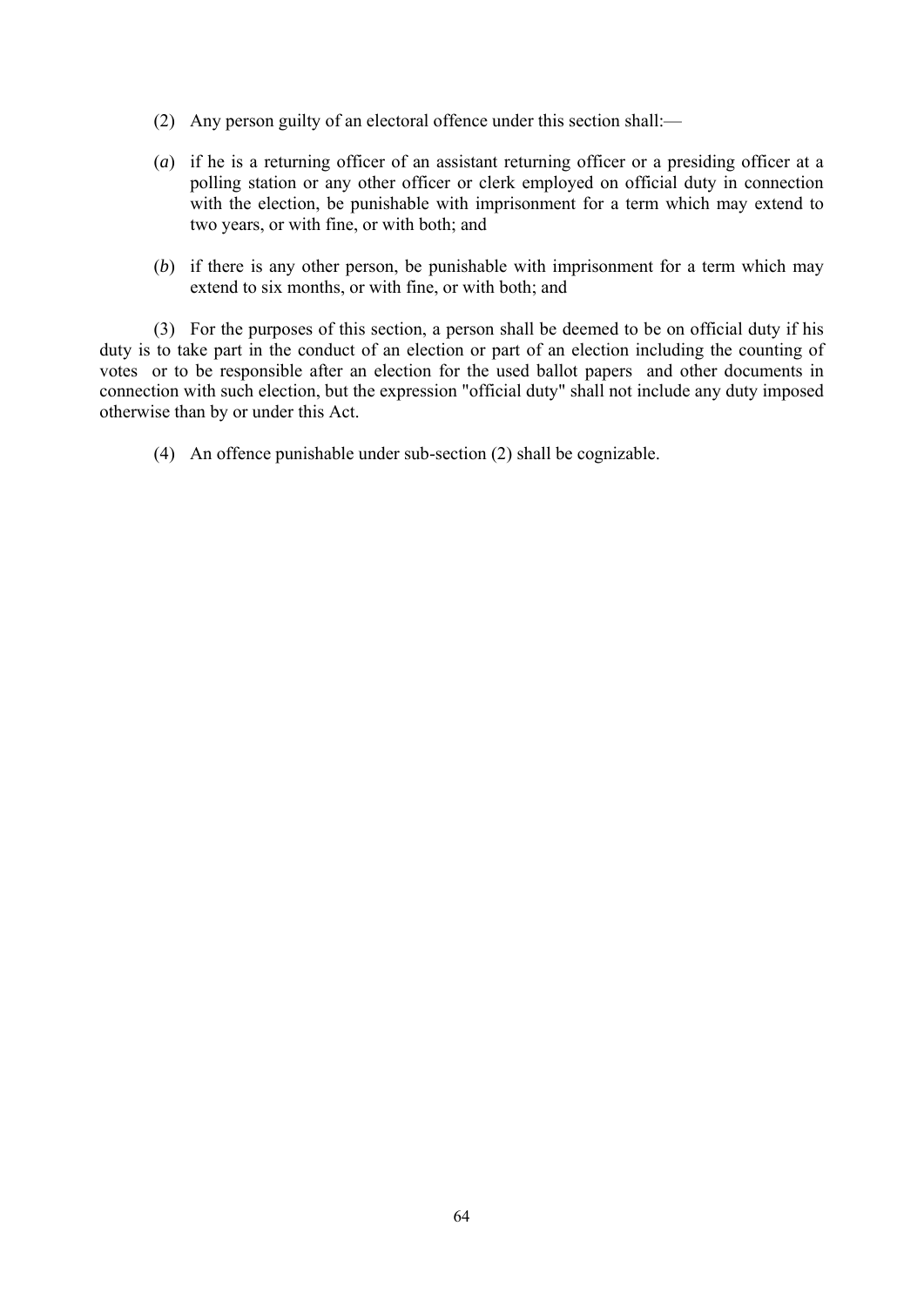#### **(DISCLOSURE OF SPECIFIED INFORMATION)**

#### **THE HIMACHAL PRADESH**

#### **STATE ELECTION COMMISSION**

#### NOTIFICATION

#### *Shimla-171002, the 17th February, 2004*

**No. SEC. 16-21/97-123.—**Whereas the voter's right to know the antecedents and some other information about the candidates for an election has been held by the Supreme Court of India to be a fundamental right;

 Whereas it is considered that the disclosure of specified information by the candidates for election to a Gram Panchayat, Panchayat Samiti, Zila Parishad and Municipality shall contribute to the purity of the electoral process and shall be in the interest of smooth conduct of free and fair elections;

 Whereas the availability of such information is of use to an elector to make a proper informed and well considered choice about the manner in which he has to exercise his right of franchise;

 Whereas the availability of such information would be of use to the Returning Officer by facilitating the scrutiny of nomination papers; and

 Whereas the disclosure of information by a candidate about his antecedents in regard to criminal background, assets and liabilities, etc. is not provided for in the extant law.

 Now, therefore, in exercise of the powers vesting in it under Article 243-K and 243-Z A of the Constitution of India, Section 9 of the Himachal Pradesh Municipal Corporation Act, 1994, Section 281 of the Himachal Pradesh Municipal Act, 1994 and Section 160 of the Himachal Pradesh Panchayati Raj Act, 1994 and all other powers enabling it in this behalf, the State Election Commission of Himachal Pradesh hereby makes the following regulations namely the Himachal Pradesh Panchayats and Municipalities Elections (Disclosure of Specified Information by the Candidate) Regulations, 2004:—

**1. Name, Extent and Commencement.—**(1) These regulations shall be called the Himachal Pradesh Panchayats and Municipalities Elections (Disclosure of Specified Information by the Candidates) Regulations, 2004.

2. These regulations shall extend to the whole of the State.

 3. The regulations shall come into force on the first day of March, 2004 and shall apply to all elections to Panchayats and Municipalities the election programme in regard to which is framed on or after this date.

 **2. Definitions**.—In these Regulations, unless a contrary intention appears from the context, the expression:—

(a) **"Act"** means the Himachal Pradesh Panchayati Raj Act, 1994 or the Himachal Pradesh Municipal Act, 1994 or the Himachal Pradesh Municipal Corporation Act, 1994, as the case may be;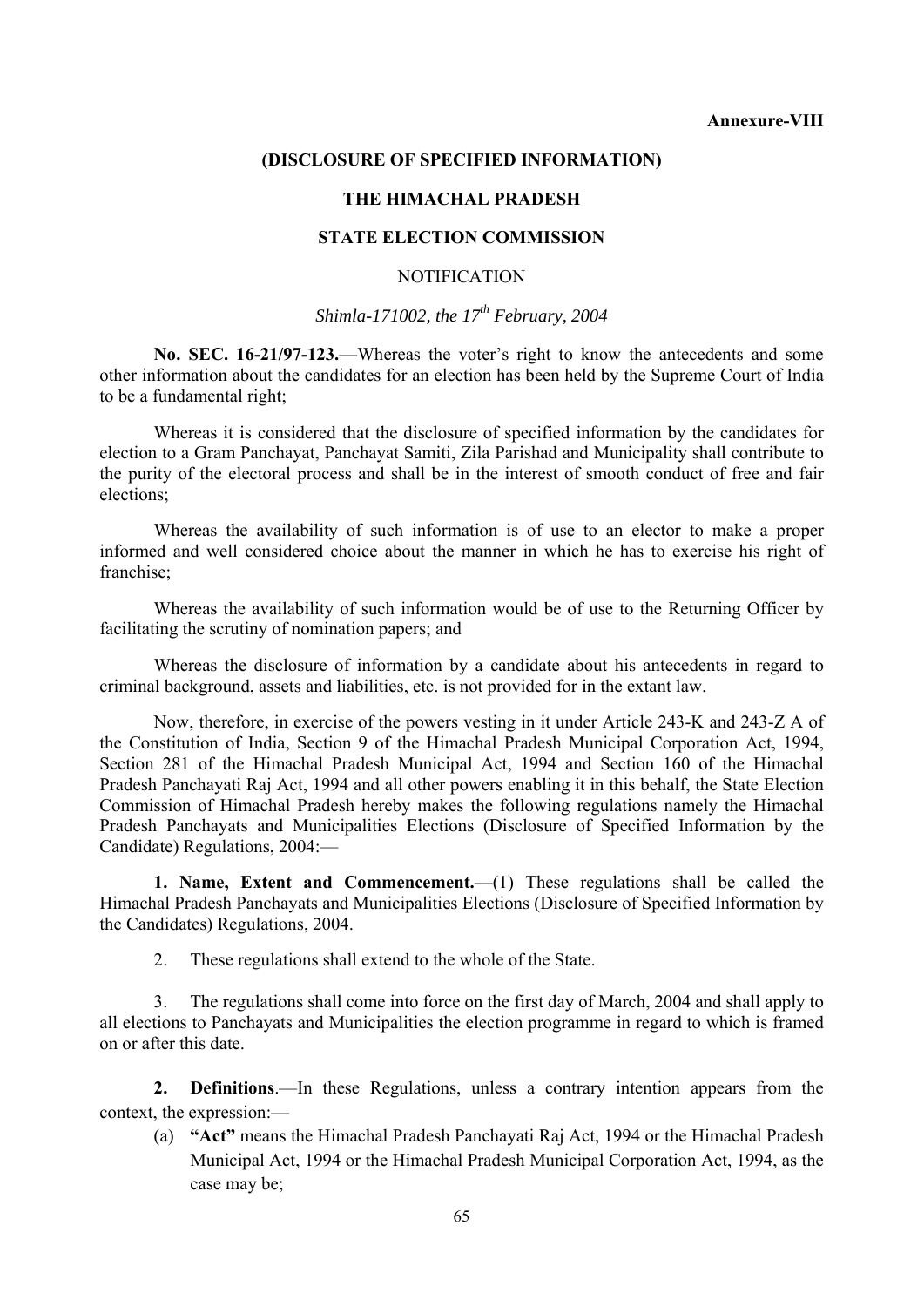- (a) **"Annexure"** means the annexure to these Regulations;
- (b) **"Authorised Officer"** means the officer authorized to receive the nomination papers and includes the Returning Officer and the Assistant Returning Officer;
- (c) **"Commission"** means the State Election Commission of the State;
- (d) **"Constituency"** means a territorial constituency of a Gram Sabha, Panchayat Samiti, or Zila Parishad, as the case may be, for the representation of which a member is to be elected and in relation to Pradhan or of a Gram Panchayat, "Constituency" means the whole of a Gram Sabha area;
- (e) **"Election"** means all elections including bye-elections to Panchayats and Municipalities;
- (f) **"Magistrate"** means a District Magistrate, an Additional District Magistrate, a Sub-Divisional Magistrate, an Executive Magistrate or a Judicial Magistrate;
- (g) **"Municipality"** means a Nagar Panchayat or a Municipal Council or a Municipal Corporation, as the case may be;
- (h) **"Nomination Paper"** means the nomination paper to be filed by candidate seeking direct election to an office in a Panchayat or a Municipality;
- (i) **"Panchayat"** means a Gram Panchayat or a Panchayat Samiti or a Zila Parishad, as the case may be;
- (j) **"Part"** means a part of the Annexure;
- (k) **"Returning Officer"** means an officer appointed for the conduct of election and includes an Assistant Returning Officer;
- (l) **"Specified Information"** means the information about the antecedents, etc., as indicated in Regulations 3 and 4 below and in the Annexure;
- (m) **"State"** means the State of Himachal Pradesh;
- (n) **"Ward"** means a ward of a Municipality for the representation of which a member is to be elected.

 **3. Disclosure of Information by Candidates for election to Gram Panchayat.**—Every candidate for election to the office of a Member or Pradhan of a Gram Panchayat shall furnish or cause to furnish alongwith his nomination paper the specified information indicated in Annexure to these Regulations pertaining to his conviction or acquittal or discharge in criminal cases, if any, in the past, the criminal cases pending against him for which the maximum punishment provided in the relevant law is imprisonment for two years or more and in which charge has been framed or cognizance has been taken by a court, his assets and liabilities and the particulars of his children on the lines given in the Annexure.

**Explanation.**—Such a candidate shall not be bound to submit details about his educational qualifications, as envisaged in part-V of the Annexure.

 **4. Disclosure of Information by Candidates for Election to Municipality, Panchayat Samiti and Zila Parishad**.—Every person seeking election to the office of a Member of a Panchayat Samiti or a Zila Parishad or a Municipality shall furnish or cause to furnish alongwith his nomination paper the specified information indicated in the Annexure to these Regulation pertaining to his conviction or acquittal or discharge in criminal cases, if any, in the past, the criminal cases pending against him for which the maximum punishment provided in the relevant law is imprisonment for two years or more and in which charge has been framed or cognizance has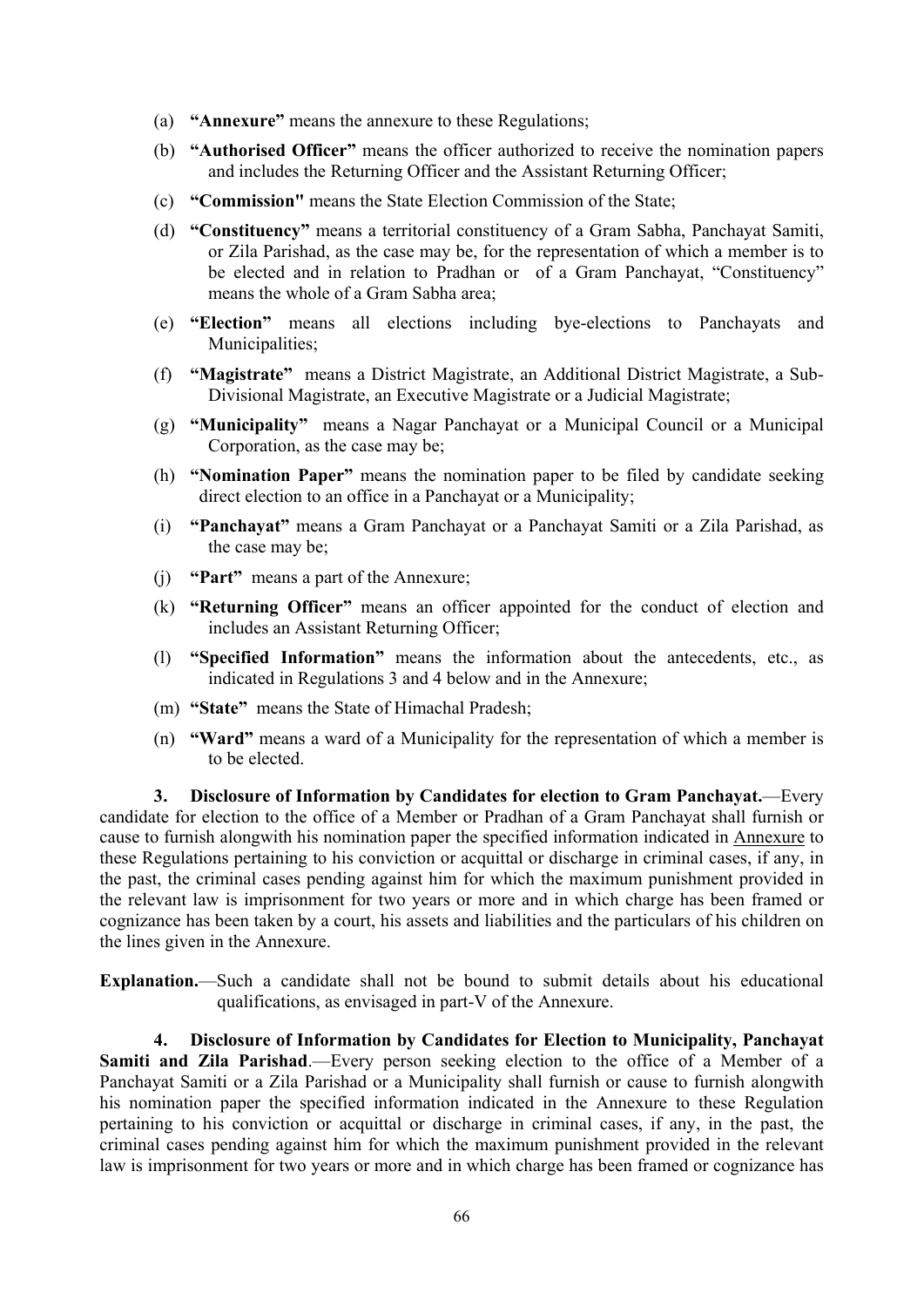been taken by a court, his assets and liabilities and the particulars of his children and his educational qualifications on the lines given in the Annexure.

 **5. Annexure to be in the Form Affidavit or Declaration.**—(1) A person seeking election to the office of Member or Pradhan of a Gram Panchayat shall submit the specified information in the Annexure in the form of an affidavit in the manner described in clause (2) next following or a declaration to be made and signed by him in the presence of a Gazetted Officer of the Government of India or of the Government of the State or the official authorized to receive the nomination papers, who is hereby authorized to attest the same.

 (2) A person seeking election to an office mentioned in Regulation 4 above shall submit the specified information in the Annexure in the form of an affidavit duly made and signed by him in the presence of a Magistrate or a Notary Public or an Oath Commissioner.

(3) The candidate and attesting officer shall sign on each page of the Annexure.

 **6. Securing of Form of Annexure.—** Every person wishing to obtain from the office of the Returning Officer or other authorized officer a set of the relevant nomination paper forms shall also obtain with it a copy of the form of the Annexure.

 **7. Supply of Additional Copies of the Annexure.—**(1) Each candidate for election to an office in a Panchayat or a municipality shall supply two additional photocopies or attested copies of the Annexure alongwith his nomination papers in addition to the original copy.

 (2) Nothing in these Regulations shall be deemed to require a candidate, who has furnished the original annexure and two copies as required above to an authorized officer, to furnish more sets of copies to the same authorized officer along with his nomination paper in case he files more than one nomination paper for election to the same office and the same constituency or ward.

 **8. Publication of the Specified Information**.—The Officer authorized to receive the nomination paper shall publish the information contained in the Annexure furnished by each candidate by displaying a photocopy thereof outside the place where he is receiving the nomination papers and making another copy available on each working day from the date of receipt thereof to the date of withdrawal of nomination papers for inspection, by the general public including the members of Press (including electronic media) thereafter it will be kept open for such inspection in office of Returning Officer or Assistant Returning Officer upto two days before the date fixed for poll:

**Provided that it will be open for the State Election Commissioner to order the display of the specified information at a place in addition to or in substitution of the places mentioned in this Regulation.** 

 **9. Preservation of Specified Information.—**The original copy of the Annexure, which is duly attested, shall be annexed to the nomination paper and the nomination paper together with each Annexure shall be preserved in the Office of the Returning Officer for a period of six years from the declaration of the result unless ordered by a court or by an authority dealing with an election petition pertaining to the election involving that particular candidate or by the Commission to be preserved for a longer time.

 **10. Supply of Certified copies of the Annexure**.—Certified copies of the Annexure filed by a candidate may be supplied by the Returning Officer on payment against receipt of copying fee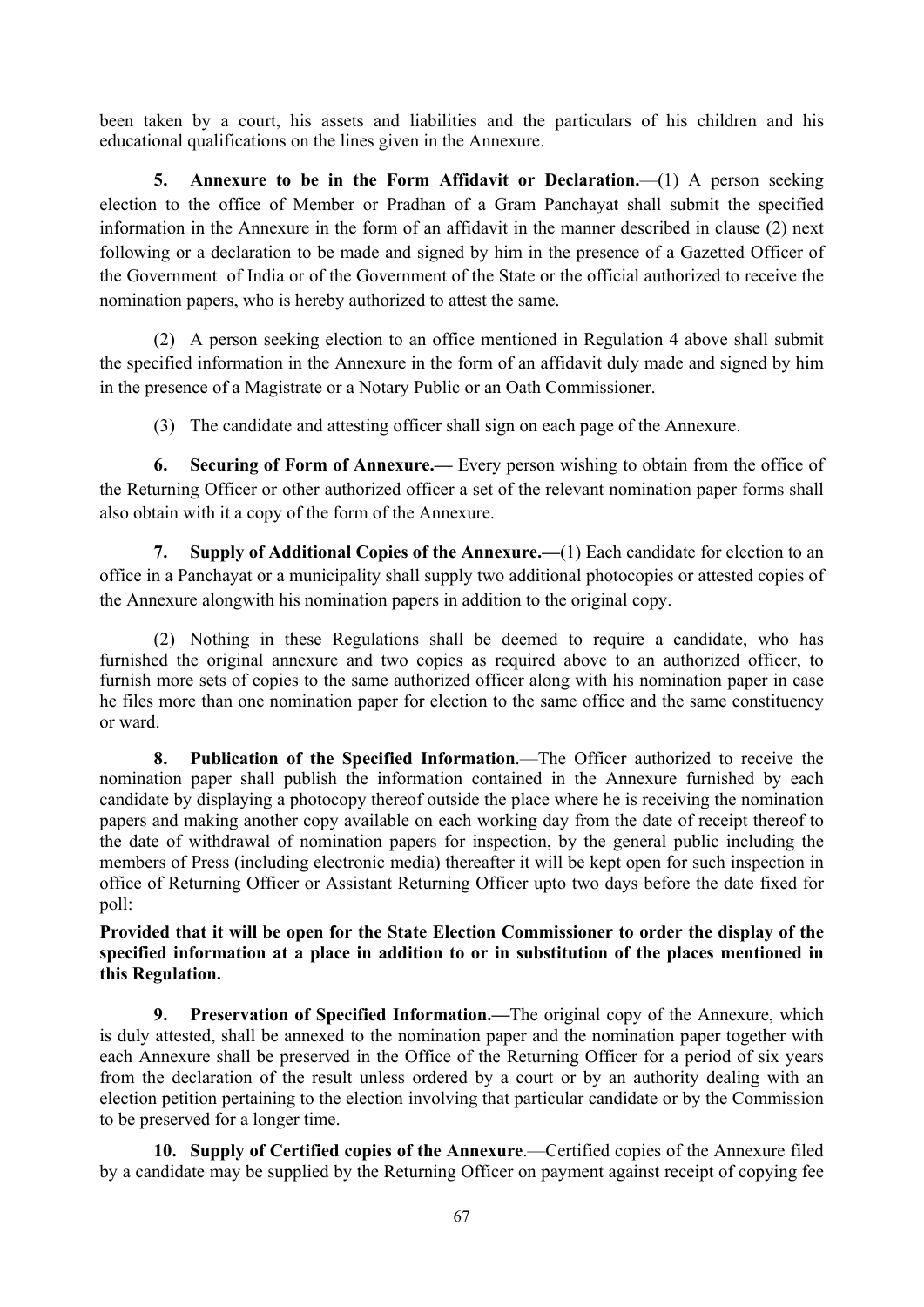amounting to Rs. 10/- for each Annexure on an application made to him in writing by another candidate for the same office and from the same constituency or ward or from a member of Press (including electronic media).

**Explanation.—**No fee will be charged for inspection of an annexure.

 **11. Effect of Non-furnishing of Annexure.—**The failure or omission of a candidate to furnish the specified information in the manner laid down in these Regulations shall render the nomination paper of the candidate concerned liable to be rejected by the Returning Officer/Assistant Returning Officer concerned.

 **12. Saving of Powers of Returning Officer.—**Nothing contained in these Regulations shall have the effect of annulling or curtailing the powers of the Returning Officer authorized to scrutinize and examine the validity of a nomination paper in regard to such scrutiny, examination or decision given by or under the relevant Act and the rules made thereunder.

> Sd/- State Election Commissioner, Himachal Pradesh.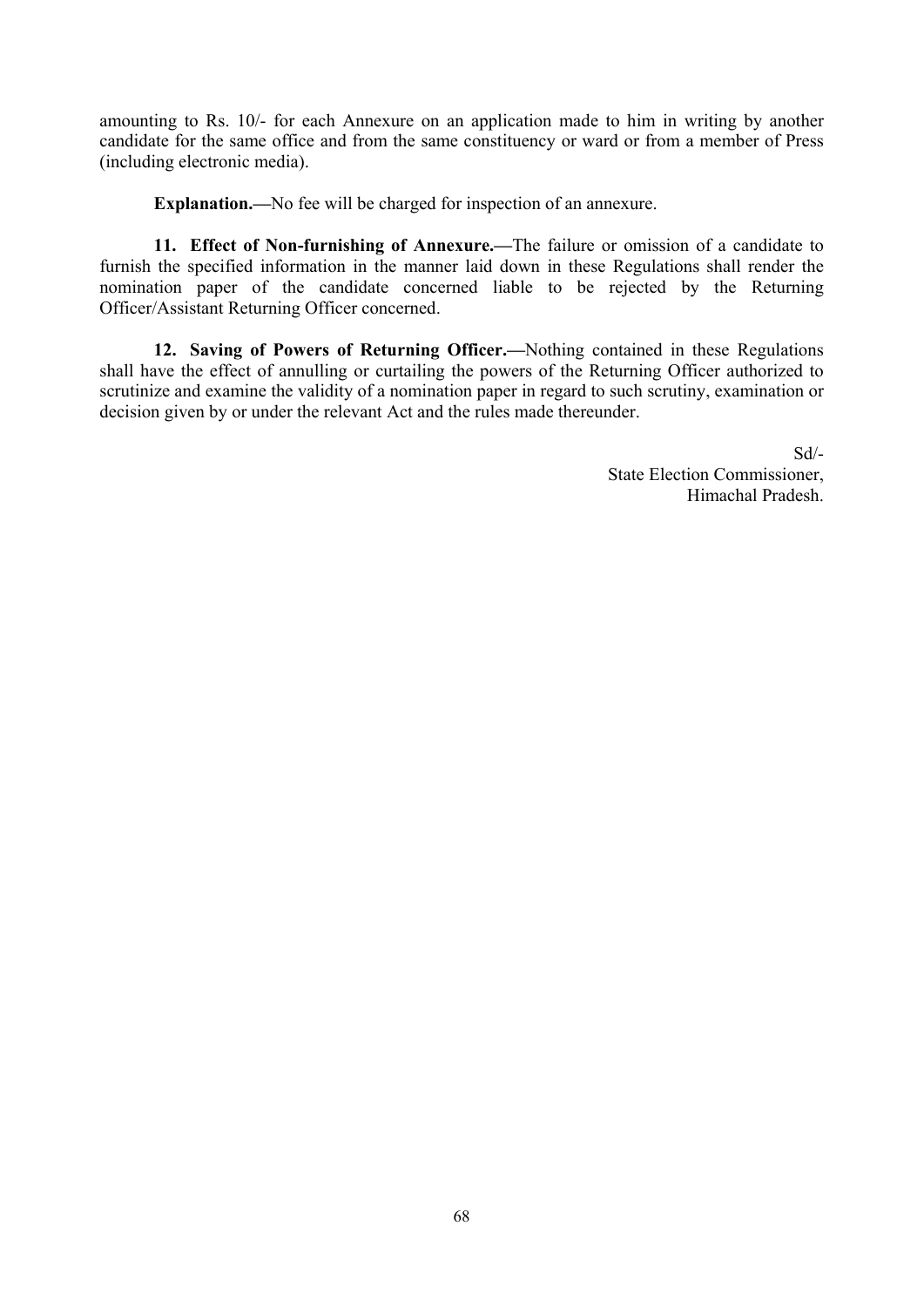Adhaar No.

### ANNEXURE

## **(Affidavit/Declaration to be Furnished by a Candidate alongwith Nomination Paper before the Returning Officer)**

|  |  | ofTehsil/Development Block ofDistrictH.P. |  |
|--|--|-------------------------------------------|--|

#### Part-I

 I…………...........……(Name), son/daughter/wife of Shri…………......................….resident of……………………… (Village, Tehsil and District) do hereby solemnly affirm/state on oath and declare as under:

- (1) That I have, in the past, been convicted of criminal offence in the cases the details of which are given below:-
- (a) Case No.;
- (b) Section of Act and description of the offence for which convicted;
- (c) Date of conviction;
- (d) Court by which convicted;
- (e) Sentence imposed (indicating whether simple or rigorous imprisonment, the period of such imprisonment and/or the amount of fine imposed).
- (f) Details of appeal/revision/review, if any, etc. filed against such conviction and indicating the result.
- (2) That I have, in the post, been acquitted/discharged in the cases the details of which are given below:
- (a) Case No.
- (b) Section of the Act and brief description of the offence in which discharged or acquitted;
- (c) Name of the Court by which discharged/acquitted;
- (d) Date of discharge/acquittal;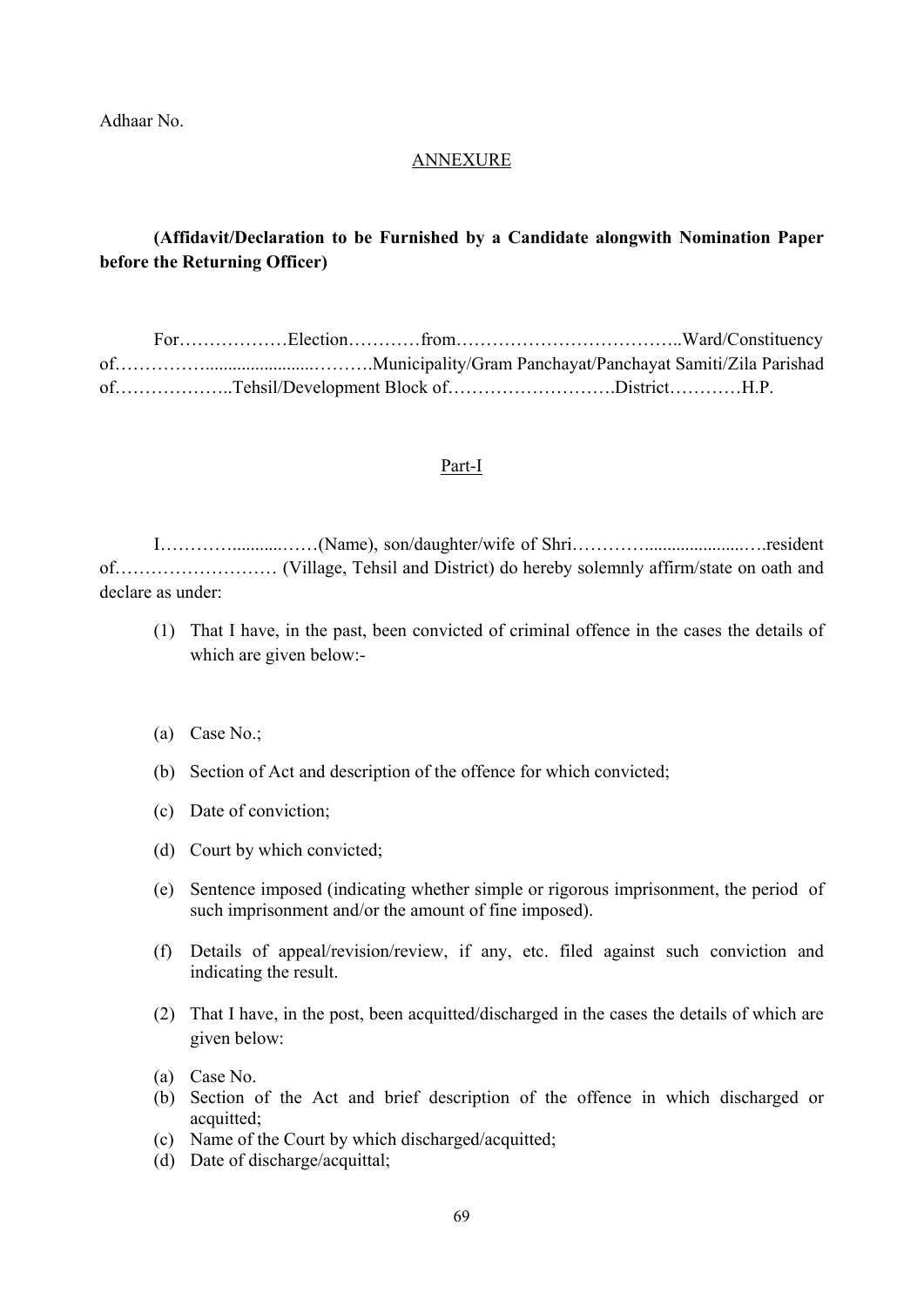(e) Details of appeal/revision/review, if any, filed against such discharge/acquittal indicating the result thereof.

 (3) That the following case(s) in which the maximum imprisonment laid down by law is two years or more, is/are pending against me in which cognizance\* has been taken by a court:—

- (a) Case number:
- (b) Section of the Act and description of the offence of which cognizance taken:
- (c) The court which has taken cognizance:
- (d) Date of order of the Court taking cognizance:
- (e) Details of appeal(s)/application(s) for revision/review/writ petition, if any, filed against the aforementioned order of the court taking cognizance.

*\*A court shall be deemed to have taken cognizance of a case when it frames charges or, where the framing of a charge by a court is not necessary, where the court in a prima facie finding, decided to issue process to the accused with a view to proceeding with the trial.*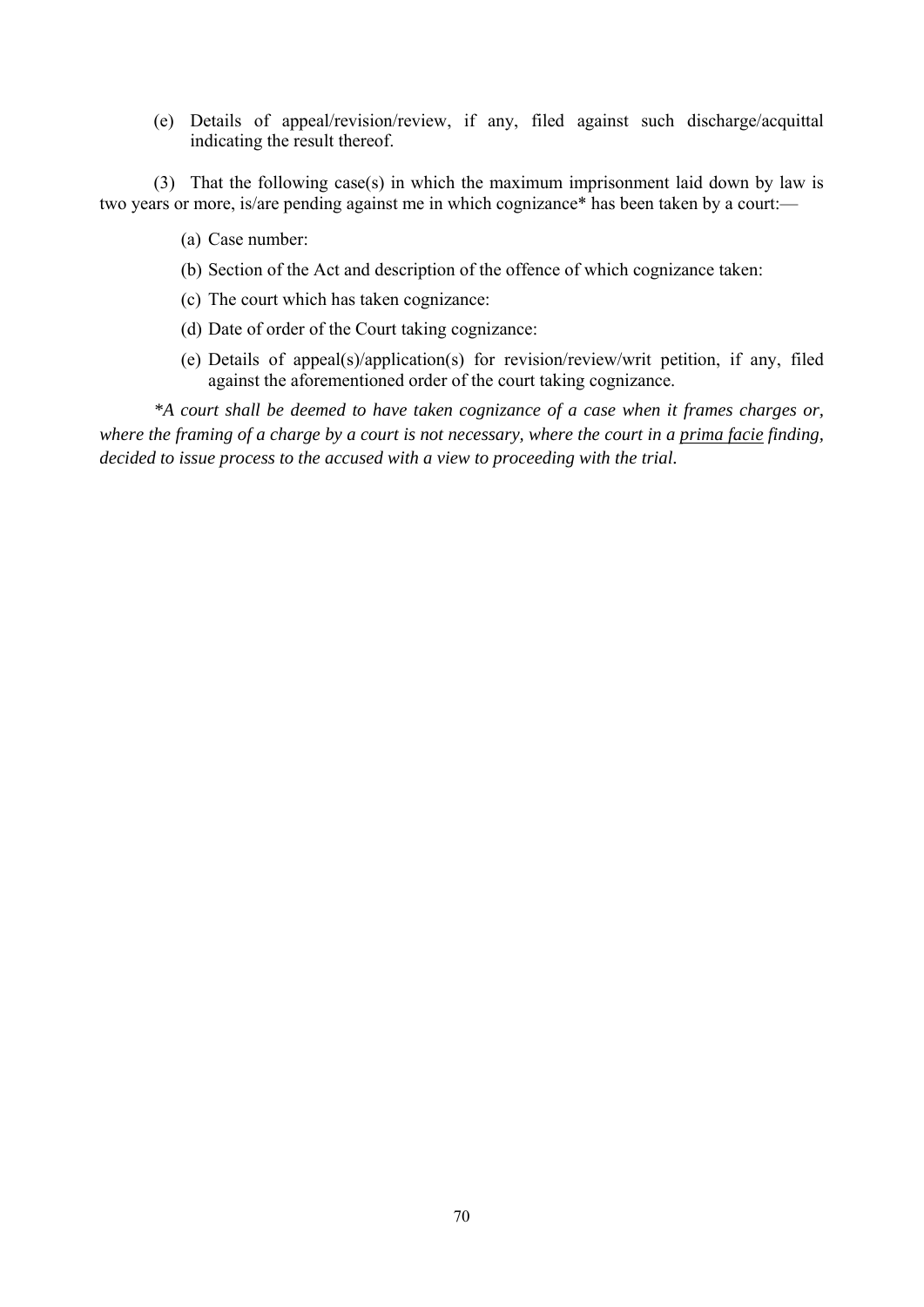## **Part-II**

#### **(a) Details of movable assets**

 (4) That I give herein below the details of the assets (movable, bank balance, etc.) of myself, my spouse and dependants\*:

|                    | (The assets held jointly with someone, indicating the extent of joint ownership will also |  |
|--------------------|-------------------------------------------------------------------------------------------|--|
| have to be given); |                                                                                           |  |

| S1<br>N <sub>o</sub>      | Relationship                                   | Cash           | Deposit in<br>banks, financial<br>institutions and<br>non-banking<br>financial<br>companies post<br>offices, LIC,<br>etc. | Shares,<br>bonds, and<br>debentures<br>in<br>companies | Motor<br>vehicles<br>(Details<br>of make,<br>etc.) | Jewellery(give<br>details of<br>approximate<br>weight and value) |
|---------------------------|------------------------------------------------|----------------|---------------------------------------------------------------------------------------------------------------------------|--------------------------------------------------------|----------------------------------------------------|------------------------------------------------------------------|
| $\mathbf{1}$              | $\overline{2}$                                 | $\overline{3}$ | $\overline{4}$                                                                                                            | 5                                                      | 6                                                  | $\overline{7}$                                                   |
| $\mathbf I$               | Self                                           |                |                                                                                                                           |                                                        |                                                    |                                                                  |
| $\rm II$                  | Spouse(s)<br>Name(s)                           |                |                                                                                                                           |                                                        |                                                    |                                                                  |
| $\rm III$                 | *Dependent-I<br>with<br>(name<br>relationship) |                |                                                                                                                           |                                                        |                                                    |                                                                  |
| IV                        | Dependant-2<br>with<br>(name<br>relationship)  |                |                                                                                                                           |                                                        |                                                    |                                                                  |
| $\boldsymbol{\mathrm{V}}$ | Dependant-2<br>with<br>(name<br>relationship)  |                |                                                                                                                           |                                                        |                                                    |                                                                  |

 \**The word "Dependant" in Part-II means a son or daughter substantially dependant on the candidate financially.* 

 *\*\* More columns may be added in case of more than three dependants.*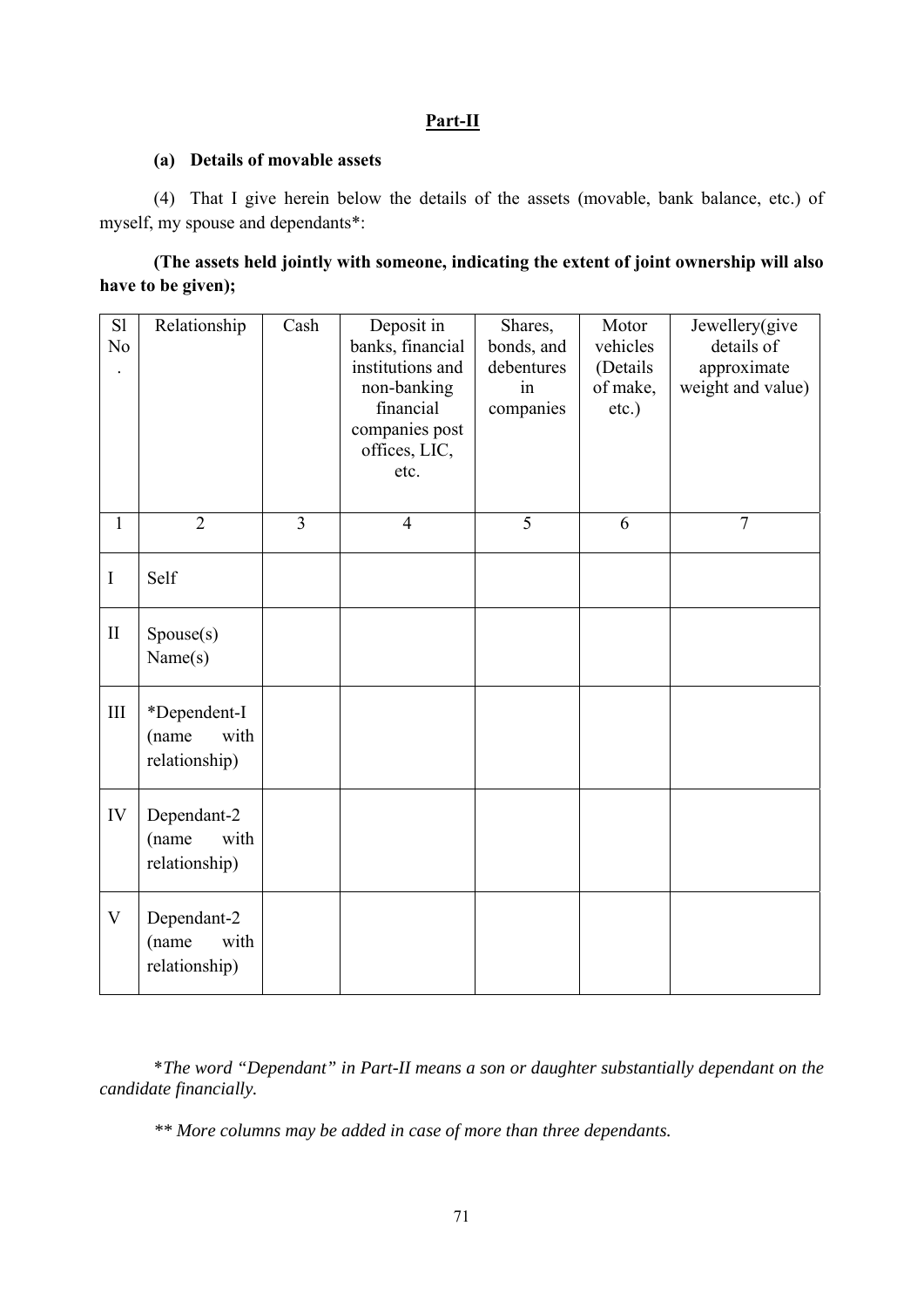# **(b) Details of Immovable Assets**

**Note.**— Properties in joint ownership indicating the extent of joint ownership will also have to be indicated:

| Sl.            | Relationship   | *Land(other<br>than    | Building**             | Others |
|----------------|----------------|------------------------|------------------------|--------|
| No.            |                | under<br>that<br>or    | (Mohal/Village/Mohalla |        |
|                |                | attached<br>with<br>a  | or locality of a town) |        |
|                |                | building<br>such<br>as |                        |        |
|                |                | sehan, lawns, etc.)    |                        |        |
|                |                |                        | Market<br>value<br>in  |        |
|                |                | Mohal/Village/Town     | thousand rupees        |        |
|                |                | with name of Tehsil    |                        |        |
|                |                | District with<br>and   |                        |        |
|                |                | area of the land       |                        |        |
| $\overline{1}$ | $\overline{2}$ | 3                      | $\overline{4}$         | 5      |
| $\mathbf I$    | Self           |                        |                        |        |
| $\mathbf{I}$   | Spouse(s)      |                        |                        |        |
|                | Name(s)        |                        |                        |        |
|                |                |                        |                        |        |
| $\rm III$      | Dependant-I    |                        |                        |        |
|                | (name<br>with  |                        |                        |        |
|                | relationship)  |                        |                        |        |
|                |                |                        |                        |        |
| IV             | Dependant-2    |                        |                        |        |
|                | (Name<br>with  |                        |                        |        |
|                | relationship)  |                        |                        |        |
|                |                |                        |                        |        |
| V              | Dependant-3    |                        |                        |        |
|                | (name<br>with  |                        |                        |        |
|                | relationship)  |                        |                        |        |
|                |                |                        |                        |        |

*\*Land includes agricultural as well as non-agricultural land.* 

 *\*\* Building includes a house, a flat, an office, a commercial building etc.*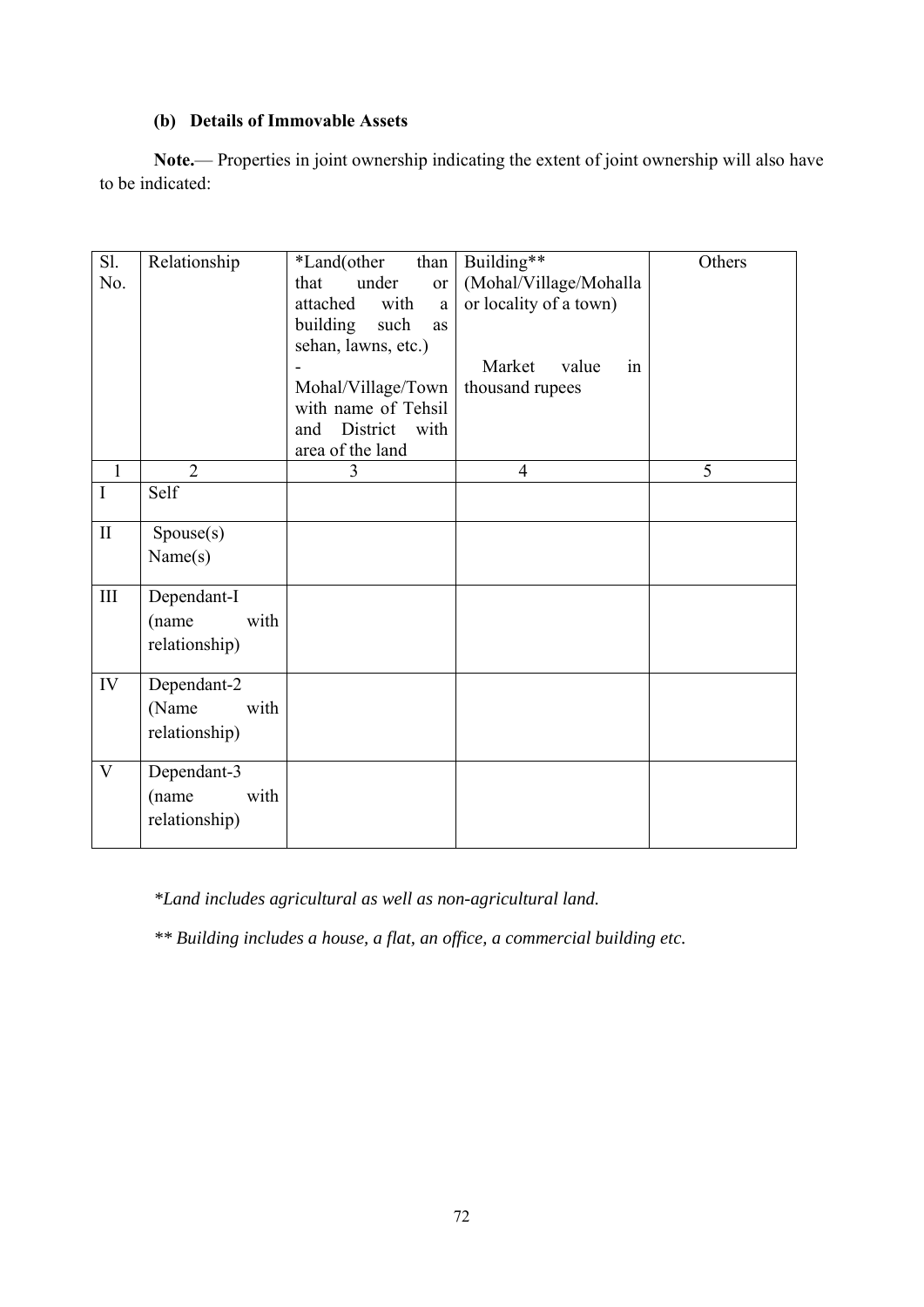# **Part-III**

 (5) I give herein below the details of my liabilities to public financial institutions and dues to the Government:—

| $\overline{SI}$ .<br>No. | Description                                                           | Name and address of<br>Bank/Institution(s) department(s) |
|--------------------------|-----------------------------------------------------------------------|----------------------------------------------------------|
| $\mathbf{1}$             | $\overline{2}$                                                        | $\overline{3}$                                           |
| $\rm I$                  | Loan from Banks                                                       |                                                          |
| $\rm II$                 | Loans from financial institutions                                     |                                                          |
| $\rm III$                | Government dues (including income<br>tax, wealth tax, sales tax etc.) |                                                          |
| IV                       | Tax due to a Municipality or Panchayat                                |                                                          |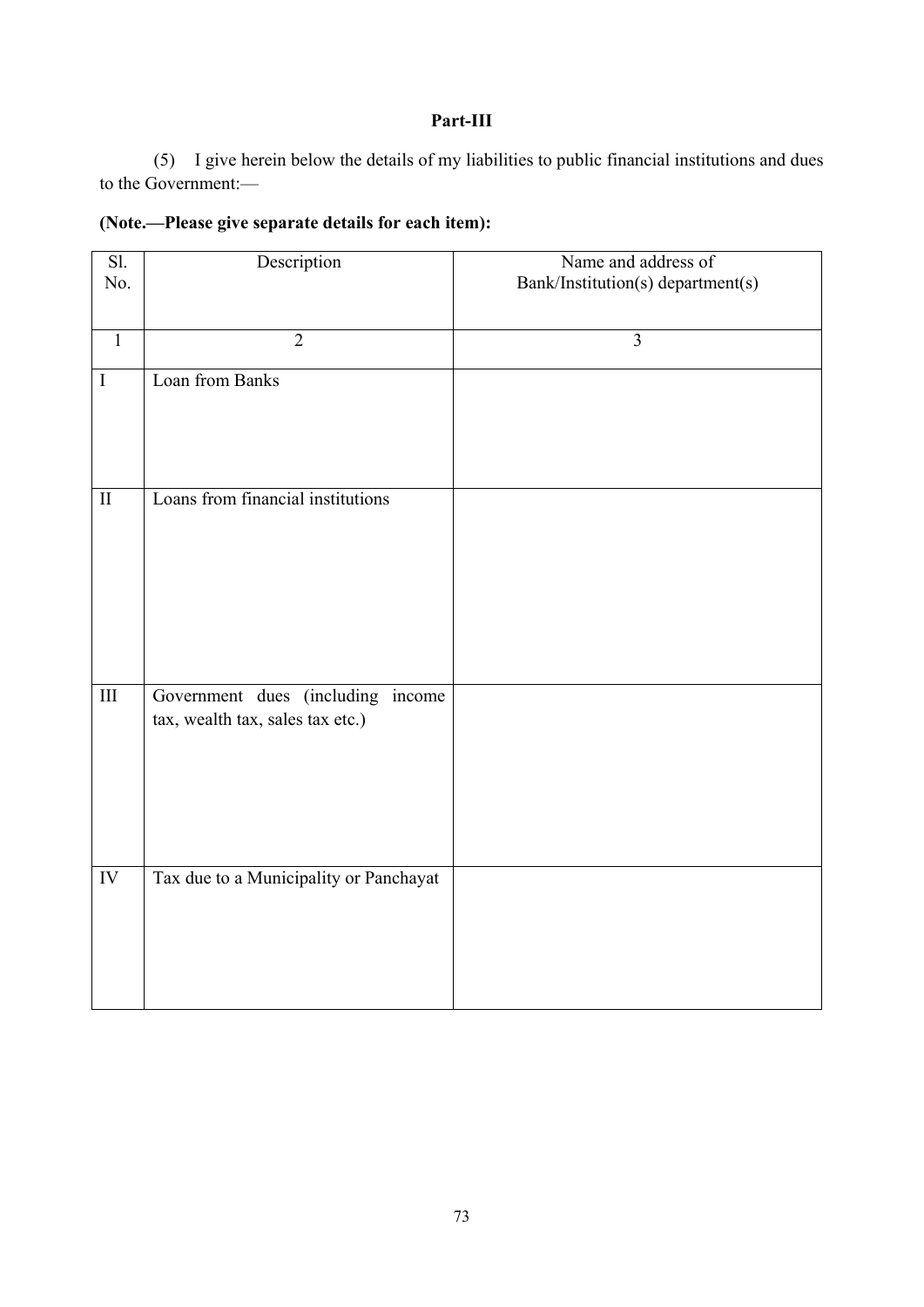#### **PART-IV**

#### **(Two-child-Norm)**

(Deleted *vide* Act No. 28 of 2005)

#### **PART-V**

(7) My educational qualifications from Matriculation onwards are as under:

#### **(Give details of School and University Education from Matriculation onwards)**

 **(Name of School/University and the year in which the course was completed should also be given**).

*Deponent/Declarant.* 

#### VERIFICATION

 I, the deponent/declarant above-named, do hereby verify and declare that the contents of this affidavit/declaration are true and correct to the best of my knowledge and belief, that no part of it is false and that nothing material has been concealed therefrom.

Verified at……………….this the……………day of……………..20………..

*\*Deponent/Declarant.* 

Date………………. *\*\*Attesting Officer.* 

 This has to be an affidavit sworn and signed by the deponent before a Magistrate, an Oath Commissioner or a Notary Public in case of a candidate for an office in a Municipality or Zila Parishad or a Panchayat Samiti, whereas in case of a candidate for an office of that a Gram Panchayat this has to be in the form of an affidavit as here-inabove indicated or a declaration made and signed before the official authorized to receive the nomination papers or a Gazetted Officer of the Government of India or of the Government of the State. In each case, the deponent/declarant should append his signature on every page.

 \*\*The Attesting Officer should put his signatures and seal/stamp here in token of attestation of the signature of the deponent/declarant and also sign every page in the margin.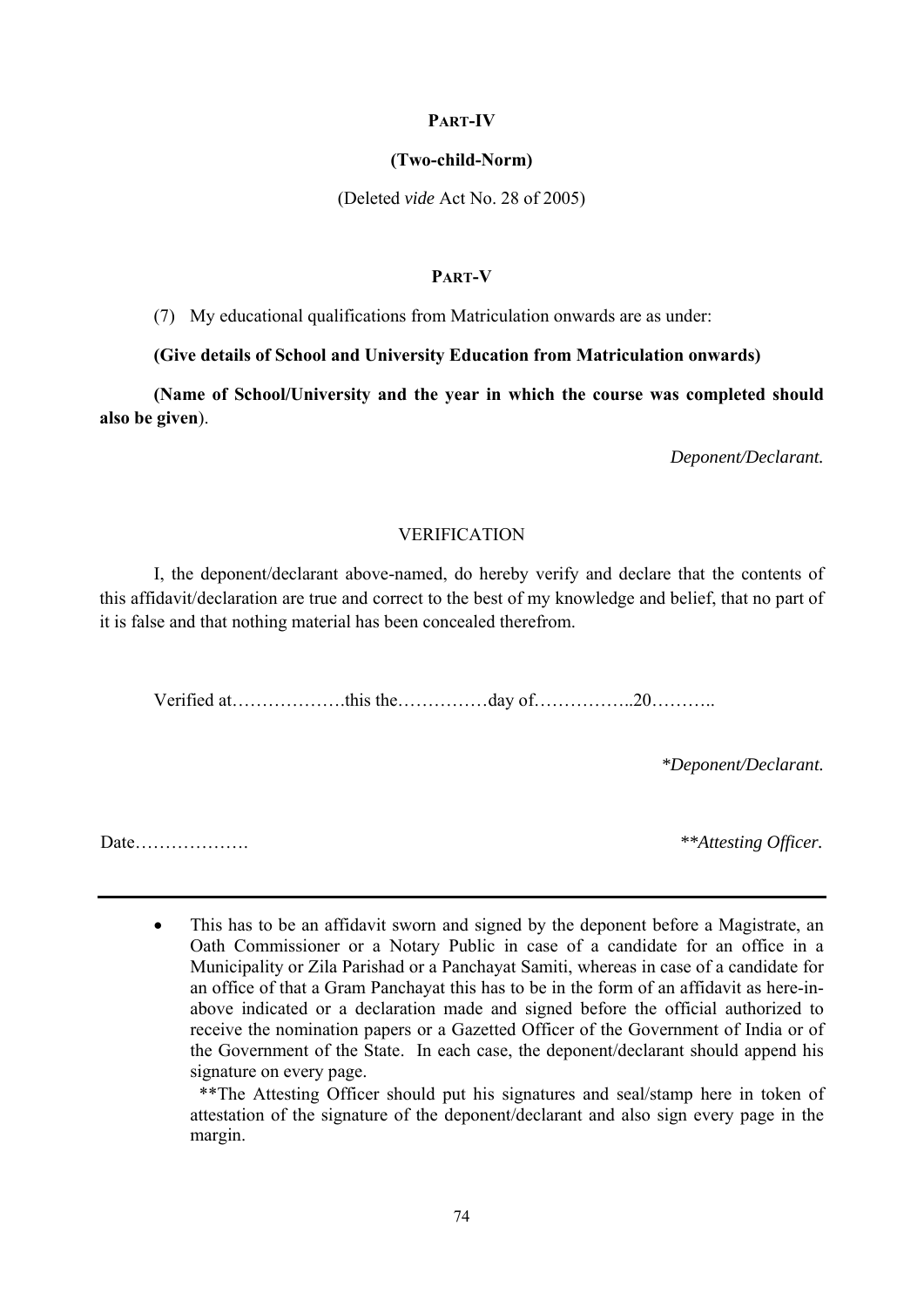**Annexure-IX** 



# jkT; fuokpu vk;kx fgekpy insk

#### **STATE ELECTION COMMISSION HIMACHAL PRADESH**

आर्मजडेल, शिमला-171002, Armsdale,Shimla-171002 Tel. 0177-2620152,2620159,2620154, Fax. 2620152 e-mail. secysec-hp@nic.in and secysechp@gmail.com

No. SEC (13) /89/2009-I-3238-3267 Dated 10-9-2015

#### **NOTIFICATION**

In exercise of the powers vested in it under Article 243-ZA of the Constitution of India and section 281 of the H.P .Municipal Act, 1994 read with Rule 37 of the Himachal Pradesh Municipal Election Rules 2015, the State Election Commission hereby specifies the following symbols for allotment to candidates in the elections to Municipal Councils and Nagar Panchayats in Himachal Pradesh:—

| Sl. | Name of Symbols | Sl. | Name of Symbols |
|-----|-----------------|-----|-----------------|
| No. |                 | No. |                 |
|     | 2               |     | 2               |
| Ī.  | Chair           | 11. | Hand Pump       |
| 2.  | Lock & Key      | 12. | Television      |
| 3.  | Sewing Machine  | 13. | Ceiling Fan     |
| 4.  | Aero plane      | 14. | Cot             |
| 5.  | Letter Box      | 15. | Spoon           |
| 6.  | Railway Engine  | 16. | Gas Cylinder    |
| 7.  | Apple           | 17. | Ball            |
| 8.  | Bench           | 18. | Camera          |
| 9.  | <b>Bus</b>      | 19. | Table           |
| 10. | Bat             | 20. | Almirah         |

This is in supersession of earlier Notification No. SEC. 13-89/2009-2269-83, dated 10 August, 2010.

By Order,

 State Election Commissioner Himachal Pradesh.

Endst. No. SEC.13/89/2009-1-3238-67-Shimla-2, Dated 10-9-2015. Copy to:—

- 1. The Principal Secretary to the Governor of Himachal Pradesh.
- 2. The Chief Secretary to the Government of Himachal Pradesh.
- 3. Additional Chief Secretary (U D) to the Govt. of Himachal Pradesh.
- 4. All the Principal Secretaries to the Govt. of Himachal Pradesh.
- 5. All the Returning Officer-*cum* Deputy Commissioner (except Tribal Areas) in Himachal Pradesh.
- 6. Director , Urban Development Department, Palika Bhawan, Talland, Shimla-1
- 7. The Controller Printing & Stationary Department Shimla-5 through e-gazette.
- 8. Guard file.

Sd/- Secretary,

 State Election Commission, Himachal Pradesh.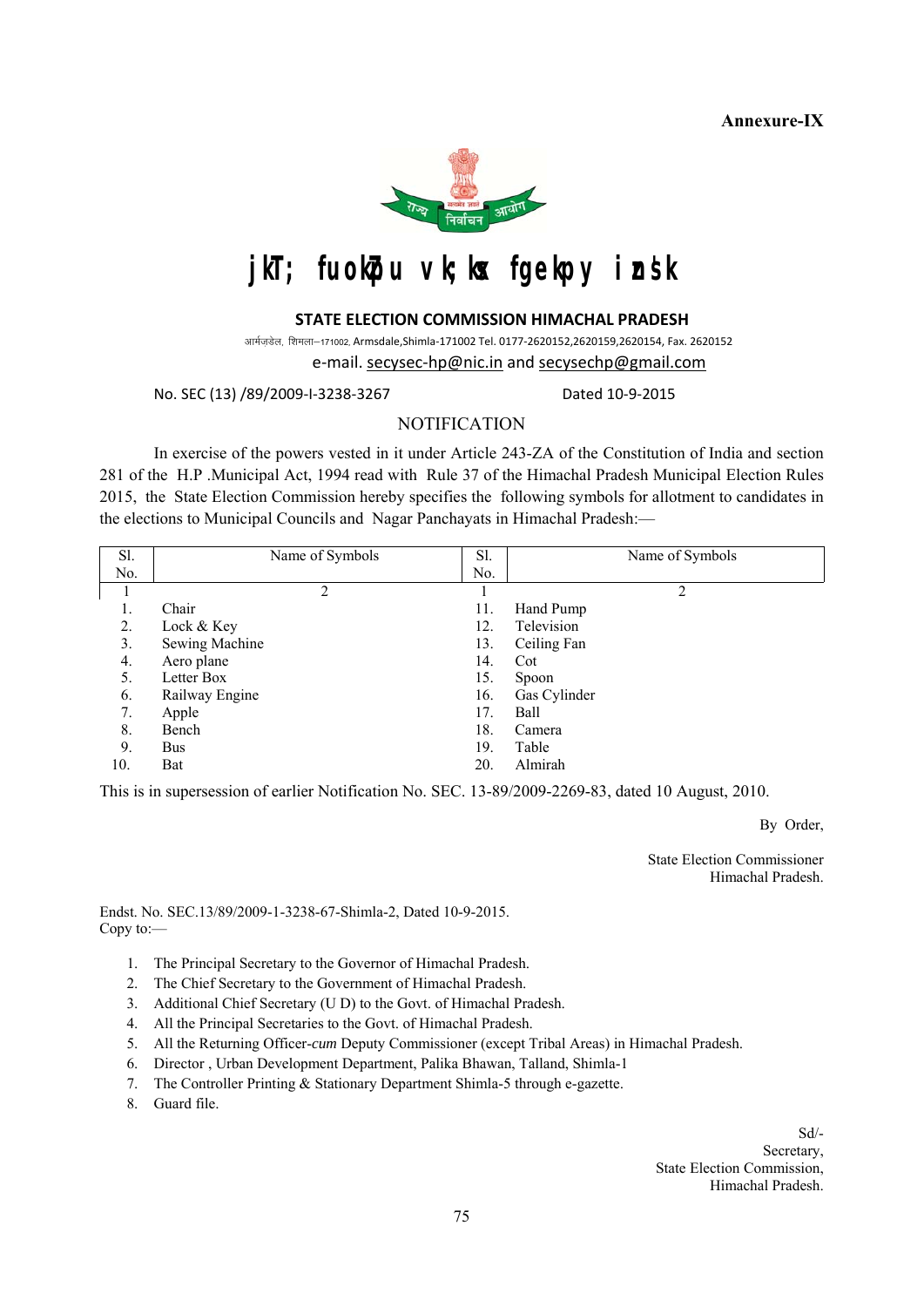**Annexure-X** 

**Urgent/Election Matter** 



jkT; fuokpu vk;kx fgekpy insk

**STATE ELECTION COMMISSION HIMACHAL PRADESH** Armsdale, H.P. Sectt. Chotta Shimla-171002 Tel. 0177-2620152,2620159,2620154, Fax. 2620152

No. SEC 2-23/2005-4377 Dated the 31<sup>st</sup> Oct., 2015

To

The District election Officer (Panchayat) -*cum*-Deputy Commissioner, Bilaspur (H.P).

Subject.— **Regarding providing of refreshment/meal, diet money and contingency etc. to the Officers/Officials sitting late hours in the office during election process.**

Sir,

Pease refer to your letter No. Panch/BLP/-Eln/2015-3021, dated 28<sup>th</sup> Sept., 2015, on the subject cited above. The instruction regarding refreshment and meals to staff working during election process are as under:-

- (i) Light refreshment will be provided to the staff sitting beyond 5 PM in the office as approved by the concerned Deputy Commissioners. Light refreshment includes tea and two pieces of snacks.
- (ii) In case staff works beyond 8 PM, they can be provided simple dinner as approved by the Deputy Commissioner for single diet per person.
- (iii) Rs. 100/- will be provided to the Presiding Officer of each Polling party for every phase of election to meet out the contingent charges.
- (iv) The expenditure shall be incurred after having due approval of the Competent Authority and completing all codal formalities. The expenditure incurred on this count shall be booked under SOE. O.C.(20).
- (v) The expenditure on light refreshment during the rehearsal/meetings shall also be incurred on above pattern.
- (vi) In case of night stay of officials TA/DA will be granted in accordance with the rules of the Government.
- **Note.—** The employees of private institution may not be deployed on Election Duty. However, the employees of Boards/Corporation/PSUs. may be deployed if need be.

Yours faithfully,

(DR. ASHWANI SHARMA) Secretary, State Election Commission, Himachal Pradesh.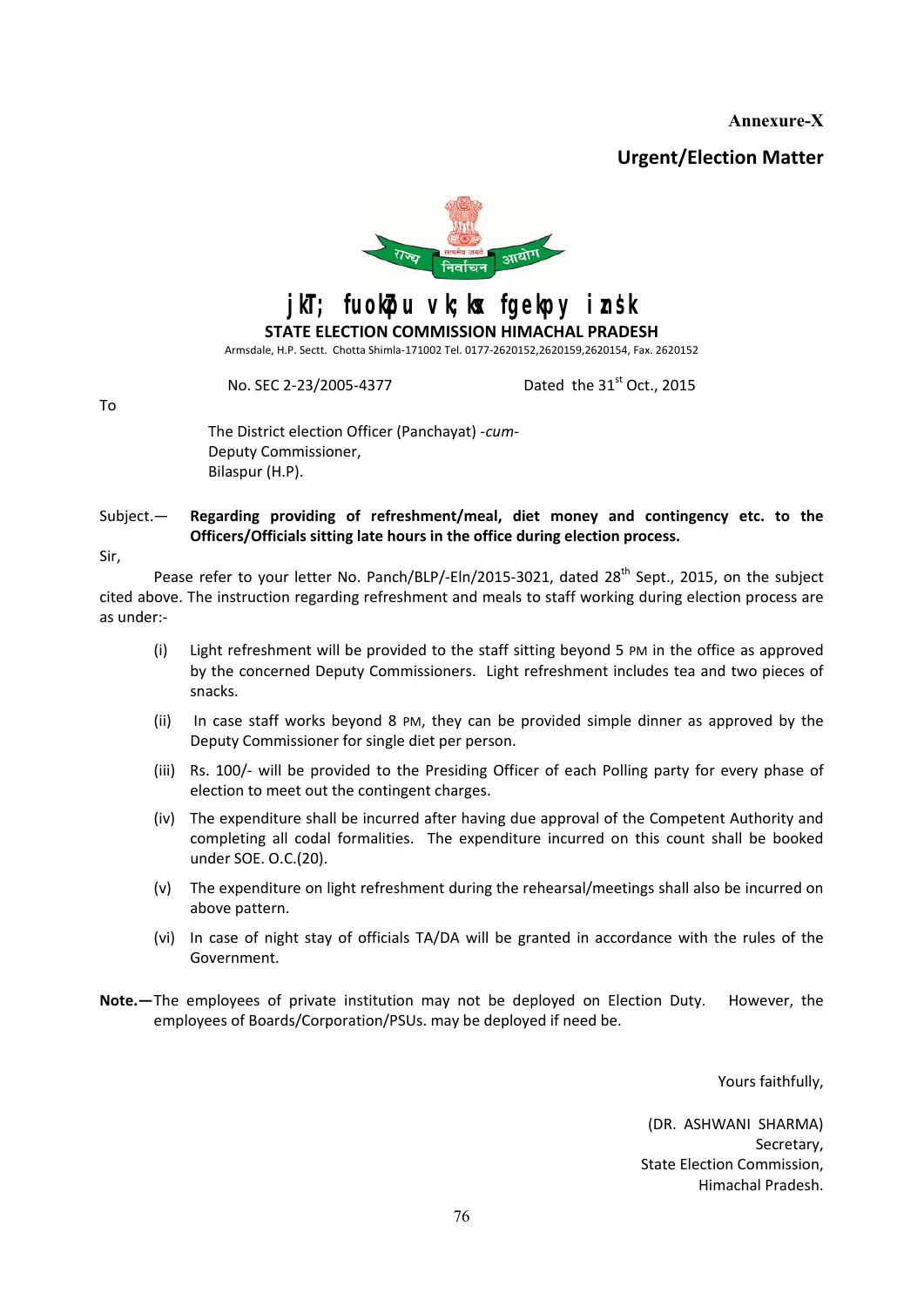Endst. No. SEC 2-23/2005-4377 Dated the 31<sup>st</sup> Oct. 2015 **Copy to:—** 

- 1. All The District Election Officer (Panchayat)-*cum* Deputy Commissioner in H.P. for information and necessary action please.
- 2. All the Assistant District Election Officer (Panchayat)-*cum-* District Panchayat Officer in Himachal Pradesh for information and necessary action.
- 3. All the Block Development Officer in Himachal Pradesh for information and similar necessary action please.
- 4. File No. SEC. 15-38/2010 for further record.

Sd/- Secretary, State Election Commission, Himachal Pradesh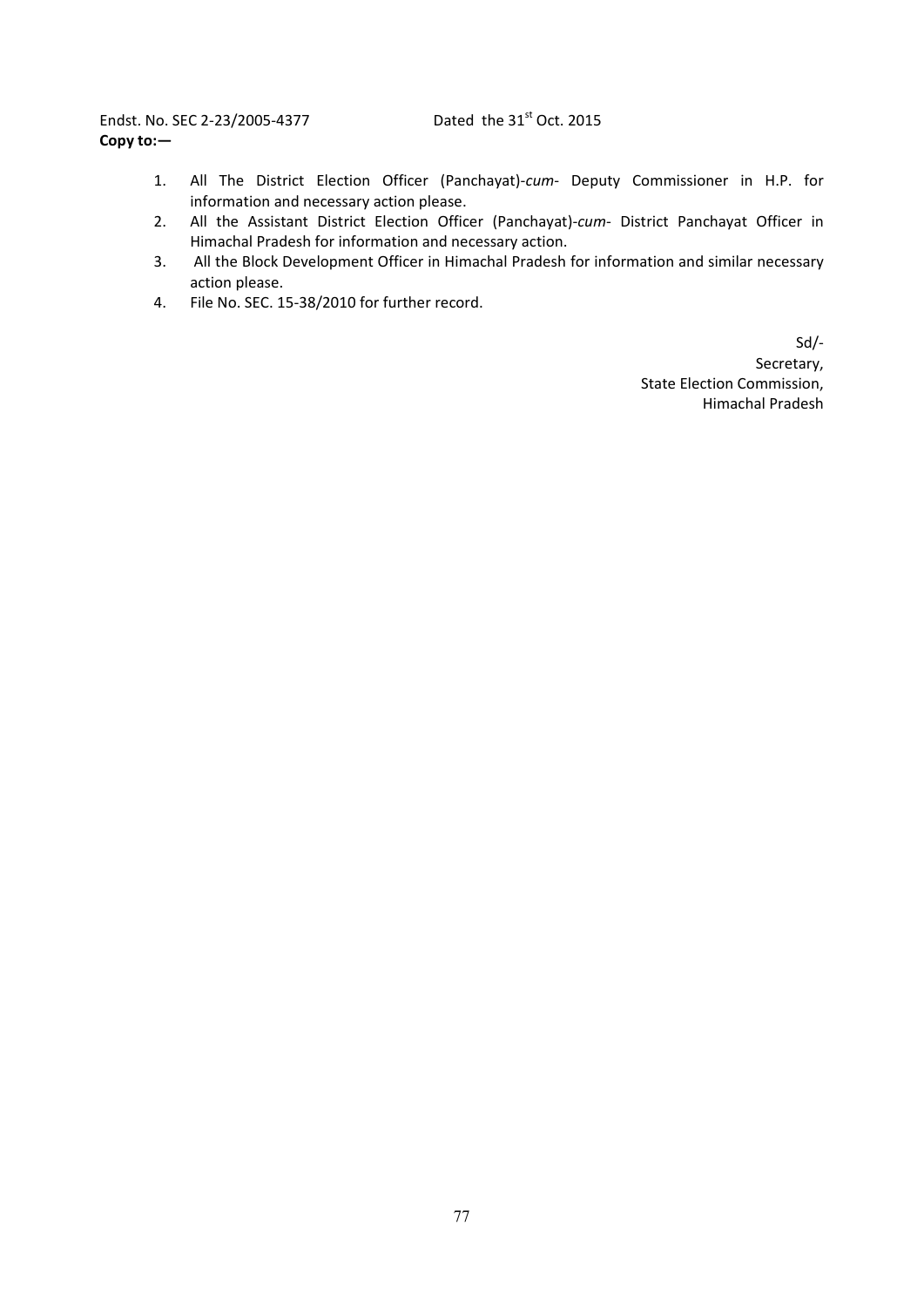**Annexure-XI** 

**ELECTION MATTER PERSONAL ATTENTION**



**jkT; fuokpu vk;kx fgekpy insk** 

 **STATE ELECTION COMMISSION HIMACHAL PRADESH** मज्रीठाहाऊस.शिमला.171002, Majitha House Shimla-171002 Tel. 0177-2620152.2620159.2620154, Fax. 2620152 Email –secysec-hp@nic.in,secysechp@gmail.com

No. SEC-16-1/2011-I-5042-5176 dated the 10<sup>th</sup> November, 2015. NOTIFICATION

 Whereas Hon'ble Supreme Court of India in Writ Petition (Civil) No. 161 of 2004 titled as People's Union for Civil Liberties & Another, has directed the Election Commission to provide necessary provisions in ballot papers and EVMs for displaying a separate button for "**None of the**  Above" (NOTA) "**mijker eal sdkeZ ugha** "so that the voters, who decide not to vote for any of the candidates in the election, are able to exercise their right not to vote while maintaining their right of secrecy;

 Therefore, the State Election Commission, Himachal Pradesh in compliance to the directions passed by the Hon'ble Apex Court and in exercise of the powers vested in it under Article 243-K and ZA of the Constitution of India, Section 160 of the Himachal Pradesh Panchayati Raj Act, 1994 Section 281 of H. P. Municipal Act, 1994 and Section 9 of the H. P. Municipal Corporation Act, 1994 read with Rule 52 (1) of the Himachal Pradesh Panchayati Raj (Election) Rules, 1994 Rule 58 (2) of the H. P. Municipal Election Rules, 2015 and Municipal Corporation Election Rules, 2012 and all other powers enabling it in this behalf, hereby orders that the option **"None of the Above" (NOTA) "mijker es is diez ugha** shall be given in the ballot papers/EVMs, henceforth, in the last column/box after the names of all contesting candidates for the elections to PRIs/Municipalities. The number of votes polled to **"None of the Above" (NOTA), "<b>mi** ilor eal sdlot ught shall be shown at the last in result sheet of counting and form of return along with the names of the candidates and number of votes polled in favour of each contesting candidate. However, the effect of "None of the Above (NOTA)" "**mijker eal schold ugh** shall be same as not voting in favour of any candidate. Therefore, even if, "None of the **Above (NOTA)<sup>""</sup>mijk<sup>o</sup>r es is dibz ugha** gets maximum number of votes, the contesting candidate securing/ highest number of votes next to "None of the Above (NOTA)""**mijker eals dlbz ugha** shall be declared elected. Option of NOTA will be provided by affixing stamp "**mijler esl s dibition on the last box of the ballot paper after the names of all contesting candidates,** issued by the State Election Commission in respect of Panchayati Raj Institutions. However, in case of election in Municipalities the option "None of the above (NOTA)" will be printed in the last column/box of the ballot paper to be used in EVMs during Municipal Elections.

 This is issued in supersession of earlier Notification No. SEC. 16-1/2011- 2513-2623 dated 18<sup>th</sup> November, 2014.

> By order, (P. Mittra) State Election Commissioner, Himachal Pradesh.